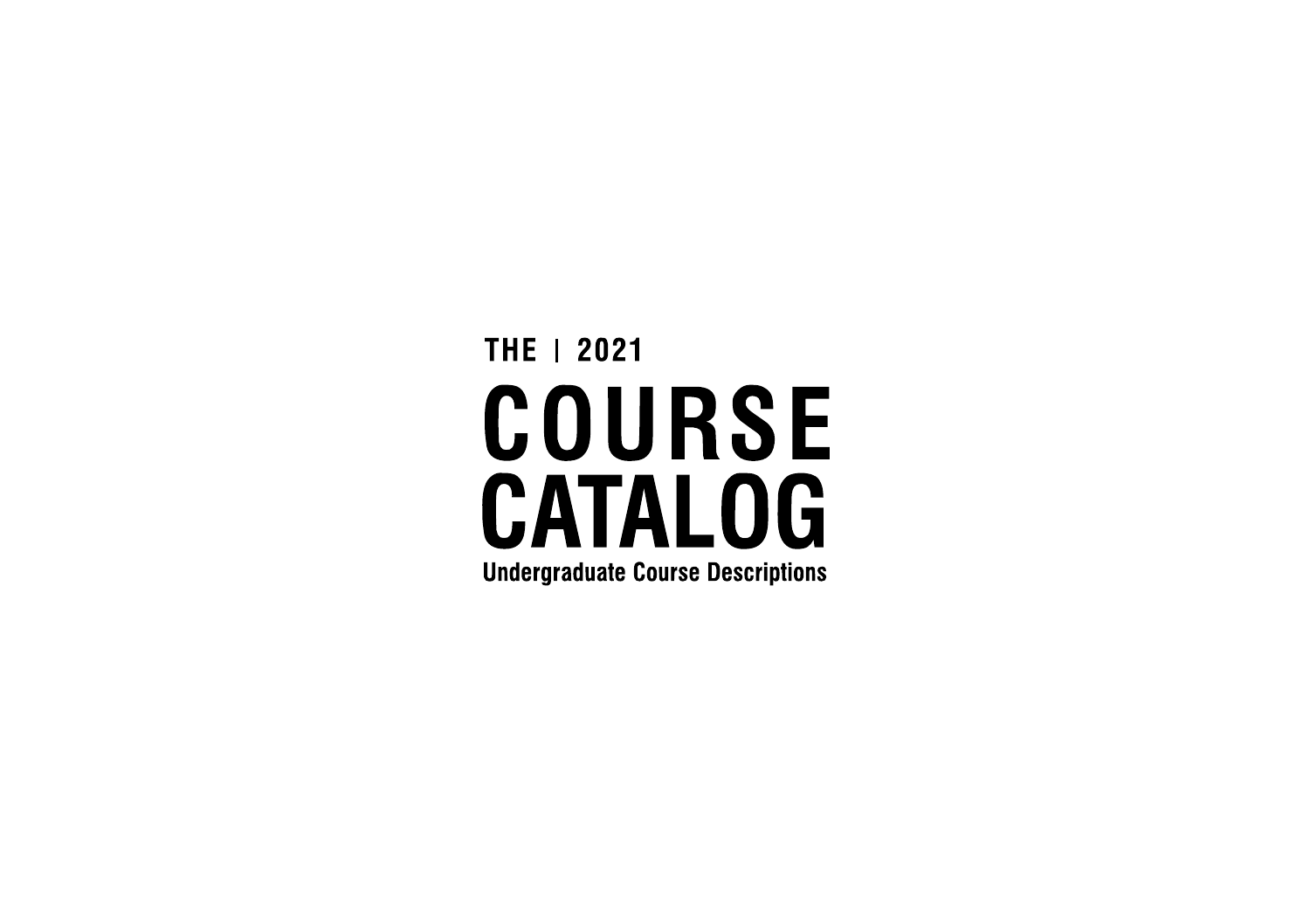#### **INDEX**

| <b>King Hussein School of Computing Sciences</b> | 3   |  |
|--------------------------------------------------|-----|--|
| <b>Computer Science</b>                          | 4   |  |
| <b>Computer Graphics and Animation</b>           | 11  |  |
| <b>Software Engineering</b>                      | 17  |  |
| Data Science and Artificial Intelligence         | 22  |  |
| <b>Cybersecurity Program</b>                     | 27  |  |
| <b>King Abdullah II School of Engineering</b>    | 39  |  |
| <b>Basic Sciences</b>                            | 40  |  |
| <b>Electronics Engineering</b>                   | 46  |  |
| <b>Computer Engineering</b>                      | 51  |  |
| <b>Communications Engineering</b>                | 56  |  |
| <b>Electrical Power &amp; Energy Engineering</b> | 62  |  |
| <b>Networks Information Security Engineering</b> | 68  |  |
| <b>King Talal School of Business Technology</b>  | 73  |  |
| <b>Coordination Unit for Service Courses</b>     | 74  |  |
| <b>Business Administration</b>                   | 82  |  |
| Accounting                                       | 89  |  |
| <b>Electronic Marketing and Social Media</b>     | 95  |  |
| <b>Business Information Technology</b>           | 101 |  |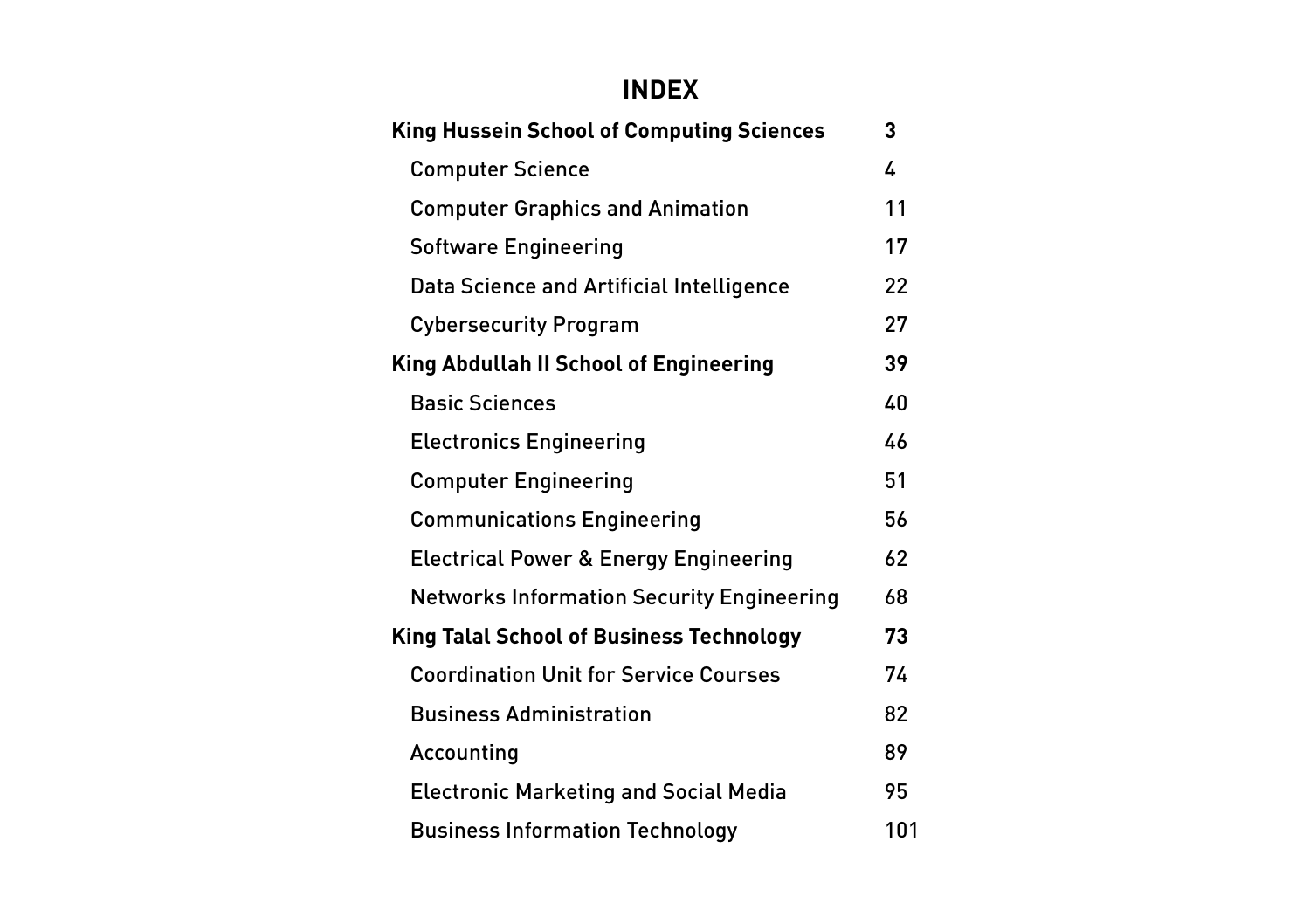# **King Hussein School of Computing Sciences**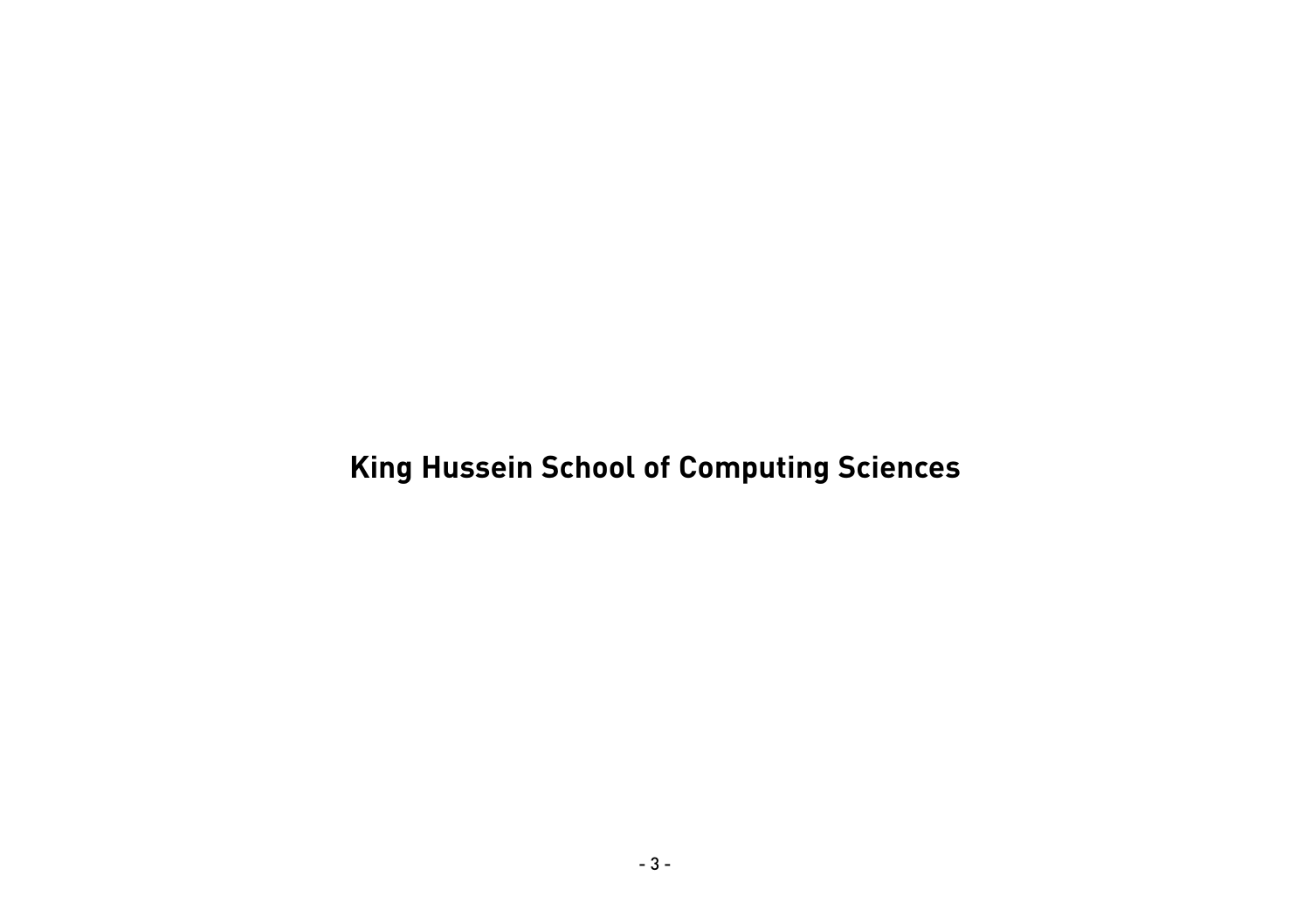#### **Computer Science**

| 11100 | <b>Computer Skills (Remedial)</b>                                                                                                                                                                                                                                                                                                                                                                                                                                                                                                                                                                                                                                                                                                                                                                                                                                                    | Pre-requisites: None        | 0 credit hours  |
|-------|--------------------------------------------------------------------------------------------------------------------------------------------------------------------------------------------------------------------------------------------------------------------------------------------------------------------------------------------------------------------------------------------------------------------------------------------------------------------------------------------------------------------------------------------------------------------------------------------------------------------------------------------------------------------------------------------------------------------------------------------------------------------------------------------------------------------------------------------------------------------------------------|-----------------------------|-----------------|
|       | This course aims to develop learners' ability to use computers in various aspects of their lives. The course introduces the primary<br>concepts of computers, and the basics of using a GUI-based desktop operating system and office productivity tools including word<br>processing, spreadsheets, and presentation applications, in addition to basics of using emails and navigating through the world wide<br>web. At the end of this course, the students are expected to be able to use desktop computer for everyday tasks.                                                                                                                                                                                                                                                                                                                                                  |                             |                 |
| 11102 | <b>Introduction to Computer Science</b>                                                                                                                                                                                                                                                                                                                                                                                                                                                                                                                                                                                                                                                                                                                                                                                                                                              | <b>Pre-Requisites: None</b> | Credit hours: 3 |
|       | This course aims to introduce the fundamentals of problem-solving and programming concepts. Topics include an introduction to each<br>of the following: numbering systems, data storage, operations on data, computer organization, problem-solving with the sequential<br>logic structure, problem-solving with decisions and loops, modular problem solving, and an introduction to programming using a high-<br>level programming language. At the end of this course, students are expected to be able to analyze simple computing problems and<br>design simple solutions using algorithms or flowcharts.                                                                                                                                                                                                                                                                       |                             |                 |
| 11103 | <b>Structured Programming</b>                                                                                                                                                                                                                                                                                                                                                                                                                                                                                                                                                                                                                                                                                                                                                                                                                                                        | Pre-requisites: 11102       | Credit hours: 3 |
|       | This course aims to introduce the fundamentals of structured programming using a high-level programming language. Topics include<br>concepts of structured programming, program design, development. Syntax and semantics of the presently adopted language so that<br>students will develop the ability to program in the language. Basic elements of the language: variables, constants, and data types.<br>Basic input/output functions. Conditional and iterative control structures. Functions (or methods) and parameter passing. Recursive<br>functions (or methods). References and dynamic variables. Basic data structures: one and two-dimensional arrays, string manipulation<br>and structure. At the end of this course, students are expected to be able to analyze a computing problem, design, and implement a<br>solution using a high-level programming language. |                             |                 |
| 11151 | <b>Structured Programming Lab</b>                                                                                                                                                                                                                                                                                                                                                                                                                                                                                                                                                                                                                                                                                                                                                                                                                                                    | Co-requisite: 11103         | Credit hours: 1 |
|       | This course aims to build practical skills for structured programming using a high-level programming language. At the end of this<br>course, students are expected to be able to analyze a computing problem, design, and implement a solution using a high-level<br>programming language.                                                                                                                                                                                                                                                                                                                                                                                                                                                                                                                                                                                           |                             |                 |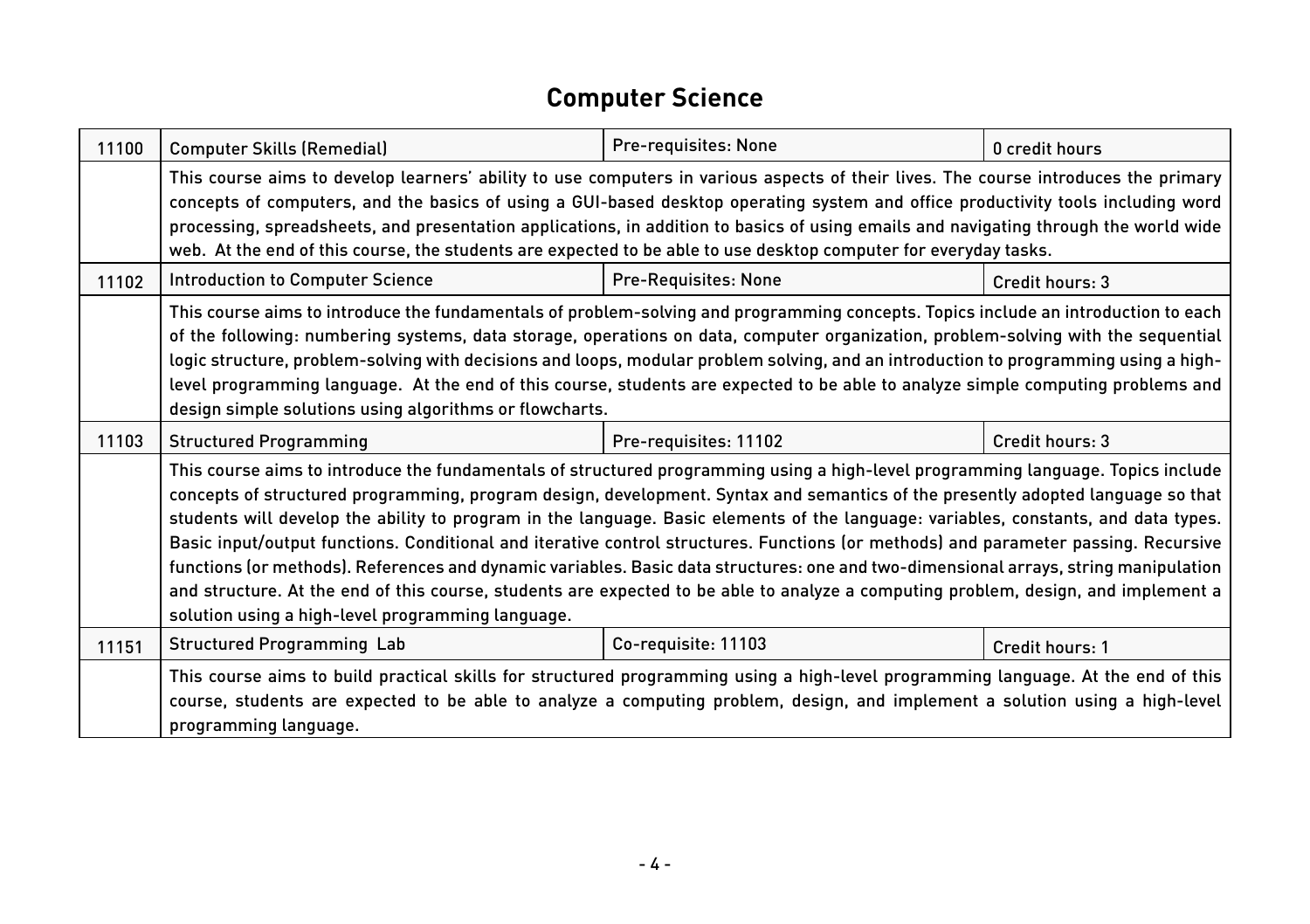| <b>Object-Oriented Programming</b>                                                                                                                                                                                                                                                                                                                                                                                                                                                                                                                                                                                                                                                                | Pre-requisites: 11103                    | Credit hours: 3                                                                                                                                                                                                                                                                                                                                                                                                                         |
|---------------------------------------------------------------------------------------------------------------------------------------------------------------------------------------------------------------------------------------------------------------------------------------------------------------------------------------------------------------------------------------------------------------------------------------------------------------------------------------------------------------------------------------------------------------------------------------------------------------------------------------------------------------------------------------------------|------------------------------------------|-----------------------------------------------------------------------------------------------------------------------------------------------------------------------------------------------------------------------------------------------------------------------------------------------------------------------------------------------------------------------------------------------------------------------------------------|
| The course aims to introduce object-oriented programming concepts and paradigms. Topics include: Data abstraction, encapsulation<br>and information hiding, classes attribute and methods, inheritance, polymorphism, and operator overloading. At the end of the course,<br>students expected to be able to solve computing problems using object-oriented principles including information hiding, inheritance,                                                                                                                                                                                                                                                                                 |                                          |                                                                                                                                                                                                                                                                                                                                                                                                                                         |
| Data Structures and Introduction to Algorithms                                                                                                                                                                                                                                                                                                                                                                                                                                                                                                                                                                                                                                                    | Pre-requisites: 20134, 11206             | Credit hours: 3                                                                                                                                                                                                                                                                                                                                                                                                                         |
| The purpose of this course is to introduce the students to the complexity analysis of algorithms, the fundamental methods for<br>representing data in memory and the algorithms which access data. Data structures include: lists, stacks, queues, trees, heaps, priority<br>queues and hashing. Algorithms include searching and sorting. The course introduces a library of pre-defined data structures and<br>algorithms (such as the STL). At the end of the course, students will be equipped with the tools that will enable them to write clear and                                                                                                                                        |                                          |                                                                                                                                                                                                                                                                                                                                                                                                                                         |
| Data Structures and Algorithms for Cybersecurity                                                                                                                                                                                                                                                                                                                                                                                                                                                                                                                                                                                                                                                  | Pre-requisite: 15230                     | Credit Hours: 3                                                                                                                                                                                                                                                                                                                                                                                                                         |
| maps, hash tables and graphs. Implement a variety of algorithms for searching and sorting, including linear search, binary search,<br>insertion sort, selection sort, merge sort, quick sort, and heap sort. Write recursive algorithms. Understand when recursion is, and is<br>not, appropriate. Analyze the time and space efficiency of data structures and algorithms and apply this analysis to select the best tools<br>for solving particular problems. At the end of this course, the student should be able to choose appropriate data structures, understand                                                                                                                           |                                          |                                                                                                                                                                                                                                                                                                                                                                                                                                         |
| Object-Oriented Programming Lab.                                                                                                                                                                                                                                                                                                                                                                                                                                                                                                                                                                                                                                                                  | Co-requisite: 11206                      | Credit hours: 1                                                                                                                                                                                                                                                                                                                                                                                                                         |
| This course aims to build practical skills for object-oriented programming. The course includes laboratory sessions on the different<br>aspects and topics of object oriented programming. At the end of this course, students are expected to be able to analyze a computing                                                                                                                                                                                                                                                                                                                                                                                                                     |                                          |                                                                                                                                                                                                                                                                                                                                                                                                                                         |
| <b>Algorithm Design and Analysis</b>                                                                                                                                                                                                                                                                                                                                                                                                                                                                                                                                                                                                                                                              | Pre-requisites: 11212                    | Credit hours: 3                                                                                                                                                                                                                                                                                                                                                                                                                         |
| This course presents fundamental techniques for designing and analyzing computer algorithms. Students learn how to write efficient<br>algorithms to solve various problems and how to estimate their running times before running them. Students also do programming<br>projects in which they implement different algorithms and compare their actual running times with the theoretical estimates. The course<br>covers general problem solving techniques including divide-and-conquer, greedy, dynamic programming, brute-force, branch-and-bound<br>and backtracking. These techniques are applied to set of problems such as sorting, knapsack, matrix chain multiplication, longest common |                                          |                                                                                                                                                                                                                                                                                                                                                                                                                                         |
|                                                                                                                                                                                                                                                                                                                                                                                                                                                                                                                                                                                                                                                                                                   | and polymorphism.<br>efficient programs. | The purpose of this course is to describe, explain, and implement abstract data types including lists, stacks, queues, trees, heaps, sets,<br>the ADT/libraries, and use it to design algorithms for a specific problem<br>problem, design, and implement a solution using object-oriented principles.<br>subsequence, activity selection, graph problems, etc. The course also gives an introduction to the theory of NP-Completeness. |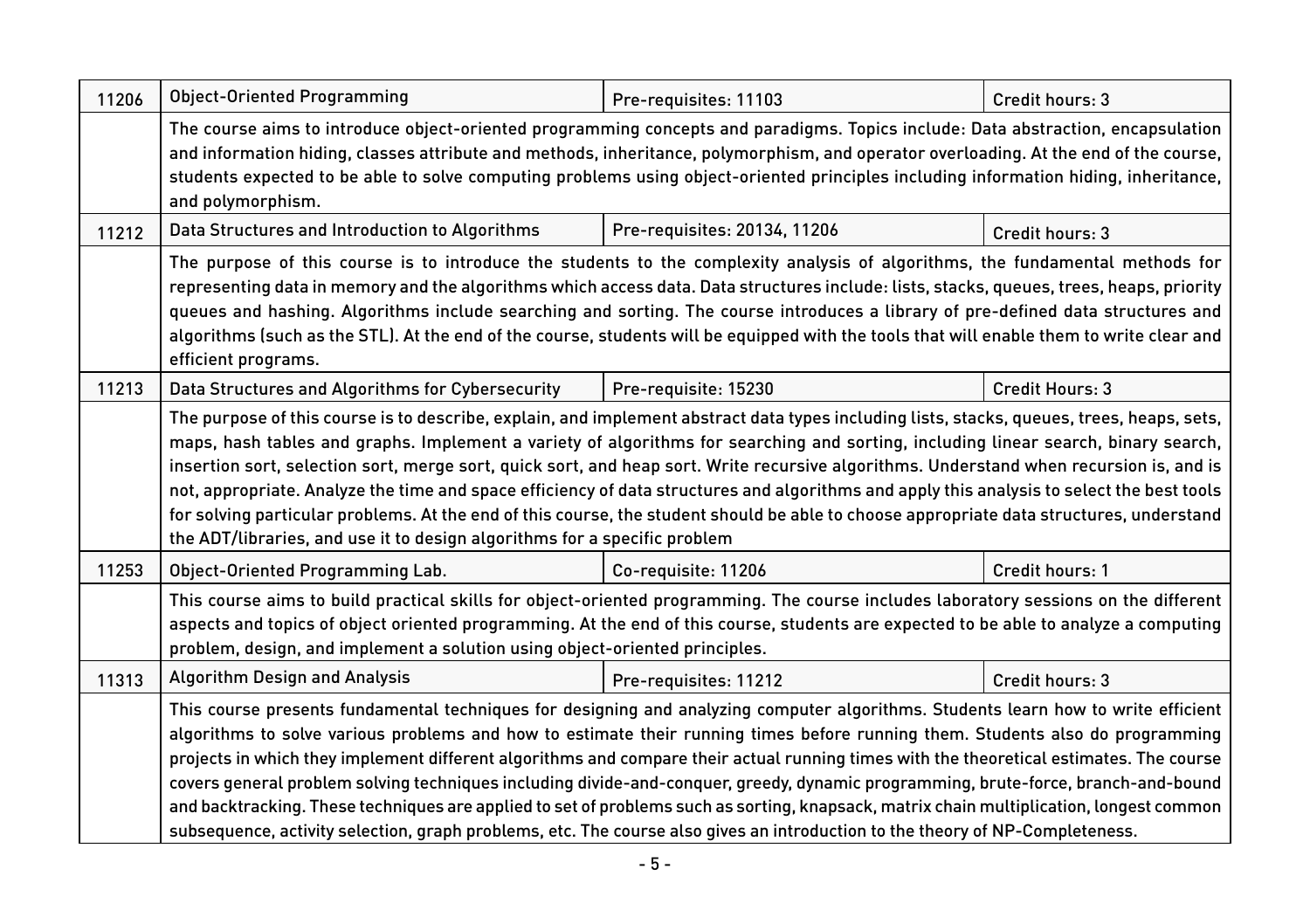| 11316 | Theory of computation                                                                                                                                                                                                                                                                                                                                                                                                                                                                                                                                                                                                                                                                                                                                                                                                                     | Pre-requisites: 11206, 20135       | Credit hours: 3 |
|-------|-------------------------------------------------------------------------------------------------------------------------------------------------------------------------------------------------------------------------------------------------------------------------------------------------------------------------------------------------------------------------------------------------------------------------------------------------------------------------------------------------------------------------------------------------------------------------------------------------------------------------------------------------------------------------------------------------------------------------------------------------------------------------------------------------------------------------------------------|------------------------------------|-----------------|
|       | This course aims to introduce the student to formalisms studied in computer science and mathematical models of computing machines.<br>The language formalisms: regular, context-free and recursively enumerable languages. The machines: finite-state, pushdown and<br>linear bounded automata and Turing machines. At the end of this course students will: Be able to construct finite state machines and<br>the equivalent regular expressions. Be able to prove the equivalence of languages described by finite state machines and regular                                                                                                                                                                                                                                                                                           |                                    |                 |
|       | expressions. Be able to construct pushdown automata and the equivalent context free grammars. Be able to prove the equivalence of<br>languages described by pushdown automata and context free grammars. Be able to construct Turing machines                                                                                                                                                                                                                                                                                                                                                                                                                                                                                                                                                                                             |                                    |                 |
| 11323 | <b>Database Systems</b>                                                                                                                                                                                                                                                                                                                                                                                                                                                                                                                                                                                                                                                                                                                                                                                                                   | Pre-requisites: 11212              | Credit hours: 3 |
|       | This course aims to introduce the fundamentals of database systems design and implementation. Topics include basic concepts of<br>databases, DBMS components, transaction management, data modeling, entity relationships diagrams, relational databases, database<br>integrity constraints, relational algebra, query languages, dependencies, schema designs normalization and redundancy elimination.<br>At the end of the course, students are expected to be familiar with many of the principles and concepts related to databases and how<br>these are applied in real database systems.                                                                                                                                                                                                                                           |                                    |                 |
| 11335 | <b>Operating Systems</b>                                                                                                                                                                                                                                                                                                                                                                                                                                                                                                                                                                                                                                                                                                                                                                                                                  | Pre-requisites: 11212, 22342       | Credit hours: 3 |
|       | This course aims to introduce the fundamentals of Operating System (OS) design and implementation. In this course, students will explore<br>the importance of the operating system and its functions. Topics include an overview of the modern operating systems, types of operating<br>systems, operating system structures, process management and threads (concepts of, communication, synchronization and deadlock), CPU<br>scheduling, memory management and virtual memory, file systems, I/O systems and security and protection. Some topics in the course are<br>implemented by writing programs to practically know how. At the end of this course, the students are expected to be familiar with many of<br>the principles and concepts related to most of the actual operating systems and how these are applied in real OSs. |                                    |                 |
| 11343 | Special Topics in Computer Science (1)                                                                                                                                                                                                                                                                                                                                                                                                                                                                                                                                                                                                                                                                                                                                                                                                    | Pre-requisites: To be set by Dept. | Credit hours: 3 |
|       | This course aims to introduce new topics in computer science and information technology. The department determines the content of<br>the course.                                                                                                                                                                                                                                                                                                                                                                                                                                                                                                                                                                                                                                                                                          |                                    |                 |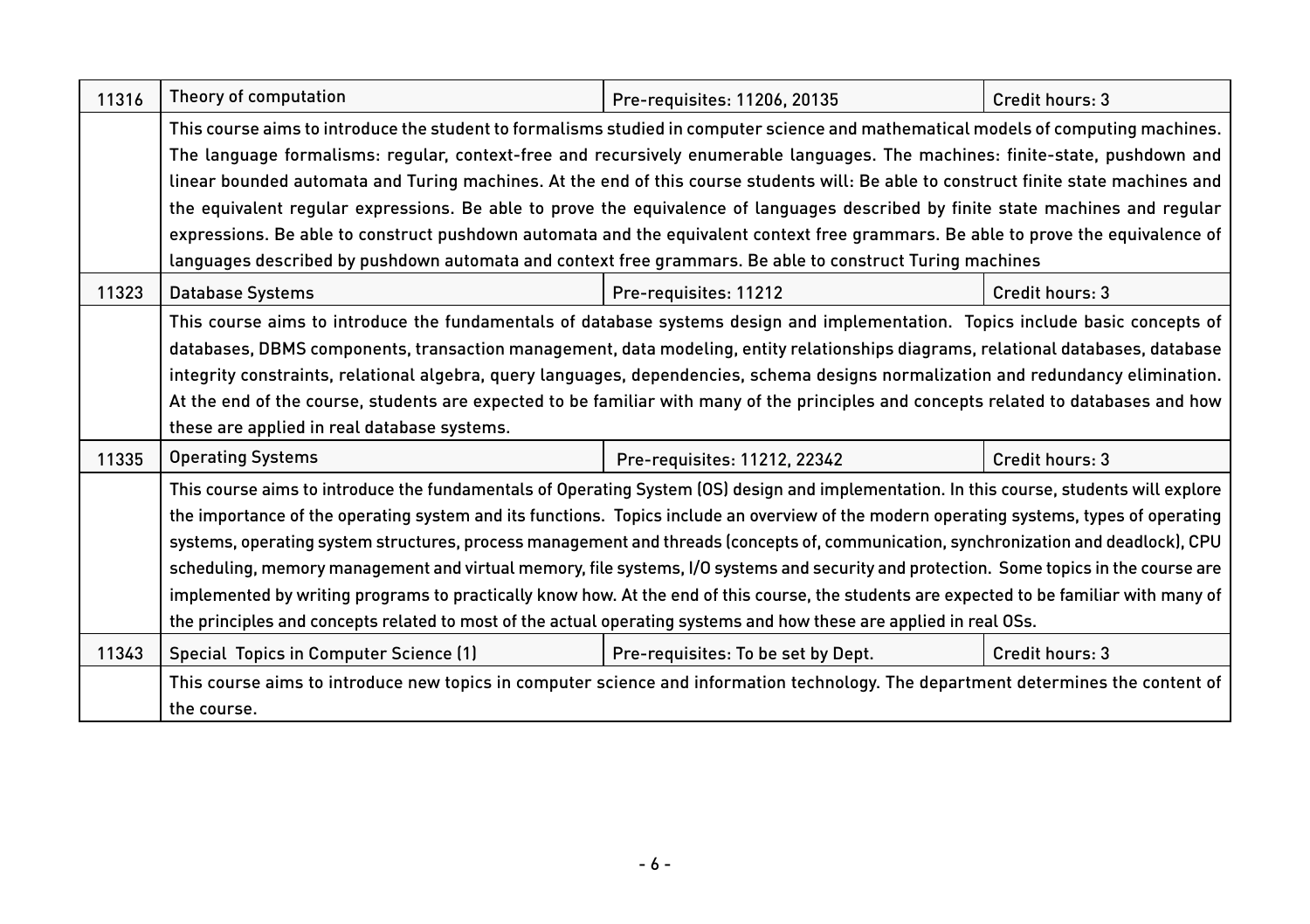| 11344 | Advanced Topics in Internet Programming                                                                                                                                                                                                                                                                                                                                                                                                                                                                                                                                                                                                                                                                                                                                                              | Pre-requisites: 12243              | Credit hours: 3 |
|-------|------------------------------------------------------------------------------------------------------------------------------------------------------------------------------------------------------------------------------------------------------------------------------------------------------------------------------------------------------------------------------------------------------------------------------------------------------------------------------------------------------------------------------------------------------------------------------------------------------------------------------------------------------------------------------------------------------------------------------------------------------------------------------------------------------|------------------------------------|-----------------|
|       | This course aims to present advanced methods for creating interactive, dynamic and data driven Internet-based applications and within<br>corporate intranet environments using the current state of stable and accepted technologies and frameworks to develop rich and<br>maintainable applications. Topics include specialized web markup languages, server-side programming, web services, enterprise web<br>development, as well as manipulation and visualization of data from various sources, including robust database management systems.<br>Additional topics include integrating search engines, validation, authentication, web application security, and content management<br>systems. Particular attention given to concepts and techniques used to facilitate efficient development. |                                    |                 |
| 11347 | <b>E-Business</b>                                                                                                                                                                                                                                                                                                                                                                                                                                                                                                                                                                                                                                                                                                                                                                                    | Pre-requisites: 12243              | Credit hours: 3 |
|       | This course aims to present e-business and e-commerce terms and concepts. Students are given an overview of online business<br>models, e-business environment factors, and electronic payment methods and information security issues. They also learn about<br>e-business infrastructure: hardware, software and content.                                                                                                                                                                                                                                                                                                                                                                                                                                                                           |                                    |                 |
| 11354 | Database Systems Lab.                                                                                                                                                                                                                                                                                                                                                                                                                                                                                                                                                                                                                                                                                                                                                                                | Co-requisite: 11323                | Credit hours: 1 |
|       | This course aims to build practical skills on how to design and implement a complete database application using a modern relational<br>database system: It covers relations, queries, forms, reports, objects, properties, data design, software design, and rapid application<br>development tools.                                                                                                                                                                                                                                                                                                                                                                                                                                                                                                 |                                    |                 |
| 11355 | <b>Operating Systems Lab.</b>                                                                                                                                                                                                                                                                                                                                                                                                                                                                                                                                                                                                                                                                                                                                                                        | Co-requisite: 11335                | Credit hours: 1 |
|       | This course aims to help students understand operating systems and provide them with some practical skills managing an operating<br>system. The students are introduced to the LINUX OS, where they get hands-on experience with the most common commands performing<br>necessary OS operations and services. The students learn to use CLI and GUI interfaces, write shell code, write programs that deal with<br>Processes management including synchronization and threading, interact with files and learn some network and socket programming.                                                                                                                                                                                                                                                  |                                    |                 |
| 11391 | <b>Practical Training</b>                                                                                                                                                                                                                                                                                                                                                                                                                                                                                                                                                                                                                                                                                                                                                                            | Pre-requisites: Finish 90 Cr. Hrs. | Credit hours: 3 |
|       | The student is required to do practical training in a well-known software company for a period of (2) months, full-time training, with<br>at least (6) hours per day, or 3 months part-time training with at least (4) hours per day. In addition to training hours, for the part-time<br>training, the student is allowed to register not more than (10) credit hours in the first or the second semester, or (4) credit hours in the<br>summer semester. The student is required to perform tasks that are related to her major, such as writing, developing, or learning some<br>new software.                                                                                                                                                                                                    |                                    |                 |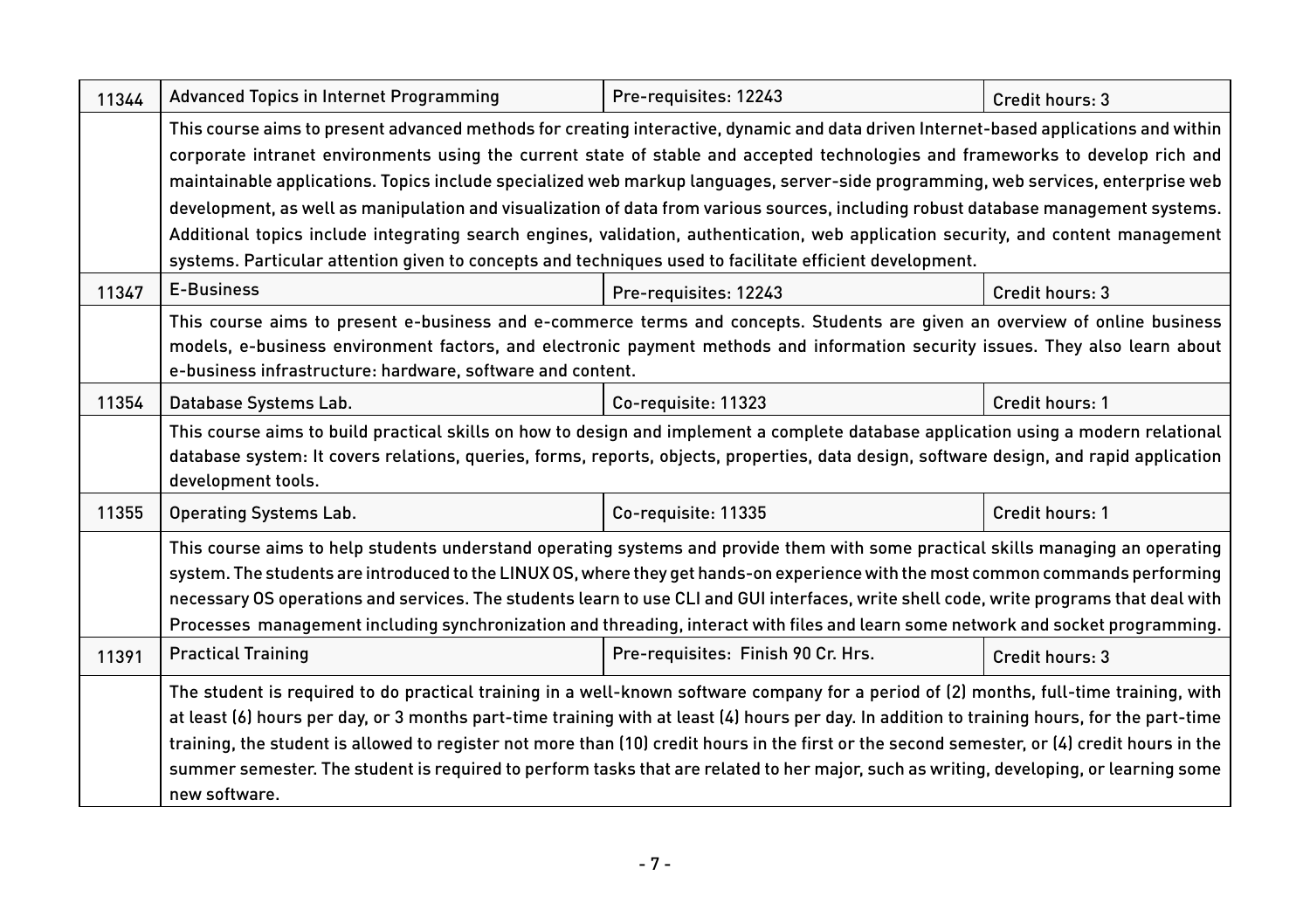| 11417 | <b>Compiler Design and Programming Languages</b>                                                                                       | Pre-requisites: 11316 | Credit hours: 3 |
|-------|----------------------------------------------------------------------------------------------------------------------------------------|-----------------------|-----------------|
|       | This course aims to present the theory and practice of compiler design for imperative and object-oriented languages. Topics covered    |                       |                 |
|       | include: phases of compiler writing; lexical analysis; parsing and intermediate code generation; compiler generating tools; basic      |                       |                 |
|       | concepts of programming language theory and a comparative study between them; a compiler for a subset of particular 00 languages.      |                       |                 |
|       | Similar imperative languages will be implemented as part of a term project.                                                            |                       |                 |
| 11425 | <b>Software Engineering</b>                                                                                                            | Pre-requisites: 11323 | Credit hours: 3 |
|       | This course aims to introduce the fundamentals of software engineering. Topics include software development 'life cycle' including     |                       |                 |
|       | requirements, design and testing, development strategies, prototyping, formal methods, test case, documentation, program efficiency    |                       |                 |
|       | and debugging, object-oriented analysis and design, software quality assurance, metrics reusability and reliability.                   |                       |                 |
| 11428 | Artificial Intelligence                                                                                                                | Pre-requisites: 11212 | Credit hours: 3 |
|       | This course aims to introduce the basic principles, techniques, and applications of Artificial Intelligence. In this course, emphasis  |                       |                 |
|       | will be placed on the teaching of these fundamentals with the appropriate tools and software of implanting them. Assigned projects     |                       |                 |
|       | promote a 'hands-on' approach for understanding, as well as a challenging avenue for exploration and creativity. Topics include a      |                       |                 |
|       | historical perspective of AI and its foundations, problem solving using search, inference, knowledge representation, and learning. AI  |                       |                 |
|       | techniques in intelligent systems, expert systems, artificial neural networks and other machine learning models. AI development        |                       |                 |
|       | tools such as an 'AI language', and/or data mining tool, experiment with a machine learning model for simulation and analysis          |                       |                 |
|       | At the end of this course, the students are expected to apply basic principles of AI in solutions that require problem solving,        |                       |                 |
|       | demonstrate proficiency in developing AI applications, and applying scientific method of machine learning models, with ability to      |                       |                 |
|       | discuss their limitations and scope.                                                                                                   |                       |                 |
| 11435 | Data Communications and Computer Networks                                                                                              | Pre-requisites: 11212 | Credit hours: 3 |
|       | This course aims to introduce the basic principles of Data Communications and computer networks. In this course, the students will     |                       |                 |
|       | learn the basic principles in the design and the operation of computer networks. Additionally, network reference models, interfaces    |                       |                 |
|       | and services, protocols, communication services, synchronization, flow control, error control, socket programming, routing algorithms, |                       |                 |
|       | network layer, transport layer and application layer protocols are the main topics covered in this course.                             |                       |                 |
|       | At the end of this course, the students are expected to be able to list and define the appropriate network terminology, describe the   |                       |                 |
|       | layered structure of a typical networked architecture and identify the different types of complexity in a network.                     |                       |                 |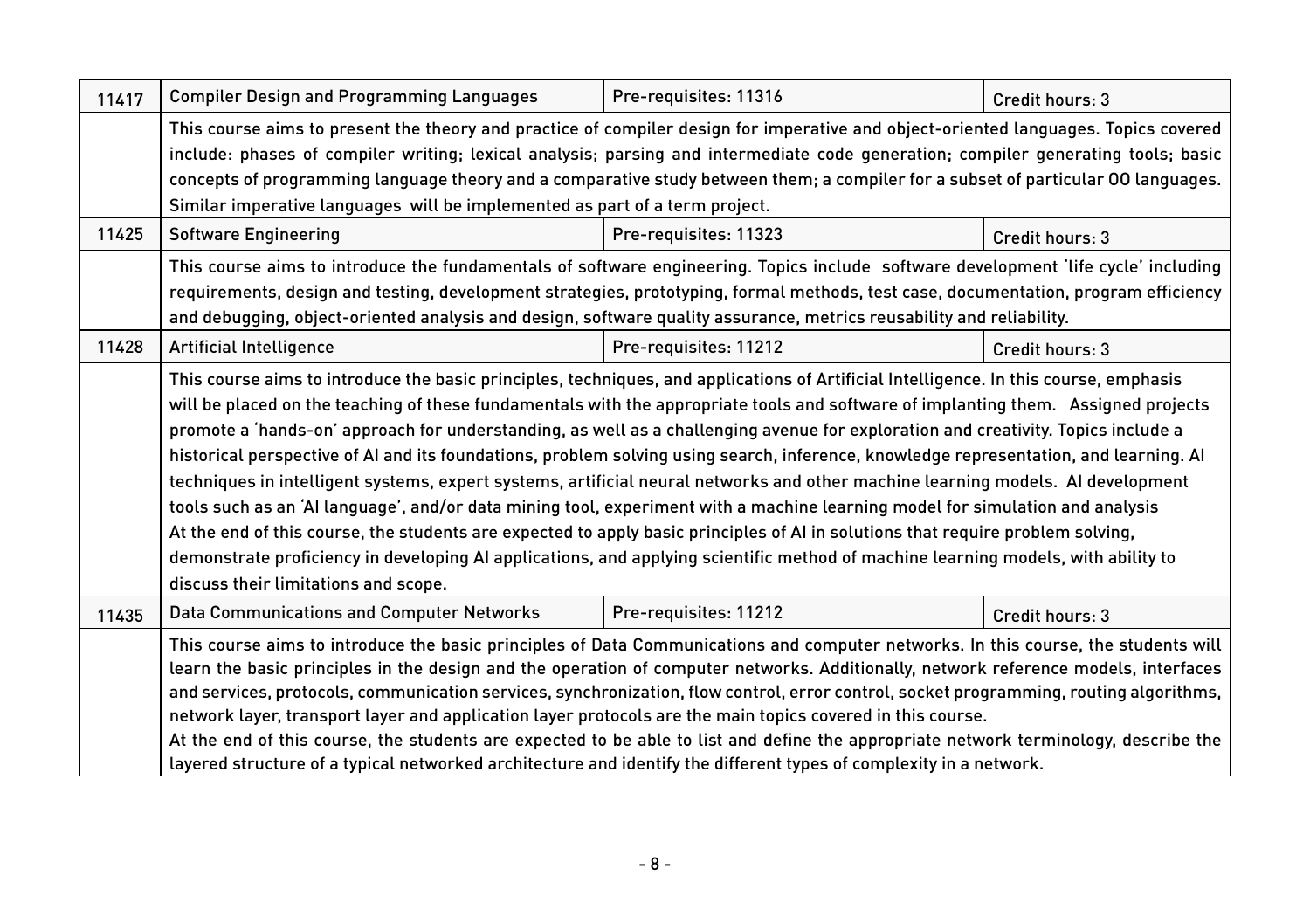| 11436 | <b>Distributed Systems</b>                                                                                                                                                                                                                                                                                                                                                                                                                                                                                                                                                                                                                                                                                                                                                                                                                                                                                                                                                                                                                                                                                                                  | Pre-requisites: 11435                  | Credit hours: 3 |
|-------|---------------------------------------------------------------------------------------------------------------------------------------------------------------------------------------------------------------------------------------------------------------------------------------------------------------------------------------------------------------------------------------------------------------------------------------------------------------------------------------------------------------------------------------------------------------------------------------------------------------------------------------------------------------------------------------------------------------------------------------------------------------------------------------------------------------------------------------------------------------------------------------------------------------------------------------------------------------------------------------------------------------------------------------------------------------------------------------------------------------------------------------------|----------------------------------------|-----------------|
|       | The course aims to provide basic knowledge and understanding on how distributed systems operate. In this course, students will explore<br>and learn the principles, architectures, algorithms and programming models used in distributed systems. Topics include advantages,<br>hardware, software, design issues, communication in distributed systems, layered protocols, asynchronous transfer mode networks,<br>client-server model, remote procedure call, RMI, group communication, clock, mutual exclusion, election algorithms, atomic transactions,<br>deadlocks, processes and processors, threads, system models, allocation, scheduling, fault tolerance, real time, distributed shared<br>memory, consistency, page, variables, object-oriented based and case studies.<br>At the end of this course, students are expected to be able to summarize and describe general properties, challenges, and characteristics<br>of distributed systems. Additionally, students should have the ability to describe general distributed algorithms for synchronization and<br>concurrency, coordination, transactions, and replication. |                                        |                 |
| 11446 | Special Topics in Computer Science (2)                                                                                                                                                                                                                                                                                                                                                                                                                                                                                                                                                                                                                                                                                                                                                                                                                                                                                                                                                                                                                                                                                                      | Pre-requisites: to be set by the Dept. | Credit hours: 3 |
|       | This course aims to introduce new topics in computer science and information technology. The department determines the content of<br>the course.                                                                                                                                                                                                                                                                                                                                                                                                                                                                                                                                                                                                                                                                                                                                                                                                                                                                                                                                                                                            |                                        |                 |
| 11447 | <b>Wireless Networks and applications</b>                                                                                                                                                                                                                                                                                                                                                                                                                                                                                                                                                                                                                                                                                                                                                                                                                                                                                                                                                                                                                                                                                                   | Pre-requisite: 11435                   | Credit hours: 3 |
|       | This course aims to introduce Wireless Data Communication principles. Topics include: wireless protocols, Mobile IP, Ad hoc Networks,<br>Wireless Sensor Networks, and Vehicular networks.                                                                                                                                                                                                                                                                                                                                                                                                                                                                                                                                                                                                                                                                                                                                                                                                                                                                                                                                                  |                                        |                 |
| 11449 | <b>Computer and Society</b>                                                                                                                                                                                                                                                                                                                                                                                                                                                                                                                                                                                                                                                                                                                                                                                                                                                                                                                                                                                                                                                                                                                 | Pre-requisite: Finish 70 Cr. Hrs       | Credit hours: 1 |
|       | This course aims to discuss the social impacts of computing technology. The course will provide a brief introduction to ethics and to the<br>history of computing and the Internet. It will focus on a number of areas in which computers and information technology are having an impact<br>on society including privacy, freedom of speech, intellectual property, work, distribution of wealth, and the environment. Current issues that<br>will be discussed include electronic voting, spyware, spam, and intellectual property issues associated with digital content distribution.                                                                                                                                                                                                                                                                                                                                                                                                                                                                                                                                                   |                                        |                 |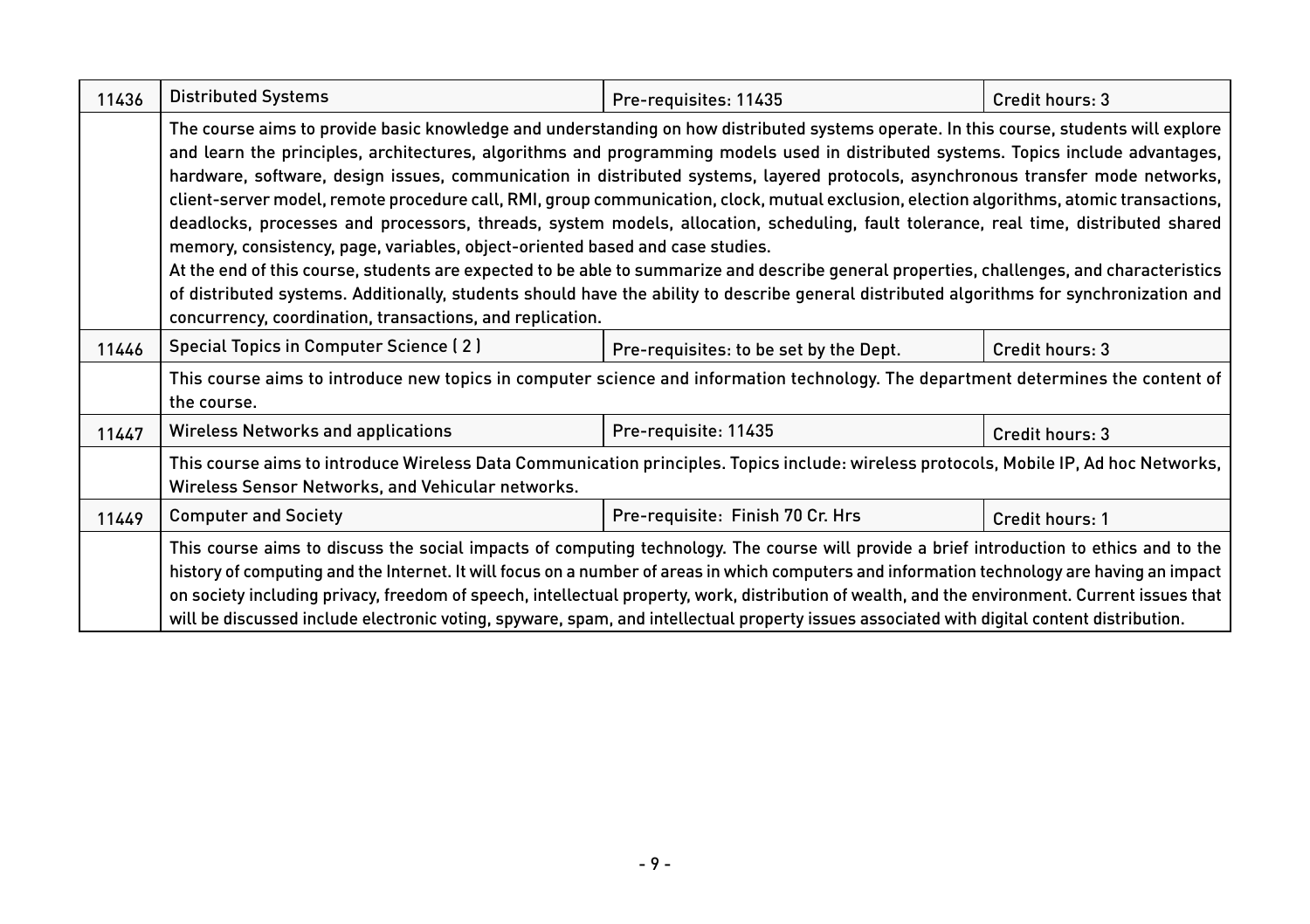| 11464 | <b>Information Systems Security</b>                                                                                                                                                                                                                                                                                                                                                                                                                                                                                                                                                                                                                                                                                                                                                                                                                                                                                                                                                                                                                                                                                                                                                                                                                                                                                                                                                                       | Pre-requisites: 11435             | Credit hours: 3 |
|-------|-----------------------------------------------------------------------------------------------------------------------------------------------------------------------------------------------------------------------------------------------------------------------------------------------------------------------------------------------------------------------------------------------------------------------------------------------------------------------------------------------------------------------------------------------------------------------------------------------------------------------------------------------------------------------------------------------------------------------------------------------------------------------------------------------------------------------------------------------------------------------------------------------------------------------------------------------------------------------------------------------------------------------------------------------------------------------------------------------------------------------------------------------------------------------------------------------------------------------------------------------------------------------------------------------------------------------------------------------------------------------------------------------------------|-----------------------------------|-----------------|
|       | This course aims to provide a deep and comprehensive study of the security principles and practices of information systems. Topics<br>include security threats, vulnerabilities and countermeasures, attacks, security services (confidentiality, integrity, availability, non-<br>repudiation, accountability), cryptography: classical encryption techniques, block ciphers and stream ciphers, symmetric-key and<br>asymmetric-key cryptography, authentication and digital signature, key management and cryptographic protocol, DES and AES, Block<br>cipher operation modes, asymmetric ciphers: RSA, Diffie-Hellman key exchange, hash functions, MAC functions, digital signature: digital<br>Signature Standard DSS, key management and distribution, X.509 certificates, user authentication, access control, security in operating<br>systems, web security: SSL and TLS, electronic mail security (PGP. MOME), malicious software, and firewalls. At the end of this course,<br>students are expected to be familiar with many of the basic principles and practices in information systems security. In particular,<br>understand what the foundational theory is behind information security, what the common threats are, what are the basic principles and<br>techniques when designing a secure system, and how to gauge the protections and limitations provided by today's technology. |                                   |                 |
| 11493 | <b>Graduation Project 1</b>                                                                                                                                                                                                                                                                                                                                                                                                                                                                                                                                                                                                                                                                                                                                                                                                                                                                                                                                                                                                                                                                                                                                                                                                                                                                                                                                                                               | Pre-requisites: Finish 90 Cr. Hrs | Credit hours: 1 |
|       | Project is aimed at developing real world problem solving skills, including problem definition, analysis, and needed software. A project<br>should be performed by a group of students under the supervision of a faculty member. Students are required to develop a complete<br>implementation fulfilling the project objectives and submit a final report. Project must be presented to a committee of faculty members.                                                                                                                                                                                                                                                                                                                                                                                                                                                                                                                                                                                                                                                                                                                                                                                                                                                                                                                                                                                 |                                   |                 |
| 11494 | <b>Graduation Project 2</b>                                                                                                                                                                                                                                                                                                                                                                                                                                                                                                                                                                                                                                                                                                                                                                                                                                                                                                                                                                                                                                                                                                                                                                                                                                                                                                                                                                               | Pre-requisites: 11493             | Credit hours: 2 |
|       | Project 2 aims at implementing the planned requirements, which were collected in Project 1 Students must work in groups to achieve a<br>functional system at the end of this course. Students must test the product / system and that should be included in the documentation.                                                                                                                                                                                                                                                                                                                                                                                                                                                                                                                                                                                                                                                                                                                                                                                                                                                                                                                                                                                                                                                                                                                            |                                   |                 |
| 12243 | Web page Design and Internet programming                                                                                                                                                                                                                                                                                                                                                                                                                                                                                                                                                                                                                                                                                                                                                                                                                                                                                                                                                                                                                                                                                                                                                                                                                                                                                                                                                                  | Pre-requisites: 11206             | Credit hours: 3 |
|       | The course aims to equip students with the necessary knowledge and skills to design and implement Internet-based applications. Topics<br>include the specific technologies of these applications (including markup language(s), styling, client and server side programming) and<br>how to employ them in building effective and efficient interactive applications. Students will learn about various website design and<br>development best practices.                                                                                                                                                                                                                                                                                                                                                                                                                                                                                                                                                                                                                                                                                                                                                                                                                                                                                                                                                  |                                   |                 |
| 12343 | Visual Programming                                                                                                                                                                                                                                                                                                                                                                                                                                                                                                                                                                                                                                                                                                                                                                                                                                                                                                                                                                                                                                                                                                                                                                                                                                                                                                                                                                                        | Pre-requisites: 11206             | Credit hours: 3 |
|       | This course aims to introduce the students who have built a solid background in console systems to the concepts of Visual/GUI design<br>using structured and 00 programming skills acquired in previous courses. Topics include Windows Forms and Controls, Event-Driven<br>Programming, Error Handling, Files, Multi-threading, Animation as well as Data Driven Systems. The course also includes a design<br>project, which brings together students coding, and user-interface design principles. After completing this course, the students are ready<br>to undertake professional projects with added business value for clients within a Software Engineering or Systems Analysis context.                                                                                                                                                                                                                                                                                                                                                                                                                                                                                                                                                                                                                                                                                                         |                                   |                 |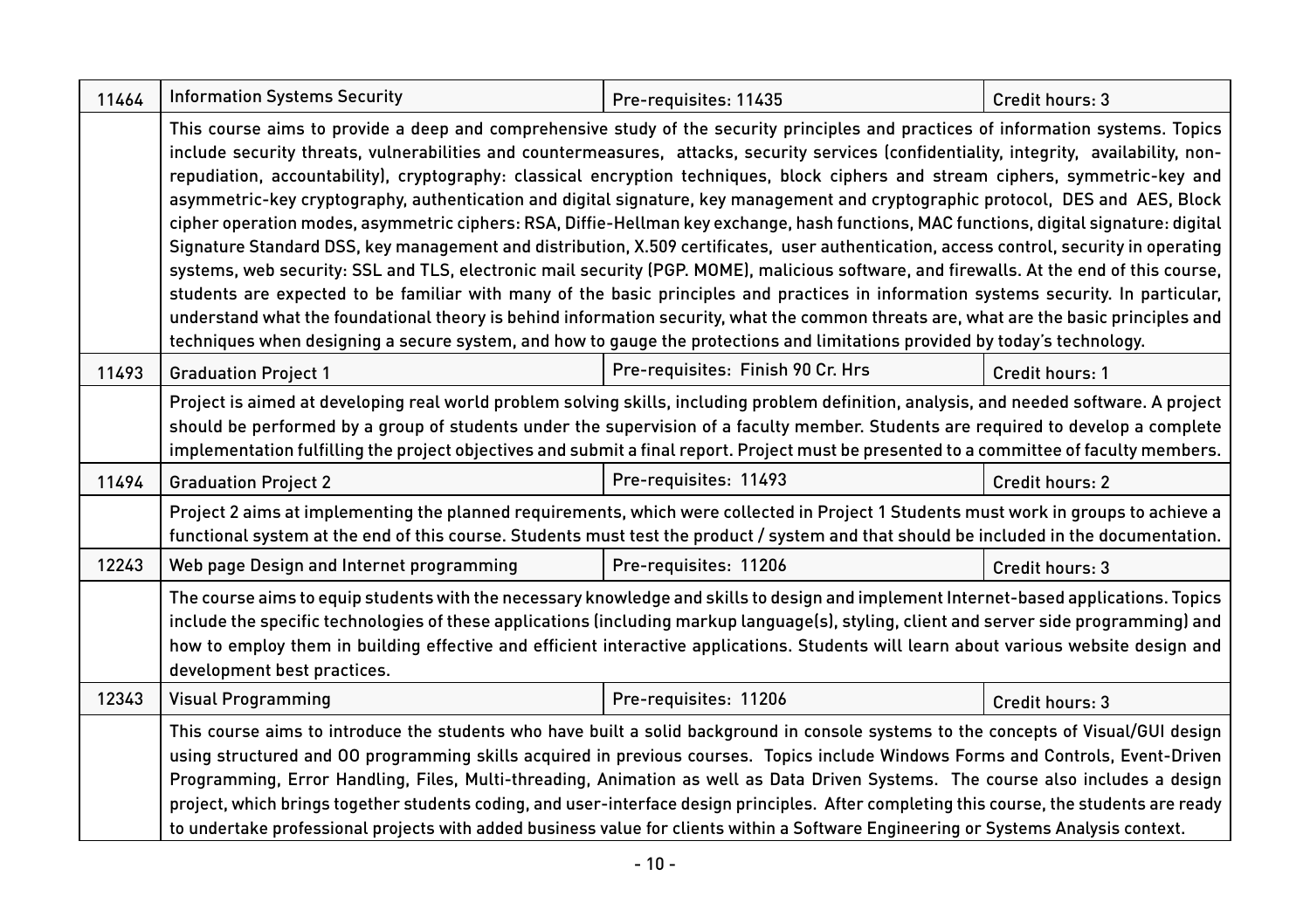## **Computer Graphics and Animation**

| 12162 | <b>Fundamentals of Drawing and 2D Animation</b>                                                                                                                                                                                                                                                                                                                                                                                                                                                                                                                                                                        | Pre-requisite: None          | Credit Hours: 3 |
|-------|------------------------------------------------------------------------------------------------------------------------------------------------------------------------------------------------------------------------------------------------------------------------------------------------------------------------------------------------------------------------------------------------------------------------------------------------------------------------------------------------------------------------------------------------------------------------------------------------------------------------|------------------------------|-----------------|
|       | This course presents theoretical and practical training on the basics of drawing, in addition to animate objects and characters digitally.<br>The program covers traditional drawing by using different materials, and two-dimensional animation using the computer, as a form of<br>digital drawing, where it is commonly used for illustration and animation.                                                                                                                                                                                                                                                        |                              |                 |
| 12213 | Data Structures in Visual Programming                                                                                                                                                                                                                                                                                                                                                                                                                                                                                                                                                                                  | Pre-requisites: 11206, 20134 | Credit Hours: 3 |
|       | The course gives the basics of algorithm design and analysis. Topics: basic data structures; sequential and linked representation of<br>data structures (list, ordered list, sets, stack, queue, tree, binary trees, graph and network) in visual programming; an introduction to<br>graphical user interfaces (GUI); event driven programming; Windows onscreen objects (command buttons, text boxes, option buttons,<br>and graphics). Programming projects require students to design interactive screens as well as code subroutines to implement the<br>programs. The course covers theory and practical aspects. |                              |                 |
| 12241 | Webpage Design and Internet Programming                                                                                                                                                                                                                                                                                                                                                                                                                                                                                                                                                                                | Pre-requisite: 11323         | Credit Hours: 3 |
|       | The course aims to equip students with the necessary knowledge and skills to design and implement Internet-based applications. Topics<br>include the specific technologies of these applications (including markup language(s), styling, client and server side programming),<br>how to employ them in building effective and efficient interactive applications. At the end of this course, the students will learn about<br>various website design and development best practices.                                                                                                                                   |                              |                 |
| 12242 | Web page Design and Internet Programming Lab                                                                                                                                                                                                                                                                                                                                                                                                                                                                                                                                                                           | Co-requisite: 12243          | Credit Hours: 1 |
|       | This course aims to build practical skills in the design and implementation of web pages and Internet-based applications. The course<br>includes laboratory sessions on the different aspects and topics of programming web pages and Internet-based applications. At the end<br>of this course, students are expected to be able to design and implement interactive, efficient, and effective Internet-based applications.                                                                                                                                                                                           |                              |                 |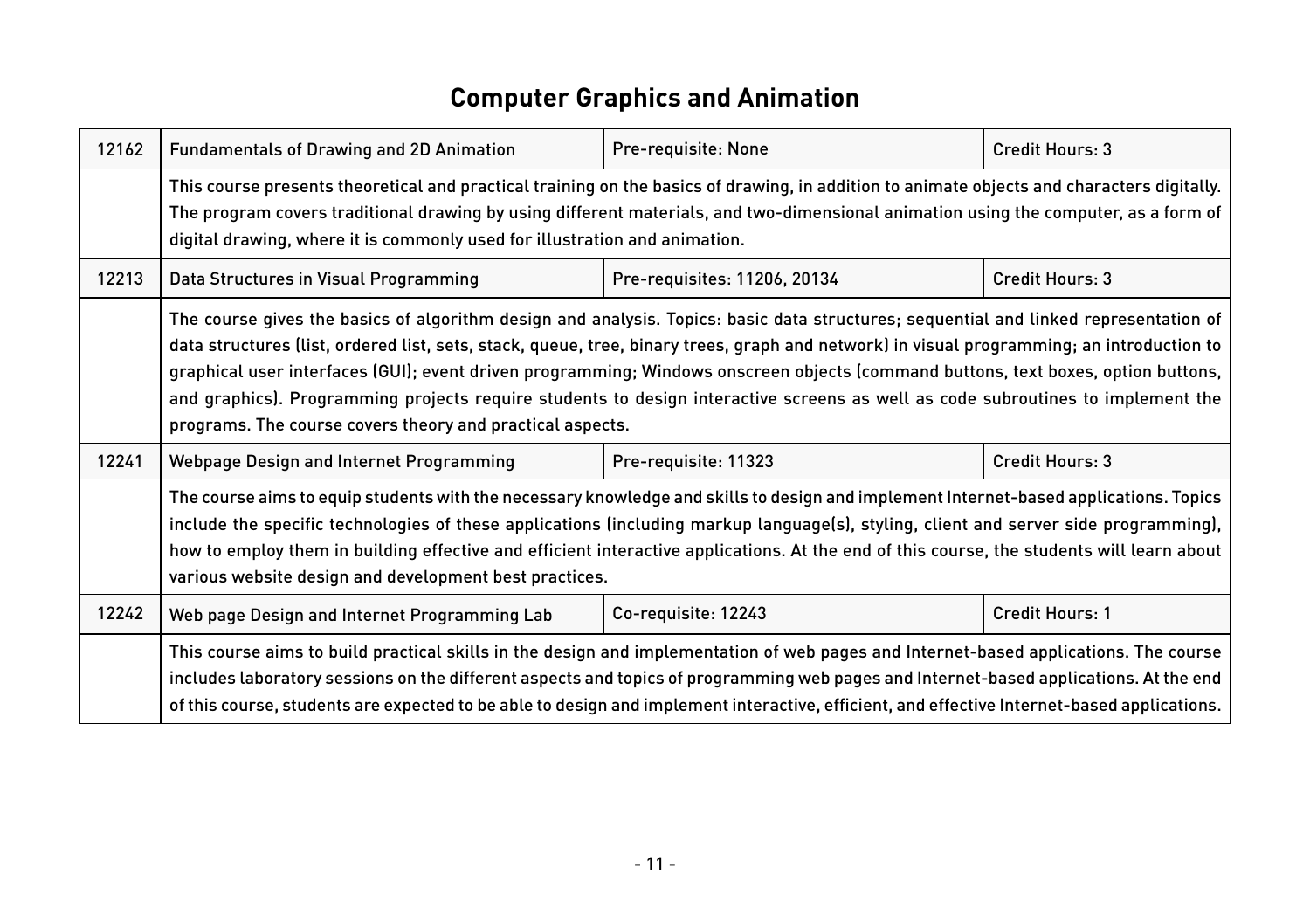| 12243 | Web page Design and Internet programming                                                                                                                                                                                                                                                                                                                                                                                                                 | Pre-requisite: 11206 | Credit Hours: 3 |
|-------|----------------------------------------------------------------------------------------------------------------------------------------------------------------------------------------------------------------------------------------------------------------------------------------------------------------------------------------------------------------------------------------------------------------------------------------------------------|----------------------|-----------------|
|       | The course aims to equip students with the necessary knowledge and skills to design and implement Internet-based applications. Topics<br>include the specific technologies of these applications (including markup language(s), styling, client and server side programming) and<br>how to employ them in building effective and efficient interactive applications. Students will learn about various website design and<br>development best practices. |                      |                 |
| 12259 | <b>Computer Application in Computer Graphics</b>                                                                                                                                                                                                                                                                                                                                                                                                         | Pre-requisite: 11102 | Credit Hours: 3 |
|       | The course introduces several concepts of design, art, and illustration as interpretations of real-world concepts. It presents theoretical<br>and practical training that will allow students to apply the acquired technical knowledge of design software, mainly Adobe Photoshop<br>and Adobe Illustrator. Professional applications include photo editing and compositing, print design, and digital painting.                                        |                      |                 |
| 12264 | 3D-Modeling                                                                                                                                                                                                                                                                                                                                                                                                                                              | Pre-requisite: 12259 | Credit Hours: 3 |
|       | This course focuses mainly on introducing 3D modeling for hard surface objects and environments using advanced 3D software.<br>Students will be able to create 3D worlds and props through the application of several tools and methods.                                                                                                                                                                                                                 |                      |                 |
| 12273 | <b>Computer Graphics</b>                                                                                                                                                                                                                                                                                                                                                                                                                                 | Pre-requisite: 11103 | Credit Hours: 3 |
|       | This course aims at teaching students the principles of designing 3D graphics applications using OpenGL. Students will learn basic<br>shading and lighting modeling and will study some of the algorithms for rasterization and clipping. The course covers theory and<br>practical aspects.                                                                                                                                                             |                      |                 |
| 12324 | <b>Human Computer Interaction</b>                                                                                                                                                                                                                                                                                                                                                                                                                        | Pre-requisite: 11206 | Credit Hours: 3 |
|       | This subject is an introduction to human-computer interaction. Emphasis will be placed on understanding human behavior with<br>computing systems, knowing how to design and evaluate interactive software using a human-centered approach, and general<br>knowledge of HCI design issues with multiple types of interactive software.                                                                                                                    |                      |                 |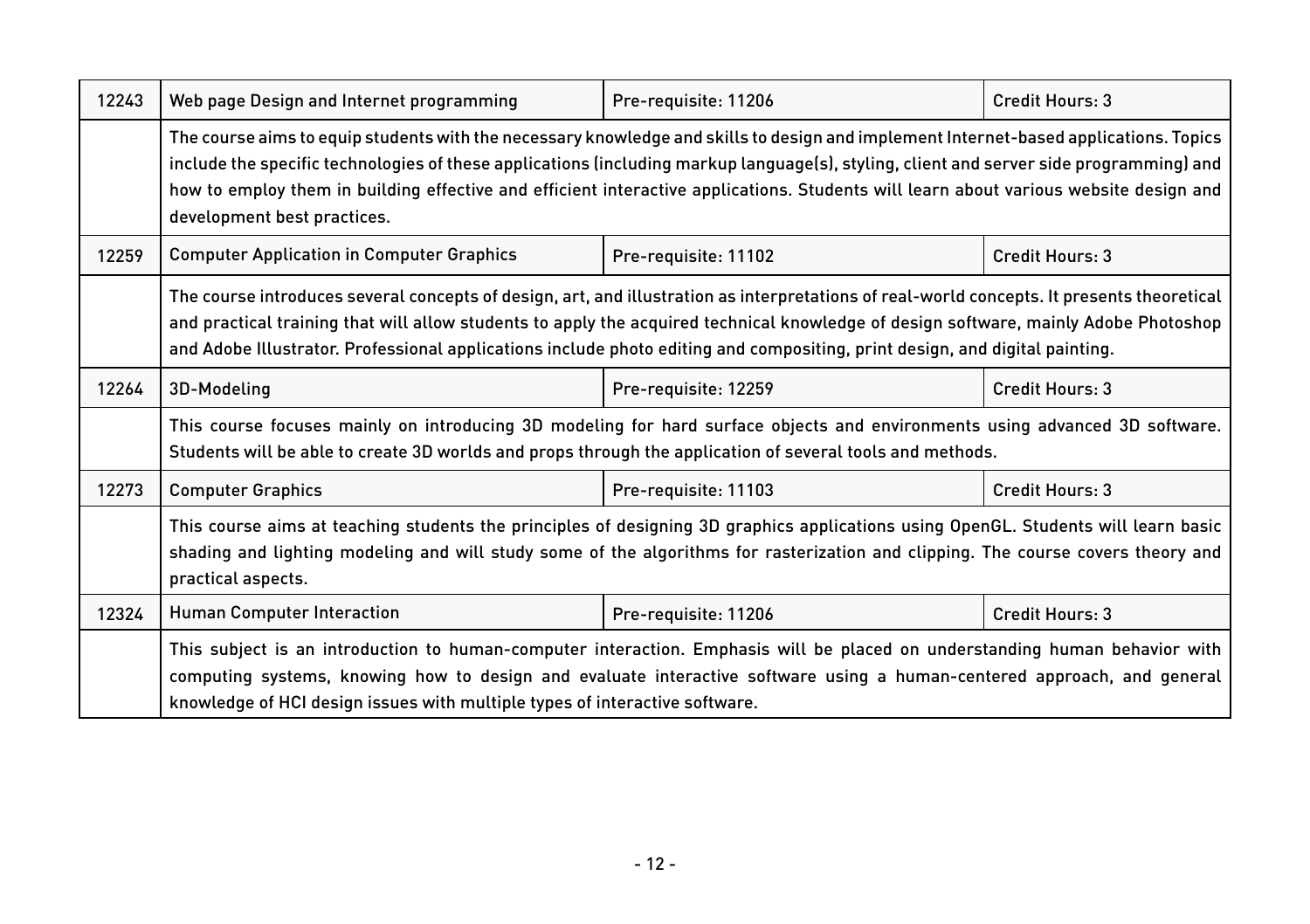| 12343 | <b>Visual Programming</b>                                                                                                                                                                                                                                                                                                                                                                                                                                                                                                                                                                                                                                                         | Pre-requisite: 11206 | Credit Hours: 3 |
|-------|-----------------------------------------------------------------------------------------------------------------------------------------------------------------------------------------------------------------------------------------------------------------------------------------------------------------------------------------------------------------------------------------------------------------------------------------------------------------------------------------------------------------------------------------------------------------------------------------------------------------------------------------------------------------------------------|----------------------|-----------------|
|       | This course aims to introduce students who have built a solid background in console systems to the concepts of Visual/GUI design using<br>structured and 00 programming skills acquired in previous courses. Topics include Windows forms and controls, event-driven programming,<br>error handling, files, multi-threading, animation, as well as data-driven systems. The course also includes a design project, which brings<br>together coding, and user-interface design principles. After completing this course, students are ready to undertake professional projects<br>with added business value for clients within a software engineering or systems analysis context. |                      |                 |
| 12348 | <b>Multimedia Systems</b>                                                                                                                                                                                                                                                                                                                                                                                                                                                                                                                                                                                                                                                         | Pre-requisite: 11206 | Credit Hours: 3 |
|       | Fundamentals of computer-based multimedia: audio, images and graphics, video streaming, compression, multimedia database.<br>Students will design and develop multimedia applications that combine text, images, sound, video, and animation.                                                                                                                                                                                                                                                                                                                                                                                                                                     |                      |                 |
| 12351 | <b>Game Design</b>                                                                                                                                                                                                                                                                                                                                                                                                                                                                                                                                                                                                                                                                | Pre-requisite: 12273 | Credit Hours: 3 |
|       | The course focuses on the fundamental aspects of Game design. The topics are the concepts of interactive 2D or 3D games, game's<br>themes, genres, elements, player experience, game mechanics, scenarios and strategies, etc. This course also covers the game's<br>prototyping approach and game design documentation.                                                                                                                                                                                                                                                                                                                                                          |                      |                 |
| 12353 | 3D Materials and Lighting                                                                                                                                                                                                                                                                                                                                                                                                                                                                                                                                                                                                                                                         | Pre-requisite: 12264 | Credit Hours: 3 |
|       | This course presents knowledge in 3D texturing, lighting, and rendering. Students will be able to unfold any given 3D model in addition<br>to manipulating materials and shaders to make them ready for the rendering process.                                                                                                                                                                                                                                                                                                                                                                                                                                                    |                      |                 |
| 12354 | <b>Algorithms and AI for Games</b>                                                                                                                                                                                                                                                                                                                                                                                                                                                                                                                                                                                                                                                | Pre-requisite: 12213 | Credit Hours: 3 |
|       | This course introduces formal techniques of algorithm design and analysis. Algorithmic strategies: Brute-force, greedy, divide-and-<br>conquer, backtracking, branch-and-bound, heuristics, pattern matching and string/text algorithms. This course will expose students to Al<br>approaches such as agent and multi-agent systems, path planning, and fuzzy for game development.<br>Students will also learn some of the algorithms used for game development such as seeks, evade algorithms, pursuit, and flocking, etc.                                                                                                                                                     |                      |                 |
| 12364 | <b>3D Animation</b>                                                                                                                                                                                                                                                                                                                                                                                                                                                                                                                                                                                                                                                               | Pre-requisite: 12264 | Credit Hours: 3 |
|       | This course provides students with a solid knowledge about animate objects, cameras, and characters in the 3D world to make the<br>animation performance believable and ready for games or movies. Also studied are body language and acting. The course covers theory<br>and practical aspects.                                                                                                                                                                                                                                                                                                                                                                                  |                      |                 |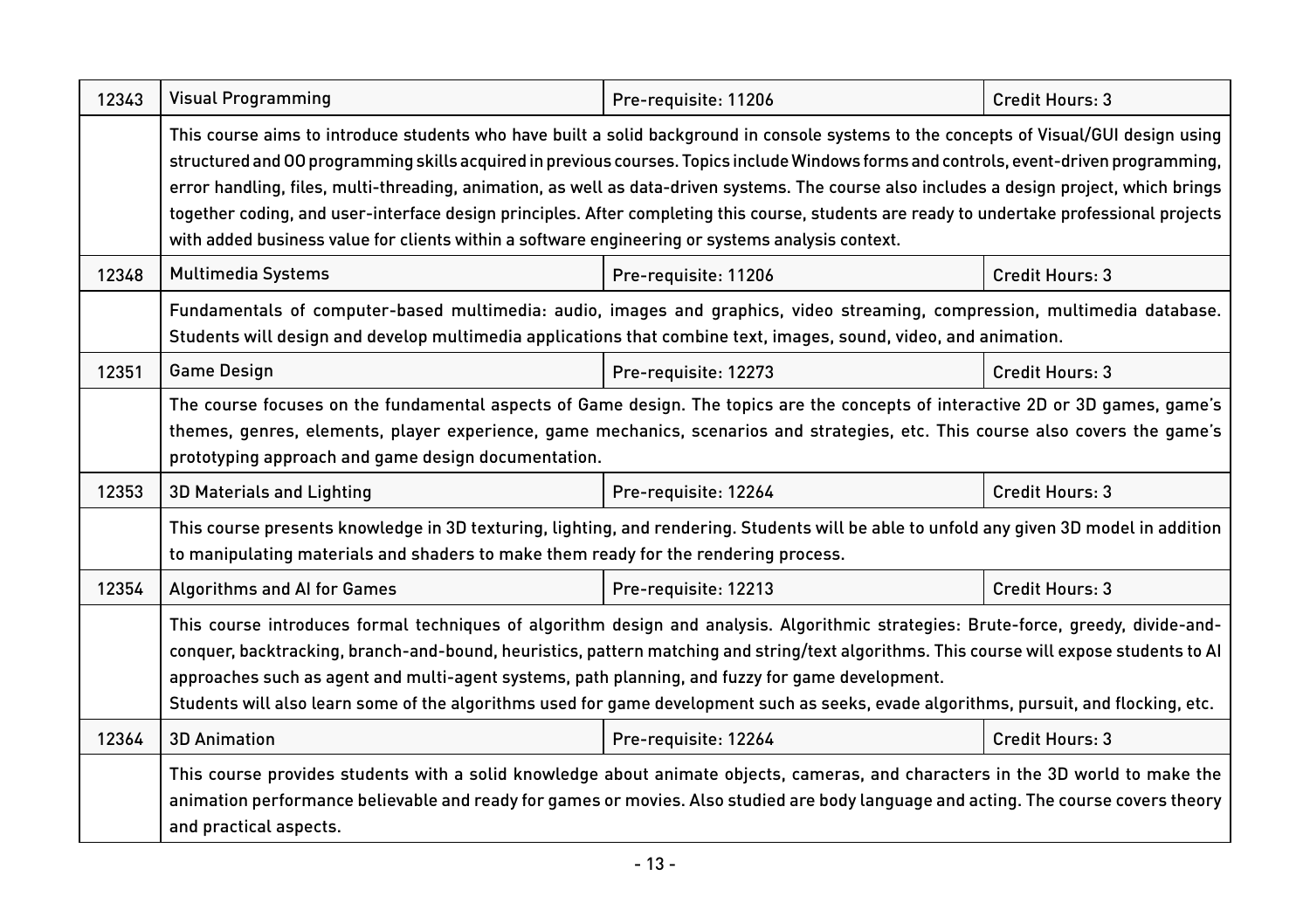| 12367 | 3D Rigging and Skinning                                                                                                                                                                                                                                                                                                                                                                                                                                                                                                                                                                                               | Pre-requisite: 12264       | Credit Hours: 3 |
|-------|-----------------------------------------------------------------------------------------------------------------------------------------------------------------------------------------------------------------------------------------------------------------------------------------------------------------------------------------------------------------------------------------------------------------------------------------------------------------------------------------------------------------------------------------------------------------------------------------------------------------------|----------------------------|-----------------|
|       | This course provides students with a solid knowledge about how to rig and skin objects, characters, and creatures to make them ready<br>to be used by animators.                                                                                                                                                                                                                                                                                                                                                                                                                                                      |                            |                 |
| 12373 | Interactive 3D Graphics                                                                                                                                                                                                                                                                                                                                                                                                                                                                                                                                                                                               | Pre-requisite: 12273,12213 | Credit Hours: 3 |
|       | This course introduces students to the theory and practice of interactive computer graphics. It aims to teach the fundamental principles<br>of 3D interactive computer graphics. Students will apply mathematics, physics and computer programming to develop interactive<br>graphics applications. Students will also learn fundamental techniques used in game development, such as shooting, character<br>animation and controllers, inputs, and events. Unity is used as the platform for practical development, and as an example of a system<br>which incorporates many of the algorithms of computer graphics. |                            |                 |
| 12442 | <b>Game Programming</b>                                                                                                                                                                                                                                                                                                                                                                                                                                                                                                                                                                                               | Pre-requisite: 12354,12351 | Credit Hours: 3 |
|       | This course aims to teach the student the fundamental techniques and algorithms that drive most computer and video games, students<br>will learn the theory and study the implementation details of game architecture, design patterns, AI techniques, scripting, network<br>programming and engine programming. The course covers theory and practical aspects.                                                                                                                                                                                                                                                      |                            |                 |
| 12446 | <b>Digital Image Processing</b>                                                                                                                                                                                                                                                                                                                                                                                                                                                                                                                                                                                       | Pre-requisite: 11206,12348 | Credit Hours: 3 |
|       | Human vision system. Cameras and display systems. Image formation, representation and digitization. Image restoration techniques:<br>gray-scale and color modification, Linear filter techniques for noise suppression and edge enhancement, non-linear filter techniques.<br>Lossless and Lossy compression techniques. Image analysis: segmentation and edge detection, shape descriptors. Frequency domain<br>analysis. Image interpretation. Object detection. Pattern recognition. OCR. Biometrics techniques. Neural network. The course covers<br>theory and practical aspect.                                 |                            |                 |
| 12447 | <b>User Experience</b>                                                                                                                                                                                                                                                                                                                                                                                                                                                                                                                                                                                                | Pre-requisite: 12324       | Credit Hours: 3 |
|       | This course provides an introduction to the areas of study categorized under the umbrella of "user experience" including design<br>principles, psychological principles, cognitive processes, visual perception and the importance of usability over aesthetics.                                                                                                                                                                                                                                                                                                                                                      |                            |                 |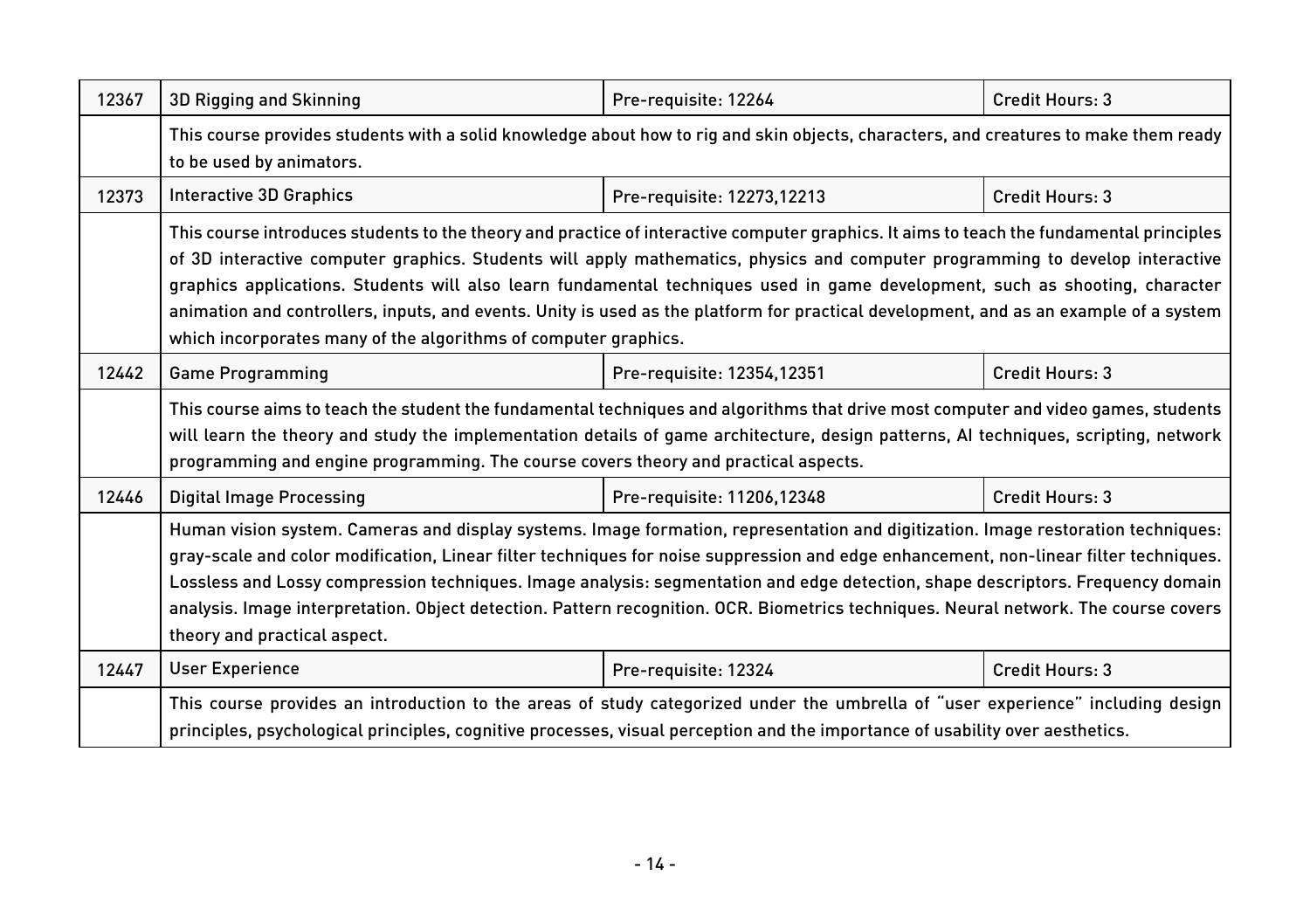| 12448 | <b>Computer Vision</b>                                                                                                                                                                                                                                                                                                                                                                                                                                                                                                                                                                                                                                           | Pre-requisite: 12446                 | Credit Hours: 3 |  |
|-------|------------------------------------------------------------------------------------------------------------------------------------------------------------------------------------------------------------------------------------------------------------------------------------------------------------------------------------------------------------------------------------------------------------------------------------------------------------------------------------------------------------------------------------------------------------------------------------------------------------------------------------------------------------------|--------------------------------------|-----------------|--|
|       | This course provides an introduction to computer vision, including fundamentals of image formation, camera imaging geometry,<br>feature detection and matching, stereo, motion estimation and tracking, image classification, scene understanding, and deep learning<br>with neural networks. We will develop basic methods for applications that include finding known models in images, depth recovery<br>from stereo, camera calibration, image stabilization, automated alignment, tracking, boundary detection, and recognition. Students<br>will develop intuitions in class, and then learn about the difference between theory and practice in projects. |                                      |                 |  |
| 12455 | <b>Selected Topics in Games</b>                                                                                                                                                                                                                                                                                                                                                                                                                                                                                                                                                                                                                                  | Pre-requisite: 12442                 | Credit Hours: 3 |  |
|       | The objective of this course is to introduce advanced or new topics in one of the areas of games.                                                                                                                                                                                                                                                                                                                                                                                                                                                                                                                                                                |                                      |                 |  |
| 12461 | <b>Visual and Sound Effects</b>                                                                                                                                                                                                                                                                                                                                                                                                                                                                                                                                                                                                                                  | Pre-requisite: 12348                 | Credit Hours: 3 |  |
|       | This course provides students with exposure to the design, creation and production of audio in interactive applications and computer<br>games. Students will become familiar with the use of sound libraries, recording sounds in the studio and in the field, generating sound<br>with synthesizers, and effects processing. Students will create sound designs for interactive media, integrating music, dialog, ambient<br>sound, sound effects and interface sounds within interactive programs.                                                                                                                                                             |                                      |                 |  |
| 12467 | <b>Video Editing and Production</b><br>Credit Hours: 3<br>Pre-requisite: 12348                                                                                                                                                                                                                                                                                                                                                                                                                                                                                                                                                                                   |                                      |                 |  |
|       | The course presents theoretical and practical training in the principles of media making. From devising ideas to final productions on<br>set, the program focuses on audiovisual language and techniques including basic use of camera, lighting, and staging. The course also<br>covers editing and post-production essentials. Professional applications include film, television, animation, and institutional/corporate<br>communications.                                                                                                                                                                                                                   |                                      |                 |  |
| 12471 | <b>Selected Topics in Computer Animation</b>                                                                                                                                                                                                                                                                                                                                                                                                                                                                                                                                                                                                                     | Pre-requisite: Set by the department | Credit Hours: 3 |  |
|       | The objective of this course is to introduce advanced or new topics in one of areas in computer animation, film production, and digital media.                                                                                                                                                                                                                                                                                                                                                                                                                                                                                                                   |                                      |                 |  |
| 12473 | <b>Selected Topics in Computer Graphics</b>                                                                                                                                                                                                                                                                                                                                                                                                                                                                                                                                                                                                                      | Pre-requisite: Set by the department | Credit Hours: 3 |  |
|       | The objective of this course is to introduce advanced and new topics in one of the areas of computer graphics.                                                                                                                                                                                                                                                                                                                                                                                                                                                                                                                                                   |                                      |                 |  |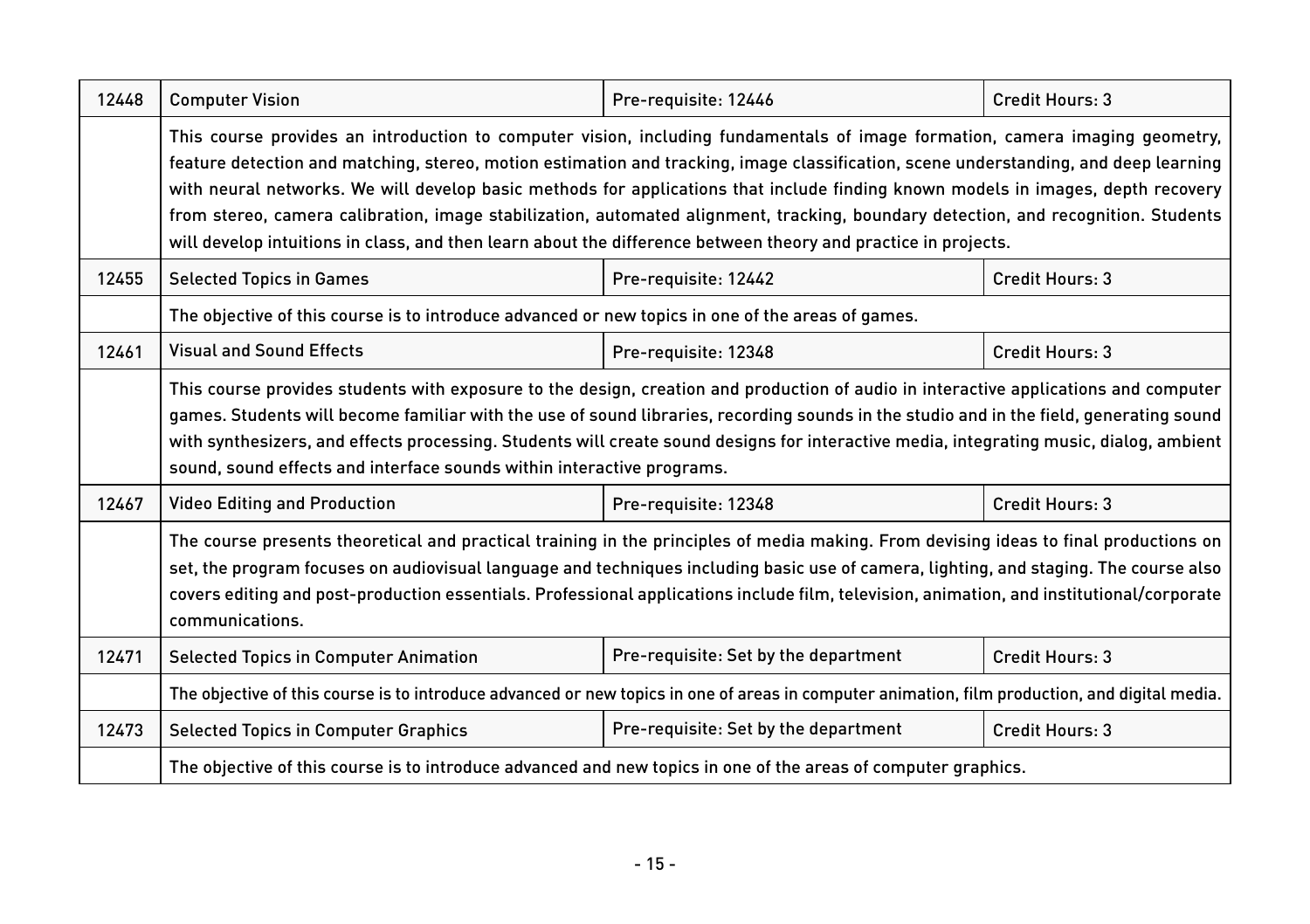| 12479 | <b>Advanced Animation</b>                                                                                                                                                                                                                                                                                                                                                                                                                                                                                                                                                                                                                                                                                                                       | Pre-requisite: 12364                  | Credit Hours: 3 |  |
|-------|-------------------------------------------------------------------------------------------------------------------------------------------------------------------------------------------------------------------------------------------------------------------------------------------------------------------------------------------------------------------------------------------------------------------------------------------------------------------------------------------------------------------------------------------------------------------------------------------------------------------------------------------------------------------------------------------------------------------------------------------------|---------------------------------------|-----------------|--|
|       | This course aims to teach students advanced topics in computer animation, in particular advanced character and creature modeling and<br>human anatomy using various programs such as Autodesk Maya and Mudbox.                                                                                                                                                                                                                                                                                                                                                                                                                                                                                                                                  |                                       |                 |  |
| 12481 | <b>Virtual and Augmented Reality</b>                                                                                                                                                                                                                                                                                                                                                                                                                                                                                                                                                                                                                                                                                                            | Pre-requisite: 12373                  | Credit Hours: 3 |  |
|       | This course will teach students the main principles of VR and AR applications. Students will learn the required mathematics for<br>successful VR and AR applications, including interacting with virtual objects, tracking methods, and rendering for VR and AR. Students<br>will also learn to build effective 3D interaction techniques to use VR applications such as selection, manipulation, wayfinding, menus,<br>and teleporting. Students will learn to build different types of AR apps including location-based and vision-based tracking methods. A<br>selected game engine will be used as the platform for practical development and different VR and AR SDKs will be utilized. The course<br>covers theory and practical aspects. |                                       |                 |  |
| 12491 | <b>Practical Training</b>                                                                                                                                                                                                                                                                                                                                                                                                                                                                                                                                                                                                                                                                                                                       | Pre-requisite: Finish 90 Credit Hours | Credit Hours: 3 |  |
|       | The student is required to do practical training in a well-known software company. The training period should be 2 months of full-<br>time training, with at least (6) hours per day or, alternatively, 3 months of part-time training with at least (4) hours per day. Students<br>undergoing part-time training are allowed to register for an additional (6) credit hours in the first or second semester, or (3) credit hours<br>for the summer semester. During the training, the student is expected to perform some tasks that are related to his major, such as<br>writing, developing, or learning some new software.                                                                                                                  |                                       |                 |  |
| 12494 | <b>Graduation Project(1)</b>                                                                                                                                                                                                                                                                                                                                                                                                                                                                                                                                                                                                                                                                                                                    | Pre-requisite: Finish 90 Credit Hours | Credit Hours: 1 |  |
|       | The graduation project aims to develop the student's skills and ability to deal with real issues, study and analyze them, and use computer<br>programming to solve them. This is achieved through an integrated project that is developed by the students working within groups<br>and supervised by a faculty member. The student is required to complete the project objectives and submit a final report. The project is<br>presented to and evaluated by a committee of faculty members.                                                                                                                                                                                                                                                    |                                       |                 |  |
| 12495 | <b>Graduation Project(2)</b>                                                                                                                                                                                                                                                                                                                                                                                                                                                                                                                                                                                                                                                                                                                    | Pre-requisite: 12494                  | Credit Hours: 2 |  |
|       | Students are required to develop a complete implementation fulfilling the project objectives and submit a final report. The completed<br>project must be presented before a committee of the faculty.                                                                                                                                                                                                                                                                                                                                                                                                                                                                                                                                           |                                       |                 |  |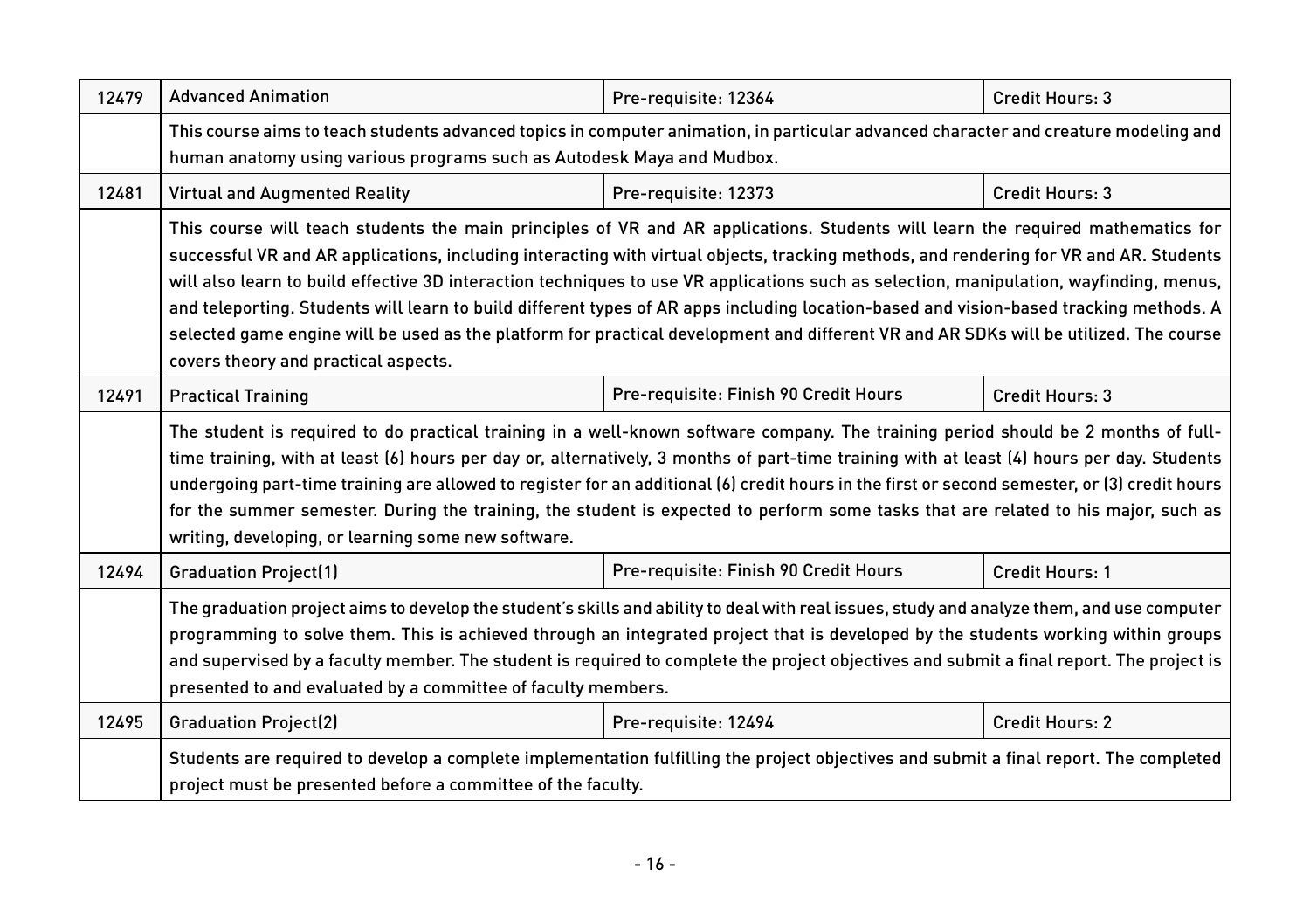## **Software Engineering**

| 13211 | Introduction to Software Engineering                                                                                                                                                                                                                                                                                                                                                                                                                                                                                                                                                                                                                                                                                                                                                                           | Pre-requisite: 11206        | Credit Hours: 3 |  |
|-------|----------------------------------------------------------------------------------------------------------------------------------------------------------------------------------------------------------------------------------------------------------------------------------------------------------------------------------------------------------------------------------------------------------------------------------------------------------------------------------------------------------------------------------------------------------------------------------------------------------------------------------------------------------------------------------------------------------------------------------------------------------------------------------------------------------------|-----------------------------|-----------------|--|
|       | Principles of software engineering: Requirements, design and testing. Review of principles of object-orientation. Object-oriented<br>analysis using UML. Frameworks and APIs. Introduction to the client-server architecture. Analysis, design and programming of simple<br>servers and clients. Introduction to user interface technology.                                                                                                                                                                                                                                                                                                                                                                                                                                                                    |                             |                 |  |
| 13212 | <b>Software Construction</b>                                                                                                                                                                                                                                                                                                                                                                                                                                                                                                                                                                                                                                                                                                                                                                                   | Pre-requisite: 13211, 11212 | Credit Hours: 3 |  |
|       | This course covers basic practical issues in software engineering, software design, and software implementation. It focuses on the<br>importance of modularity, and how it is a crucial concept in software development, by teaching some of the core principles such as<br>the OCP and LSP. Students shall also gain knowledge in software configuration management and source code versioning and control.<br>The course introduces how to write a high quality code that is more readable, understandable, and maintainable; and also includes<br>how to clean the code using refactoring techniques. Students shall practice the concepts of this course using Java language which is<br>introduced at the beginning of the semester. Some well-known software engineering case studies are also included. |                             |                 |  |
| 13326 | Software Engineering Approaches to Human Computer<br>Interaction                                                                                                                                                                                                                                                                                                                                                                                                                                                                                                                                                                                                                                                                                                                                               | Pre-requisites: 12343       | Credit Hours: 3 |  |
|       | The course introduces psychological principles of human-computer interaction. Topics include: evaluation of user interfaces; usability<br>engineering; task analysis; user- centered design, and prototyping, conceptual models and metaphors; software design rationale,<br>design of windows, menus, and commands; voice and natural language I/O; response time and feedback; color, icons, and sound;<br>internationalization and localization; user interface architectures and APIs. Students view case studies and complete a project.                                                                                                                                                                                                                                                                  |                             |                 |  |
| 13327 | Software Design and Architecture                                                                                                                                                                                                                                                                                                                                                                                                                                                                                                                                                                                                                                                                                                                                                                               | Pre-requisites: 13212       | Credit Hours: 3 |  |
|       | An in-depth look at software design. Continuation of the study of design patterns, frameworks, and architectures. Survey of current<br>middleware architectures. Design of distributed systems using middleware. Component based design. Measurement theory and appropriate<br>use of metrics in design. Designing for qualities such as performance, safety, security, reusability, reliability, etc. Measuring internal qualities<br>and complexity of software. Evaluation and evolution of designs. Basics of software evolution, reengineering, and reverse engineering.                                                                                                                                                                                                                                  |                             |                 |  |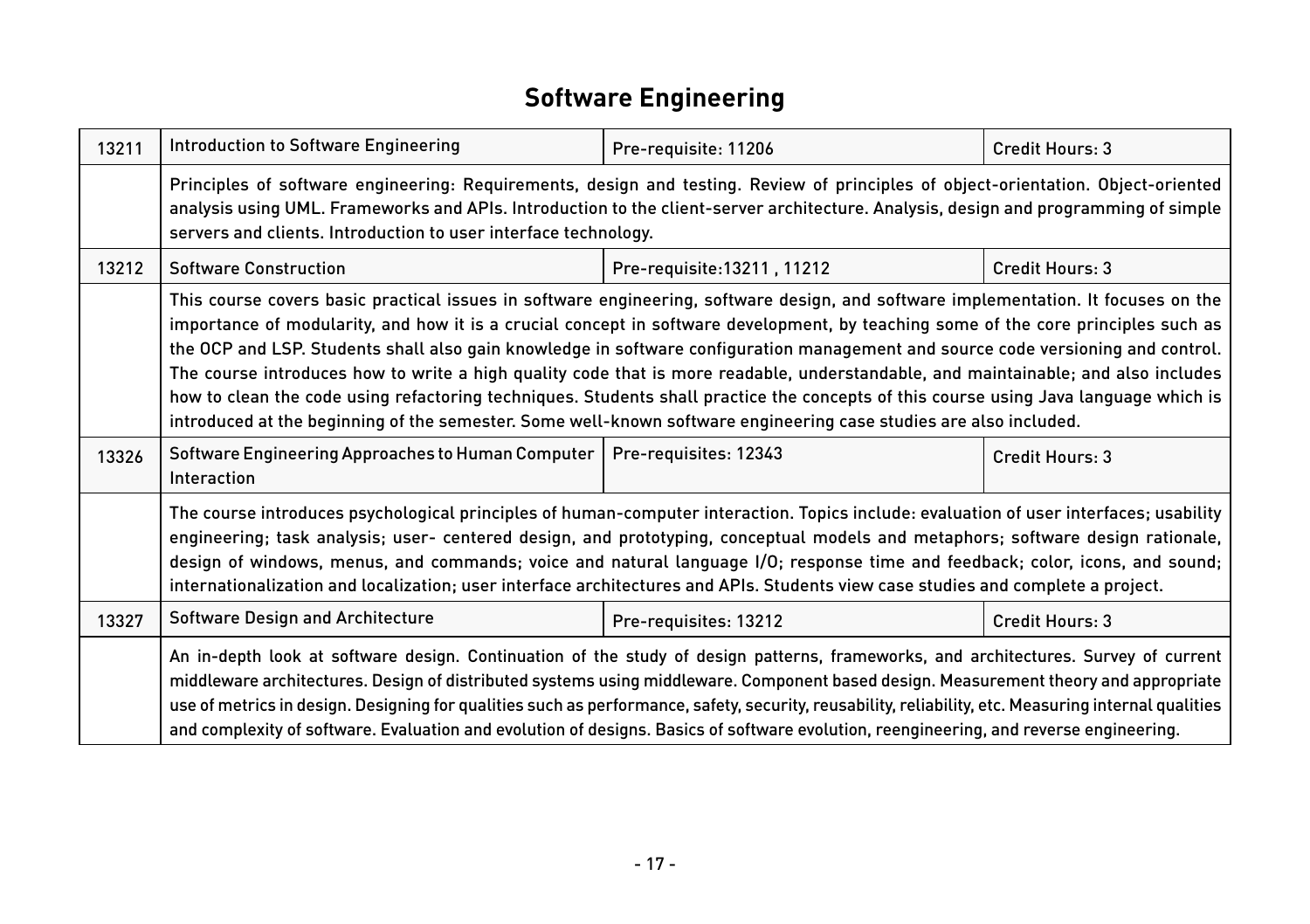| 13324 | <b>Systems Analysis and Design</b>                                                                                                                                                                                                                                                                                                                                                                                                                                                                                                                                                                                                                                                                                                                                                                | Pre-requisites: 13211, 11212      | Credit Hours: 3 |  |
|-------|---------------------------------------------------------------------------------------------------------------------------------------------------------------------------------------------------------------------------------------------------------------------------------------------------------------------------------------------------------------------------------------------------------------------------------------------------------------------------------------------------------------------------------------------------------------------------------------------------------------------------------------------------------------------------------------------------------------------------------------------------------------------------------------------------|-----------------------------------|-----------------|--|
|       | Fundamental concepts. Notion of a system. Information system. System life cycle. Approaches to system analysis and design (classical,<br>structured and object-oriented). Preliminary and detailed analysis. Workflow and data flow diagrams. Structured English. Decision<br>tables etc. Criteria for software design and evaluation: module coupling, cohesion, modularity, portability. A project is required.                                                                                                                                                                                                                                                                                                                                                                                 |                                   |                 |  |
| 13325 | <b>Software Requirements Analysis</b>                                                                                                                                                                                                                                                                                                                                                                                                                                                                                                                                                                                                                                                                                                                                                             | Pre-requisites: 13324             | Credit Hours: 3 |  |
|       | Domain engineering. Techniques for discovering and eliciting requirements. Languages and models for representing requirements.<br>Analysis and validation techniques, including need, goal, and use case analysis. Requirements in the context of system engineering.<br>Specifying and measuring external qualities: performance, reliability, availability, safety, security, etc.<br>Specifying and analyzing requirements for various types of systems: embedded systems, consumer systems, web-based systems,<br>business systems, systems for scientists and other engineers. Resolving feature interactions. Requirements documentation standards.<br>Traceability. Human factors. Requirements in the context of agile processes. Requirements management: Handling requirements changes. |                                   |                 |  |
| 13334 | <b>Mobile Application Development</b>                                                                                                                                                                                                                                                                                                                                                                                                                                                                                                                                                                                                                                                                                                                                                             | Pre-requisite: 11206              | Credit Hours: 3 |  |
|       | This course discusses mobile application programming for developing mobile native applications. A specific programming language<br>along with the necessary libraries of reusable software components of a mobile platform will be introduced. This course explores the<br>key theories, principles, concepts, tools, current issues, and best practices of designing and developing applications for mobile devices.<br>Upon course completion, students are expected to produce an innovative mobile solution for a real life situation.                                                                                                                                                                                                                                                        |                                   |                 |  |
| 13335 | <b>Server Side Programming</b>                                                                                                                                                                                                                                                                                                                                                                                                                                                                                                                                                                                                                                                                                                                                                                    | Pre-requisite: 12243, 11323       | Credit Hours: 3 |  |
|       | This course provides a solid foundation for the concepts of server-side programming, using a current server-side programming/<br>scripting language(s). The course provides a comprehensive coverage of a server-side scripting language, sessions, security, and<br>considerations related to implementing efficient and maintainable server-side applications. The course includes communicating with<br>databases, file servers, and other types of servers.                                                                                                                                                                                                                                                                                                                                   |                                   |                 |  |
| 13391 | <b>Practical Training</b>                                                                                                                                                                                                                                                                                                                                                                                                                                                                                                                                                                                                                                                                                                                                                                         | Pre-requisite: Finish 90 Cr. Hrs. | Credit Hours: 3 |  |
|       | The student is required to do practical training in a well-known software company. The training should be 2 months of full-time training,<br>of at least (5) hours per day, or 3 months of part-time training with at least (4) hours per day. Students undergoing part-time training are<br>allowed to register for not more than (6) credit hours in the first or the second semester, or (3) credit hours in the summer semester.<br>The student is required to perform tasks that are related to his major, such as writing, developing, or learning some new software.                                                                                                                                                                                                                       |                                   |                 |  |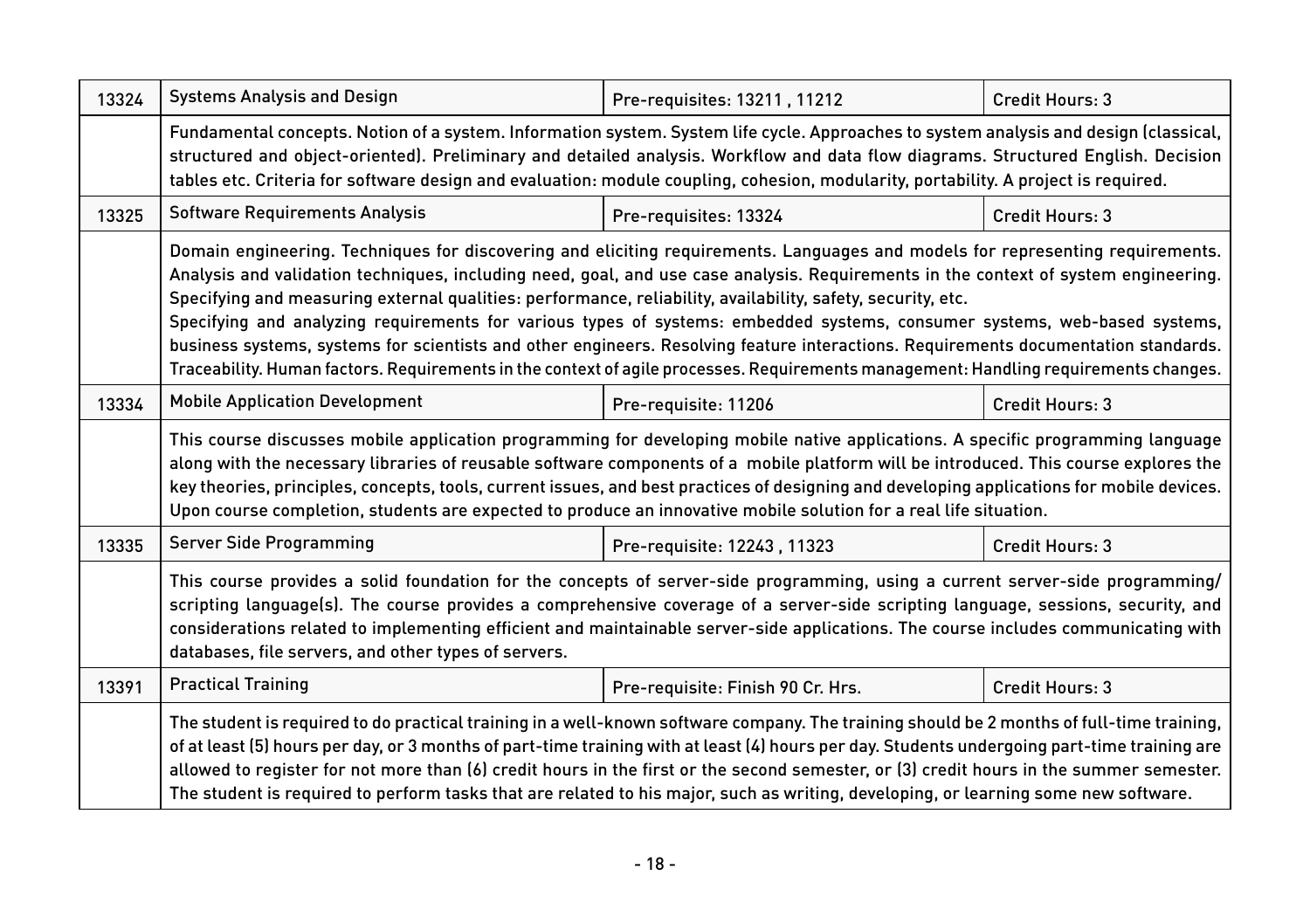| 13393 | Special Topic in Software Engineering (1)                                                                                                                                                                                                                                                                                                                                                                                                                                                                                                                                                                                                                                                           | Pre-requisite: Set by Dept. | Credit Hours: 3 |  |
|-------|-----------------------------------------------------------------------------------------------------------------------------------------------------------------------------------------------------------------------------------------------------------------------------------------------------------------------------------------------------------------------------------------------------------------------------------------------------------------------------------------------------------------------------------------------------------------------------------------------------------------------------------------------------------------------------------------------------|-----------------------------|-----------------|--|
|       | The objective of this course is to introduce new topics in Software Engineering to be set by the Department.                                                                                                                                                                                                                                                                                                                                                                                                                                                                                                                                                                                        |                             |                 |  |
| 13413 | <b>Formal Methods in Software Engineering</b>                                                                                                                                                                                                                                                                                                                                                                                                                                                                                                                                                                                                                                                       | Pre-requisite: 13324        | Credit Hours: 3 |  |
|       | Review of mathematical foundations for formal methods. Formal languages and techniques for specification and design, including<br>specifying syntax using grammars and finite state machines. Analysis and verification of specifications and designs. Use of assertions<br>and proofs. Automated program and design transformation.                                                                                                                                                                                                                                                                                                                                                                |                             |                 |  |
| 13424 | Software Re-Engineering                                                                                                                                                                                                                                                                                                                                                                                                                                                                                                                                                                                                                                                                             | Pre-requisite: 13212        | Credit Hours: 3 |  |
|       | This course discusses methods applied to the evolution of large industrial software systems. The course introduces the phases of<br>the software life-cycle and then focuses on technical issues related to program understanding, program restructuring, and software<br>migration.                                                                                                                                                                                                                                                                                                                                                                                                                |                             |                 |  |
| 13427 | <b>Software Documentation</b>                                                                                                                                                                                                                                                                                                                                                                                                                                                                                                                                                                                                                                                                       | Pre-requisites: 13324       | Credit Hours: 3 |  |
|       | The course gives the essentials of oral, written, and graphical communication for software engineers. Principles of technical writing;<br>types of documents and strategies for gathering information and writing documents, including presentations. Appropriate use of tables,<br>graphics, and references. How to be convincing and how to express rationale for one's decisions or conclusions. Basics of how to work<br>effectively with others; notion of what motivates people; concepts of group dynamics. Principles of effective oral communication, both<br>at the interpersonal level and when presenting information to groups. Strategies for listening, persuasion, and negotiation. |                             |                 |  |
| 13428 | <b>Software Quality Assurance and Testing</b>                                                                                                                                                                                                                                                                                                                                                                                                                                                                                                                                                                                                                                                       | Pre-requisite:13212         | Credit Hours: 3 |  |
|       | Quality: how to assure it and verify it, and the need for a culture of quality. Avoidance of errors and other quality problems. Inspections<br>and reviews. Testing, verification and validation techniques. Process assurance vs. Product assurance. Quality process standards.<br>Product and process assurance. Problem analysis and reporting. Statistical approaches to quality control.                                                                                                                                                                                                                                                                                                       |                             |                 |  |
| 13431 | <b>Advanced Topics In Programming</b>                                                                                                                                                                                                                                                                                                                                                                                                                                                                                                                                                                                                                                                               | Pre-requisite: 13212.       | Credit Hours: 3 |  |
|       | The course presents advanced software engineering topics using a modern programming language. This includes threads, distributed<br>computing, database driven apps. It also includes coverage for design patterns, and implementing different software qualities according<br>to the best practices in industry.                                                                                                                                                                                                                                                                                                                                                                                   |                             |                 |  |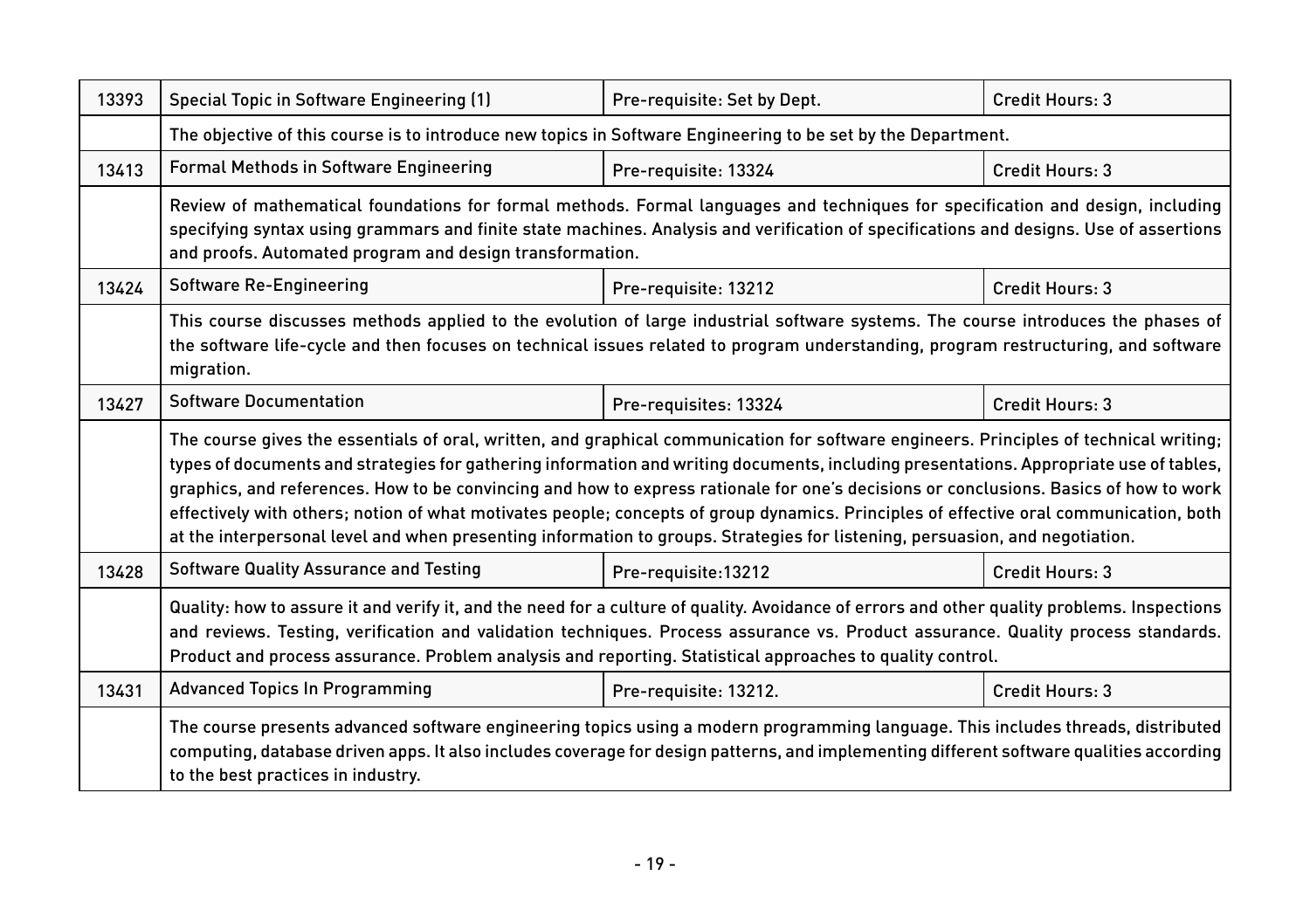| 13432 | Software Project Management                                                                                                                                                                                                                                                                                                                                                                                                                                                                 | Pre-requisites: 13324       | Credit Hours: 3 |  |
|-------|---------------------------------------------------------------------------------------------------------------------------------------------------------------------------------------------------------------------------------------------------------------------------------------------------------------------------------------------------------------------------------------------------------------------------------------------------------------------------------------------|-----------------------------|-----------------|--|
|       | Project planning, cost estimation and scheduling. Project management tools. Factors influencing productivity and success. Productivity<br>metrics. Analysis of options and risks. Planning for change. Management of expectations. Release and configuration management.<br>Software process standards and process implementation. Software contracts and intellectual property. Approaches to maintenance<br>and long-term software development. Case studies of real industrial projects. |                             |                 |  |
| 13433 | Risk Management for Software Intensive Projects                                                                                                                                                                                                                                                                                                                                                                                                                                             | Pre-requisite: 13324        | Credit Hours: 3 |  |
|       | This course aims to enable the student to become a risk manager on a software project, learning how to reason about risks and the<br>underlying factors that influence them so as to make better project decisions. In the process, students will practice existing tools,<br>techniques and strategies that help identify, analyze and assist in mitigating or avoiding risks completely.                                                                                                  |                             |                 |  |
| 13434 | <b>Secure Software Development</b>                                                                                                                                                                                                                                                                                                                                                                                                                                                          | Pre-requisite: 11323, 12243 | Credit Hours: 3 |  |
|       | This course covers the security and safety of software development during all stages of a software life cycle including analysis, design,<br>coding, testing, and maintenance. The courses introduces the students to the main security principles to be followed in software<br>development. Topics include threat modeling, defensive programming, web security, database security, and other security relevant<br>issues.                                                                |                             |                 |  |
| 13435 | <b>Database Management Systems</b>                                                                                                                                                                                                                                                                                                                                                                                                                                                          | Pre-requisites: 11323       | Credit Hours: 3 |  |
|       | Advanced Topics in DB Systems: Query Processing, Transaction Processing, Recovery System, Concurrency Control, OODB, Distributed<br>Database, Security and privacy, and writing a technical report about a selected topic and in-class presentation.                                                                                                                                                                                                                                        |                             |                 |  |
| 13477 | <b>Software Engineering</b>                                                                                                                                                                                                                                                                                                                                                                                                                                                                 | Pre-requisites: 11323       | Credit hours: 3 |  |
|       | This course aims to introduce the fundamentals of software engineering. Topics include software development 'life cycle' including<br>requirements, design and testing, development strategies, prototyping, formal methods, test case, documentation, program efficiency<br>and debugging, object-oriented analysis and design, software quality assurance, metrics reusability and reliability.                                                                                           |                             |                 |  |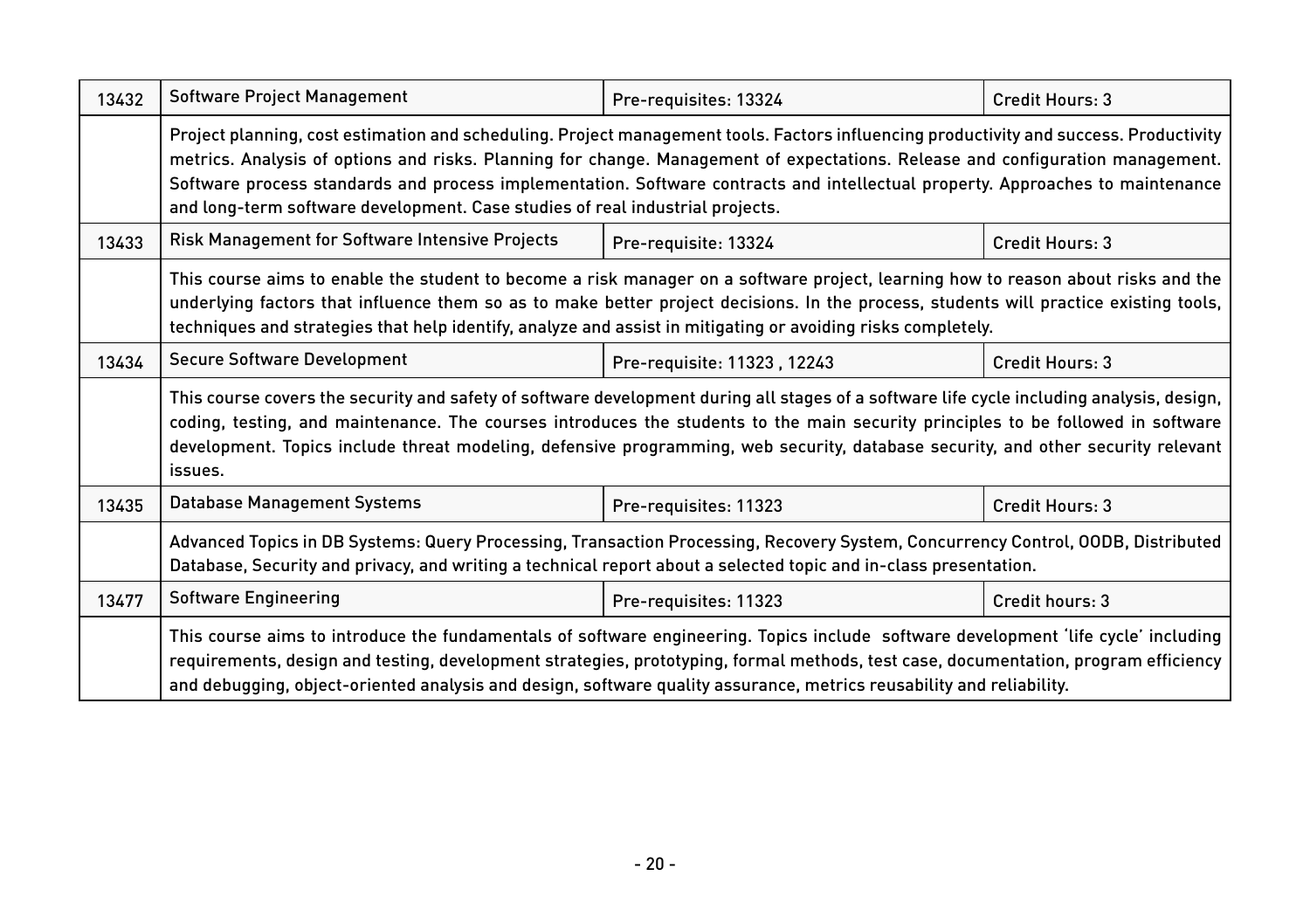| 13491 | <b>Graduation Project 1</b>                                                                                                                                                                                                                                                                                                                                                                                                                                                                                                                                                                                                                                                                                        | Pre-requisite: Finish 90 Cr. Hrs. | Credit Hours: 1 |
|-------|--------------------------------------------------------------------------------------------------------------------------------------------------------------------------------------------------------------------------------------------------------------------------------------------------------------------------------------------------------------------------------------------------------------------------------------------------------------------------------------------------------------------------------------------------------------------------------------------------------------------------------------------------------------------------------------------------------------------|-----------------------------------|-----------------|
|       | This is the first of two project courses. Students develop a significant software system, employing the knowledge gained from courses<br>throughout the program. Includes development of requirements, design, implementation, and quality assurance. Students may<br>follow any suitable process model, but must pay attention to quality issues. They must manage the project themselves, following<br>all appropriate project management techniques. The success of the project is determined in large part by whether students have<br>adequately solved their customer's problem. This course is focused on the early stages of the software development process such as<br>requirements analysis and design. |                                   |                 |
| 13493 | <b>Graduation Project 2</b>                                                                                                                                                                                                                                                                                                                                                                                                                                                                                                                                                                                                                                                                                        | Pre-requisite: 13491              | Credit Hours: 2 |
|       | This is the second of two courses. Students develop a significant software system, employing the knowledge gained from courses<br>throughout the program. Includes development of requirements, design, implementation, and quality assurance. Students may follow<br>any suitable process model, but must pay attention to quality issues. They must manage the project themselves, following all appropriate<br>project management techniques. The success of the project is determined in large part by whether students have adequately solved<br>their customer's problem.                                                                                                                                    |                                   |                 |
| 13494 | Special Topic in Software Engineering (2)                                                                                                                                                                                                                                                                                                                                                                                                                                                                                                                                                                                                                                                                          | Pre-requisite: Set by Dept.       | Credit Hours: 3 |
|       | The objective of this course is to introduce advanced topics in Software Engineering to be set by the Department.                                                                                                                                                                                                                                                                                                                                                                                                                                                                                                                                                                                                  |                                   |                 |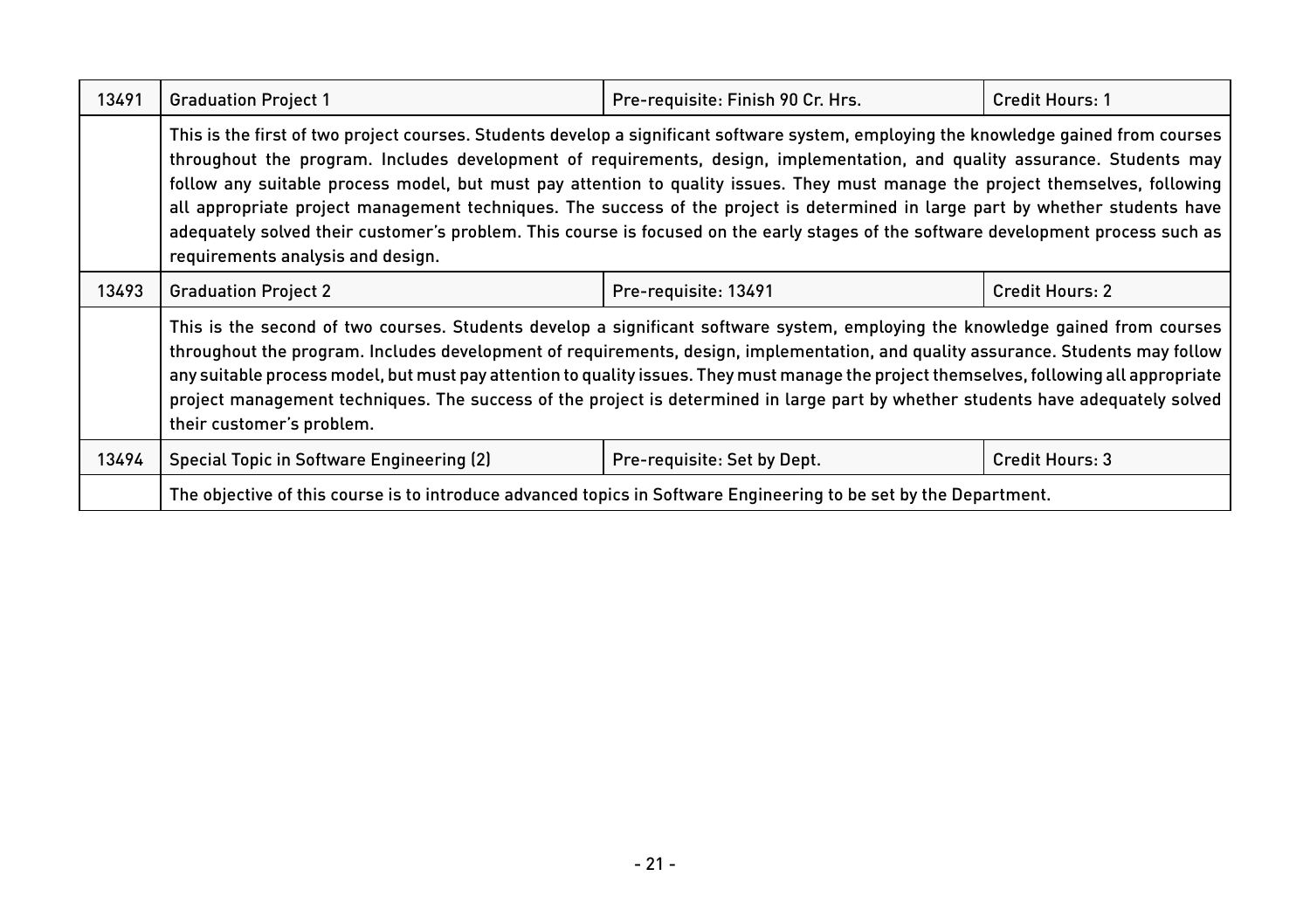## **Data Science and Artificial Intelligence**

| 12446 |                                                                                                                                                                                                                                                                                                                                                                                                                                                                                                                                                                                                                                        |                       |                 |  |
|-------|----------------------------------------------------------------------------------------------------------------------------------------------------------------------------------------------------------------------------------------------------------------------------------------------------------------------------------------------------------------------------------------------------------------------------------------------------------------------------------------------------------------------------------------------------------------------------------------------------------------------------------------|-----------------------|-----------------|--|
|       | This course covers the fundamentals of image formation, camera imaging geometry, feature detection and matching. Algorithms<br>of stereo, motion estimation and tracking, image classification, neural networks will be deeply addressed in this course, and object<br>detection and tracking.                                                                                                                                                                                                                                                                                                                                         |                       |                 |  |
| 14140 | <b>Introduction to Data Science</b>                                                                                                                                                                                                                                                                                                                                                                                                                                                                                                                                                                                                    | Pre-requisites: 11102 | Credit hours: 3 |  |
|       | The aim of this course is to introduce students to the principles of data science. Students will learn the different flavors of data and<br>the essential elements of the data science pipeline. This includes data collection, exploratory data analysis, statistical and machine<br>learning models, and visualization. The focus in the treatment of these topics will be on breadth rather than depth. This course will also<br>introduce students to one of the main data science programming languages.                                                                                                                          |                       |                 |  |
| 14260 | Data Engineering                                                                                                                                                                                                                                                                                                                                                                                                                                                                                                                                                                                                                       | Pre-requisites: 14140 | Credit hours: 3 |  |
|       | The course examines the modern data ecosystem and how it relates to running a smart and efficient data hub. Students learn how to<br>perform the principle tasks involved in managing extracting, transforming and loading (ETL) data.<br>This course will explain the data life cycle in a Data Science project covering data types, such as structured, semi-structured and<br>unstructured and the different formats of data and techniques used in the ETL process.<br>It also takes the student through staging, profiling, cleansing, and migrating data as well as insight exploration using basic visualization<br>techniques. |                       |                 |  |
| 14261 | Data Engineering Lab                                                                                                                                                                                                                                                                                                                                                                                                                                                                                                                                                                                                                   | Co-requisites: 14260  | Credit hours: 1 |  |
|       | This lab provides practical exercises to familiarize students with most of the well-known tools used for data engineering. Students will<br>also be able to extract, transform and load (ETL) all types of data from different sources. Students will be able to extract the important<br>features form the collected data.                                                                                                                                                                                                                                                                                                            |                       |                 |  |
| 14270 | Applied Probability for Data Science and Al                                                                                                                                                                                                                                                                                                                                                                                                                                                                                                                                                                                            | Pre-requisite: 20133  | Credit hours: 3 |  |
|       | This course introduces the concept of statistical thinking, different types of studies, sampling techniques, and the impact of such<br>methods on inference. The course introduces basic probability theory and Bayes theorem. Additionally, it introduces various types of<br>discrete and continuous distributions and their application. Basics of inferential statistics and linear models are also introduced. The<br>course will be taught using R and RStudio as data science tools.                                                                                                                                            |                       |                 |  |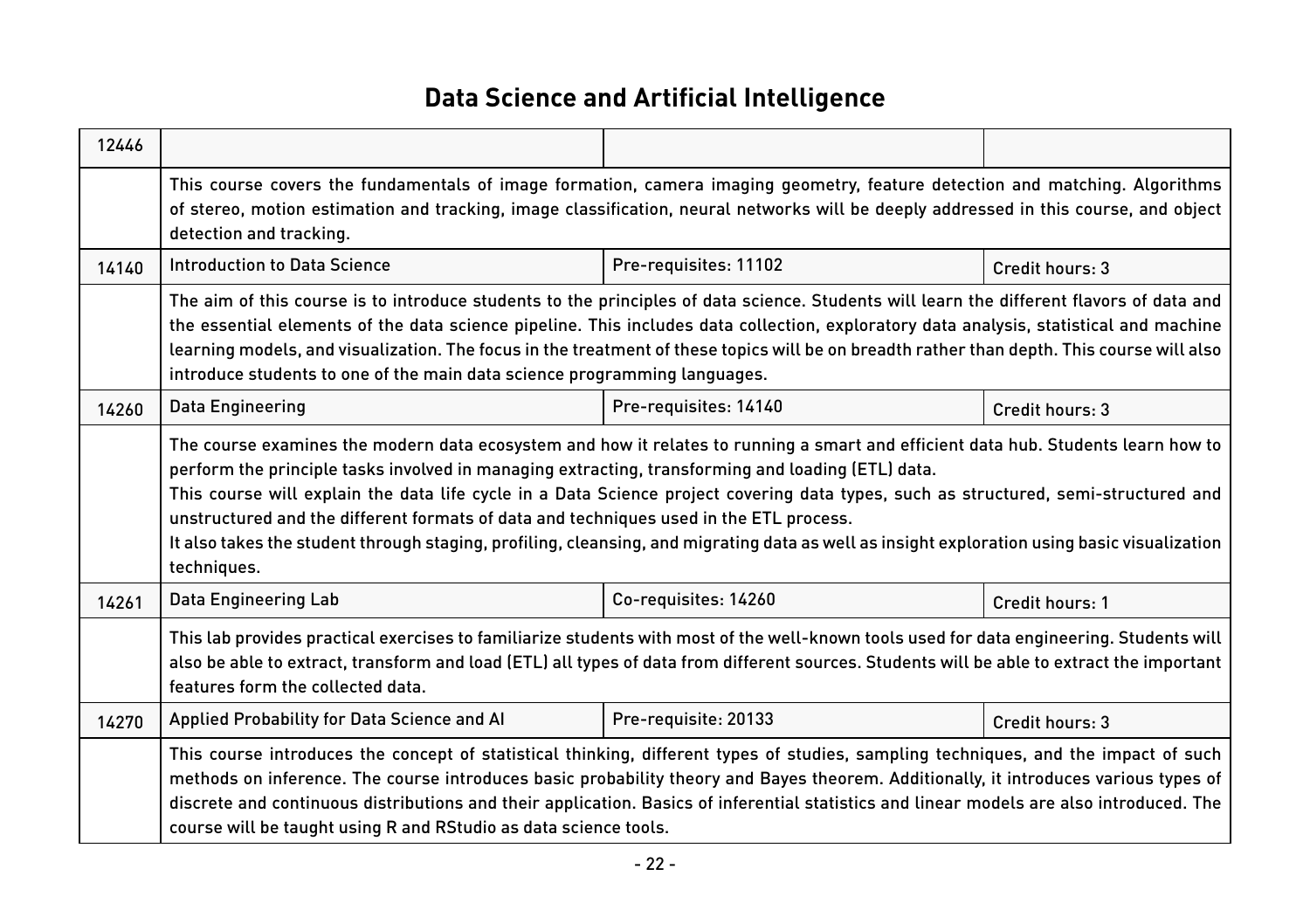| 14330 | Artificial Intelligence                                                                                                                                                                                                                                                                                                                                                                                                                                                                                                                                                                                                                                                                                                                                                 | Pre-requisite: 11212              | Credit hours: 3 |  |
|-------|-------------------------------------------------------------------------------------------------------------------------------------------------------------------------------------------------------------------------------------------------------------------------------------------------------------------------------------------------------------------------------------------------------------------------------------------------------------------------------------------------------------------------------------------------------------------------------------------------------------------------------------------------------------------------------------------------------------------------------------------------------------------------|-----------------------------------|-----------------|--|
|       | Introduction to AI and its scope and applications. AI programming languages. Knowledge representation. Heuristic search and<br>problem solving with different strategies. Introduction to knowledge based systems. Expert systems. Game Playing. Natural language<br>processing. machine learning. Other applications. Project is required.                                                                                                                                                                                                                                                                                                                                                                                                                             |                                   |                 |  |
| 14350 | <b>Computer Architecture and Machine Learning</b>                                                                                                                                                                                                                                                                                                                                                                                                                                                                                                                                                                                                                                                                                                                       | Pre-requisites: 14330             | Credit hours: 3 |  |
|       | This course will give an undergraduate-level introduction to machine learning providing the foundations for mathematical models and<br>algorithms required for machine learning tasks and their applications. Topics will include supervised learning, unsupervised learning,<br>deep learning, and reinforcement learning. This course will put an emphasis on practical applications of machine learning in artificial<br>intelligence such as computer vision, data mining, speech recognition, text processing and bioinformatics.                                                                                                                                                                                                                                  |                                   |                 |  |
| 14351 | <b>Natural Language Processing</b>                                                                                                                                                                                                                                                                                                                                                                                                                                                                                                                                                                                                                                                                                                                                      | Pre-requisites: 14330             | Credit hours: 3 |  |
|       | This course covers the fundamental concepts of Natural Language Processing (NLP). It develops an in-depth understanding of both<br>the algorithms available for the processing of linguistic information and the underlying computational properties of natural languages<br>with focus on Arabic language. Word level, syntactic, and semantic processing from both a linguistic and an algorithmic perspective<br>are considered. The focus is on modern quantitative techniques in NLP: using large corpora, statistical models for acquisition,<br>disambiguation, and parsing. The main NLP applications will be presented: Information Extraction, Question Answering, Summarization,<br>Dialogue and Conversational Agents, and Machine Translation.             |                                   |                 |  |
| 14357 | Special Topic in Data Science and AI (1)                                                                                                                                                                                                                                                                                                                                                                                                                                                                                                                                                                                                                                                                                                                                | Pre-requisite: To be set by Dept. | Credit hours: 3 |  |
|       | The objective of this course is to introduce a new programming language (e.g. Java, C#, ASP.NET, AJAX etc).                                                                                                                                                                                                                                                                                                                                                                                                                                                                                                                                                                                                                                                             |                                   |                 |  |
| 14362 | High performance computing and Big Data                                                                                                                                                                                                                                                                                                                                                                                                                                                                                                                                                                                                                                                                                                                                 | Pre-requisites: 14260             | Credit hours: 3 |  |
|       | The course provides an introduction to high performance computing concepts to solve Big Data problems. Strength and limitations of<br>Big Data usage are discussed in depth using real-world examples. Students then engage in case study exercises in which small groups<br>of students develop and present a Big Data concept for a specific real-world case. This includes practical exercises to familiarize<br>students with the Big Data tools and infrastructure. It also provides a first hands-on experience in handling and analyzing large,<br>complex structured, semi-structured, and unstructured data. Upon successful completion of this course, students should be able to<br>understand how and why to use Big Data tools to solve Big Data problems. |                                   |                 |  |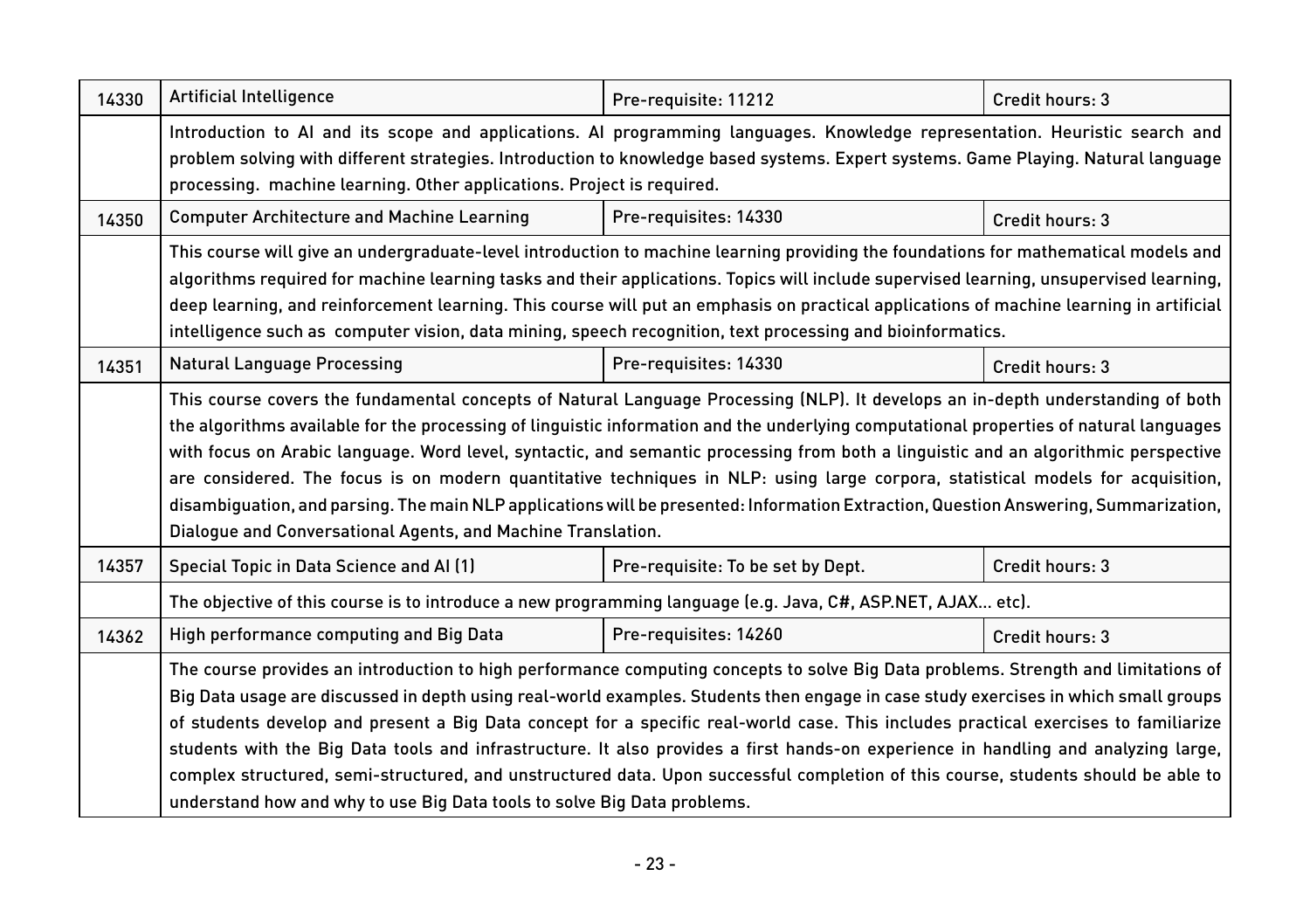| 14364 | Data Visualization                                                                                                                                                                                                                                                                                                                                                                                                                                                                                                                                                                                        | Pre-requisites: 14362             | Credit hours: 3 |  |
|-------|-----------------------------------------------------------------------------------------------------------------------------------------------------------------------------------------------------------------------------------------------------------------------------------------------------------------------------------------------------------------------------------------------------------------------------------------------------------------------------------------------------------------------------------------------------------------------------------------------------------|-----------------------------------|-----------------|--|
|       | This course builds upon the student's knowledge of basic statistical methods such as descriptive statistics, basic probability theory,<br>statistical relationships, and statistical modelling. These methods are used to explore data properties analyzed by data scientists. Also,<br>the course uses the knowledge to create meaningful data visualizations that helps both specialists and non-specialists understand<br>data at hand.                                                                                                                                                                |                                   |                 |  |
| 14391 | <b>Practical Training</b>                                                                                                                                                                                                                                                                                                                                                                                                                                                                                                                                                                                 | Pre-requisite: Finish 90 Cr. Hrs. | Credit hours: 3 |  |
|       | The student is required to do practical training in a well-known software company. The training period should be 2 months of full-time<br>training, of at least (6) hours per day, or 3 months of part-time training with at least (4) hours per day. Students undergoing part-time<br>training are allowed to register for not more than (10) credit hours in the first or the second semester, or (4) credit hours in the summer<br>semester. The student is required to perform tasks that are related to his major, such as writing, developing, or learning some new<br>software. Grade: Pass / Fail |                                   |                 |  |
| 14452 | <b>Pattern Recognition</b>                                                                                                                                                                                                                                                                                                                                                                                                                                                                                                                                                                                | Pre-Requisites: 14330             | Credit hours: 3 |  |
|       | This course provides essential topics of pattern recognition for data science & AI students at the undergraduate level. It aims to cover a<br>wide understanding of different related topics, such as pattern recognition systems, preprocessing and feature extraction, supervised<br>and unsupervised learning, object classification and recognition.                                                                                                                                                                                                                                                  |                                   |                 |  |
| 14455 | <b>Information Retrieval</b>                                                                                                                                                                                                                                                                                                                                                                                                                                                                                                                                                                              | Pre-requisites: 11206             | Credit hours: 3 |  |
|       | Basic principles of information retrieval. Indexing methods. Query processing. Linguistic aspects of information retrieval. Artificial<br>intelligence approaches to information retrieval. Relation of information retrieval to the World Wide Web. Search engines. Introduction<br>to new areas of information retrieval such as multimedia information retrieval.                                                                                                                                                                                                                                      |                                   |                 |  |
| 14456 | <b>Robotics Programming</b>                                                                                                                                                                                                                                                                                                                                                                                                                                                                                                                                                                               | Pre-requisites: 11103             | Credit hours: 3 |  |
|       | The purpose of this course is to introduce students to basics of the modeling, design, planning, and control of robot systems. In essence,<br>the material treated in this course is a brief survey of relevant results from geometry, kinematics, statics, dynamics, and control. The<br>course equips the student with the needed algorithms for robotics-related problems.                                                                                                                                                                                                                             |                                   |                 |  |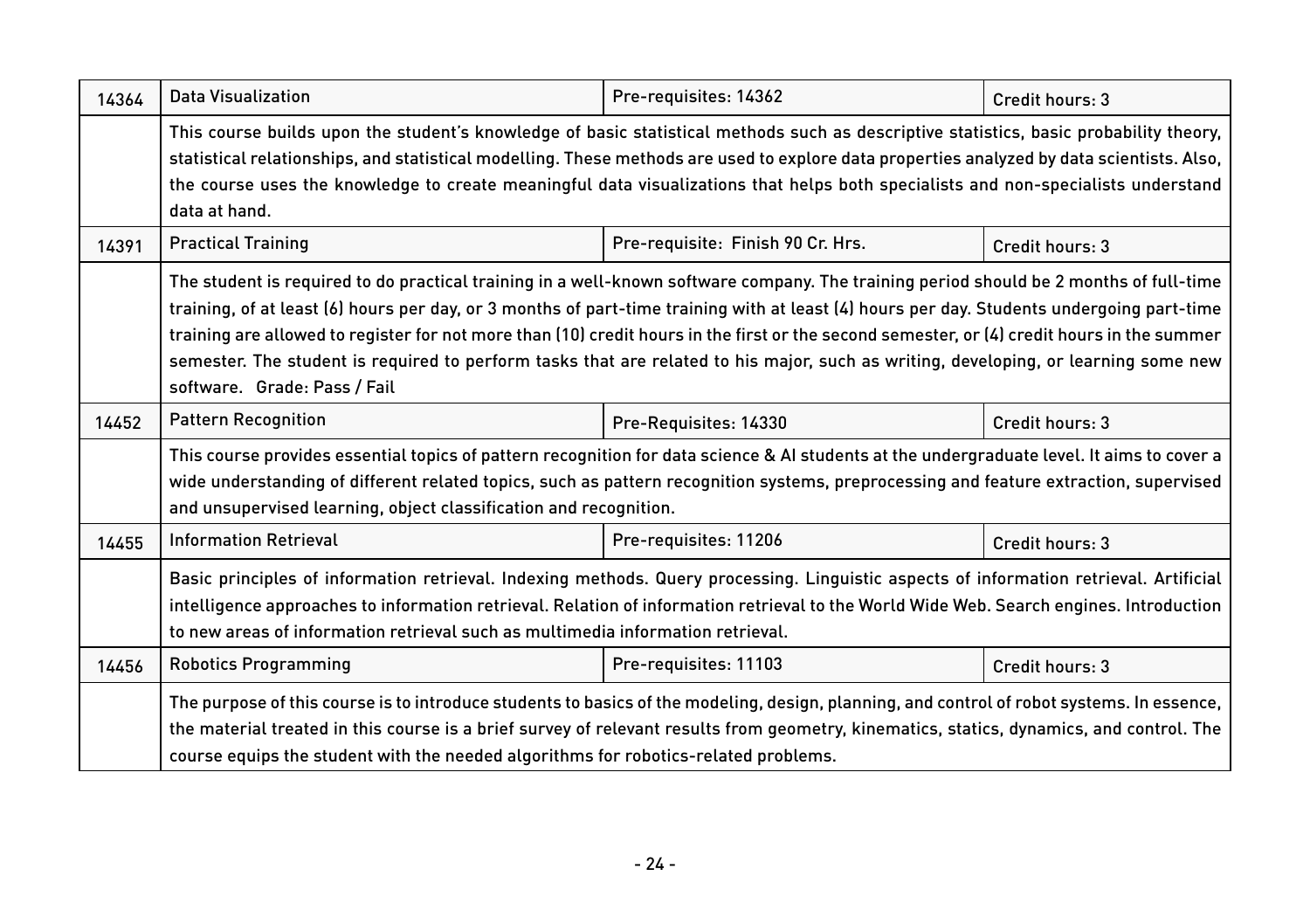| 14458 | <b>Computer Vision</b>                                                                                                                                                                                                                                                                                                                                                                                                                                                                                                                                                                                               | Pre-requisites: 12446                 | Credit hours: 3 |  |
|-------|----------------------------------------------------------------------------------------------------------------------------------------------------------------------------------------------------------------------------------------------------------------------------------------------------------------------------------------------------------------------------------------------------------------------------------------------------------------------------------------------------------------------------------------------------------------------------------------------------------------------|---------------------------------------|-----------------|--|
|       | Students will learn fundamentals of image formation, camera imaging geometry, feature detection and matching. Algorithms of stereo,<br>motion estimation and tracking, image classification, with neural networks will be thoroughly addressed in this course. Students will<br>be taught the topics of object detection and tracking.                                                                                                                                                                                                                                                                               |                                       |                 |  |
| 14465 | Data Mining                                                                                                                                                                                                                                                                                                                                                                                                                                                                                                                                                                                                          | Pre-requisites: 14362                 | Credit hours: 3 |  |
|       | This course introduces the basic concepts, methods, implementation of well-known techniques, and applications of data mining, with a<br>focus on mining frequent patterns, clustering analysis techniques, classification approaches, and anomaly detection.                                                                                                                                                                                                                                                                                                                                                         |                                       |                 |  |
| 14466 | <b>Business Intelligence</b>                                                                                                                                                                                                                                                                                                                                                                                                                                                                                                                                                                                         | Pre-requisites: 14364                 | Credit hours: 3 |  |
|       | This course provides an introduction to the concepts of business intelligence and explores how business problems can be solved and<br>then applying data mining tools and analytics to gain new insights into organizational operations. This course will emphasize the<br>differences between types of reporting and analytics, enterprise data warehousing, data management systems, decision support<br>systems, knowledge management systems and big data. Case studies are used to explore the use of application software, web tools,<br>success and limitations of BI as well as technical and social issues. |                                       |                 |  |
| 14467 | <b>Cloud Computing</b>                                                                                                                                                                                                                                                                                                                                                                                                                                                                                                                                                                                               | Pre-requisites: 11335                 | Credit hours: 3 |  |
|       | The course gives an introduction to cloud computing, its techniques and main components. It covers the topics of data centers,<br>virtualization, cloud storage and programming models. It discusses the motivating factors, benefits, challenges, and service models.<br>It describes several concepts behind data center design and management. It also presents virtualization, data distribution, durability,<br>consistency and redundancy.                                                                                                                                                                     |                                       |                 |  |
| 14468 | Security and Privacy of Big Data                                                                                                                                                                                                                                                                                                                                                                                                                                                                                                                                                                                     | Pre-requisites: 11464                 | Credit hours: 3 |  |
|       | This course discusses security in Big Data environments. It introduces cryptographic principles, mechanisms to manage access<br>controls in your Big Data system. By the end of the course, the aim is to be able to plan your big data projects, ensuring that all security<br>related issues are under control.                                                                                                                                                                                                                                                                                                    |                                       |                 |  |
| 14469 | Special Topic in Data Science and AI (2)                                                                                                                                                                                                                                                                                                                                                                                                                                                                                                                                                                             | Pre-requisite: To be set by the Dept. | Credit hours: 3 |  |
|       | The objective of this course is to provide students with advanced and state-of-the-art topics in data science and artificial intelligence.                                                                                                                                                                                                                                                                                                                                                                                                                                                                           |                                       |                 |  |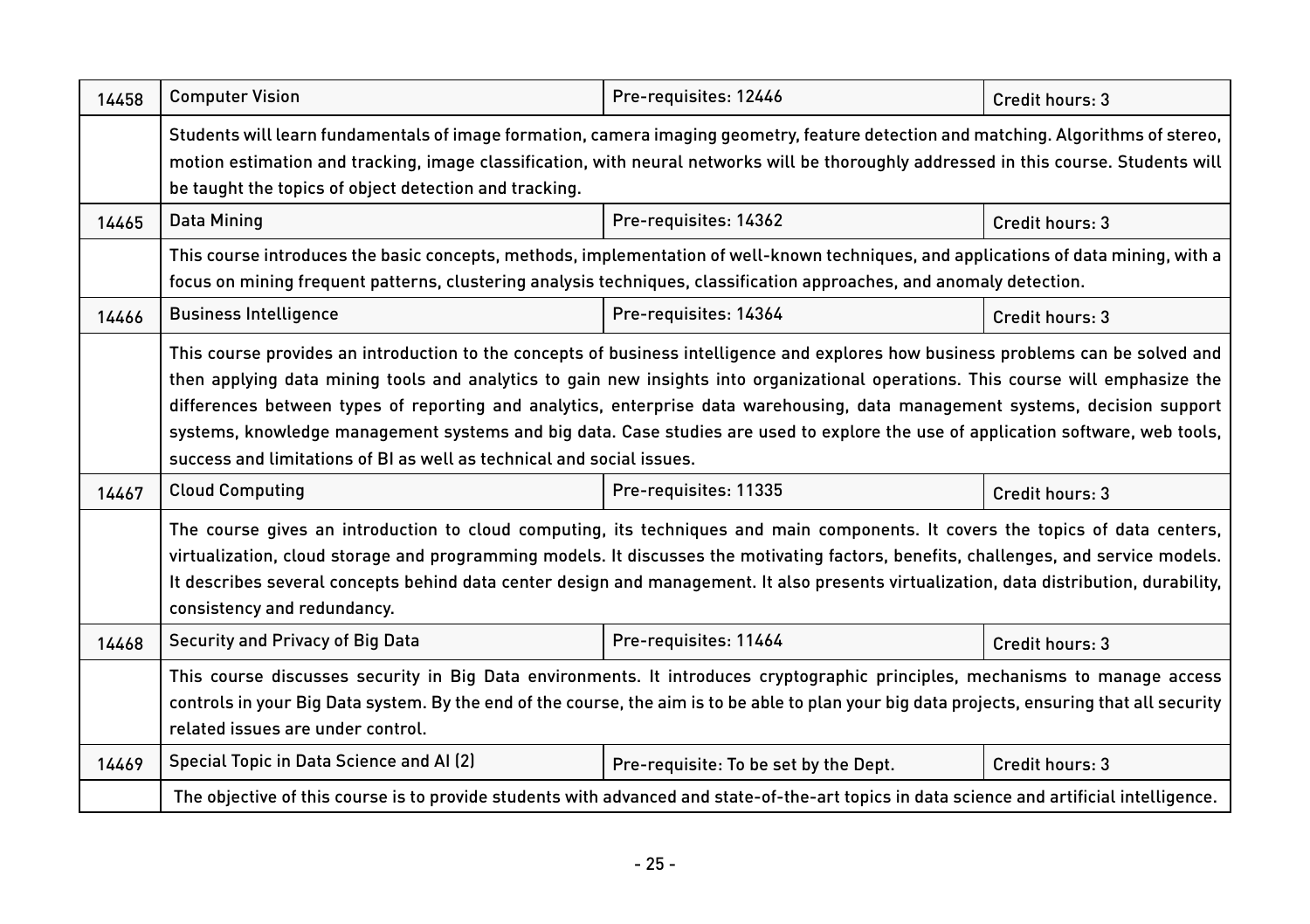| 14492 | <b>Graduation Project 1</b>                                                                                                                                                                                                                                                                                                                                                                                                                                                                                                                       | Pre-requisite: Finish 90 Cr. Hrs | Credit hours: 1        |
|-------|---------------------------------------------------------------------------------------------------------------------------------------------------------------------------------------------------------------------------------------------------------------------------------------------------------------------------------------------------------------------------------------------------------------------------------------------------------------------------------------------------------------------------------------------------|----------------------------------|------------------------|
|       | The project aims to develop real world problem-solving skills. This includes: problem definition, analysis, identification of candidate<br>solutions and choice of the optimal solution. The project should be carried out by a group of students under the supervision of a faculty<br>member. Students are required to deliver a final report describing the progress of their project including the design of the solution that<br>is planned for implementation. The project is presented to and evaluated by a committee of faculty members. |                                  |                        |
| 14493 | <b>Graduation Project 2</b>                                                                                                                                                                                                                                                                                                                                                                                                                                                                                                                       | Pre-requisites: 11493            | <b>Credit hours: 2</b> |
|       | Project 2 aims at implementing the planned requirements, which were formulated in Project 1. Students must work in groups to achieve<br>a functional system at the end of this course. Students must test the product / system and that should be included in the documentation.                                                                                                                                                                                                                                                                  |                                  |                        |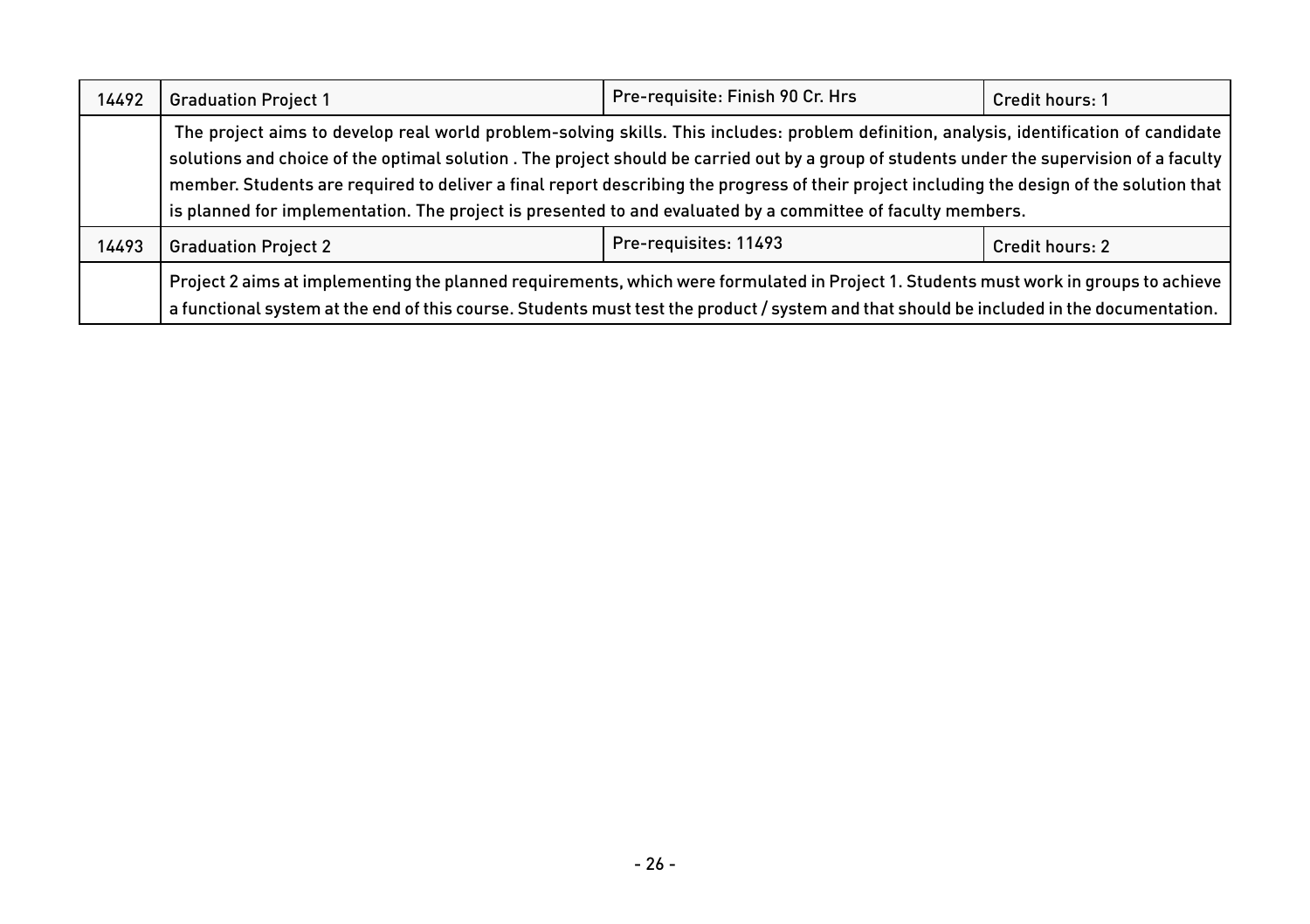#### **Cybersecurity Program**

| 15110 | <b>Cybersecurity Fundamentals</b>                                                                                                                                                                                                                                                                                                                                                                                                                                                                                                                                                                                                                                          | Pre-requisite: 11103 | Credit Hours: 3        |
|-------|----------------------------------------------------------------------------------------------------------------------------------------------------------------------------------------------------------------------------------------------------------------------------------------------------------------------------------------------------------------------------------------------------------------------------------------------------------------------------------------------------------------------------------------------------------------------------------------------------------------------------------------------------------------------------|----------------------|------------------------|
|       | of the security principles and practices of information systems. Topics include security threats, vulnerabilities and countermeasures,<br>attacks, security services (confidentiality, integrity, availability, non-repudiation, accountability), cryptography: symmetric-key and<br>asymmetric-key cryptography, user authentication, access control, social engineering, security in operating systems, web security:<br>SSL and TLS, electronic mail security (PGP. MOME), malicious software, and firewalls. At the end of this course, students will be able to<br>apply these concepts to protect computing infrastructure from cyber security threats and attacks.  |                      |                        |
| 15230 | <b>Programming for Security Professionals Lab</b>                                                                                                                                                                                                                                                                                                                                                                                                                                                                                                                                                                                                                          | Co-requisite: 15230  | Credit Hours: 1        |
|       | This course aims to practice object oriented programming main concepts and paradigm, with focusing on the definition and use of classes<br>along with the fundamentals of object-oriented design. Topics include practicing classes and objects, encapsulation, constructors and<br>destructors, composition, dynamic memory allocation, inheritance, polymorphism and operator overloading. At the end of this course,<br>the students are expected to be familiar with main principles and concepts related to object oriented programming. Where they can<br>write, build, debug and test their programs. In addition to use their built classes in different projects. |                      |                        |
| 15232 | <b>Secure Assembly Coding</b>                                                                                                                                                                                                                                                                                                                                                                                                                                                                                                                                                                                                                                              | Pre-requisite: 11103 | <b>Credit Hours: 2</b> |
|       | This course aims to provide an overview of Assembly Language Fundamentals of Penetration Testing and Reversing course to be<br>discussed during the System Administration, Assembly language is most used programming languages by many reverse engineers.<br>It helps to understand any malware. It is used to analyze the flaw of any malware. For working in reverse engineering, assembly<br>language is required. Learning reverse engineering can be tough but interesting also. Because it tells complete working process of any<br>application.                                                                                                                    |                      |                        |
| 15233 | <b>Malicious Software Analysis</b>                                                                                                                                                                                                                                                                                                                                                                                                                                                                                                                                                                                                                                         | Pre-requisite: 15232 | Credit Hours: 3        |
|       | This course will introduce students to modern malware analysis techniques through readings and hands on interactive analysis of<br>real-world samples. After taking this course, the students will be equipped with the skills to analyze advanced contemporary Malware<br>using both static and dynamic analysis. Students will learn how to safely and thoroughly analyze malicious software using the concepts<br>of reverse engineering. Such analysis will be aimed at understanding the behavior and potential security impacts of such code.                                                                                                                        |                      |                        |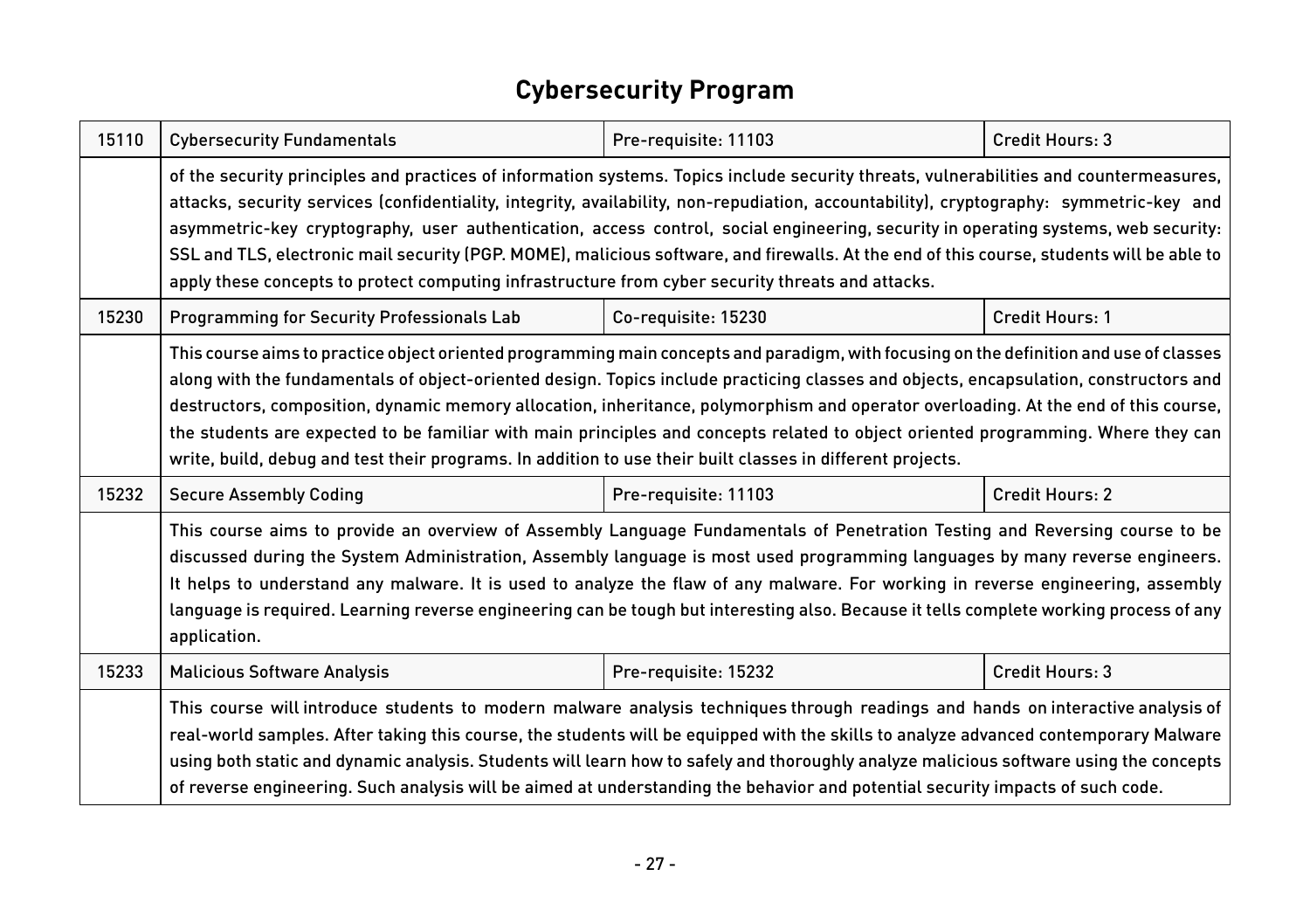| 15260 | <b>E- Business Security</b>                                                                                                                                                                                                                                                                                                                                                                                                                                                                                                                                                                                                                                                                                                                                                                                                                 | Pre-requisite: 12241 | Credit Hours: 3 |  |
|-------|---------------------------------------------------------------------------------------------------------------------------------------------------------------------------------------------------------------------------------------------------------------------------------------------------------------------------------------------------------------------------------------------------------------------------------------------------------------------------------------------------------------------------------------------------------------------------------------------------------------------------------------------------------------------------------------------------------------------------------------------------------------------------------------------------------------------------------------------|----------------------|-----------------|--|
|       | This course introduces the main concepts in e-commerce and e-business various modules such as Business-toBusiness (B2B),<br>Business-to-Customer (B2C), (C2C), Government-to-Government (G2G), etc. Topics include the establishment of e-commerce portal,<br>overview of the technological infrastructure, software technologies for ebusiness, database solutions for e-business, e-payment<br>methods, ethical issues, etc. The course concentrates on security issues across all aspects of e-commerce business and teaches the<br>students how e-business can survive in an environment full of opportunities, but at the same time full of threats.                                                                                                                                                                                   |                      |                 |  |
| 15320 | <b>ComputerNetworks Architecture and Virtualization</b>                                                                                                                                                                                                                                                                                                                                                                                                                                                                                                                                                                                                                                                                                                                                                                                     | Pre-requisite: 11335 | Credit Hours: 3 |  |
|       | Computer Networks Architecture and Virtualization is a technology that rapidly spreads to encompass network infrastructure and<br>its devices, which has become critical to cyber operations. Specific topics to be covered in this knowledge unit must at least include<br>Virtualization techniques, Virtual machine architectures, uses of virtualization for simplicity, doability, security, efficiency, and cost<br>savings. At the end of this course, the students are expected to be familiar with computer networks topologies and their architectures<br>and also virtualization technologies as well as many of the principles and concepts related to the network simulations. In case of<br>simulations the students can implement some scenarios by witting code and call some libraries to accomplish their security tasks. |                      |                 |  |
| 15321 | <b>Network Security and Protocols</b><br>Pre-requisite: 15230<br>Credit Hours: 3                                                                                                                                                                                                                                                                                                                                                                                                                                                                                                                                                                                                                                                                                                                                                            |                      |                 |  |
|       | The aim of this course is to cover essential Internet protocols: ARP, IP, ICMP, IGMP, UDP, TCP, routing protocols such as RIP, OSPF and<br>BGP, multicasting and multicast routing protocols such as DVMRP, MOSPF and PIM, application protocols such as DNS, DHCP, FTP and<br>HTTP. In addition, this course will cover network security protocols such as: https, SFTP, IPSec, VPNs, TLS, SSL, SSH, Kerberos, OSPF<br>authentication and SNMPv3.                                                                                                                                                                                                                                                                                                                                                                                          |                      |                 |  |
| 15322 | <b>Network Security and Protocols Lab</b>                                                                                                                                                                                                                                                                                                                                                                                                                                                                                                                                                                                                                                                                                                                                                                                                   | Co-requisite: 15321  | Credit Hours: 1 |  |
|       | The aim of this lab is to study practically in the lab the common Internet protocols: ARP, IP, ICMP, IGMP, UDP, TCP, routing protocols<br>such as RIP, OSPF and BGP. The students will set up scenarios in the real testbed and collecting the results and then analyzing them to<br>be able to write the final report about their experiments.                                                                                                                                                                                                                                                                                                                                                                                                                                                                                             |                      |                 |  |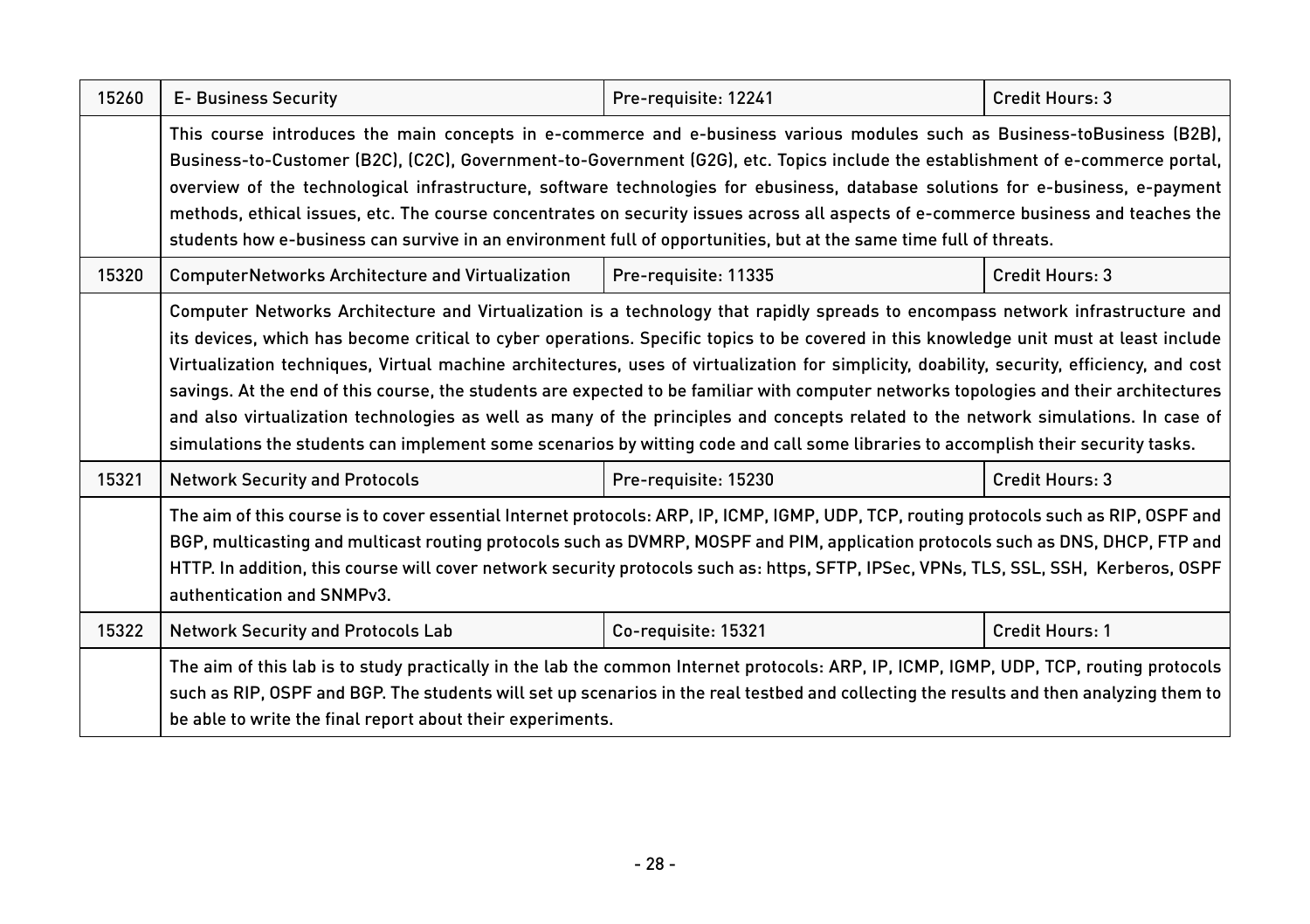| 15330 | <b>Secure Coding</b>                                                                                                                                                                                                                                                                                                                                                                                                                                                                                                                                                                                                                                                                                                                                                                                                                                                                                                                                                                                                                                                                                                                                                                                                                                                                                                                                                                                                                                  | Pre-requisite: 15232 | Credit Hours: 3        |
|-------|-------------------------------------------------------------------------------------------------------------------------------------------------------------------------------------------------------------------------------------------------------------------------------------------------------------------------------------------------------------------------------------------------------------------------------------------------------------------------------------------------------------------------------------------------------------------------------------------------------------------------------------------------------------------------------------------------------------------------------------------------------------------------------------------------------------------------------------------------------------------------------------------------------------------------------------------------------------------------------------------------------------------------------------------------------------------------------------------------------------------------------------------------------------------------------------------------------------------------------------------------------------------------------------------------------------------------------------------------------------------------------------------------------------------------------------------------------|----------------------|------------------------|
|       | The purpose of the course is to learn about secure software, including its design, implementation and maintenance. During the<br>course students will be exposed to a selection of topics from the following: performing threat modelling, issues in authentication and<br>authorisation, auditing for security, input sanitising, TOCTOU vulnerabilities, memory management issues, fixing vulnerabilities and<br>patch distribution. The course requires previous programming experience and some understanding of computer systems.                                                                                                                                                                                                                                                                                                                                                                                                                                                                                                                                                                                                                                                                                                                                                                                                                                                                                                                |                      |                        |
| 15331 | <b>Secure Coding Lab</b>                                                                                                                                                                                                                                                                                                                                                                                                                                                                                                                                                                                                                                                                                                                                                                                                                                                                                                                                                                                                                                                                                                                                                                                                                                                                                                                                                                                                                              | Co-requisite: 15330  | <b>Credit Hours: 1</b> |
|       | This course aims to build practical skills on how to design and implement a secure code and application.                                                                                                                                                                                                                                                                                                                                                                                                                                                                                                                                                                                                                                                                                                                                                                                                                                                                                                                                                                                                                                                                                                                                                                                                                                                                                                                                              |                      |                        |
| 15360 | <b>Database Security</b>                                                                                                                                                                                                                                                                                                                                                                                                                                                                                                                                                                                                                                                                                                                                                                                                                                                                                                                                                                                                                                                                                                                                                                                                                                                                                                                                                                                                                              | Pre-requisite: 15232 | Credit Hours: 3        |
|       | This course will provide an overview of database security concepts and techniques and discuss new directions of database security in<br>the context of Internet information management. The topics will cover database application security models, privileges, passwords,<br>roles, database and data auditing, XML access control, trust management and privacy protection, multilevel secure relational model<br>and poly-instantiation, auditing in relational databases, The course also covers advanced topics such as SQL injection, database<br>management security issues such as securing the DBMS, enforcing access controls, and related issues.                                                                                                                                                                                                                                                                                                                                                                                                                                                                                                                                                                                                                                                                                                                                                                                          |                      |                        |
| 15361 | Secure Systems Development Design an                                                                                                                                                                                                                                                                                                                                                                                                                                                                                                                                                                                                                                                                                                                                                                                                                                                                                                                                                                                                                                                                                                                                                                                                                                                                                                                                                                                                                  | Pre-requisite: 11323 | Credit Hours: 3        |
|       | The course focus on the development of high-assurance software systems is a growing challenge in emerging complex systems. Secure<br>by design is emerging as a basic principle for trustworthy computing and as a preferred way to ensure the security of networked<br>information systems and infrastructures. This course will focus on this issue and fosters the design, implementation as well as<br>verification/validation of secure software systems and architectures. A key coverage will include principles and practices of secure<br>and high assurance software development process, including security development lifecycle models, and design/verification/validation<br>using languages and tools such as UML. Tools and techniques for code analysis and testing, and evaluation and certification of software<br>will also be emphasized. The course will also cover secure programming principles using different languages, with particular focus<br>in secure software development. This course covers the security and safety analysis in software design and development. It defines<br>and identifies vulnerability detection and avoidance. Topics include threat modeling, and the interaction between security and usability<br>authentication, principle of least privilege, buffer overflows, race conditions, time-of-check vs. time-ofuse, trust management, access<br>control, and other security relevant issues. |                      |                        |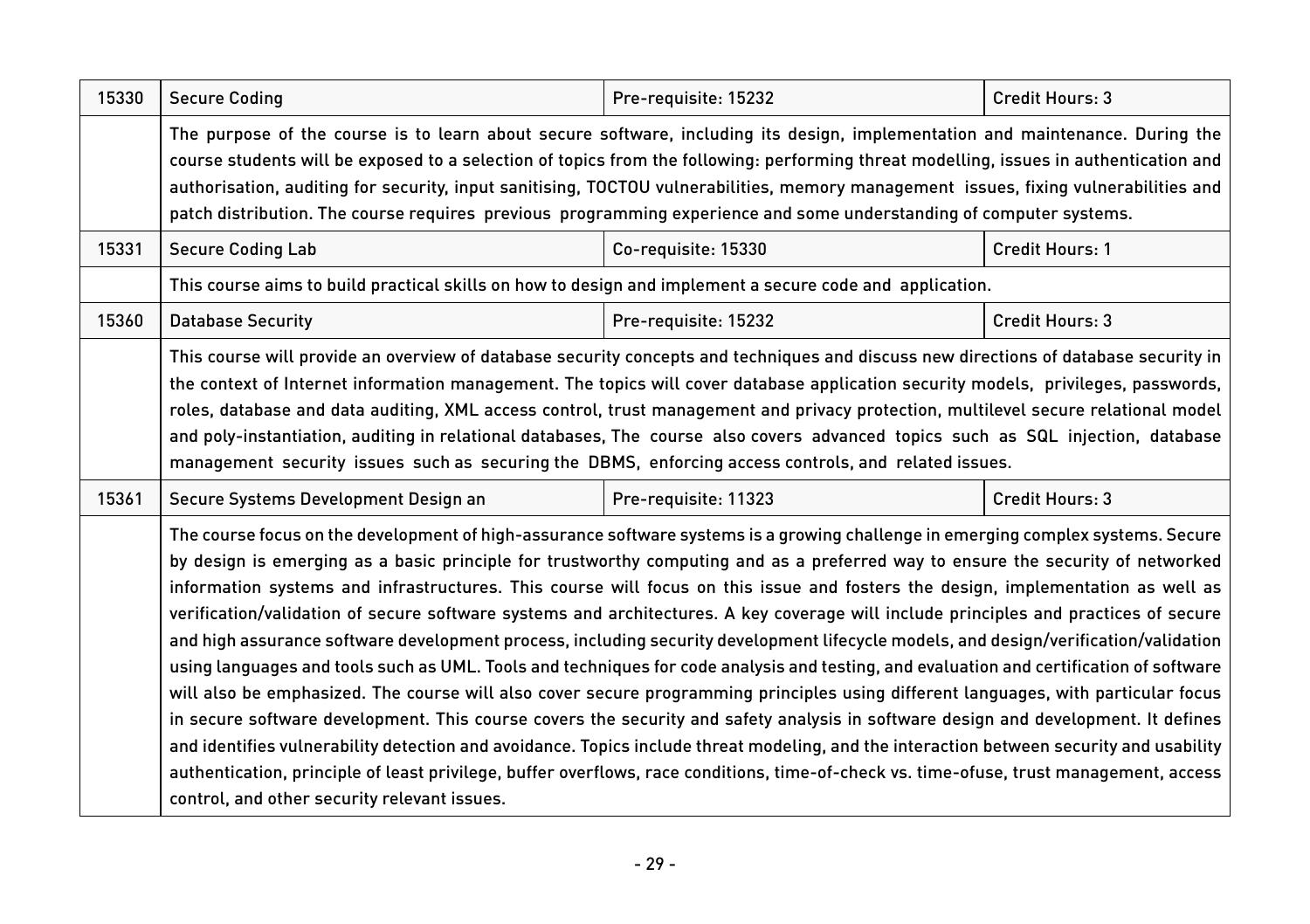| 15362 | <b>Biometric Security</b>                                                                                                                                                                                                                                                                                                                                                                                                                                                                                                                                                                                                                                                                                                                                                                                                                                                                                                                                                   | Pre-requisite: 15110 | Credit Hours: 3 |
|-------|-----------------------------------------------------------------------------------------------------------------------------------------------------------------------------------------------------------------------------------------------------------------------------------------------------------------------------------------------------------------------------------------------------------------------------------------------------------------------------------------------------------------------------------------------------------------------------------------------------------------------------------------------------------------------------------------------------------------------------------------------------------------------------------------------------------------------------------------------------------------------------------------------------------------------------------------------------------------------------|----------------------|-----------------|
|       | Introduce Biometric and traditional authentication methods. Describe the background theory of image processing required in biometric<br>security. Classify algorithms related to various biometrics Evaluate the performance of various biometric systems                                                                                                                                                                                                                                                                                                                                                                                                                                                                                                                                                                                                                                                                                                                   |                      |                 |
| 15370 | <b>Cryptography Principles and Practice</b>                                                                                                                                                                                                                                                                                                                                                                                                                                                                                                                                                                                                                                                                                                                                                                                                                                                                                                                                 | Pre-requisite: 15233 | Credit Hours: 3 |
|       | This course aims to Introduce the basic and mathematical principles of cryptography and its application to computer-network<br>security services and mechanisms. A detailed study of classical and modern cryptosystems, including number theory: modular<br>arithmetic, prime number, Fermat's and Euler>s Theorems, testing for Primality, Cryptographic algorithms: Classical cryptography;<br>Secret Key Encryption; Perfect Secrecy. Cryptanalysis; Block and Stream cipher; Data Encryption Standard (DES) and Advanced<br>Encryption Standard (AES); Public Key Encryption; Diffie-Hellman Key Exchange; RSA, and ElGamal Cryptosystems; Authentication<br>and Digital Signatures; One-time signatures; Randomized Encryption; ElGamal signature schemes; Digital Signature Standard (DSS)<br>Cryptographically. Identification and entity authentication. Hash algorithms, Message Authentication Codes. Key establishment<br>protocols. Key management techniques. |                      |                 |
| 15380 | Information systems risk management                                                                                                                                                                                                                                                                                                                                                                                                                                                                                                                                                                                                                                                                                                                                                                                                                                                                                                                                         | Pre-requisite: 15110 | Credit Hours: 3 |
|       | Introduction to Risk Management. The Risk Management Lifecycle. Risk Assessment and Analysis Techniques. Risk Exposure<br>Factors. Security Controls and Services. Risk Evaluation and Mitigation Strategies. Reports and Consulting. Threat and Vulnerability<br>Management.                                                                                                                                                                                                                                                                                                                                                                                                                                                                                                                                                                                                                                                                                               |                      |                 |
| 15420 | <b>Network and Cloud Documenting &amp; Monitoring</b>                                                                                                                                                                                                                                                                                                                                                                                                                                                                                                                                                                                                                                                                                                                                                                                                                                                                                                                       | Pre-requisite: 15321 | Credit Hours: 3 |
|       | This course will concentrate on monitoring all the network systems, main devices like servers, routers, gateways, also the traffic, and<br>applications in the network. The students will learn the fundamental knowledge of common network scan tools run by attackers so that<br>they can detect this important activity. They can explore and study attack signatures and behaviours and OS fingerprinting. Moreover,<br>they will learn about common TCP and UDP scan types and how ARP poisoning allows attackers to funnel traffic through their stations.<br>Also, they will learn how to use some free open source tools like; Wireshark network analyzer to capture and analyze network traffic.<br>Finally, When the students finish this course, they will have the skills and knowledge of network monitoring needed to detect and<br>protect against attackers.                                                                                                |                      |                 |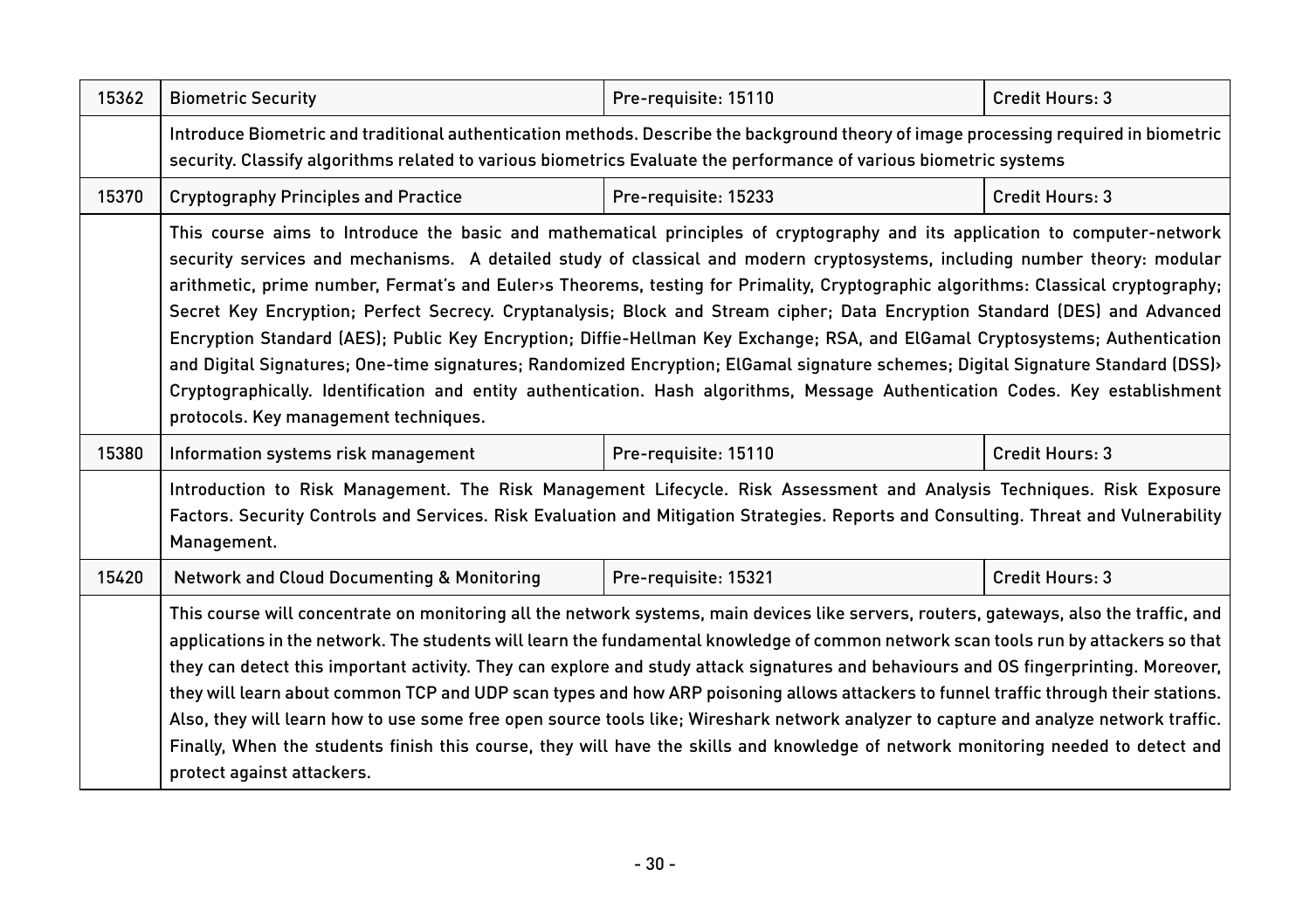| 15421 | <b>Network and Cloud Monitoring &amp; Documenting</b>                                                                                                                                                                                                                                                                                                                                                                                                                                                                                                                                                                                                                                                                                                                                                                                                                                                                                                                                                                                     | Pre-requisite: 15321 | Credit Hours: 3        |  |
|-------|-------------------------------------------------------------------------------------------------------------------------------------------------------------------------------------------------------------------------------------------------------------------------------------------------------------------------------------------------------------------------------------------------------------------------------------------------------------------------------------------------------------------------------------------------------------------------------------------------------------------------------------------------------------------------------------------------------------------------------------------------------------------------------------------------------------------------------------------------------------------------------------------------------------------------------------------------------------------------------------------------------------------------------------------|----------------------|------------------------|--|
|       | This course will concentrate on monitoring all the network systems, main devices like servers, routers, gateways, also the traffic, and<br>applications in the network. The students will learn the fundamental knowledge of common network scan tools run by attackers so that<br>they can detect this important activity. They can explore and study attack signatures and behaviours and OS fingerprinting. Moreover,<br>they will learn about common TCP and UDP scan types and how ARP poisoning allows attackers to funnel traffic through their stations.<br>Also, they will learn how to use some free open source tools like; Wireshark network analyzer to capture and analyze network traffic.<br>Finally, When the students finish this course, they will have the skills and knowledge of network monitoring needed to detect and<br>protect against attackers.                                                                                                                                                              |                      |                        |  |
| 15422 | <b>Cloud Computing Security</b>                                                                                                                                                                                                                                                                                                                                                                                                                                                                                                                                                                                                                                                                                                                                                                                                                                                                                                                                                                                                           | Pre-requisite: 15321 | <b>Credit Hours: 3</b> |  |
|       | This course introduces a survey of security and privacy concerns in Cloud Computing systems, as well as an overview of current best<br>practices and technologies available. In this course, the students will learn the concept of cloud computing, the threat model and<br>security issues related to data outsourcing and storage, and will address practical applications of secure Cloud Computing. Topics<br>include: an overview of Cloud Computing and security concepts, Cloud Computing architecture, key strategies and best practices for<br>securing the cloud, and evaluating cloud security. Upon completion of this course, students will be familiar with the technology that<br>enables and facilitates the successful use of Cloud Computing infrastructure; be familiar with a variety of security and privacy concerns<br>in Cloud Computing systems, be familiar with Cloud Computing legal and regulatory issues; and have expertise in debating and writing<br>about cloud computing and security-related issues; |                      |                        |  |
| 15423 | <b>Mobile and Wireless Security</b>                                                                                                                                                                                                                                                                                                                                                                                                                                                                                                                                                                                                                                                                                                                                                                                                                                                                                                                                                                                                       | Pre-requisite: 15321 | Credit Hours: 3        |  |
|       | This course is to focus on advanced topics on security and privacy for wireless communication systems, including cellular and wireless<br>networks such wireless body area networks, personal area networks and area local networks. It will discuss current security threats in<br>wireless and mobile networks. It will cover recent technologies used to protect network security and discuss the design and operation<br>of security protocols designated for wireless networks.                                                                                                                                                                                                                                                                                                                                                                                                                                                                                                                                                      |                      |                        |  |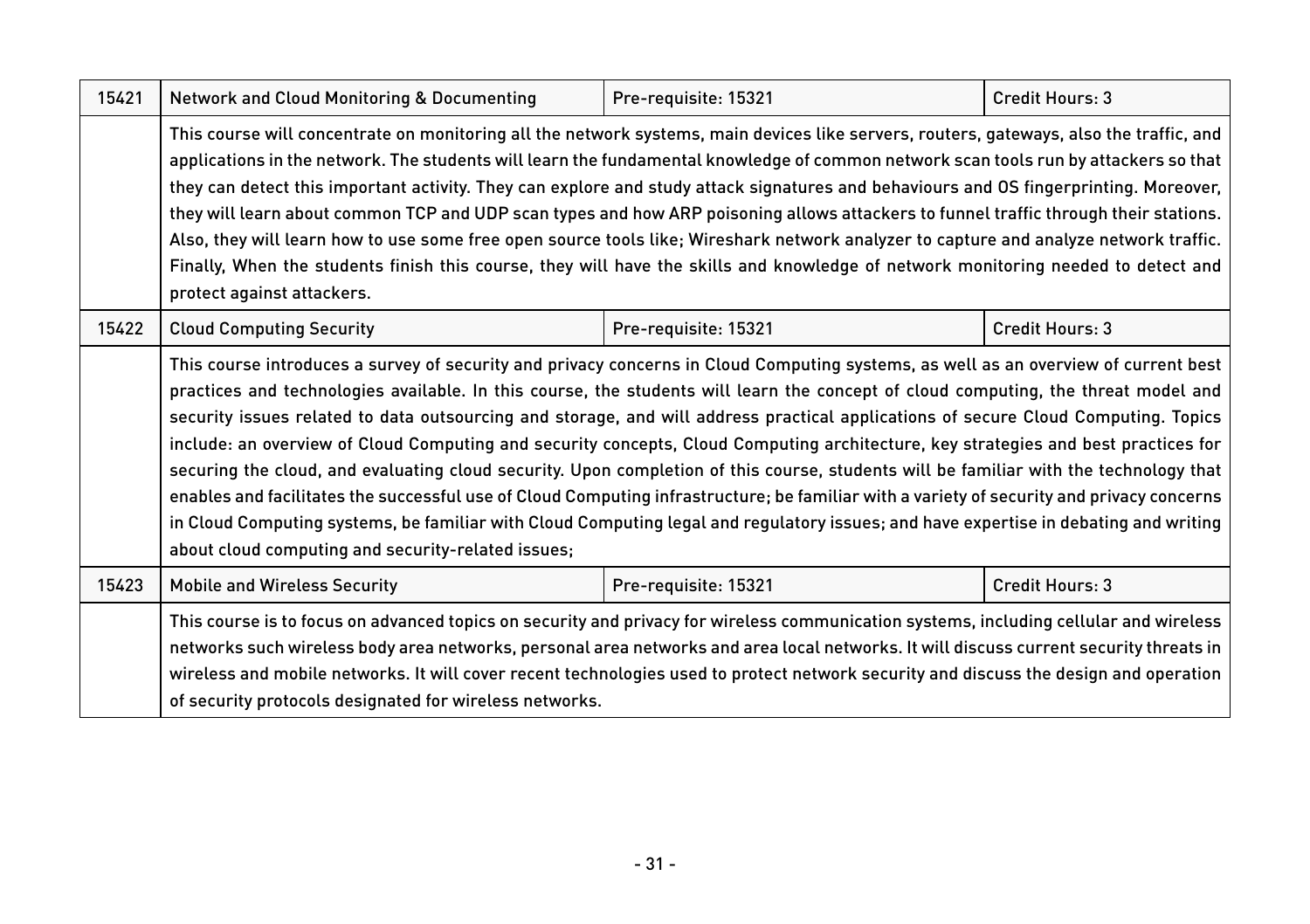| 15430 | <b>Mobile Secure Coding</b>                                                                                                                                                                                                                                                                                                                                                                                                                                                                                                                                                                                                                                                                                                                                                                                                                                                                                                                                                        | Pre-requisite: 15333 | Credit Hours: 3 |
|-------|------------------------------------------------------------------------------------------------------------------------------------------------------------------------------------------------------------------------------------------------------------------------------------------------------------------------------------------------------------------------------------------------------------------------------------------------------------------------------------------------------------------------------------------------------------------------------------------------------------------------------------------------------------------------------------------------------------------------------------------------------------------------------------------------------------------------------------------------------------------------------------------------------------------------------------------------------------------------------------|----------------------|-----------------|
|       | In this course, students shall learn how mobile applications must be developed in a secure way to protect the data and resources reside<br>in the mobile device from threats of online and offline attacks. Due to the mass usage of mobile apps in today's world, mobile application<br>vulnerabilities have greatly increased. Millions of devices are being affected by malicious code. Students will be able to write code<br>for mobile applications that is not easy to penetrate or reverse engineered by hackers in a bad way. They will use techniques such as<br>continuous patching and code hardening in order to protect the apps and the platform. Topics to be given in this course include: session<br>management and authentication, data storage and protection, communication security, working securely with online servers, online<br>financial transactions, code obfuscation and reverse engineering, and the use of third-party and open source libraries. |                      |                 |
| 15431 | <b>Web Secure Coding</b>                                                                                                                                                                                                                                                                                                                                                                                                                                                                                                                                                                                                                                                                                                                                                                                                                                                                                                                                                           | Pre-requisite: 12241 | Credit Hours: 3 |
|       | This course aims to build practical skills on how to design and implement a complete database application using a modern relational<br>database system: It covers relations, queries, forms, reports, objects, properties, data design, software design, and rapid application<br>development tools.                                                                                                                                                                                                                                                                                                                                                                                                                                                                                                                                                                                                                                                                               |                      |                 |
| 15432 | Advanced System Administration Windows Linux/<br><b>UNIX Server</b>                                                                                                                                                                                                                                                                                                                                                                                                                                                                                                                                                                                                                                                                                                                                                                                                                                                                                                                | Pre-requisite: 11335 | Credit Hours: 3 |
|       | This course shall teach the students the important role of systems administration for reliable and trustworthy operation of an<br>information system. The students will have knowledge in underlying operating systems environments such as Linux and Windows and<br>how they contribute, as hosts, to the success of many other applications like network operations and data centres. They will tackle<br>many areas including networking, backup, data restoration, data security, database operations, load balancing, and more. The students<br>should be able to manage the documentation of hardware resources as well as software resources, conduct server health checkups,<br>plan for backup and disaster recovery, apply the necessary updates, check compatibility and interoperability of deployed software, apply<br>and evaluate security measures, automate and monitor processes using advanced monitoring and administration tools.                             |                      |                 |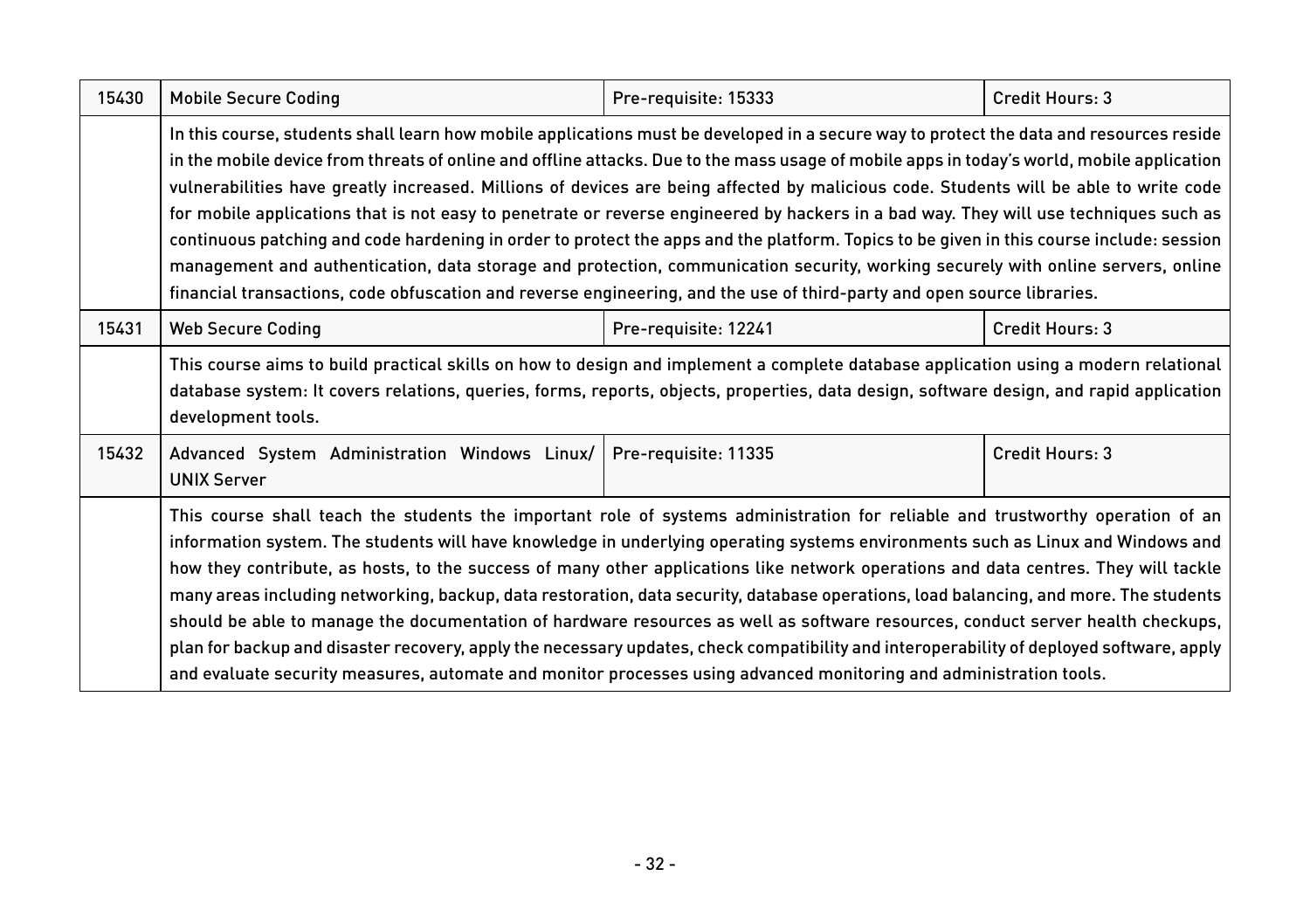| 15440 | Machine learning and Big Data                                                                                                                                                                                                                                                                                                                                                                                                                                                                                                                                                                                                                                                                                             | Pre-requisite: 15333 | <b>Credit Hours: 3</b> |
|-------|---------------------------------------------------------------------------------------------------------------------------------------------------------------------------------------------------------------------------------------------------------------------------------------------------------------------------------------------------------------------------------------------------------------------------------------------------------------------------------------------------------------------------------------------------------------------------------------------------------------------------------------------------------------------------------------------------------------------------|----------------------|------------------------|
|       | This course will give an undergraduate-level introduction of machine learning and provide foundations of machine learning,<br>implementation of the algorithms, and their applications. Topics include supervised learning, unsupervised learning, deep learning,<br>and reinforcement learning. This course will put an emphasis on practical applications of machine learning to artificial intelligence<br>and data mining, such as computer vision, data mining, speech recognition, text processing, bioinformatics. Course coverage includes<br>an understanding of the diverse, emerging computer architectures designed for efficient execution of machine learning such as CPU,<br><b>GPU. Tensorflow Basics</b> |                      |                        |
| 15441 | <b>Open Source Analysis</b>                                                                                                                                                                                                                                                                                                                                                                                                                                                                                                                                                                                                                                                                                               | Pre-requisite: 15333 | Credit Hours: 3        |
|       | This course aims to provide an overview about open source and its information. The course will give the students an ability to collect and<br>analyze open source information, use open source in vulnerability assessment (Pent/Red/Blue), use open source analysis in Malware analysis.                                                                                                                                                                                                                                                                                                                                                                                                                                 |                      |                        |
| 15442 | <b>Intelligent Threat Detection</b>                                                                                                                                                                                                                                                                                                                                                                                                                                                                                                                                                                                                                                                                                       | Pre-requisite: 15333 | Credit Hours: 3        |
|       | This course aims to introduce soft computing concepts and techniques and foster their abilities in designing appropriate technique for<br>a given security scenario. This include non-traditional technologies and fundamentals of artificial neural networks, fuzzy sets, fuzzy<br>logic, genetic algorithms.                                                                                                                                                                                                                                                                                                                                                                                                            |                      |                        |
| 15450 | <b>Digital Forensics and Incident Response</b>                                                                                                                                                                                                                                                                                                                                                                                                                                                                                                                                                                                                                                                                            | Pre-requisite: 11335 | Credit Hours: 3        |
|       | This course serves as general introduction to the field of Digital Forensics. It covers a number of topics fundamental to the area of<br>digital forensics investigation. Such topics include an overview of computer hardware and digital media and storage formats, data<br>acquisition and validation techniques, forensic methodologies, network traffic analysis, legal issues surrounding forensic investigation,<br>professionalism and ethics, and future development in the field. In addition, the course introduces students to best practices and<br>standards related to incident response.                                                                                                                  |                      |                        |
| 15451 | Digital Forensics and Incident Response Lab                                                                                                                                                                                                                                                                                                                                                                                                                                                                                                                                                                                                                                                                               | Co-requisite: 15450  | <b>Credit Hours:</b>   |
|       | In this lab, students will start practicing digital forensics in a lab environment using the most commonly used and accredited tools in<br>the field. Students will learn and practice the basics of forensics, deal with evidence media and environment, collect evidence, storage<br>formats, apply validation techniques, evaluate forensic methodologies, conduct evidence analysis, report and present outcomes of<br>forensic investigation.                                                                                                                                                                                                                                                                        |                      |                        |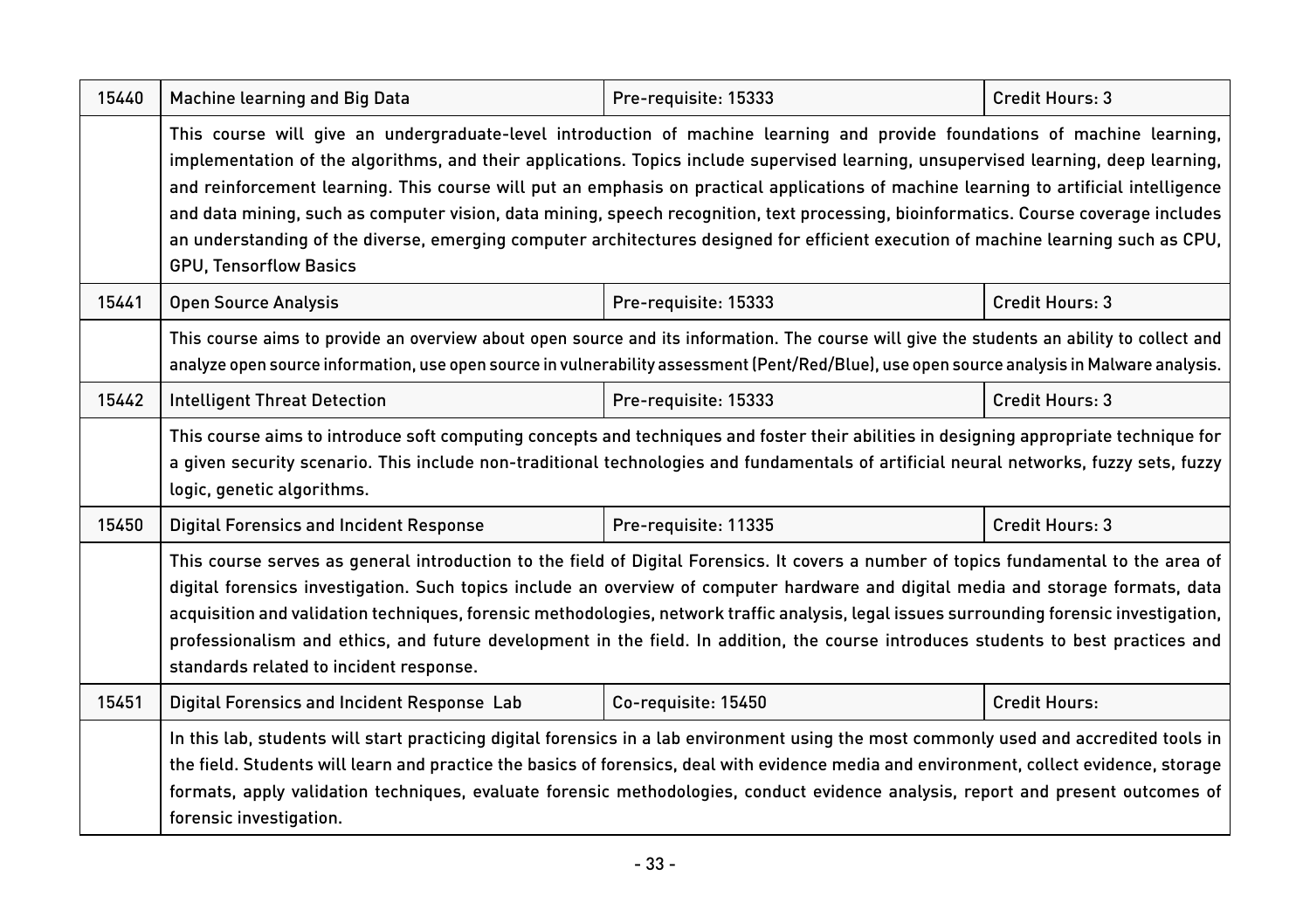| 15452 | <b>Advanced Forensics</b>                                                                                                                                                                                                                                                                                                                                                                                                                                                                                                                                                                                                                                                                                                                                                                                                                                                                                                                                                                                                                                                                                                                                                                                         | Pre-requisite: 15450 | Credit Hours: 3        |  |
|-------|-------------------------------------------------------------------------------------------------------------------------------------------------------------------------------------------------------------------------------------------------------------------------------------------------------------------------------------------------------------------------------------------------------------------------------------------------------------------------------------------------------------------------------------------------------------------------------------------------------------------------------------------------------------------------------------------------------------------------------------------------------------------------------------------------------------------------------------------------------------------------------------------------------------------------------------------------------------------------------------------------------------------------------------------------------------------------------------------------------------------------------------------------------------------------------------------------------------------|----------------------|------------------------|--|
|       | This course introduces the methodology and procedures associated with digital forensic analysis of incidents that involve internet,<br>computer, network and mobile forensic. Topics including: configuring a secure OS using command line and graphical utilities. OS file<br>systems architectures, security vulnerabilities, user security, hardening, data and file recovery. network data acquisition, network<br>forensics analysis, network logs and traffic acquisition and analysis, managing Intrusion Detection/ Prevention Systems (IDS/IPS),<br>Managing Security Incident and Event Management (SIEM) systems, etc. mobile technology, mobile devices and cellular networks then<br>to the processes, methods and techniques of mobile forensics. Students will learn about the importance of network forensic principles,<br>legal considerations, digital evidence controls, and documentation of forensic procedures. They will be required to take on the role of<br>problem solvers and apply the concepts presented to situations that might occur on any computer. Students will perform actual mobile<br>forensics investigations using state-of-the-art tools: commercial and open-source. |                      |                        |  |
| 15460 | Pre-requisite: 15450<br><b>Credit Hours: 3</b><br><b>Hacking Techniques and Detection Intrusion</b>                                                                                                                                                                                                                                                                                                                                                                                                                                                                                                                                                                                                                                                                                                                                                                                                                                                                                                                                                                                                                                                                                                               |                      |                        |  |
|       | This course covers the most common methods used in computer and network hacking with the intention of learning how to better<br>protect systems from such intrusions. These methods include reconnaissance techniques, system scanning, accessing systems by<br>network and application level attacks, and denial of service attacks. Finally, Basic Malware Analysis methods and tools will be studied<br>at the end of this course                                                                                                                                                                                                                                                                                                                                                                                                                                                                                                                                                                                                                                                                                                                                                                              |                      |                        |  |
| 15461 | <b>Smart Cards/Tokens Security and Applications</b>                                                                                                                                                                                                                                                                                                                                                                                                                                                                                                                                                                                                                                                                                                                                                                                                                                                                                                                                                                                                                                                                                                                                                               | Pre-requisite: 15260 | <b>Credit Hours: 3</b> |  |
|       | This course will introduce various applications that exploit smart cards/tokens. Examine benefits, threats and attacks. Consider<br>systems for the development, manufacture and management of smart cards/tokens. Review smart card standards and security<br>evaluation methodologies. Topics include: An introduction to smart cards, Smart Cards Trusted Production Environment, Introduction<br>to loT (Internet of Things), An Overview of Multi-Application Smart Card Operating Systems and Platforms, Smart Cards for Secure<br>Banking and Finance, Applications & Security for Mobile Communications, USIM/SIM and Services, ID Cards and Passports, RFID/<br>NFCs Explained, Advances in Chip-card Technology, Security For Video Broadcasting, Evaluating Smart Card Security with the Common<br>Criteria, Security Attacks, Countermeasures and Testing for Smart Cards, Application Development Environments for Multos, Overview<br>of Trusted Platform, Introduction to TEE and Related Processors.                                                                                                                                                                                              |                      |                        |  |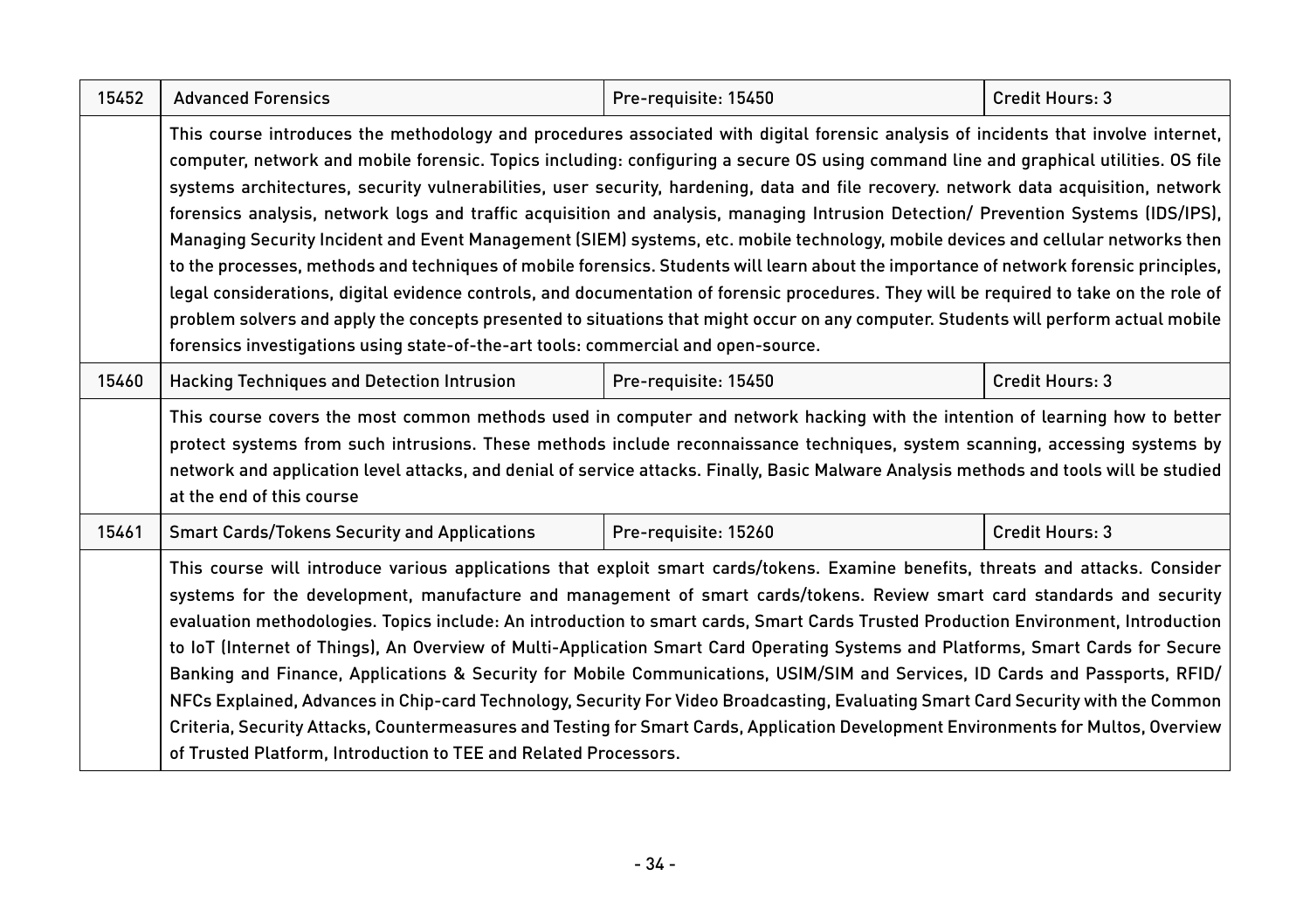| 15480 | <b>Security Testing Theory and Practice</b>                                                                                                                                                                                                                                                                                                                                                                                                                                                                                                                                                                                                                                                                                                                                                                                                                                                                                                                                                                          | Pre-requisite: 15321 | Credit Hours: 3 |  |
|-------|----------------------------------------------------------------------------------------------------------------------------------------------------------------------------------------------------------------------------------------------------------------------------------------------------------------------------------------------------------------------------------------------------------------------------------------------------------------------------------------------------------------------------------------------------------------------------------------------------------------------------------------------------------------------------------------------------------------------------------------------------------------------------------------------------------------------------------------------------------------------------------------------------------------------------------------------------------------------------------------------------------------------|----------------------|-----------------|--|
|       | This course presents the Security Testing foundations as a form of software testing that uncovers vulnerabilities, threats, risks in a<br>software application, and prevents intruders from malicious attacks. In this course, the students must recognize all potential software<br>system vulnerabilities that could result in a loss of knowledge, income, and credibility at the hands of the organization's employees or<br>outsiders. The topics of this course will include: an overview of Security Testing and its types, how to conduct Security Testing with the<br>provision of some Security Testing Scenarios, Security Testing Mechanisms, and Security Testing Tools. At the end of this course, the<br>students will be able to recognize the risks in the system and calculate their possible weaknesses, so that the system does not stop<br>working or is abused. This course will also help students detect all possible security risks in the system and how coding can fix these<br>problems. |                      |                 |  |
| 15481 | <b>Electronic Crime for Law Enforcemen</b>                                                                                                                                                                                                                                                                                                                                                                                                                                                                                                                                                                                                                                                                                                                                                                                                                                                                                                                                                                           | Pre-requisite: 15233 | Credit Hours: 3 |  |
|       | The global reach of the Internet, the low marginal cost of online activity, and the relative anonymity of users have contributed to a<br>wide escalation in cybercrimes. Consequently, information and communications technologies (ICT) are being increasingly employed to<br>instigate threats to global civil society. This course provides an overview of cybercrime and the digital law enforcement practices put<br>in place to respond to them. The course will focus on the types and extent of current cybercrimes, how the justice system responds to<br>these crimes, the various constitutional protections afforded to computer users, the law and policies that govern cybercrime detection<br>and prosecution, and related technologies.                                                                                                                                                                                                                                                              |                      |                 |  |
| 15482 | <b>System Auditing and Security Polices</b>                                                                                                                                                                                                                                                                                                                                                                                                                                                                                                                                                                                                                                                                                                                                                                                                                                                                                                                                                                          | Pre-requisite: 15233 | Credit Hours: 3 |  |
|       | This course aims at introducing the foundations of auditing information systems for the purposes of security and forensics. It covers the<br>concepts of the policies, audit process, governance, and compliance regulations, as well as the latest technology tools. Students will<br>learn the role of an auditor and the types of audits performed, various information security and audit frameworks, as well as the tools<br>and techniques of auditing technical controls, foundations of auditing operating systems, and foundations of auditing applications. In<br>addition, this course will cover the following topics: the information systems audit process, data collection methodologies, regulations<br>and compliance, auditing, vulnerability testing, penetration testing, auditing technical controls, auditing networks & operating systems,<br>and auditing business application systems.                                                                                                      |                      |                 |  |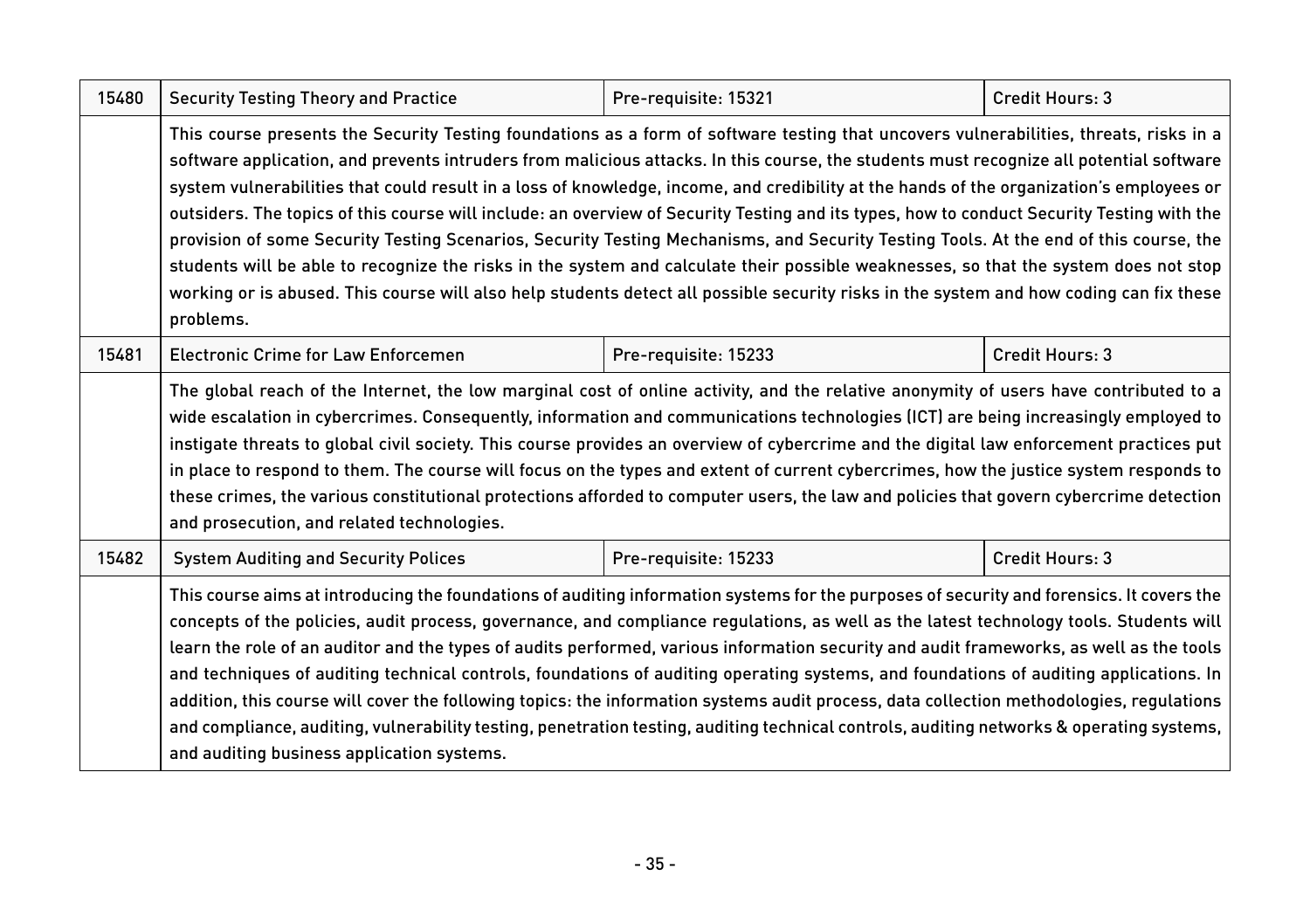| 15490 | <b>Practical Training</b>                                                                                                                                                                                                                                                                                                                                                                                                                                                                                                                                                                        | Pre-requisite: Finish 90 C.H       | Credit Hours: 3        |  |
|-------|--------------------------------------------------------------------------------------------------------------------------------------------------------------------------------------------------------------------------------------------------------------------------------------------------------------------------------------------------------------------------------------------------------------------------------------------------------------------------------------------------------------------------------------------------------------------------------------------------|------------------------------------|------------------------|--|
|       | The student is required to do practical training in a well-known software company for a period of (2) months, fulltime training, with at<br>least (6) hours per day, or 3 months part-time training with at least (4) hours per day. In addition to training hours, for the part-time<br>training, the student is allowed to register not more than (10) credit hours in the first or the second semester, or (4) credit hours in the<br>summer semester. The student is required to perform tasks that are related to his major, such as writing, developing, or learning some<br>new software. |                                    |                        |  |
| 15491 | <b>Graduation Project (1)</b>                                                                                                                                                                                                                                                                                                                                                                                                                                                                                                                                                                    | Pre-requisite: Finish 90 C.H       | <b>Credit Hours: 1</b> |  |
|       | Project is aimed at developing real world problem solving skills, including problem definition, analysis, and needed software. A project<br>should be performed by a group of students under the supervision of a faculty member. Students are required to develop a complete<br>implementation fulfilling the project objectives and submit a final report. Project must be presented to a committee of the faculty.                                                                                                                                                                            |                                    |                        |  |
| 15492 | <b>Graduation Project (2)</b>                                                                                                                                                                                                                                                                                                                                                                                                                                                                                                                                                                    | Pre-requisite: 15491               | Credit Hours: 1        |  |
|       | Project 2 aims at implementing the planned requirements, which were collected in Project 1 Students must work in groups to achieve a<br>functional system at the end of this course. Students must test the product / system and that should be included in the documentation.                                                                                                                                                                                                                                                                                                                   |                                    |                        |  |
| 15493 | <b>Special Topics in Cybersecurity (1)</b>                                                                                                                                                                                                                                                                                                                                                                                                                                                                                                                                                       | Pre-requisite: Department Approval | Credit Hours: 3        |  |
|       | This course aims to introduce new topics in cybersecurity. A series of advanced topics in areas of cybersecurity is offered. The course<br>details a structured discussion of varied subjects to include technological updates related to a specific track, a more intense study<br>of topics covered in other course offerings, and an introduction to advanced concepts. The department determine the content of the<br>course.                                                                                                                                                                |                                    |                        |  |
| 15494 | <b>Special Topics in Cybersecurity (2)</b>                                                                                                                                                                                                                                                                                                                                                                                                                                                                                                                                                       | Pre-requisite: Department Approval | Credit Hours: 3        |  |
|       | This course aims to introduce new topics in cybersecurity. A series of advanced topics in areas of cybersecurity is offered. The course<br>details a structured discussion of varied subjects to include technological updates related to a specific track, a more intense study<br>of topics covered in other course offerings, and an introduction to advanced concepts. The department determine the content of the<br>course.                                                                                                                                                                |                                    |                        |  |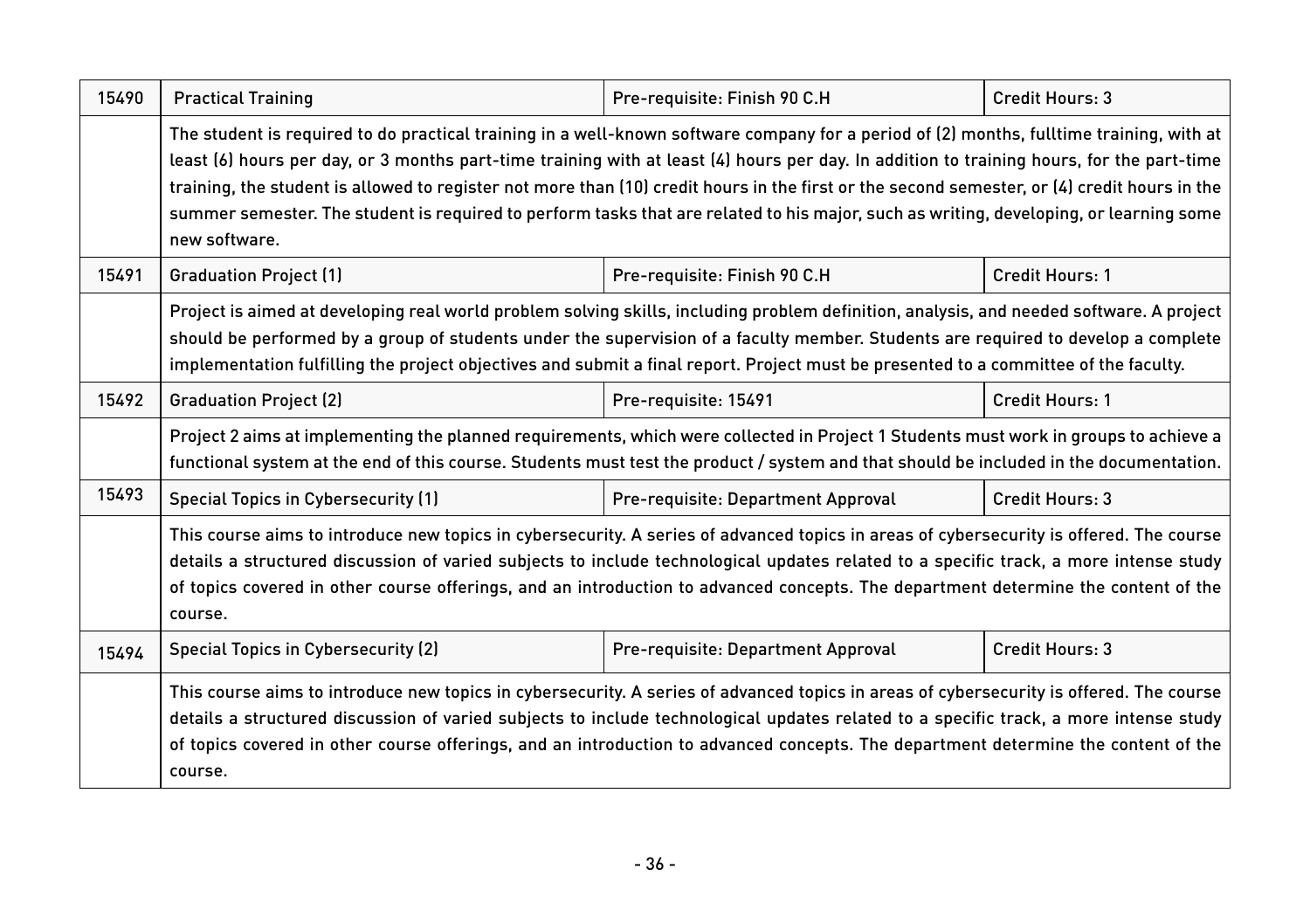| 15495 | Cyber Competition CTF (Capture the Flag)                                                                                    | Pre-requisite: 15491 | <b>Credit Hours: 3</b> |
|-------|-----------------------------------------------------------------------------------------------------------------------------|----------------------|------------------------|
|       | This course aims to build practical skills on how to apply cyber skills in a Capture the Flag exercise to fully integrate [ |                      |                        |
|       | learning with a practical exercise to asses and develop cyber skills.                                                       |                      |                        |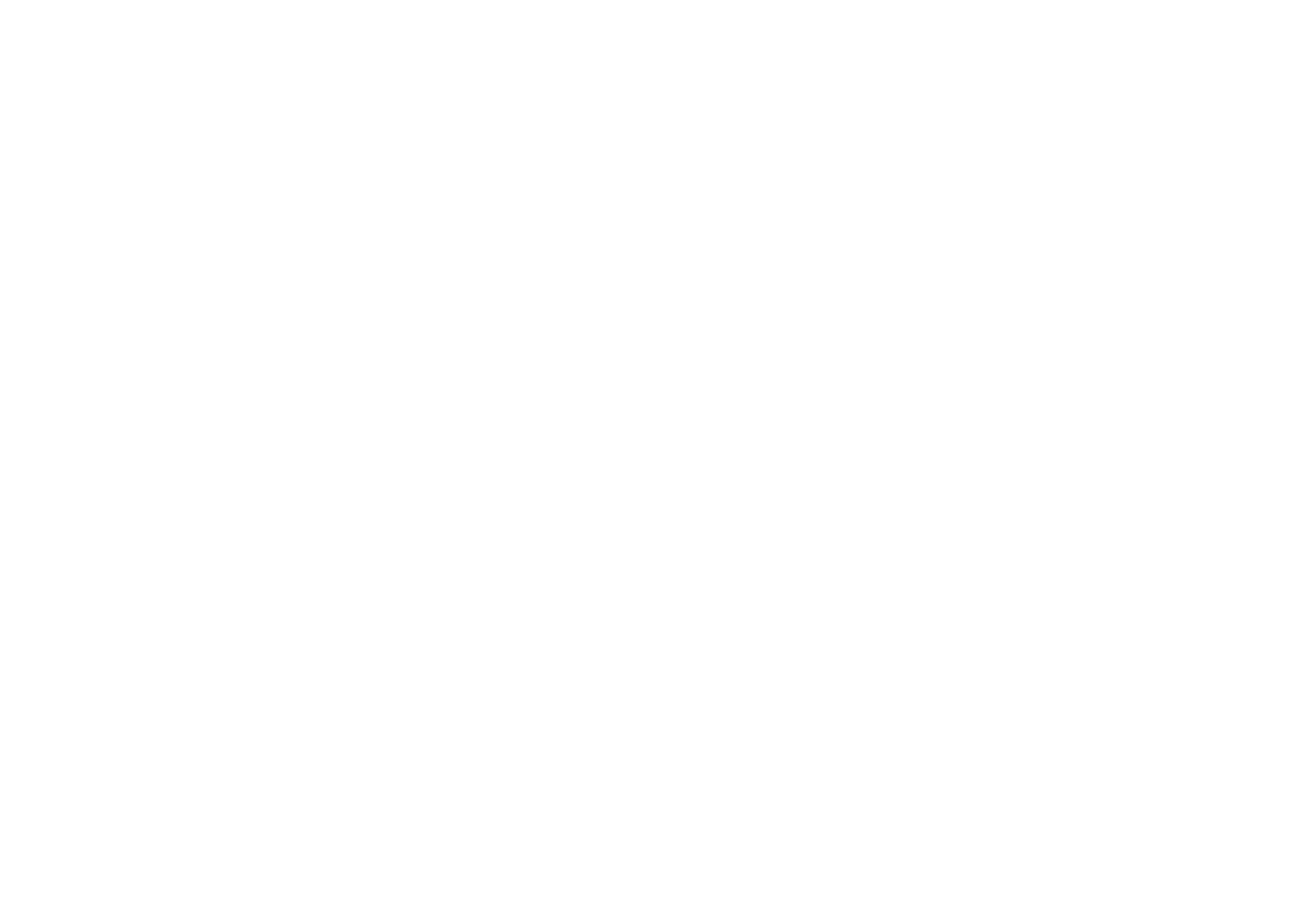**King Abdullah II School of Engineering**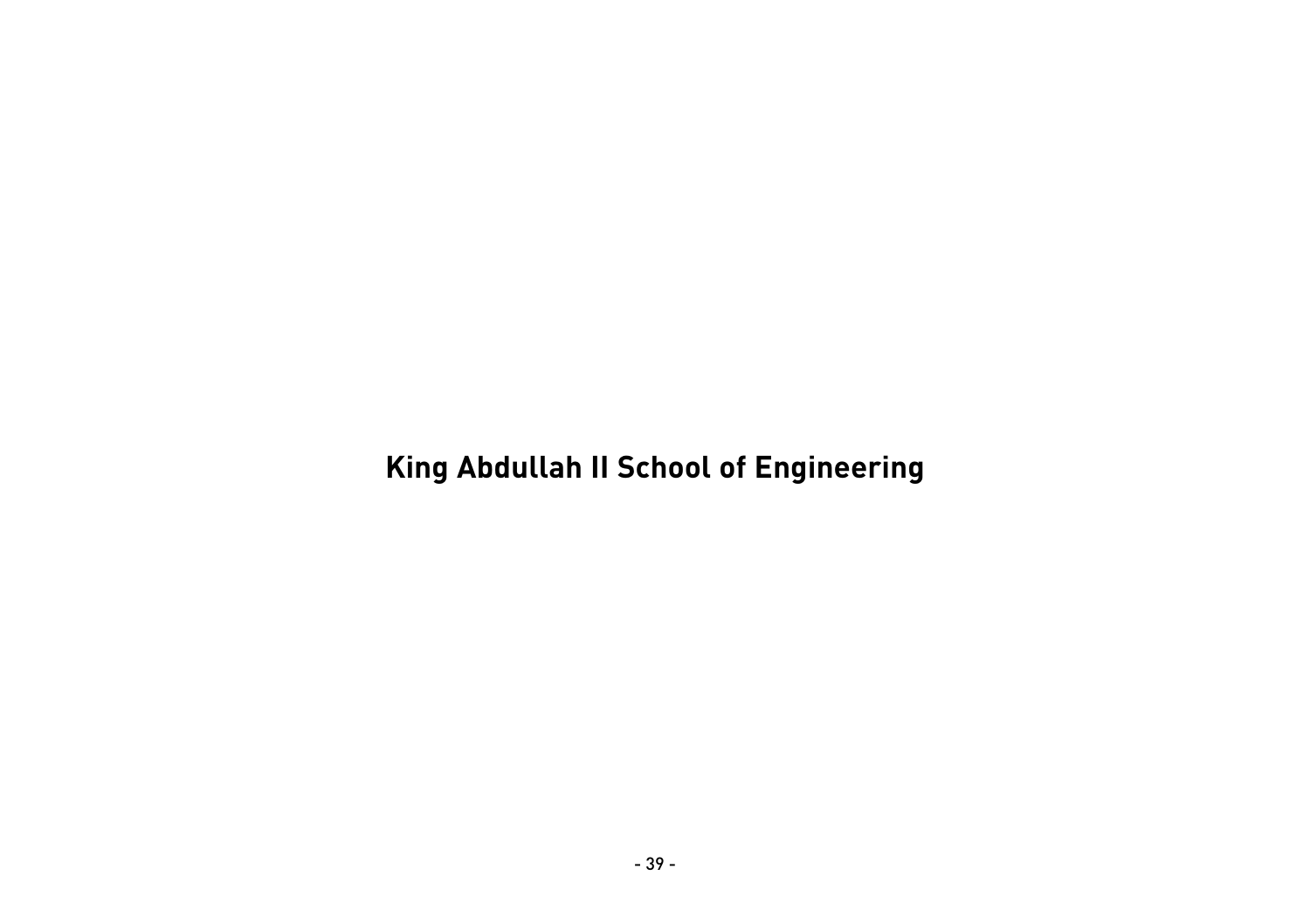#### **Basic Sciences**

| 20131 | <b>Calculus for Business</b>                                                                                                                                                                                                                                                                                                                                                                                                                                                                                                                                                                                                                                                                                                                                                                                                                                                                                                                                                                                                                                                                                                                                         | Pre-requisite: None | Credit Hours: 3 |  |
|-------|----------------------------------------------------------------------------------------------------------------------------------------------------------------------------------------------------------------------------------------------------------------------------------------------------------------------------------------------------------------------------------------------------------------------------------------------------------------------------------------------------------------------------------------------------------------------------------------------------------------------------------------------------------------------------------------------------------------------------------------------------------------------------------------------------------------------------------------------------------------------------------------------------------------------------------------------------------------------------------------------------------------------------------------------------------------------------------------------------------------------------------------------------------------------|---------------------|-----------------|--|
|       | Linear Equations and Inequalities, Graphs and Lines, Quadratic Functions, Exponential Functions, Logarithmic Functions, Basic<br>Differentiation Properties, Marginal Analysis in Business and Economics, Derivatives of Exponential and Logarithmic Functions,<br>Derivatives of Products and Quotients, Chain Rule, Implicit Differentiation, Related Rates, Elasticity of Demand, First Derivative and<br>Graphs, Optimization, Concavity and Points of Inflection, Antiderivatives and Indefinite Integrals, Integration by Substitution, Definite<br>Integrals, Applications in Business and Economics, Integration by Parts, Functions of Several Variables, Partial Derivatives, Maxima<br>and Minima for Functions of Two Variables and their Applications in Business.                                                                                                                                                                                                                                                                                                                                                                                      |                     |                 |  |
| 20132 | Calculus (1)                                                                                                                                                                                                                                                                                                                                                                                                                                                                                                                                                                                                                                                                                                                                                                                                                                                                                                                                                                                                                                                                                                                                                         | Pre-requisite: None | Credit Hours: 3 |  |
|       | Topics of study: Functions and their Graphs, Combining Functions, Shifting and Scaling, Trigonometric Functions, Exponential Functions,<br>Inverse Functions and Logarithms, Inverse Trigonometric Functions, Tangents to Curves, Limits of a Function and Limit Laws,<br>Continuity, the Intermediate Value Theorem, Limits Involving Infinity, Asymptotes, Tangents and Derivatives at a Point, the Derivative as<br>a Function, Differentiation Rules, Derivatives of Trigonometric Functions, the Chain Rule, Implicit Differentiation, Derivatives of Inverse<br>Functions and Logarithms, Derivatives of Inverse Trigonometric Functions, Extreme Values of Functions, Rolle's Theorem, the Mean<br>Value Theorem, Monotonic Functions and the First Derivative, Concavity and Inflection Points, Curve Sketching, Indeterminate Forms<br>and L'Hopital's Rule, Antiderivatives, Definite Integrals, the Fundamental Theorem of Calculus, Indefinite Integrals and the Substitution<br>Method, Applications of Definite Integrals: Area Between Curves, Volumes of Solids: Slicing Method, Disc Method, Washer Method, and<br><b>Cylindrical Shell Method.</b> |                     |                 |  |
| 20133 | Calculus (2)<br>Credit Hours: 3<br>Pre-requisite: 20132                                                                                                                                                                                                                                                                                                                                                                                                                                                                                                                                                                                                                                                                                                                                                                                                                                                                                                                                                                                                                                                                                                              |                     |                 |  |
|       | Hyperbolic Functions, Integration of Transcendental Functions, Techniques of Integration: Integration by Substitution (Review),<br>Integration by Parts, Integration Including Powers of Trigonometric Functions, Integration by Trigonometric Substitution, Partial<br>Fractions, Other Techniques, Improper Integrals, Sequences, Limit of Sequence; Series: Convergent and Divergent Series; Series Tests<br>for Convergence: Partial Sums, Telescoping Series, Geometric Series, Base Divergence Test, Integral Test, P-series Test, Ratio Test,<br>Root Test, Absolute Convergence Test, Alternating Series Test, Conditional Convergence; Power Series and Taylor Series, Interval and<br>Radius of Convergence, Parametric Equations of Curves in Plane, Polar Coordinates, Graphs in Polar Coordinates.                                                                                                                                                                                                                                                                                                                                                      |                     |                 |  |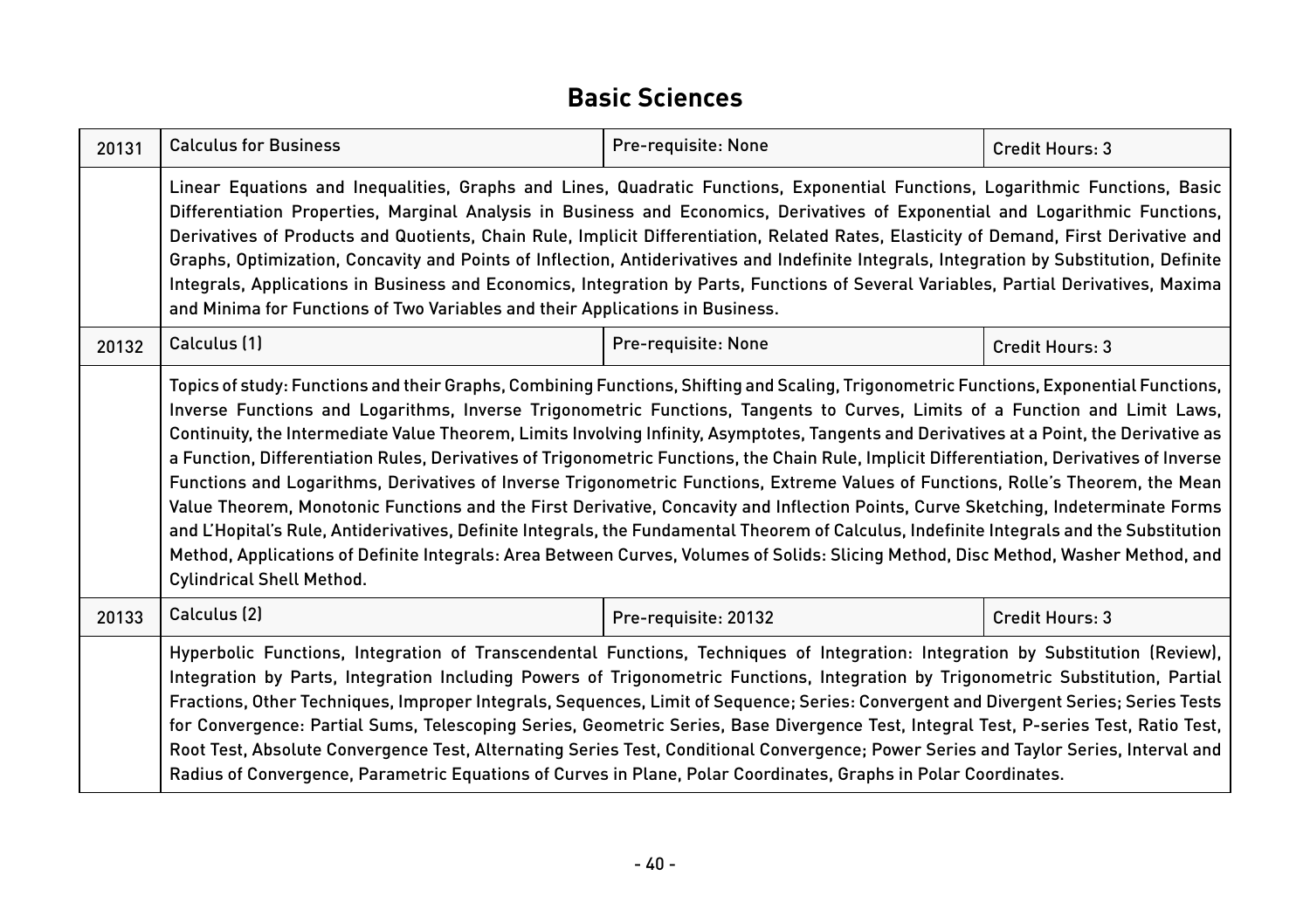| 20134 | Discrete Math [1]                                                                                                                                                                                                                                                                                                                                                                          | Pre-requisite: None  | Credit Hours: 3        |  |
|-------|--------------------------------------------------------------------------------------------------------------------------------------------------------------------------------------------------------------------------------------------------------------------------------------------------------------------------------------------------------------------------------------------|----------------------|------------------------|--|
|       | Propositional Logic, Propositional Equivalences, Predicates and Quantifiers, Rules of Inference, Proof Methods, Sets and Their<br>Operations, Functions, Cardinality of Sets, Sequences and Summations, Matrices, Mathematical Induction, Solving Linear Recurrence<br>Relations, Relations and Their Properties, Graphs and Graph Models, Graph Terminology and Special Types of Graphs.  |                      |                        |  |
| 20135 | Discrete Math (2)                                                                                                                                                                                                                                                                                                                                                                          | Pre-requisite: 20134 | Credit Hours: 3        |  |
|       | Application of Number Theory, The Basis of Counting, The Pigeonhole Principle, Permutations and Combinations, Binomial Coefficients,<br>Representing Relations, Closures of Relations, Equivalence Relations and Partitions, Representing Graphs, Graphs Isomorphism,<br>Connectivity, Euler and Hamilton Paths, Trees, Spanning Trees, Boolean Functions, Representing Boolean Functions. |                      |                        |  |
| 20140 | <b>Basic Concepts in Chemistry</b>                                                                                                                                                                                                                                                                                                                                                         | Pre-requisite: None  | <b>Credit Hours: 1</b> |  |
|       | Matter and Measurements; Atoms, Molecules, and Ions; The Periodic Table; Ions and Ionic Compounds; Stoichiometry: Calculations<br>with Chemical Formula and Equations; Avogadro's Number and the Mole; Basic Concepts of Chemical Bonding; Gases: Pressure, The<br>Gas Laws, and the Ideal-Gas Equation.                                                                                   |                      |                        |  |
| 20141 | Physics (1)                                                                                                                                                                                                                                                                                                                                                                                | Pre-requisite: None  | Credit Hours: 3        |  |
|       | Physics and Measurement, Motion in One Dimension, Vectors, Motion in Two and Three Dimensions, Newton's Laws of Motion, Circular<br>Motion and Other Applications of Newton's Laws, Work and Energy, Conservation of Energy, Conservation of Linear Momentum and<br><b>Collisions, Rotational Motion.</b>                                                                                  |                      |                        |  |
| 20142 | Physics (2)                                                                                                                                                                                                                                                                                                                                                                                | Pre-requisite: 20141 | Credit Hours: 3        |  |
|       | Electric Fields, Gauss's Law, Electric Potential, Capacitance and Dielectrics, Current and Resistance, Direct-Current Circuits, Magnetic<br>Fields, Sources of Magnetic Fields, Faraday's Law, Inductance.                                                                                                                                                                                 |                      |                        |  |
| 20147 | <b>Physics Lab</b>                                                                                                                                                                                                                                                                                                                                                                         | Co-requisite: 20141  | Credit Hours: 0        |  |
|       | Basic Measurements (I), Basic Measurements (II), Introduction to Errors and Graphs, Resultant of Many Forces, The Laws of Motion,<br>Simple Harmonic Motion (I): Single Spring, Simple Harmonic Motion (II): Two Springs, Inertia of Different Objects.                                                                                                                                    |                      |                        |  |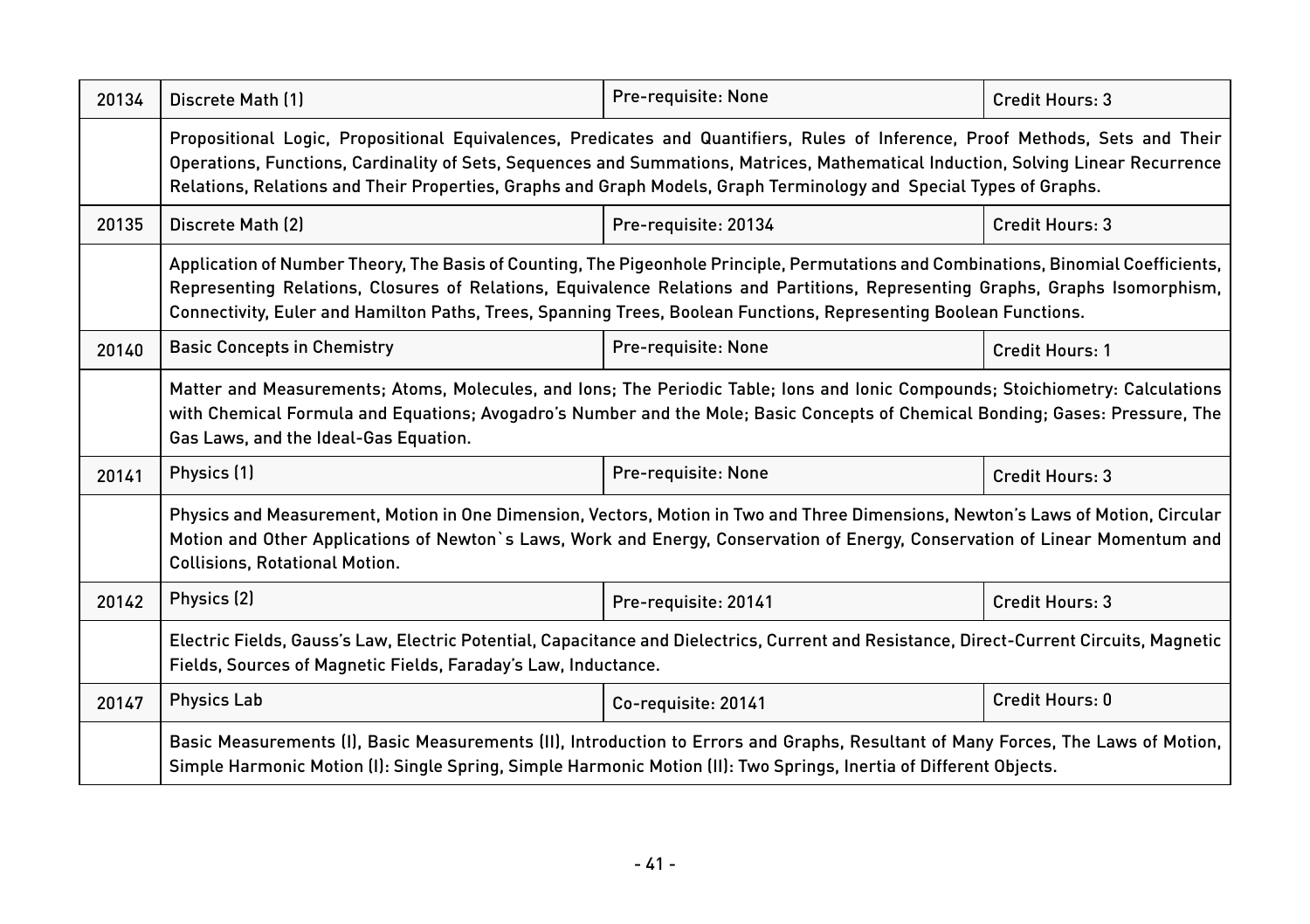| 20150 | <b>Physics Lab</b>                                                                                                                                                                                                                                                                                                                                                                                                                                                                                                                                                                                                                                                                                                                                                                                                                                                     | Co-requisite: 20142         | <b>Credit Hours: 1</b> |
|-------|------------------------------------------------------------------------------------------------------------------------------------------------------------------------------------------------------------------------------------------------------------------------------------------------------------------------------------------------------------------------------------------------------------------------------------------------------------------------------------------------------------------------------------------------------------------------------------------------------------------------------------------------------------------------------------------------------------------------------------------------------------------------------------------------------------------------------------------------------------------------|-----------------------------|------------------------|
|       | Basic Measurements and Introduction to Errors and Graphs, Static Equilibrium, The Laws of Motion, Ohm's Law, Resistance and<br>Resistivity, Power Transfer, Wheatstone Bridge, Kirchhoff's Rules, RC-circuits, AC Circuits: RC- and RL-Circuits.                                                                                                                                                                                                                                                                                                                                                                                                                                                                                                                                                                                                                       |                             |                        |
| 20200 | <b>Technical Writing and Communication Skills</b>                                                                                                                                                                                                                                                                                                                                                                                                                                                                                                                                                                                                                                                                                                                                                                                                                      | Pre-requisite: 31111, 31121 | <b>Credit Hours: 3</b> |
|       | Engineering and Writing: Controlling the Writing System. Letters, Email, and Other Media for Engineers. Writing Style for Business<br>Correspondence, Communication Strategies for Tricky Situations, Business Letters, Email, New Internet Media. Writing Common<br>Engineering Documents: Research, Laboratory, and Field Reports, Specifications, Proposals, Progress Reports, Instructions,<br>Recommendation Reports. Writing Research Paper and Design Reports. Constructing Engineering Tables and Graphics: Tables, Charts<br>and Graphs, Illustrations, Graphics and Tables (Guidelines). Engineering Your Speaking: Preparing The Presentation, Delivering the<br>Presentation. Writing to Get an Engineering Job: Engineering Resume, Application Letter, Follow-Up Letter. Engineering Your Online<br>Reputation: Introduction to Social Media Management. |                             |                        |
| 20231 | Calculus [3]                                                                                                                                                                                                                                                                                                                                                                                                                                                                                                                                                                                                                                                                                                                                                                                                                                                           | Pre-requisite: 20133        | Credit Hours: 3        |
|       | Three Dimensional Coordinate System, Vectors, Dot and Cross Products, Lines and Planes in Space, Cylindrical and Quadric Surfaces,<br>Curves in Space and Their Tangents, Integral of Vector Functions, Arc Length in Space, Curvature and Normal Vectors of a Curve,<br>Tangential and Normal Components of Acceleration, Velocity and Acceleration in Polar Coordinates, Functions of Several Variables,<br>Limits and Continuity in Higher Dimensions, Partial and Directional Derivatives, Chain Rule, Gradient Vector, Tangent Planes and Normal<br>Lines of Surfaces in Space, Differentials, Extreme Values and Saddle Points, Lagrange Multipliers, Double Integrals in Cartesian and<br>Polar Coordinates, Triple Integrals in Cartesian, Cylindrical and Spherical Coordinates.                                                                              |                             |                        |
| 20232 | <b>Engineering Mathematics (1)</b>                                                                                                                                                                                                                                                                                                                                                                                                                                                                                                                                                                                                                                                                                                                                                                                                                                     | Pre-requisite: 20133        | Credit Hours: 3        |
|       | Basic Concepts and Ideas of ODEs, First-order Differential Equations, Separable Equations, Exact Equations, Linear and Bernoulli<br>Equations, Second-order and Higher Order ODEs, Homogeneous Equations with Constant Coefficients, Complex Roots, Euler-Cauchy<br>Equation, Wronskian, Non-homogeneous Equations, Undetermined Coefficients, Variation of Parameters, Power Series Method, Theory<br>of Power Series, Frobenius Method, Laplace Transforms and Tables, Applying Laplace Transforms to Solve ODEs, Convolution, Vectors and<br>Matrices, Homogeneous Systems of ODEs, Nonhomogeneous Systems of ODEs, Solving Systems Using Eigenvalues and Laplace Transform.                                                                                                                                                                                        |                             |                        |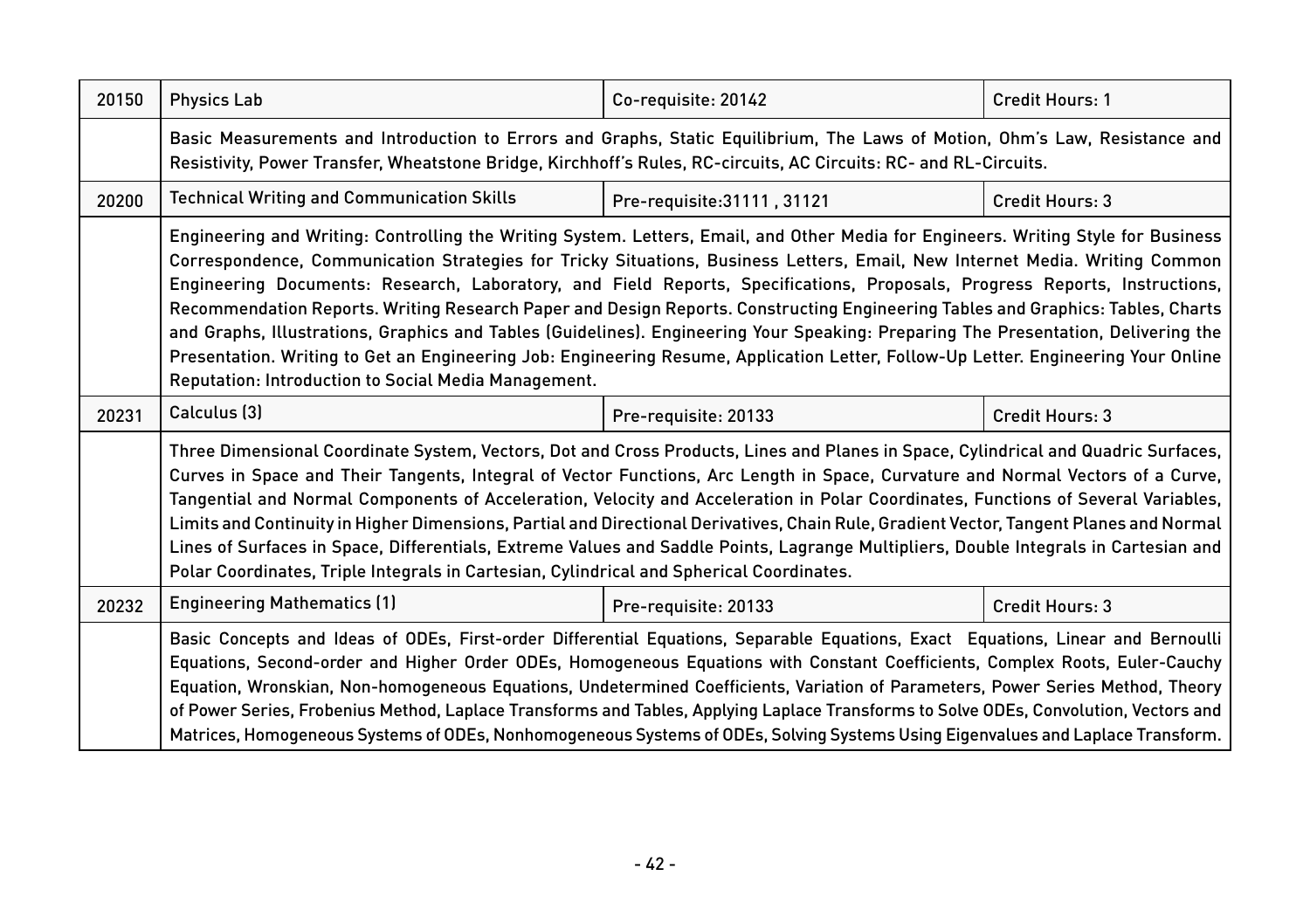| 20233 | <b>Statistical Methods</b>                                                                                                                                                                                                                                                                                                                                                                                                                                                                                                                                                                                                                                                                                                                                                                                                                                                                                                                 | Pre-requisite: None          | Credit Hours: 3 |  |
|-------|--------------------------------------------------------------------------------------------------------------------------------------------------------------------------------------------------------------------------------------------------------------------------------------------------------------------------------------------------------------------------------------------------------------------------------------------------------------------------------------------------------------------------------------------------------------------------------------------------------------------------------------------------------------------------------------------------------------------------------------------------------------------------------------------------------------------------------------------------------------------------------------------------------------------------------------------|------------------------------|-----------------|--|
|       | Introduction to Statistics: Data and Data Sources, Populations and Samples, Variables, Organizing Data, Contingency Tables; Visualizing<br>Data: Charts, Scatter Plots; Descriptive Statistics: Central Tendency Measures, Measures of Variation, Quartiles, Symmetry and<br>Skewness; Elements of Probability Concepts: Conditional Probability, Probability Independence, The Probability Distribution for a<br>Discrete Variable, Binomial Distribution, Geometric Distribution, Poisson Distribution and Hypergeometric Distribution, Continuous<br>Probability Distributions; The Normal Distribution: Sampling Distributions, Sampling Distribution of the Mean; Confidence Interval:<br>Estimate for the Mean (o Known), and Confidence Interval Estimate for the Mean (o Unknown). Hypothesis-Testing for the Mean (o<br>Known), t-Test of Hypothesis for the Mean (o Unknown); The Simple Linear Regression Equation Correlation. |                              |                 |  |
| 20234 | Linear Algebra                                                                                                                                                                                                                                                                                                                                                                                                                                                                                                                                                                                                                                                                                                                                                                                                                                                                                                                             | Pre-requisite: None          | Credit Hours: 3 |  |
|       | System of Linear Equations: Row-echelon Form, Gaussian Elimination, Gauss-Jordan Method; Matrix: Operations, Properties of<br>Matrix Arithmetic, Matrix Transpose, Special Matrices; Determinants: Properties of Determinants, The Method of Cofactors, Adjoint<br>Matrix and Inverse of a Matrix, Cramer's Rule; Euclidean n-space: Vectors, Dot Product, Cross Product, Euclidean n-space, Linear<br>Transformations; Vector Spaces: Vector Spaces, Subspaces, Span, Basis and Dimensions, Fundamental Subspaces, Inner Product<br>Spaces, Orthogonal and Orthonormal Basis, Least Squares, QR- decomposition, Orthogonal Matrices; Eigenvalues and Eigenvectors:<br>Eigenvalues and Eigenvectors, Diagonalization. Linear Transformations: General Linear Transformations, Kernel and Range.                                                                                                                                            |                              |                 |  |
| 20235 | <b>Statistical Methods for Business</b>                                                                                                                                                                                                                                                                                                                                                                                                                                                                                                                                                                                                                                                                                                                                                                                                                                                                                                    | Pre-requisite: None          | Credit Hours: 3 |  |
|       | Introduction to Statistics: Data and Data Sources, Populations and Samples, Variables, Organizing Data, Contingency Tables, Visualizing<br>Data, Charts, Scatter Plots; Descriptive Statistics: Central Tendency Measures, Measures of Variation, Quartiles, Symmetry and<br>Skewness; Elements of Probability Concepts: Conditional Probability, Independent Events; The Probability Distribution for a Discrete<br>Variable: Binomial Distribution, Probability Distribution of Continuous Variables; The Normal Distribution: Sampling Distributions,<br>Sampling Distribution of the Mean. Confidence Interval: Estimate for the Mean (o Known), and Confidence Interval Estimate for the<br>Mean (o Unknown). Hypothesis-Testing for the Mean (o Known), t-Test of Hypothesis for the Mean (o Unknown); P-value, The Completely<br>Randomized Design: One-Way ANOVA; The Simple Linear Regression Equation Correlation.               |                              |                 |  |
| 20242 | Materials Physics and Chemistry for Engineers                                                                                                                                                                                                                                                                                                                                                                                                                                                                                                                                                                                                                                                                                                                                                                                                                                                                                              | Pre-requisites: 20132, 20142 | Credit Hours: 3 |  |
|       | The Crystal Structure of Solids and Crystal Defects, Bonding in Solids, Polymers, Electronic Theory of Solids, Superconductivity,<br>Magnetism in Matter, Optical Properties of Materials and Optical Devices, Basic Concepts in Nano Structures and Thin Films.                                                                                                                                                                                                                                                                                                                                                                                                                                                                                                                                                                                                                                                                           |                              |                 |  |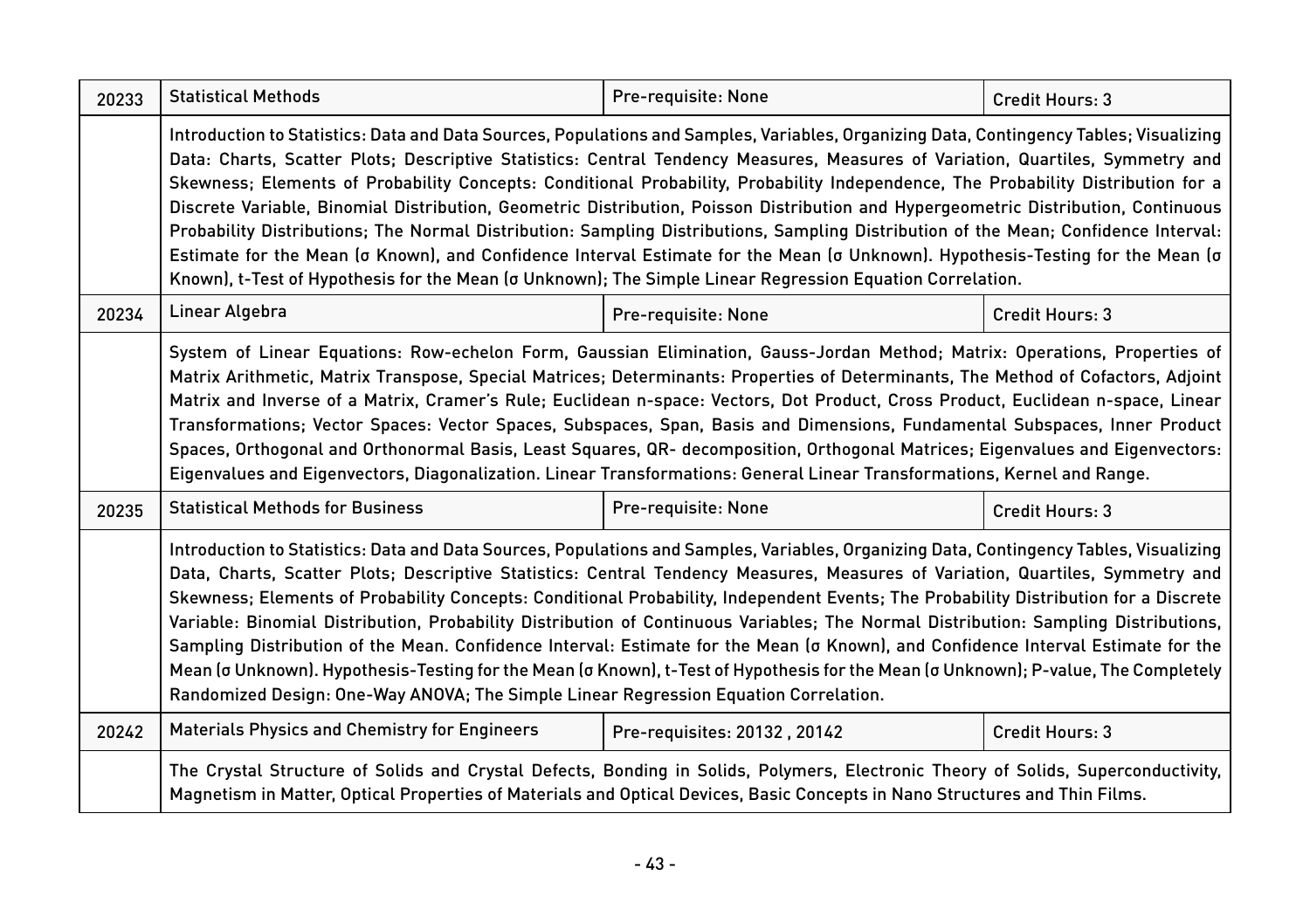| 20251 | <b>History of Science</b>                                                                                                                                                                                                                                                                                                                                                                                                                                                                                                                                                                                                                        | Pre-requisite: None          | Credit Hours: 3 |  |
|-------|--------------------------------------------------------------------------------------------------------------------------------------------------------------------------------------------------------------------------------------------------------------------------------------------------------------------------------------------------------------------------------------------------------------------------------------------------------------------------------------------------------------------------------------------------------------------------------------------------------------------------------------------------|------------------------------|-----------------|--|
|       | Classification of the Sciences, The Importance of the History of Science, Historical Periodization of Natural Science in the Mediterranean<br>Basin, Epistemological Periodization of Natural Science, Natural Philosophy, Aristotle's Cosmology and Physics, Greek Astronomy,<br>Arabic Astronomy, The Scientific Revolution: Copernicus, Tycho, Gilbert, Kepler, Galileo, Descartes, Newton.                                                                                                                                                                                                                                                   |                              |                 |  |
| 20252 | The Arabic-Islamic Scientific Heritage                                                                                                                                                                                                                                                                                                                                                                                                                                                                                                                                                                                                           | Pre-requisite: None          | Credit Hours: 3 |  |
|       | Arabs and Muslims as Builders of a Civilization; Ancient Civilizations: Mesopotamia, Egypt, the Greek, the Hindu and Chinese;<br>Transmission of Foreign Literature, Learning, Schools and Learning Resources, Experimenting and Observations; Mathematics and<br>Geometry, Astronomy, Astronomical Instrumentation, Timekeeping and Calendars, Mechanics, Chemistry, Medicine and Pharmacy,<br>Hospitals, Industry, Geography, Aviation, Posting and Communications, Irrigation and Care of Rivers.                                                                                                                                             |                              |                 |  |
| 20331 | <b>Engineering Mathematics (2)</b>                                                                                                                                                                                                                                                                                                                                                                                                                                                                                                                                                                                                               | Pre-requisites: 20231, 20232 | Credit Hours: 3 |  |
|       | Vector Fields, Divergence of a Vector Field, Curl of a Vector Field, Line Integrals, Path Independence of Line Integral, Green's Theorem<br>in the Plane, Surface Integrals, Divergence Theorem for Gauss, Stoke's Theorem, Fourier Series, Functions of Any Period, Even and<br>Odd Extensions, Fourier Integral, Fourier Transforms; PDEs: Basic Concepts; Modeling: Vibrating String, Wave Equation, Separation of<br>Variables, One-dimensional Heat Equation; Heat Equation: Solution by Fourier Transforms, Laplacian in Polar Coordinates, Laplace's<br>Equation in Cylindrical and Spherical Coordinates, Solution by Laplace Transform. |                              |                 |  |
| 20332 | <b>Operations Research</b>                                                                                                                                                                                                                                                                                                                                                                                                                                                                                                                                                                                                                       | Pre-requisite: 20133         | Credit Hours: 3 |  |
|       | Introductory Steps of OR, Linear Programming, Graphic Solutions, Simplex Method, Dual Problem, Sensitivity Analysis, Special Linear<br>Programming Problems (Transportation, Assignment, and Transshipment), Project Scheduling (CPM and PERT), Projects.                                                                                                                                                                                                                                                                                                                                                                                        |                              |                 |  |
| 20333 | <b>Numerical Analysis</b>                                                                                                                                                                                                                                                                                                                                                                                                                                                                                                                                                                                                                        | Pre-requisite: 20133         | Credit Hours: 3 |  |
|       | Error Analysis, Iterative Methods for Solving Linear and Nonlinear Equations of One Variable, System of Linear Algebraic Equations,<br>Direct Methods for Solving Linear Systems, Iterative Methods for Solving Linear and Nonlinear Systems of Equations, Interpolation and<br>Approximation, Introduction to Numerical Differentiation and Integration, Numerical Methods for Solving Initial Value Problem.                                                                                                                                                                                                                                   |                              |                 |  |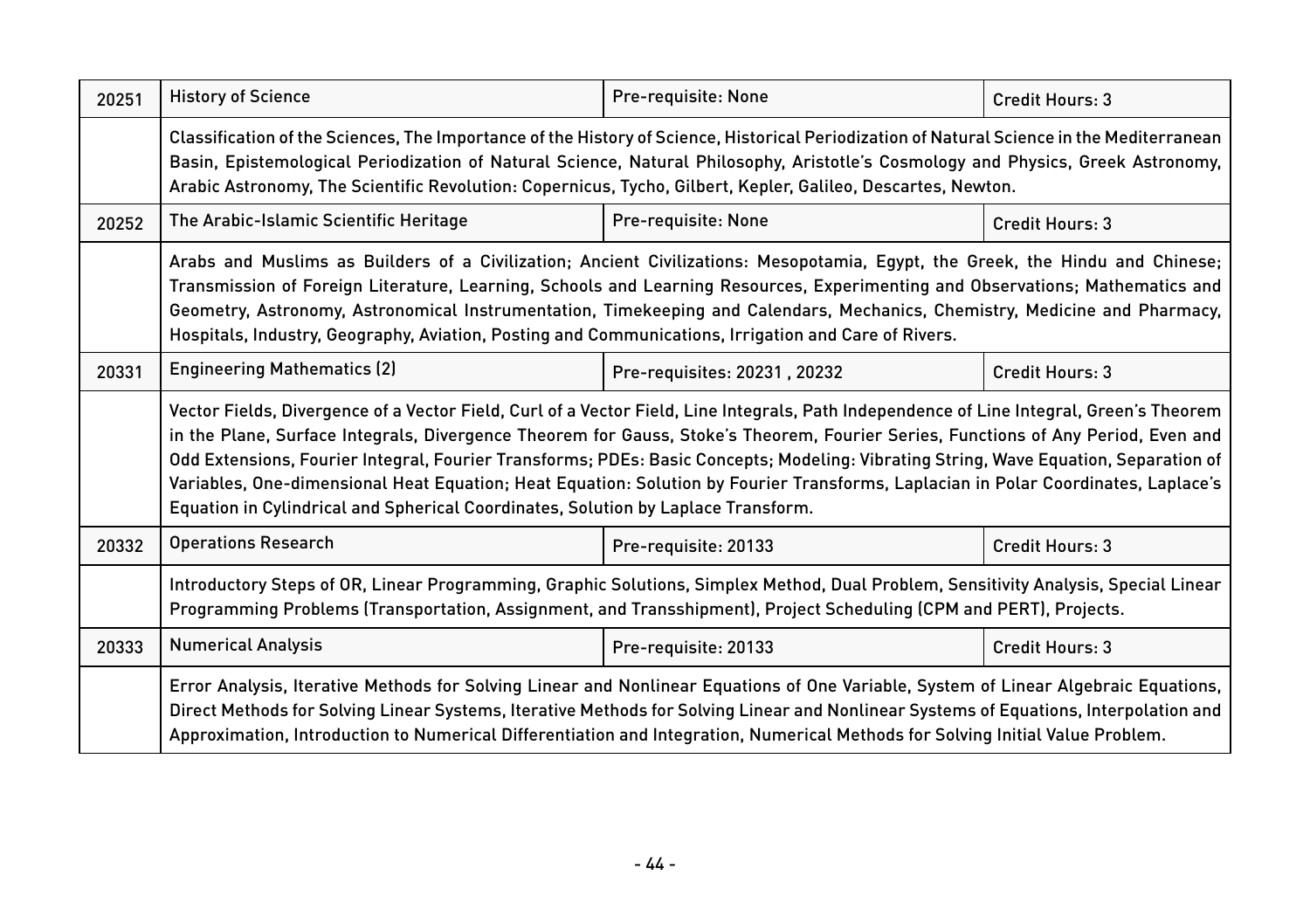| 20335 | <b>Applied Probability and Statistics</b>                                                                                                                                                                                                                                                                                                                                                                                                                                                                                                                                                                                         | Pre-requisite: 20231         | Credit Hours: 3 |
|-------|-----------------------------------------------------------------------------------------------------------------------------------------------------------------------------------------------------------------------------------------------------------------------------------------------------------------------------------------------------------------------------------------------------------------------------------------------------------------------------------------------------------------------------------------------------------------------------------------------------------------------------------|------------------------------|-----------------|
|       | Introduction to Descriptive Statistics: Measures of Central Tendency, Measures of Dispersion, Measures of Position, and Graphical and<br>Tabular Displays; Introduction to Inferential Statistics: Point Estimate, Confidence Interval and Hypothesis Testing; Basic Probability<br>and Set Theory, Conditional Probability and Independence, Random Variables and Moments, Special Probability Distributions (Discrete<br>and Continuous Distributions), Multiple Random Variables, Covariance and Correlation Coefficient, Functions of Random Variables,<br>Transforms and Moment Generating Function, Practical Applications. |                              |                 |
| 20336 | <b>Principles of Probability</b>                                                                                                                                                                                                                                                                                                                                                                                                                                                                                                                                                                                                  | Pre-requisites: 20133, 20233 | Credit Hours: 3 |
|       | Distributions of Random Variables, Conditional Probability and Stochastic Independence, Some Special Distributions (Discrete and<br>Continuous Distributions), Univariate, Bivariate and Multivariate Distributions, Distributions of Functions of Random Variables<br>(Distribution Function Method, Moment Generating Function Method, and Transformation Methods), Limiting Distributions.                                                                                                                                                                                                                                     |                              |                 |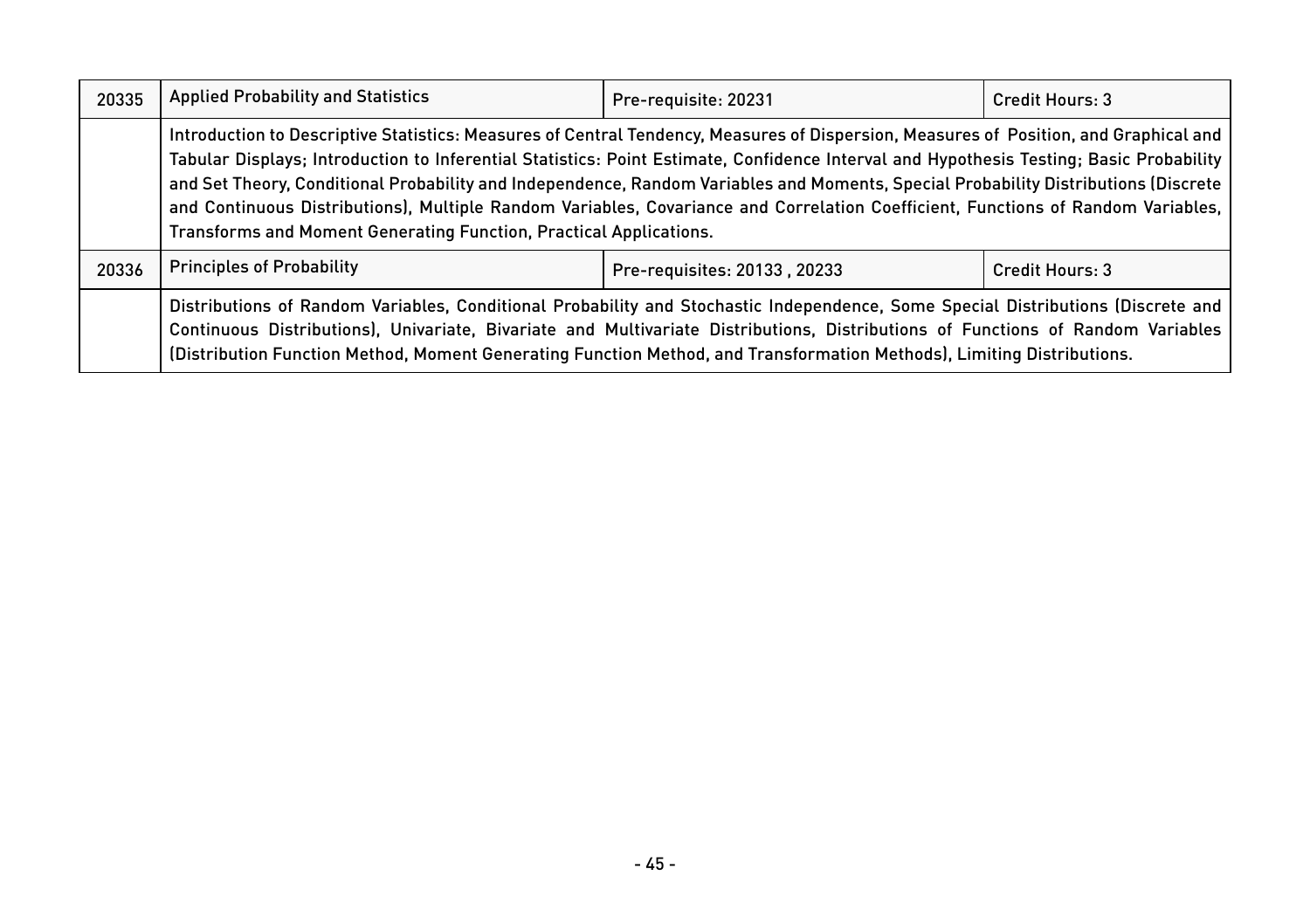# **Electronics Engineering**

| 21218 | <b>Engineering Drawing Lab</b>                                                                                                                                                                                                                                                                                                                                                                                                                                                       | Pre-requisite: None  | <b>Credit Hours: 1</b> |  |
|-------|--------------------------------------------------------------------------------------------------------------------------------------------------------------------------------------------------------------------------------------------------------------------------------------------------------------------------------------------------------------------------------------------------------------------------------------------------------------------------------------|----------------------|------------------------|--|
|       | Introduction to engineering drawing and AutoCAD software. Setting up drawing parameters. Coordinates entry. Object snap. Basic<br>editing techniques. Blocks. Multi-lines. Polylines. Spline. Layers. Dimensions. Orthographic projection. Auxiliary views. Sections.<br>Three-dimensional pictorials. Editing solids and 3-D operations. Boolean Operations.                                                                                                                        |                      |                        |  |
| 21219 | <b>Engineering Workshop</b>                                                                                                                                                                                                                                                                                                                                                                                                                                                          | Pre-requisite: None  | Credit Hours: 1        |  |
|       | Industrial and personal safety at site, basic electrical components and instruments. Electrical wiring and printed circuit boards.<br>Covers the design thinking methodology to identify and address engineering problems. Includes solid modeling, rapid prototyping,<br>understanding end users, their unarticulated needs, and creating alternative solutions. Focus on creativity, identify potential solutions,<br>and innovation of new products and work processes.           |                      |                        |  |
| 21221 | <b>Electric Circuits (1)</b>                                                                                                                                                                                                                                                                                                                                                                                                                                                         | Pre-requisite: 20142 | Credit Hours: 3        |  |
|       | Types of circuits and circuit elements. Revision of Ohm's and Kirchhoff's Laws. Circuit analysis techniques: voltage and current division,<br>nodal and mesh analysis, source transformation, superposition, Thevenin's and Norton's theorems. Inductance and capacitance.<br>Source-free RL and RC circuits. Applications of the step forcing function. The RLC circuit: source-free parallel and series RLC and<br>complete response. Sinusoidal forcing function. Phasor concept. |                      |                        |  |
| 21222 | <b>Electric Circuits (2)</b>                                                                                                                                                                                                                                                                                                                                                                                                                                                         | Pre-requisite: 21221 | Credit Hours: 3        |  |
|       | The sinusoidal steady state response: application of phasor concept and circuit analysis techniques AC circuits. Average power and RMS<br>values. Types of Electrical Machines. Poly-phase circuits: three phase (Y) and (Δ) connection. Complex frequency. Frequency response<br>and Bode plot. Magnetically coupled circuits. Two-port networks.                                                                                                                                   |                      |                        |  |
| 21229 | <b>Electric Circuits Lab</b>                                                                                                                                                                                                                                                                                                                                                                                                                                                         | Co-requisite: 21222  | Credit Hours: 1        |  |
|       | DC circuit: Kirchhoff's laws and mesh analysis. Thevenin's and Norton's theorems. Superposition theorem. Wheatstone bridge. Transient<br>response: RL, RC, and RLC circuits. AC circuits: impedance concept, frequency response, three-phase circuits. Y- A transformation.<br>Maximum power transfer. Two-port networks.                                                                                                                                                            |                      |                        |  |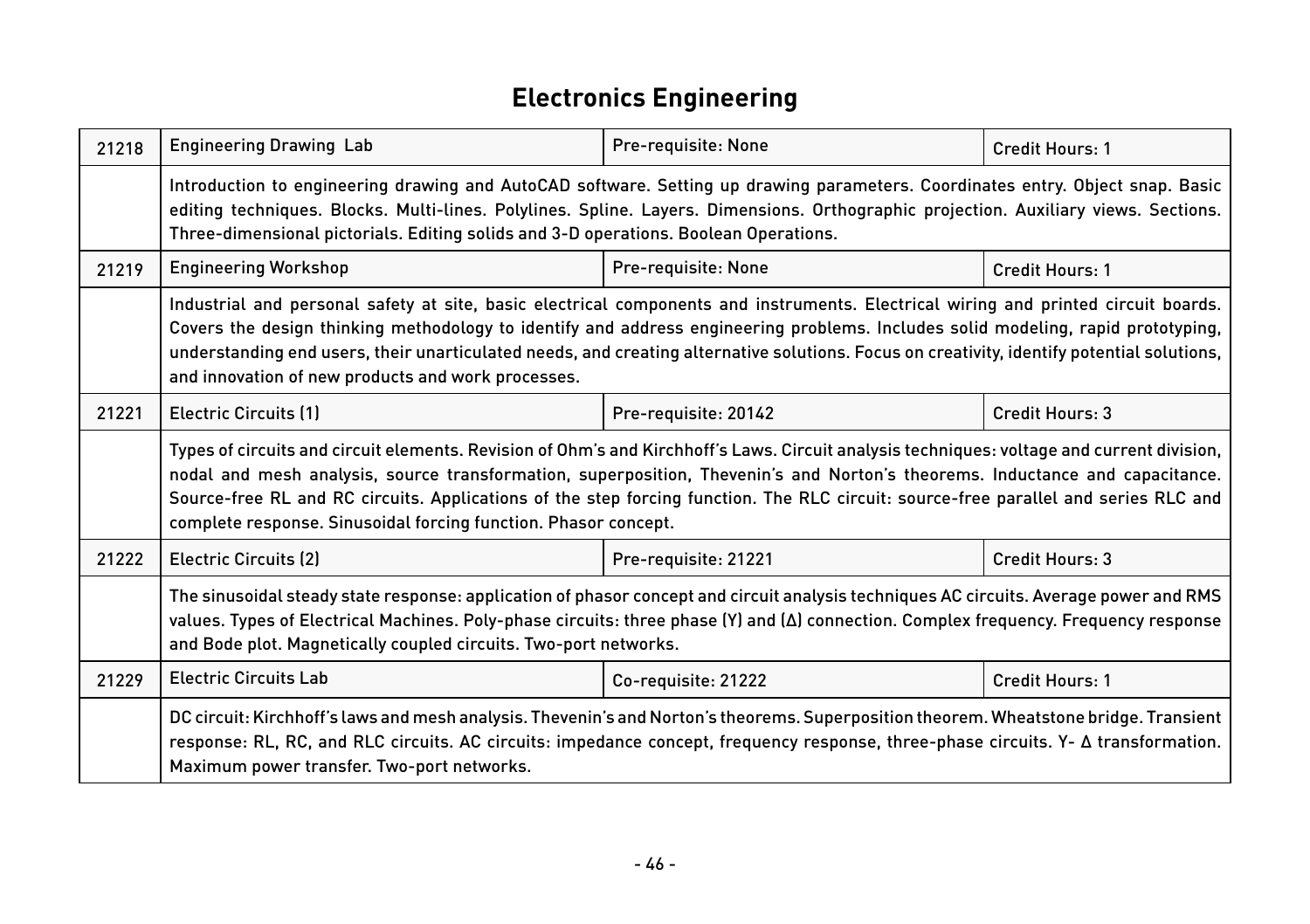| 21231 | Electronics (1)                                                                                                                                                                                                                                                                                                                                                                                                                                                         | Pre-requisite: 21221                     | Credit Hours: 3 |  |
|-------|-------------------------------------------------------------------------------------------------------------------------------------------------------------------------------------------------------------------------------------------------------------------------------------------------------------------------------------------------------------------------------------------------------------------------------------------------------------------------|------------------------------------------|-----------------|--|
|       | Basic semiconductor concepts. Diodes: DC and AC analysis, special type diodes. Theory of Bipolar Junction Transistors (BJT): biasing<br>techniques, BJT amplifier analysis. Field Effect Transistors (FET): biasing techniques, FET amplifier. Simple applications of BJT's and FET's.                                                                                                                                                                                  |                                          |                 |  |
| 21331 | Electronics (2)                                                                                                                                                                                                                                                                                                                                                                                                                                                         | Pre-requisite: 21231                     | Credit Hours: 3 |  |
|       | Operational amplifiers: basic theory, characteristics and applications. BJT and MOSFET current mirrors. Differential and multistage<br>amplifiers. Frequency response of single and multistage BJT and CMOS amplifiers. Negative feedback analysis: feedback topology,<br>properties and stability analysis. Operational amplifier design and simulations project.                                                                                                      |                                          |                 |  |
| 21332 | <b>Digital Electronics</b>                                                                                                                                                                                                                                                                                                                                                                                                                                              | Pre-requisite: 21331                     | Credit Hours: 3 |  |
|       | Introduction to logic families: Resistor Transistor Logic (RTL), Transistor-Transistor Logic (TTL), Emitter-Coupled Logic (ECL),<br>Complementary Metal-Oxide Semiconductor logic (CMOS), and BiCMOS. Introduction to CMOS fabrication and layout concepts.<br>Sequential circuits (latches and flip-flops) and memories (SRAM, DRAM, ROM). Analog to digital converter and digital to analog<br>converter. Multivibrator and Schmitt trigger circuits and application. |                                          |                 |  |
| 21338 | <b>Electronics Lab</b>                                                                                                                                                                                                                                                                                                                                                                                                                                                  | Pre-requisite: 21229 Co-requisite: 21331 | Credit Hours: 1 |  |
|       | Diode characteristics and applications. BJT characteristics and DC biasing. FET characteristics and DC biasing. BJT amplifiers.<br>Operational amplifiers. Multistage amplifiers. Differential amplifiers. Frequency response. Feedback techniques.                                                                                                                                                                                                                     |                                          |                 |  |
| 21339 | <b>Digital Electronics Lab</b>                                                                                                                                                                                                                                                                                                                                                                                                                                          | Pre-requisite: 21229 Co-requisite: 21232 | Credit Hours: 1 |  |
|       | Basic TTL circuits. TTL characteristics. Basic MOS logic circuits. MOS characteristics. Logic gate-based oscillators. Sampling circuits.<br>A/D and D/A converters. Introduction to Hardware Description Language (HDL).                                                                                                                                                                                                                                                |                                          |                 |  |
| 21431 | <b>Communication Electronics</b>                                                                                                                                                                                                                                                                                                                                                                                                                                        | Pre-requisites: 21331, 23357             | Credit Hours: 3 |  |
|       | Power amplifiers: classification of output stage A, B, C, and AB. Efficiency analysis of power amplifiers and basic techniques in heat<br>sink design. Tuned amplifier: theory and design. Oscillators: LC and crystal oscillators. Modulation and demodulation circuits and<br>synthesizers. Phase-Locked Loop (PLL): theory and design. Active and passive filters.                                                                                                   |                                          |                 |  |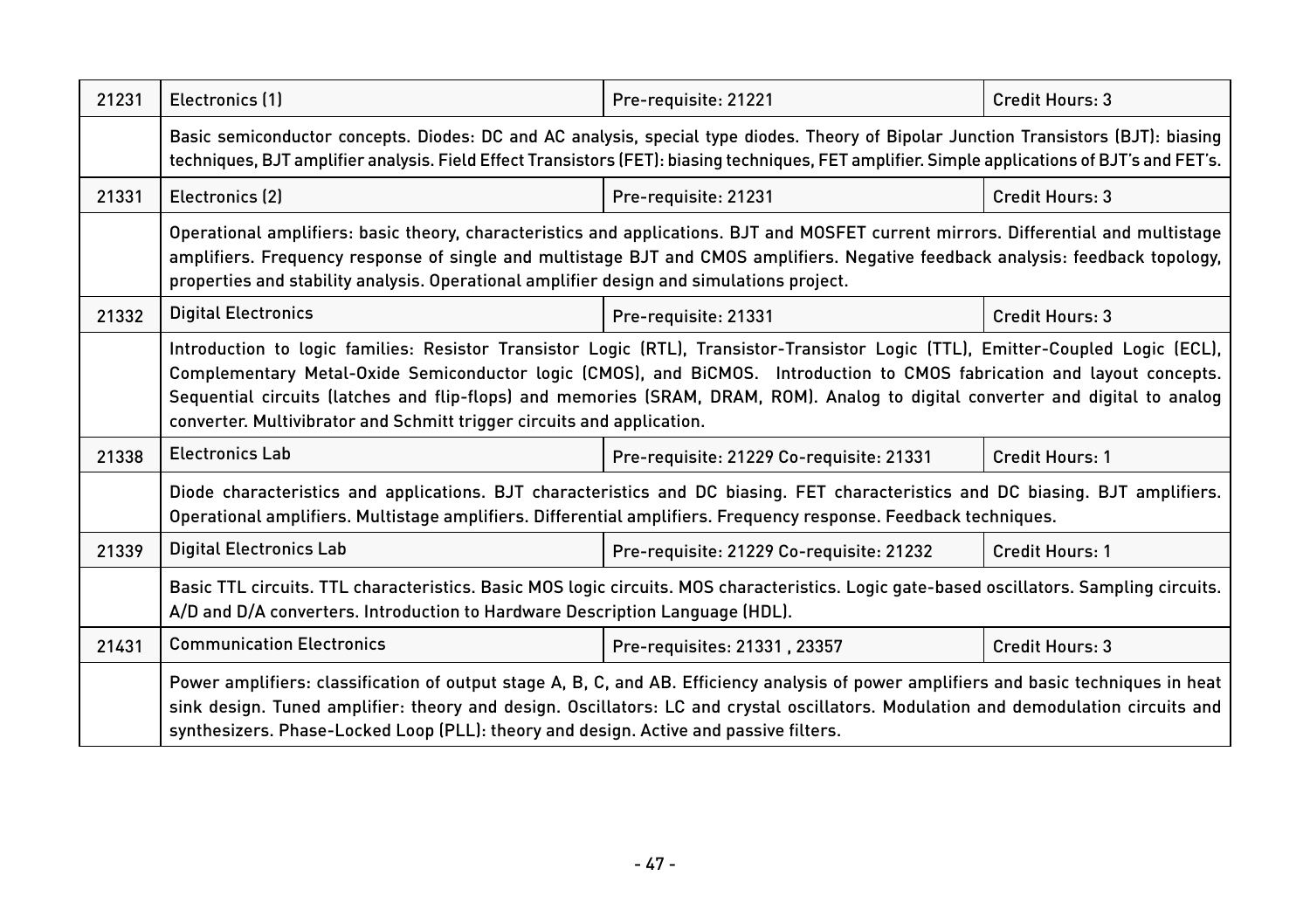| 21432 | <b>Optical Electronics</b>                                                                                                                                                                                                                                                                                                                                                                                                                                                                                                                                                            | Pre-requisite: 21331                     | Credit Hours: 3 |  |
|-------|---------------------------------------------------------------------------------------------------------------------------------------------------------------------------------------------------------------------------------------------------------------------------------------------------------------------------------------------------------------------------------------------------------------------------------------------------------------------------------------------------------------------------------------------------------------------------------------|------------------------------------------|-----------------|--|
|       | Semiconductor concepts and energy bands. Direct and indirect band gap semiconductors. PN junction principles. The PN junction<br>band diagram. Light-Emitting Diodes. LED materials. Heterojunction high intensity LEDs. LED characteristics. LED for optical fiber<br>communications. Introduction to LASER stimulated emission devices. Photodetectors. Photovoltaic devices. Principles of fiber-optic<br>communication links.                                                                                                                                                     |                                          |                 |  |
| 21439 | <b>Communication Electronics Lab</b>                                                                                                                                                                                                                                                                                                                                                                                                                                                                                                                                                  | Pre-requisite: 21338 Co-requisite: 21431 | Credit Hours: 1 |  |
|       | Power amplifier. Oscillators. Modulation and demodulation circuits. Phase Locked Loop (PLL) circuits. Active filters.                                                                                                                                                                                                                                                                                                                                                                                                                                                                 |                                          |                 |  |
| 21490 | <b>Practical Training</b>                                                                                                                                                                                                                                                                                                                                                                                                                                                                                                                                                             | Pre-requisite: Finish 99 Credit Hours    | Credit Hours: 3 |  |
|       | Students undertake suitable and supervised internships for a period of 8 consecutive weeks in Jordan, or 6 consecutive weeks outside.<br>Grade: Pass / Fail                                                                                                                                                                                                                                                                                                                                                                                                                           |                                          |                 |  |
| 21531 | Very Large Scale Integrated (VLSI) Circuits                                                                                                                                                                                                                                                                                                                                                                                                                                                                                                                                           | Pre-requisite: 21332                     | Credit Hours: 3 |  |
|       | Introduction to the digital design flow cycle. Design and techniques for rapid implementation and evaluation of very large scale<br>integrated circuits, including behavioral, and functional logic circuits and devices. Physical IC fabrication and layout issues. CMOS<br>technology. Logic and transmission gates. Switching characteristics and processing.                                                                                                                                                                                                                      |                                          |                 |  |
| 21533 | <b>RF Microelectronics</b>                                                                                                                                                                                                                                                                                                                                                                                                                                                                                                                                                            | Pre-requisites: 21331, 23357             | Credit Hours: 3 |  |
|       | Communication systems overview. Transceiver architectures. S-parameters and impedance transformers. MOS transistors, passive<br>components and gain-bandwidth issues for broadband amplifiers. High frequency broadband amplifiers. Low-noise amplifiers. Voltage<br>controlled oscillators. Mixers. Power amplifiers: class 'A', 'B' and 'C'. Advanced RF topics.                                                                                                                                                                                                                    |                                          |                 |  |
| 21534 | <b>Mixed Signal IC Design</b>                                                                                                                                                                                                                                                                                                                                                                                                                                                                                                                                                         | Pre-requisite: 21331                     | Credit Hours: 3 |  |
|       | Introduction to data communications IC design terminology, signal integrity and signaling conventions. Data transmission media and<br>noise sources. Transistor-level design techniques for timing circuits: phase-locked loops, delay-locked loops, clock and data recovery.<br>Phase-locked loops components: phase/frequency detectors, charge pumps and voltage controlled oscillators. Interface, signal<br>conditioning and wave shaping techniques. Current mode and voltage mode drivers. Transceiver analysis and design. Concepts of<br>power, speed, and signal integrity. |                                          |                 |  |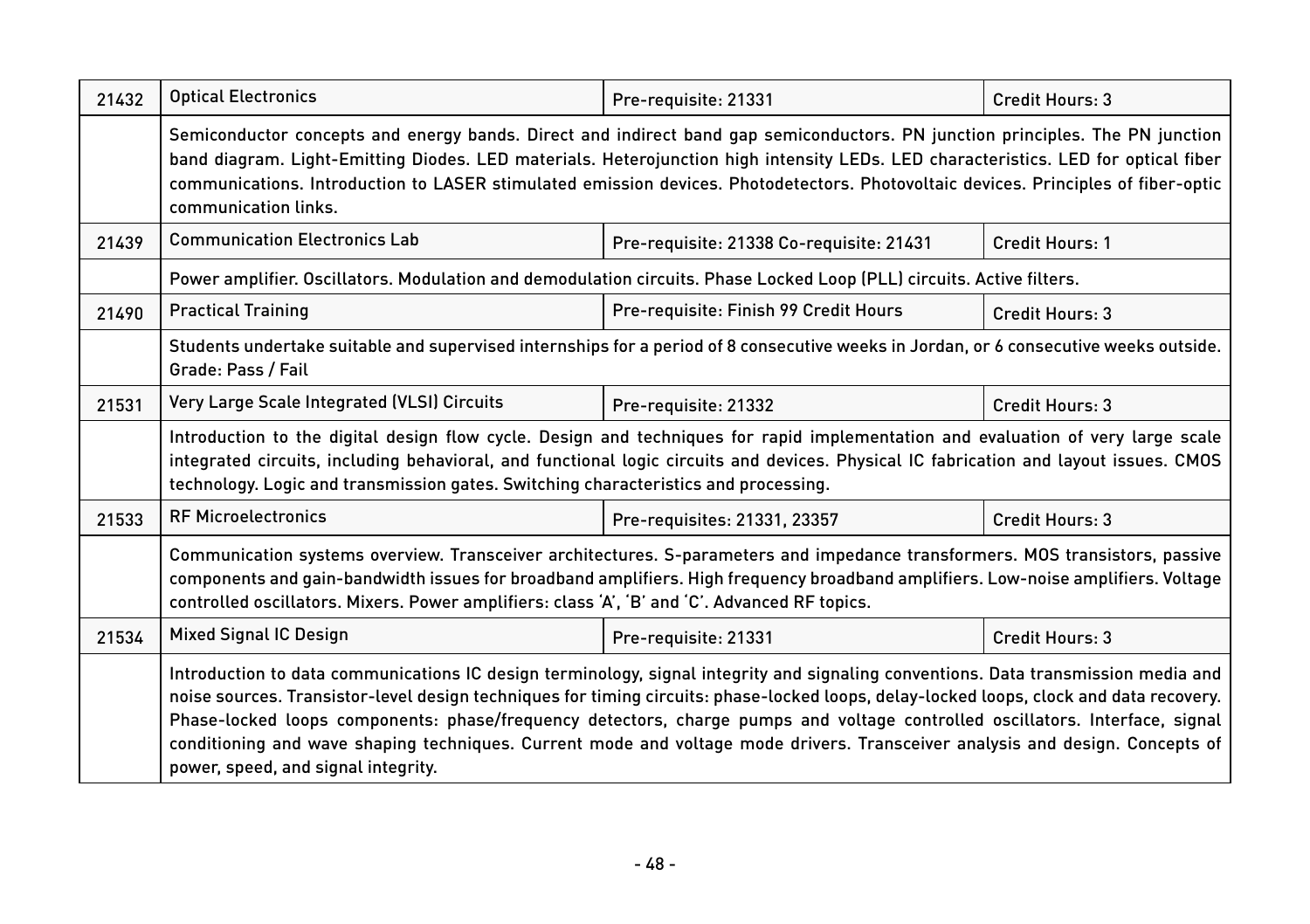| 21535 | <b>Solid State Electronics</b>                                                                                                                                                                                                                                                                                                                                                                                                                                                                                                                                                                                                                                                  | Pre-requisite: 21231                     | Credit Hours: 3        |  |
|-------|---------------------------------------------------------------------------------------------------------------------------------------------------------------------------------------------------------------------------------------------------------------------------------------------------------------------------------------------------------------------------------------------------------------------------------------------------------------------------------------------------------------------------------------------------------------------------------------------------------------------------------------------------------------------------------|------------------------------------------|------------------------|--|
|       | The crystal structure of solids. Introduction to the quantum mechanics of solids: Heisenberg's uncertainty principle, the Schrodinger<br>equation, the free electron problem, the step potential, the Kronig-Penney model, the simple harmonic oscillator. Introduction to the<br>quantum theory of solids: the Fermi-Dirac distribution function. Introduction to semiconductor physics: carrier transport in semiconductors.<br>Introduction to semiconductor diodes. Introduction to the bipolar junction transistor. Introduction to the field-effect transistor.                                                                                                           |                                          |                        |  |
| 21536 | Analog IC Design                                                                                                                                                                                                                                                                                                                                                                                                                                                                                                                                                                                                                                                                | Pre-requisite: 21331                     | Credit Hours: 3        |  |
|       | Basic analog circuit blocks: reference bias circuits, comparators, operational amplifiers and sample-and-hold amplifiers. Concepts of<br>stability, bandwidth, gain bandwidth product, frequency response and gain response. Switched-capacitors circuit techniques. Integrated<br>circuit analog-to-digital converters and topologies: flash, pipeline, and successive rate approximation. Digital-to-analog convertors:<br>current mode and resistor ladder topologies. Concepts of resolution and speed for data convertors. Filter design techniques using<br>operational amplifiers and GmC based integrated circuits. Concepts of bandwidth, filter order, and stability. |                                          |                        |  |
| 21572 | <b>Industrial Electronics</b>                                                                                                                                                                                                                                                                                                                                                                                                                                                                                                                                                                                                                                                   | Pre-requisite: 24471                     | Credit Hours: 3        |  |
|       | DC & AC bridges. Ammeters. Voltmeters. Power measurements and power meters. Loading effects. Sensors: thermal, mechanical,<br>optical. Relay controllers and ladder diagrams. Analog controllers (P), (PI) and (PID). Digital and programmable logic controllers.                                                                                                                                                                                                                                                                                                                                                                                                               |                                          |                        |  |
| 21573 | <b>Image Processing</b>                                                                                                                                                                                                                                                                                                                                                                                                                                                                                                                                                                                                                                                         | Pre-requisite: 23351                     | Credit Hours: 3        |  |
|       | Enhancement in the spatial domain. Image enhancement in the frequency domain. Image restoration. Color image processing. Wavelets.<br>Image compression. Morphological image processing. Image segmentation.                                                                                                                                                                                                                                                                                                                                                                                                                                                                    |                                          |                        |  |
| 21574 | <b>Medical Electronics</b>                                                                                                                                                                                                                                                                                                                                                                                                                                                                                                                                                                                                                                                      | Pre-requisite: 21331                     | Credit Hours: 3        |  |
|       | Basic sensors. Bio-potential signals. Bio-potential amplifier circuits. Blood pressure measurements. Heart sound measurements.<br>Blood flow measurements. Respiratory system measurements. Clinical laboratory instrumentation. Therapeutic and prosthetic<br>devices. Introduction to medical imaging systems. Four practical lab experiments.                                                                                                                                                                                                                                                                                                                                |                                          |                        |  |
| 21579 | <b>Industrial Electronics Lab</b>                                                                                                                                                                                                                                                                                                                                                                                                                                                                                                                                                                                                                                               | Pre-requisite: 21338 Co-requisite: 21572 | <b>Credit Hours: 1</b> |  |
|       | Experiments covering: Analysis and measurement of various sensing circuits; including RTD, thermistor, thermocouple, IC temperature<br>sensor, strain gauge, ultrasonic, capacitive, and infra-red sensors. Programmable logic controller application.                                                                                                                                                                                                                                                                                                                                                                                                                          |                                          |                        |  |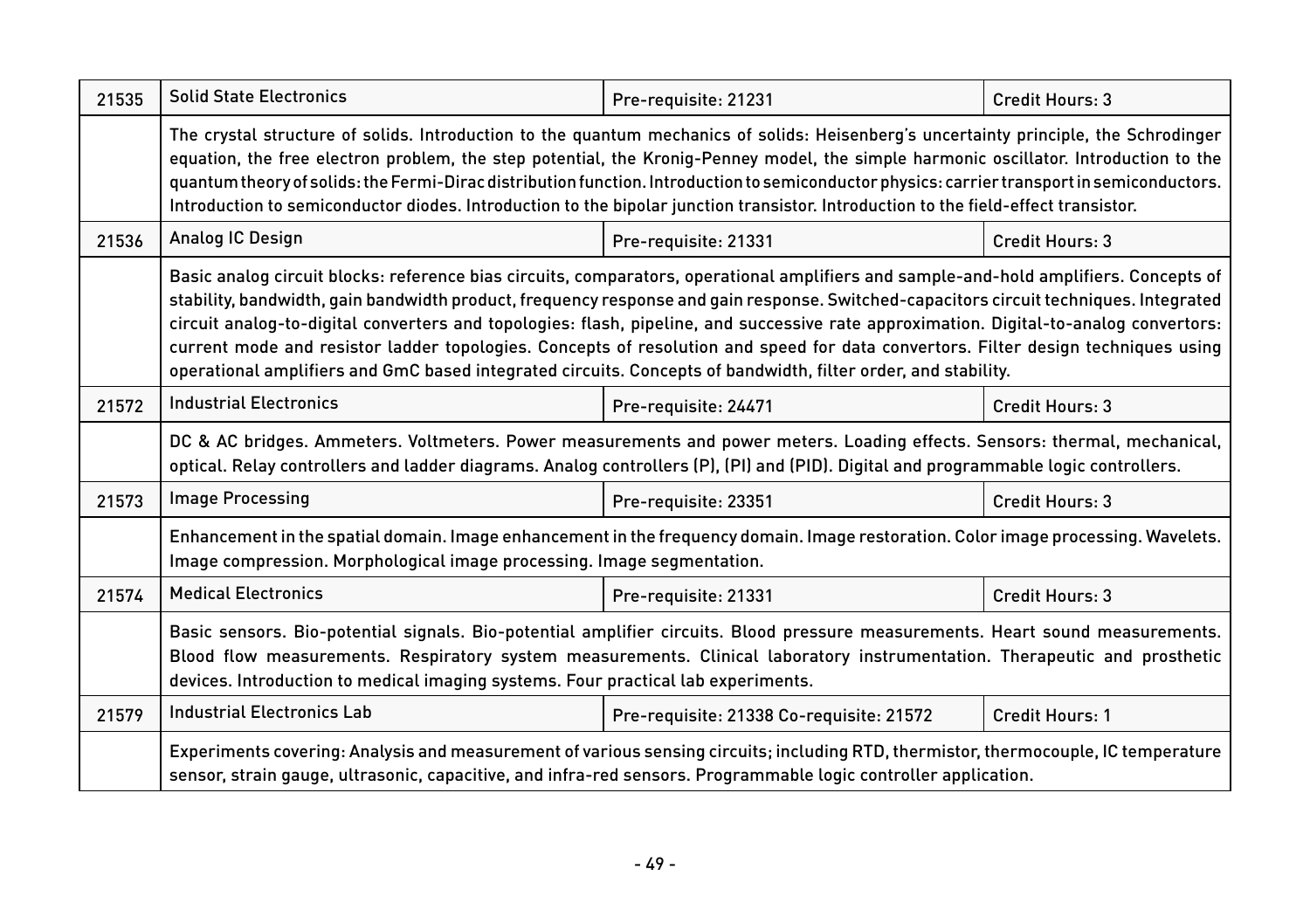| 21581 | <b>Special Topics in Electronics Engineering</b>                                                                                                                                                                            | Pre-requisite: To be set by the Dept.  | Credit Hours: 3        |  |
|-------|-----------------------------------------------------------------------------------------------------------------------------------------------------------------------------------------------------------------------------|----------------------------------------|------------------------|--|
|       | The objective of this course is to introduce advanced and new topics in one of the areas of electronics engineering. The topics can be<br>changed from one year to another depending on the instructor's area of specialty. |                                        |                        |  |
| 21591 | Senior Design Project (1)                                                                                                                                                                                                   | Pre-requisite: Finish 120 Credit Hours | Credit Hours: 1        |  |
|       | Projects are aimed at developing independent engineering problem solving skills. A project should be performed by two or more<br>students under the supervision of a faculty member.                                        |                                        |                        |  |
| 21592 | Senior Design Project (2)                                                                                                                                                                                                   | Pre-requisite: 21591                   | <b>Credit Hours: 2</b> |  |
|       | Continuation of Senior Design Project (1). Students are required to fulfill the project objectives, perform a formal presentation and<br>submit a final report.                                                             |                                        |                        |  |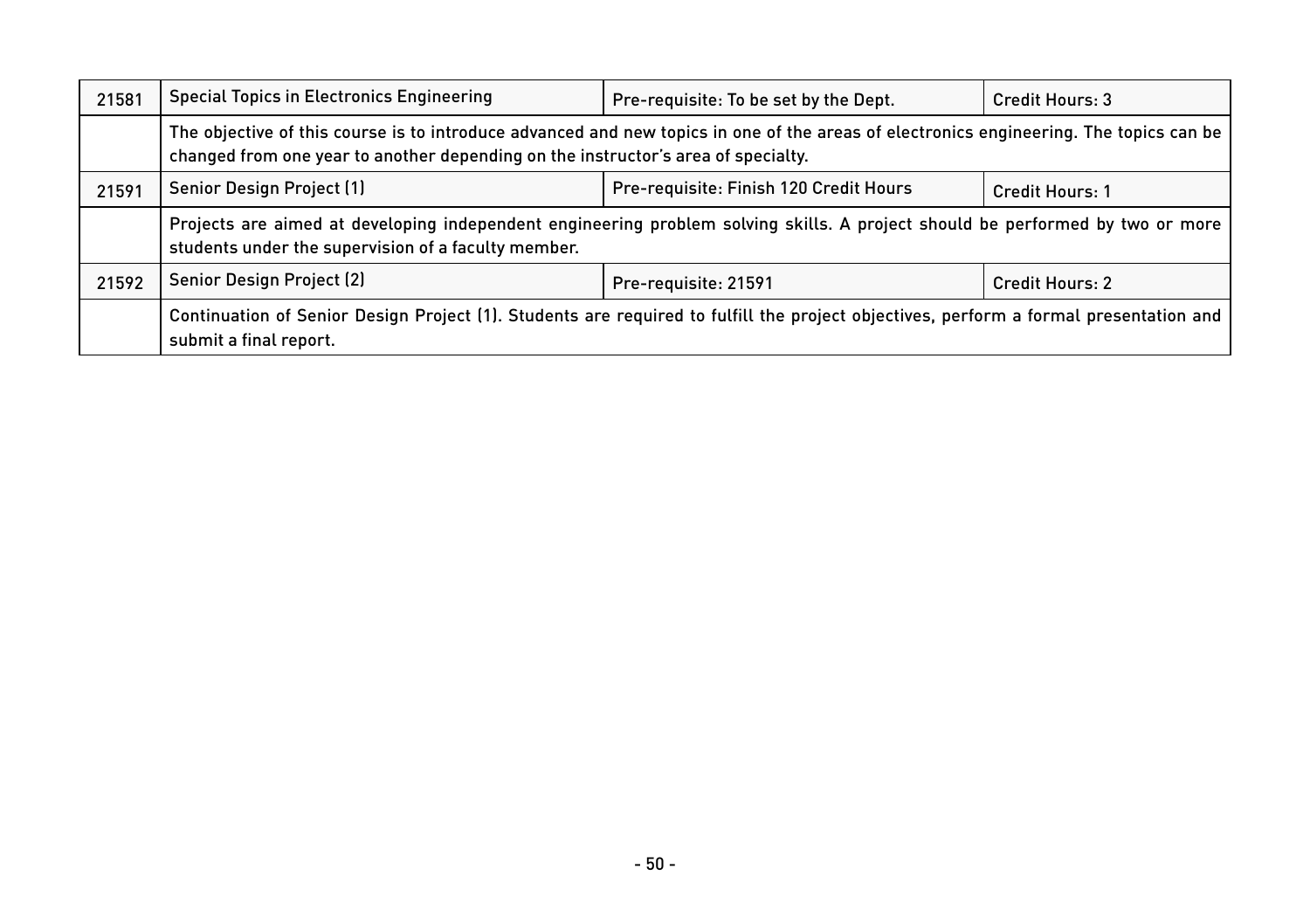#### **Computer Engineering**

| 22241 | Digital Logic Design                                                                                                                                                                                                                                                                                                                                                                                                                                                                                                                                                                                                                                        | Pre-requisite: None          | Credit Hours: 3        |  |
|-------|-------------------------------------------------------------------------------------------------------------------------------------------------------------------------------------------------------------------------------------------------------------------------------------------------------------------------------------------------------------------------------------------------------------------------------------------------------------------------------------------------------------------------------------------------------------------------------------------------------------------------------------------------------------|------------------------------|------------------------|--|
|       | Number systems. Basic gates and logic functions. Boolean algebra, Boolean expressions. Logic minimization techniques. Combinational<br>logic building blocks: decoders, encoders, multiplexers, demultiplexers and magnitude comparators. Digital arithmetic: adders and<br>subtractors. Basics of sequential circuits: latches and flip-flops. Timing diagrams. Counters and shift registers. Basic PLDs, CPLDs and<br>FPGAs. State machines. System design with state machines using HDL. Memory devices and systems: RAM, ROM, FIFO, LIFO and DRAM.                                                                                                      |                              |                        |  |
| 22348 | Digital Logic Lab                                                                                                                                                                                                                                                                                                                                                                                                                                                                                                                                                                                                                                           | Pre-requisite: 22241         | <b>Credit Hours: 1</b> |  |
|       | This lab introduces students to the fundamentals of designing and building digital circuits using hardware ICs as well as HDL. The lab<br>includes an introduction to HDL, and focuses on building combinational circuits such as parallel adder, multiplexers and decoders using<br>HDL and hardware components. The second part of the lab deals with building sequential circuits in hardware and describing them in<br>HDL using behavioral modeling.                                                                                                                                                                                                   |                              |                        |  |
| 22442 | <b>Embedded Systems</b>                                                                                                                                                                                                                                                                                                                                                                                                                                                                                                                                                                                                                                     | Pre-requisites: 21231, 22348 | Credit Hours: 3        |  |
|       | Embedded systems characteristics. Microprocessors versus microcontrollers. Microcontroller characteristics. General-purpose<br>microcontrollers. Examples of microcontroller architectures. Interrupts. Counters/timers. Input/output ports. Microcontroller<br>programming. Instruction set. Program development and use of assemblers. Memory maps and addressing modes. Digital to analogue<br>and analoque to digital conversion in microcontrollers. Data acquisition and distribution. Serial and parallel communications. Real-<br>time systems and its constraints. Interfacing to external devices. Power consumption consideration. Applications. |                              |                        |  |
| 22443 | <b>Computer Networks</b>                                                                                                                                                                                                                                                                                                                                                                                                                                                                                                                                                                                                                                    | Pre-requisites: 20335, 23355 | <b>Credit Hours:3</b>  |  |
|       | Introduction to computer networks and the Internet. Protocol layers and the OSI model. Application layer: HTTP, FTP, SMTP, POP3, DNS<br>and peer-to-peer applications. Transport layer: UDP, TCP and congestion control. Network layer: virtual circuits, routers, IP protocols<br>and routing algorithms. Link layer: error detection and correction, multiple access, MAC addressing, switches, ARP, Ethernet, PPP,<br>local area networks and wide area networks. Wireless and mobile networks. Security in computer networks.                                                                                                                           |                              |                        |  |
| 22344 | Microprocessors                                                                                                                                                                                                                                                                                                                                                                                                                                                                                                                                                                                                                                             | Pre-requisites: 22241, 21231 | Credit Hours: 3        |  |
|       | Assembly language instruction set. Addressing modes. Arithmetic instructions. Logical and bit manipulating instruction. I/O<br>instructions. Microprocessor pin out and timing diagram. Address decoding circuits. Memory interfacing. Input output interfacing.<br>Serial and parallel communications. Counter and timers. Interrupts. DMA controllers.                                                                                                                                                                                                                                                                                                    |                              |                        |  |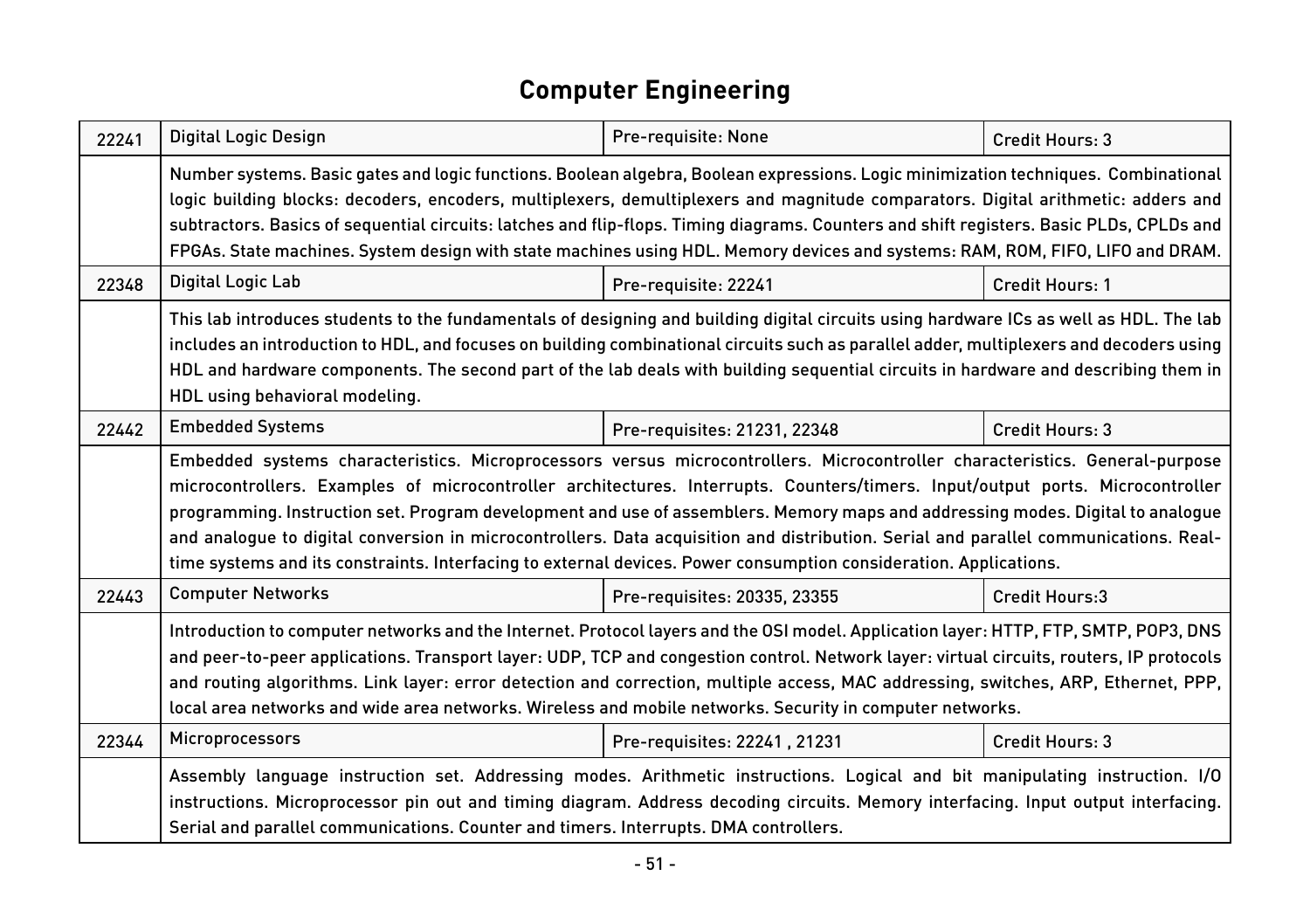| 22320 | Computer Architecture (1)                                                                                                                                                                                                                                                                                                                                                                                                                                                                                                                                                                                                                                                | Pre-requisite: 22241         | Credit Hours:3         |  |  |
|-------|--------------------------------------------------------------------------------------------------------------------------------------------------------------------------------------------------------------------------------------------------------------------------------------------------------------------------------------------------------------------------------------------------------------------------------------------------------------------------------------------------------------------------------------------------------------------------------------------------------------------------------------------------------------------------|------------------------------|------------------------|--|--|
|       | Register transfer & micro-operations. Design of arithmetic logic unit. Computer Instructions. Number representations and computer<br>arithmetic. Computer organization and components. Processor design: data-path and control units. Instruction cycle. Pipelining.                                                                                                                                                                                                                                                                                                                                                                                                     |                              |                        |  |  |
| 22321 | <b>Computer Architecture (2)</b><br>Pre-requisite: 22320<br>Credit Hours: 3                                                                                                                                                                                                                                                                                                                                                                                                                                                                                                                                                                                              |                              |                        |  |  |
|       | Technology trends. Computer performance: CPU time equation, benchmarks, die cost, power and Amdahl's law. Instruction-level<br>parallelism: pipeline review, pipeline hazards, superscalar processors, static multiple issue, VLIW, dynamic scheduling, speculative<br>execution and branch prediction. Memory hierarchy: caches, cache performance, advanced cache designs, memory organization and<br>virtual memory. Storage and I/O: performance, disk storage, flash storage, system and I/O busses and RAID. Parallel computers:<br>shared-memory multiprocessors, coherence protocols, NUMA, message passing, clusters, multithreading and multi-core processors. |                              |                        |  |  |
| 22420 | <b>Computer Design Lab</b>                                                                                                                                                                                                                                                                                                                                                                                                                                                                                                                                                                                                                                               | Pre-requisite: 22321         | <b>Credit Hours 1</b>  |  |  |
|       | Digital systems design, simulation and FPGA implementation using HDL Languages. Finite State Machines. Implementing algorithms<br>in hardware. Introduction to the development of dedicated embedded systems based on soft processors using high-level programming<br>languages.                                                                                                                                                                                                                                                                                                                                                                                         |                              |                        |  |  |
| 22448 | <b>Embedded Systems Lab</b>                                                                                                                                                                                                                                                                                                                                                                                                                                                                                                                                                                                                                                              | Pre-requisite: 22442         | <b>Credit Hours: 1</b> |  |  |
|       | Advances in Microcontroller-Based Embedded Systems and Microcontrollers, Model-Based Embedded Software Design, Auto-code<br>generation and Rapid Prototyping. Interfacing Digital, Analog and Serial Communication peripherals and devices.                                                                                                                                                                                                                                                                                                                                                                                                                              |                              |                        |  |  |
| 22449 | <b>Computer Networks Lab</b>                                                                                                                                                                                                                                                                                                                                                                                                                                                                                                                                                                                                                                             | Pre-requisite: 22443         | Credit Hours:1         |  |  |
|       | Router and switch basic configuration and security management. Routing protocols configuration. VLANs and VLAN routing<br>mechanisms. Natting, and DHCP configuration and management. Leased lines configuration and security management. Utilizing IPv6<br>and implementing IPv6 routing protocols.                                                                                                                                                                                                                                                                                                                                                                     |                              |                        |  |  |
| 22460 | <b>Operating Systems and Security</b>                                                                                                                                                                                                                                                                                                                                                                                                                                                                                                                                                                                                                                    | Pre-requisites: 25330, 11212 | <b>Credit Hours 3</b>  |  |  |
|       | This course explores both fundamentals and advanced topics in operating systems and security. Topics include historical aspects<br>of operating systems development, process handling, synchronization of concurrent processes, memory segmentations, I/O and file<br>systems, basic OS security techniques such as authentication, system call monitoring, and buffer overflow exploitation. Additionally,<br>the course will cover policies in investigating and defending against real-world attacks on computer systems, such as self-propagating<br>worms, stealthy rootkits and large-scale botnets.                                                               |                              |                        |  |  |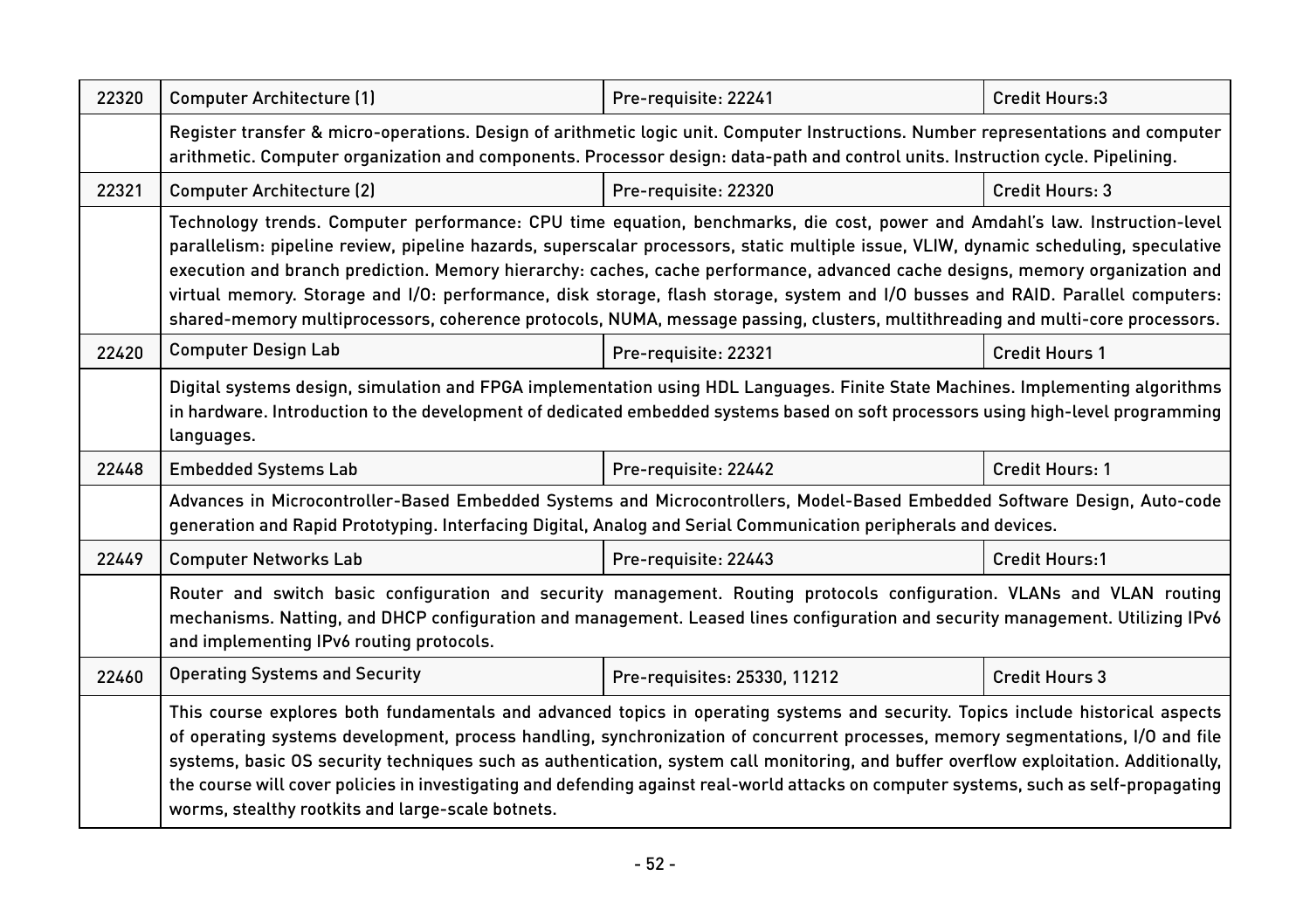| 22461 | <b>Operating Systems and Security Lab</b>                                                                                                                                                                                                                                                                                                                                                                                                                                                                                                                                                                | Co-requisite: 22460              | Credit Hours:1  |  |
|-------|----------------------------------------------------------------------------------------------------------------------------------------------------------------------------------------------------------------------------------------------------------------------------------------------------------------------------------------------------------------------------------------------------------------------------------------------------------------------------------------------------------------------------------------------------------------------------------------------------------|----------------------------------|-----------------|--|
|       | This lab emphasizes on applying the principles and concepts of operating systems. It also emphasis on discovering and exploiting the<br>vulnerabilities of the standard operating systems. Additionally, the lab focuses on using tools and techniques to decrease risks arising<br>from vulnerabilities in Microsoft Windows operating systems, Linux and Android.                                                                                                                                                                                                                                      |                                  |                 |  |
| 22466 | <b>Mobile Application Programming</b>                                                                                                                                                                                                                                                                                                                                                                                                                                                                                                                                                                    | Pre-requisite: 11206             | Credit Hours:3  |  |
|       | This course discusses mobile application programming for mobile devices such as smart phones, tablets, and pads. It focuses on<br>developing mobile platform. A specific programming language along with the necessary libraries of reusable software components of a<br>mobile platform will be introduced. Students will explore the key theories, principles, concepts, tools current issues, and best practices<br>of designing and developing applications for mobile devices. Upon course completion, students are expected to produce an innovative<br>mobile solution for a real life situation. |                                  |                 |  |
| 22490 | <b>Practical Training</b>                                                                                                                                                                                                                                                                                                                                                                                                                                                                                                                                                                                | Pre-requisite: Finish 99 Cr. Hrs | Credit Hours: 3 |  |
|       | Students undertake suitable and supervised internships in an approved institute for a period of 8 consecutive weeks in Jordan, or 6<br>consecutive weeks abroad. Credit Grade: Pass / Fail                                                                                                                                                                                                                                                                                                                                                                                                               |                                  |                 |  |
| 22520 | <b>Parallel Processing</b>                                                                                                                                                                                                                                                                                                                                                                                                                                                                                                                                                                               | Pre-requisite: 22321             | Credit Hours: 3 |  |
|       | Fundamental concepts of parallel processing and parallel architectures. Parallel programming paradigms: Distributed-memory<br>(message-passing) and shared-memory programming. Parallel algorithms design and implementation. Performance analysis:<br>speedup, efficiency, and scalability. Parallel programming environments and tools.                                                                                                                                                                                                                                                                |                                  |                 |  |
| 22530 | <b>Software Reverse Engineering</b>                                                                                                                                                                                                                                                                                                                                                                                                                                                                                                                                                                      | Pre-requisite: 22442             | Credit Hours: 3 |  |
|       | This course introduces the students to the principles and concepts of Software Reverse Engineering. The course places emphasis on<br>reversing and analyzing the binary file of both Microsoft Windows and Linux operating systems in order to review, assess and exploit<br>the software. The course also covers Reverse Engineering ethics, basic and advanced malware analysis, copyright protection, and anti-<br>reversing techniques.                                                                                                                                                              |                                  |                 |  |
| 22542 | <b>Advanced Computer Networks</b>                                                                                                                                                                                                                                                                                                                                                                                                                                                                                                                                                                        | Pre-requisite: 22443             | Credit Hours: 3 |  |
|       | Review of the OSI reference model. Logical link control. HDLC. Multiplexing. WANs. ATM. Frame relay. Ethernet LANs and VLANs.<br><b>Wireless LANs.</b>                                                                                                                                                                                                                                                                                                                                                                                                                                                   |                                  |                 |  |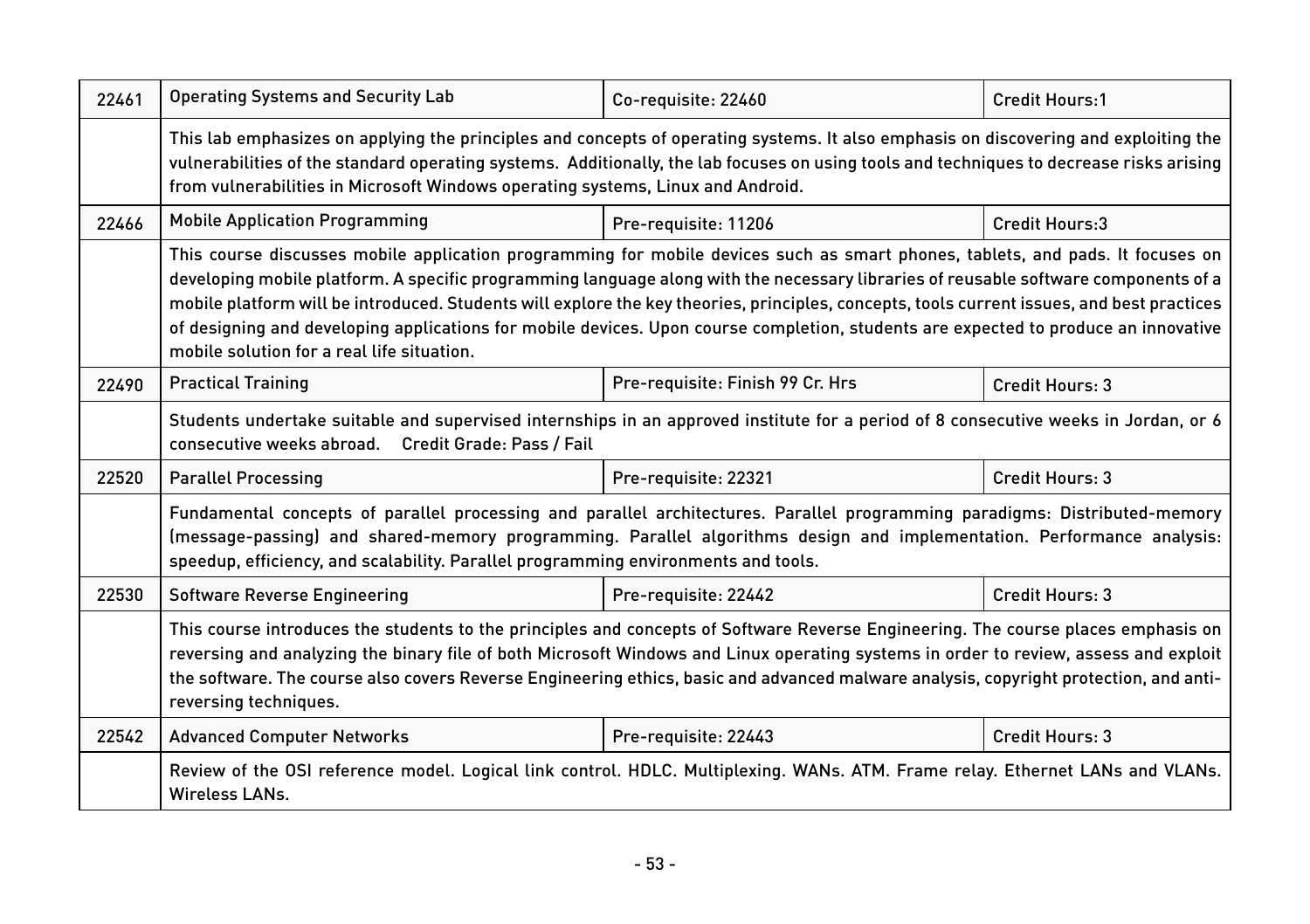| 22543 | Digital System Design                                                                                                                                                                                                                                                                                                                                                                                                                                                                                                                                                                                                                                                                                                                                                                                                                                                                                                                                                                        | Pre-requisite: 22321                | Credit Hours: 3        |  |
|-------|----------------------------------------------------------------------------------------------------------------------------------------------------------------------------------------------------------------------------------------------------------------------------------------------------------------------------------------------------------------------------------------------------------------------------------------------------------------------------------------------------------------------------------------------------------------------------------------------------------------------------------------------------------------------------------------------------------------------------------------------------------------------------------------------------------------------------------------------------------------------------------------------------------------------------------------------------------------------------------------------|-------------------------------------|------------------------|--|
|       | Modern design methodology: register transfer level modeling (RTL), algorithmic state machines (ASMs), introduction to hardware<br>description languages (Verilog), system-level modeling and simulation, use of hardware description languages to implement hybrid<br>sequential and combinational designs. Design and implementation of significant digital designs using representative Computer Aided<br>Design (CAD) tools.                                                                                                                                                                                                                                                                                                                                                                                                                                                                                                                                                              |                                     |                        |  |
| 22545 | <b>Neural Networks and Fuzzy Logic</b>                                                                                                                                                                                                                                                                                                                                                                                                                                                                                                                                                                                                                                                                                                                                                                                                                                                                                                                                                       | Pre-requisites: 11212, 22241        | Credit Hours: 3        |  |
|       | Introduction to Artificial Neural Networks (ANN) and fuzzy systems. The Perceptron. Perceptron learning rule. Multi-layer perceptron.<br>Hebbian learning algorithm and its variations. Widrow-Hoff learning algorithm and its applications. The Back Propagation (BP) learning<br>algorithm and its variations. Unsupervised learning. Self-organization maps. Associative learning rules. Unsupervised Hebb rule.<br>Instar rule. Outstar rule. Radial basis networks. Hopfield networks. Recurrent ANNs. Reinforcement learning via Approximate Dynamic<br>Programming (ADP). Fuzzy set theory. Fuzzy logic. Fuzzy membership functions. Fuzzy relations. Fuzzy implications. Fuzzification and<br>defuzzification. Fuzzy rule base and fuzzy inference engine. Applications: control systems, robotics, pattern recognition, nonlinear system<br>modeling, speech processing, image processing, filtering systems, machine/artificial intelligence, data mining and knowledge discovery. |                                     |                        |  |
| 22546 | Network Management and Security                                                                                                                                                                                                                                                                                                                                                                                                                                                                                                                                                                                                                                                                                                                                                                                                                                                                                                                                                              | Pre-requisite: 22443                | <b>Credit Hours 3</b>  |  |
|       | Network management overview. Security policy and procedures. Cryptography and its application to network security. Authentication.<br>Intrusion detection and prevention. Securing e-Commerce systems. Web security. Firewalls security implementation. Application of<br>security tools. Wireless security technologies. Disaster recovery and continuation of e-Business functions.                                                                                                                                                                                                                                                                                                                                                                                                                                                                                                                                                                                                        |                                     |                        |  |
| 22560 | <b>Network Programming and Applications</b>                                                                                                                                                                                                                                                                                                                                                                                                                                                                                                                                                                                                                                                                                                                                                                                                                                                                                                                                                  | Pre-requisites: 22443, 22460        | <b>Credit Hours: 3</b> |  |
|       | Introduction to Network Programming, Transport Layer Protocols, TCP, UDP, and SCTP, Client-Server Model, TCP Sockets, UDP<br>Sockets, SCTP Sockets, I/O Multiplexing, DNS and Address Conversion, Threads Programming, RPC, Raw Sockets and Data Link<br>Access. One or more of the following Internet application protocols and case studies: TELNET, HTTP, SMTP, POP, IMAP, FTP, and Web<br>Programming (CGI, Servlets, and XML).                                                                                                                                                                                                                                                                                                                                                                                                                                                                                                                                                          |                                     |                        |  |
| 22570 | Artificial Intelligence and Machine Learning                                                                                                                                                                                                                                                                                                                                                                                                                                                                                                                                                                                                                                                                                                                                                                                                                                                                                                                                                 | Pre-requisites: 20234, 11212, 20335 | Credit Hours: 3        |  |
|       | This course consists of two parts; the first part of the course covers the fundamentals of AI, and techniques like Fuzzy logic, evolutionary<br>algorithms, and Neural Networks. The second focuses on machine learning techniques; supervised learning, unsupervised learning,<br>recommender systems, and deep learning.                                                                                                                                                                                                                                                                                                                                                                                                                                                                                                                                                                                                                                                                   |                                     |                        |  |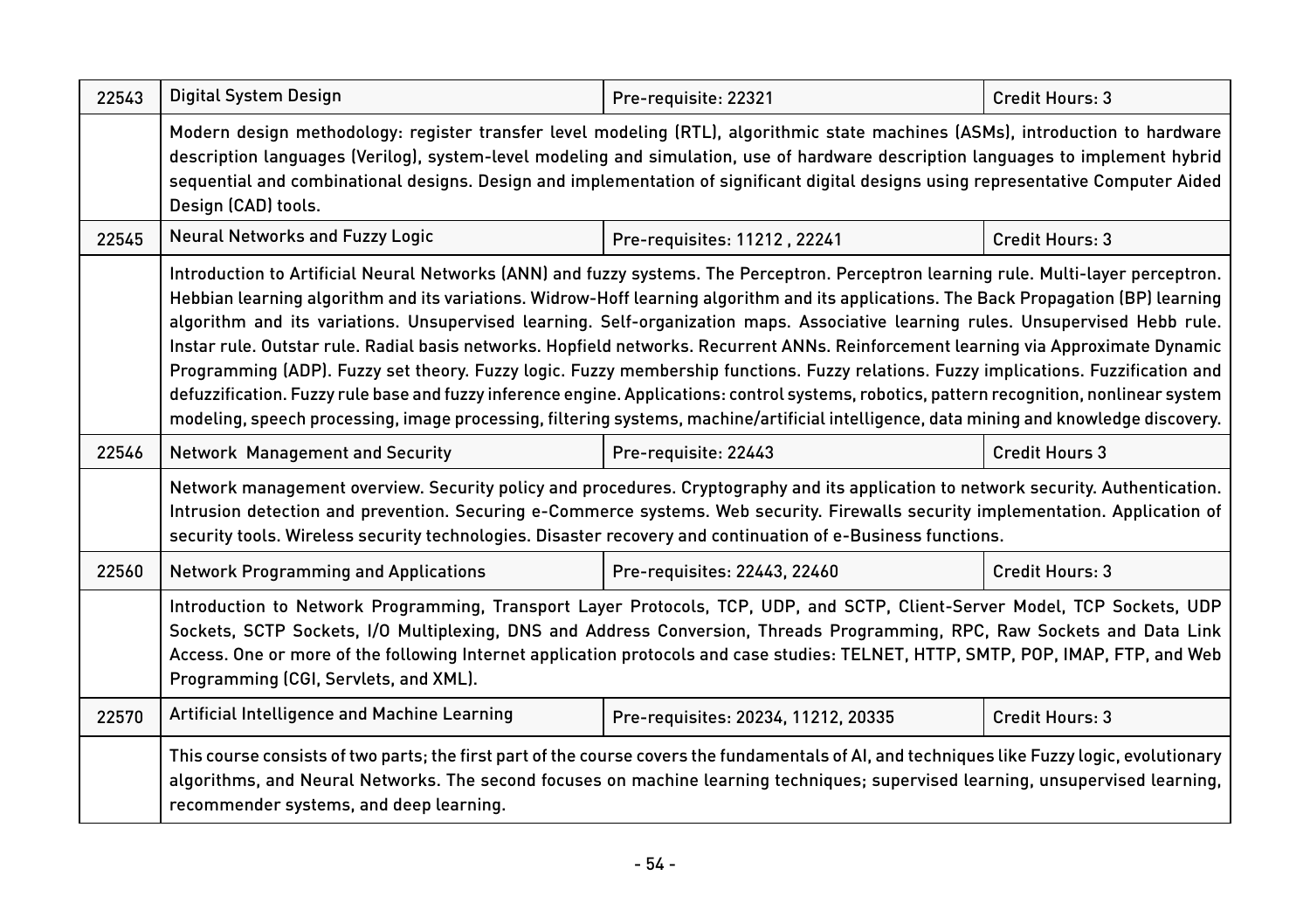| 22582 | Special Topics in Computer Engineering (1)                                                                                                                                                                               | Pre-requisite: To be set by the Dept. | Credit Hours: 3       |  |
|-------|--------------------------------------------------------------------------------------------------------------------------------------------------------------------------------------------------------------------------|---------------------------------------|-----------------------|--|
|       | The objective of this course is to introduce advanced and new topics in one of the areas of Computer Engineering. The topics may be<br>changed from one year to another depending on the instructor's area of specialty. |                                       |                       |  |
| 22583 | Special Topics in Computer Engineering (2)                                                                                                                                                                               | Pre-requisite: To be set by the Dept. | Credit Hours: 3       |  |
|       | The objective of this course is to introduce advanced and new topics in one of the areas of Computer Engineering. The topics may be<br>changed from one year to another depending on the instructor's area of specialty. |                                       |                       |  |
| 22591 | Senior Project (1)                                                                                                                                                                                                       | Pre-requisite: Finish 120 Cr. Hrs.    | <b>Credit Hours:1</b> |  |
|       | Projects are aimed at developing independent engineering problem-solving skills. A project should be performed by two or more<br>students under the supervision of a faculty member.  Grade: Pass / Fail                 |                                       |                       |  |
| 22592 | Senior Project (2)                                                                                                                                                                                                       | Pre-requisite: 22591                  | Credit Hours: 2       |  |
|       | Continuation of Senior Design Project (1). Students are required to fulfill the project objectives, perform a formal presentation and<br>submit a final report.                                                          |                                       |                       |  |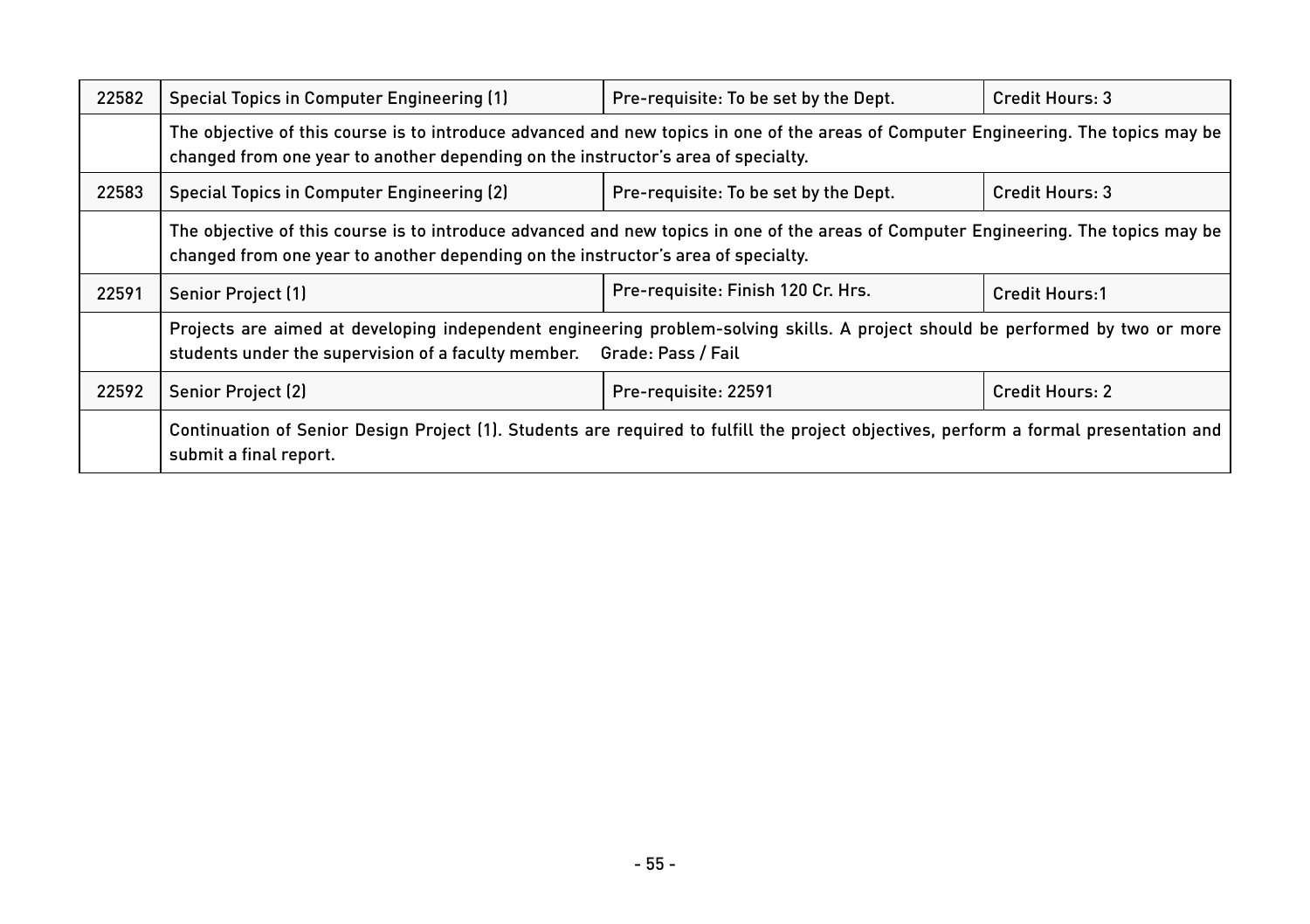# **Communications Engineering**

| 23321 | Electromagnetics (1)                                                                                                                                                                                                                                                                                                                                                                                                                                            | Pre-requisites: 20142, 20331                        | Credit Hours: 3 |  |
|-------|-----------------------------------------------------------------------------------------------------------------------------------------------------------------------------------------------------------------------------------------------------------------------------------------------------------------------------------------------------------------------------------------------------------------------------------------------------------------|-----------------------------------------------------|-----------------|--|
|       | Review of coordinate systems and vector calculus. Electrostatic fields. Electric fields in material space. Magnetostatic fields. Magnetic<br>fields in material space. Maxwell's equations.                                                                                                                                                                                                                                                                     |                                                     |                 |  |
| 23351 | <b>Signals and Systems</b>                                                                                                                                                                                                                                                                                                                                                                                                                                      | Pre-requisites: 21222, 20232<br>Co-requisite: 23356 | Credit Hours: 3 |  |
|       | Classification of signals and systems. System modeling and time domain analysis. The Fourier series, the Fourier transform, and<br>Laplace transform and applications. Frequency response and filter concepts. Signal transmission. Spectral analysis. Discrete-time<br>signals and systems: classification of signals and systems. The Z-Transform and applications.                                                                                           |                                                     |                 |  |
| 23355 | <b>Communication Principles</b>                                                                                                                                                                                                                                                                                                                                                                                                                                 | Pre-requisite: 23351                                | Credit Hours: 3 |  |
|       | Transmission through a Linear System. Amplitude, Frequency and Phase Modulation and Demodulation. Sampling Theorem, A/D<br>Conversion, Line Coding and M-ary. Baseband Transmission: PAM, PPM, PWM, PCM. Multiplexing Techniques: TDM, FDM and CDM.<br>Digital Modulation and Demodulation Techniques: QAM, ASK, PSK and FSK.                                                                                                                                   |                                                     |                 |  |
| 23356 | Programming Applications in Signals and Systems Lab                                                                                                                                                                                                                                                                                                                                                                                                             | Co-requisite: 23351                                 | Credit Hours: 1 |  |
|       | Introduction to MATLAB. The MATLAB-based experiments cover the following topics: Linear time invariant systems (LTI), frequency<br>domain representation of signals and systems, and design and analysis of filters. Practical applications will be given along with the lab<br>experiments.                                                                                                                                                                    |                                                     |                 |  |
| 23357 | <b>Communications (1)</b>                                                                                                                                                                                                                                                                                                                                                                                                                                       | Pre-requisite: 23351                                | Credit Hours: 3 |  |
|       | Spectral densities. Correlation function. Power-bandwidth product. Distortion and distortionless channels. Analog modulation: DSB-<br>SC, DSB-AM, SSB, Vestigial AM, modulator, demodulator: coherent, non-coherent. Angle modulation: FM, PM, modulator, demodulator.<br>Base-band modulation: sampling theorem, PAM, PWM, PPM. Noise in analog communications: noise types, signal-to-noise ratio, the<br>additive white Gaussian noise, signal interference. |                                                     |                 |  |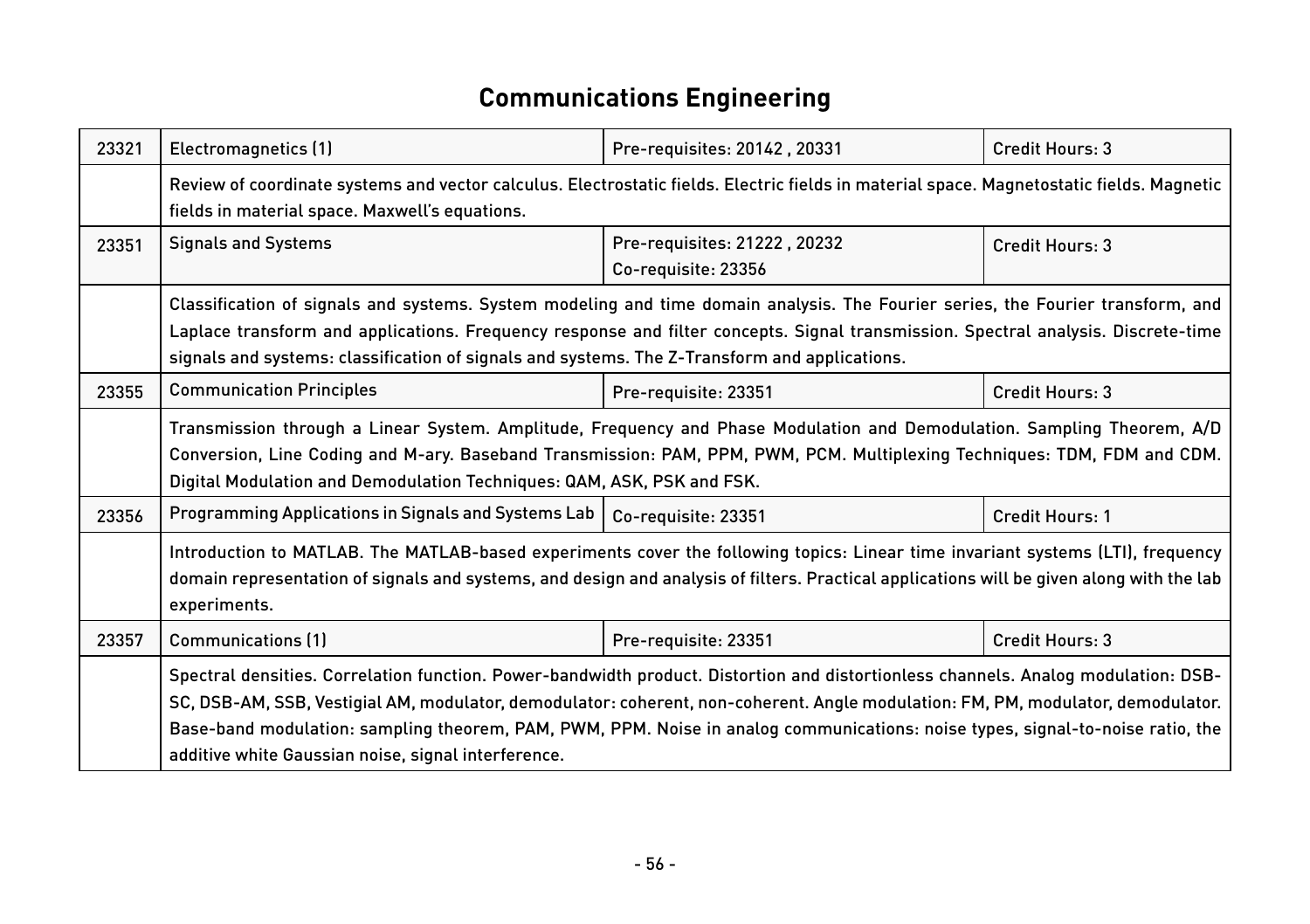| 23411 | <b>Engineering Economics</b>                                                                                                                                                                                                                                                                                                                                                                                                                                                     | Pre-requisite: Finish 99 Credit Hours | Credit Hours: 3 |  |
|-------|----------------------------------------------------------------------------------------------------------------------------------------------------------------------------------------------------------------------------------------------------------------------------------------------------------------------------------------------------------------------------------------------------------------------------------------------------------------------------------|---------------------------------------|-----------------|--|
|       | Cost concepts, decision-making process, concepts of time value of money, simple and compound interest, interest formulas, rate<br>of return, cash flow, project evaluation methods, break-even analysis, evaluating a single project, comparison and selection among<br>alternatives and depreciation calculations.                                                                                                                                                              |                                       |                 |  |
| 23421 | Electromagnetics (2)                                                                                                                                                                                                                                                                                                                                                                                                                                                             | Pre-requisite: 23321                  | Credit Hours: 3 |  |
|       | Electromagnetic wave propagation. Transmission lines. Smith chart. Rectangular and cylindrical wavequides. Wavequide resonators.<br>Antennas.                                                                                                                                                                                                                                                                                                                                    |                                       |                 |  |
| 23423 | Antenna and Microwave Engineering                                                                                                                                                                                                                                                                                                                                                                                                                                                | Pre-requisite: 23421                  | Credit Hours: 3 |  |
|       | Antenna Design Fundamentals, Types of Antenna, Antenna Arrays and Radio Wave Propagation over Ground, through Troposphere<br>and lonosphere. Microwave Transmission Lines, Matching Techniques, Microwave Network Analysis and Passive Devices. Design of<br>Microwave Amplifiers and Oscillators.                                                                                                                                                                               |                                       |                 |  |
| 23452 | <b>Communications (2)</b>                                                                                                                                                                                                                                                                                                                                                                                                                                                        | Pre-requisites: 23357, 20335          | Credit Hours: 3 |  |
|       | Base band digital modulation techniques: PCM, DM, D-E, and DPCM. Line coding. Intersymbol interference: M-ary signaling, bandwidth,<br>data rate. Multiplexing: FDM, TDM, CDM. Passband digital modulation and demodulation techniques: ASK, FSK, PSK, DPSK, M-ary,<br>coherent and non-coherent detection. Bit error rate performance. Channel coding theory: convolution coding, block codes. Error<br>performance using coding.                                               |                                       |                 |  |
| 23453 | <b>Virtual Reality Mobile Applications Development</b>                                                                                                                                                                                                                                                                                                                                                                                                                           | Pre-requisite: 11103                  | Credit Hours: 3 |  |
|       | This course will involve the design, development, troubleshooting, and publication of mobile virtual reality applications using appropriate<br>application development tools (such as Unity for Google Daydream, Gear VR, etc). Using industry-standard techniques, a complete<br>mobile virtual reality mobile application will be built taking into consideration factors such as interaction, teleportation and navigation<br>design for mobile virtual reality applications. |                                       |                 |  |
| 23454 | <b>Communication Networks</b>                                                                                                                                                                                                                                                                                                                                                                                                                                                    | Pre-requisite: 23452                  | Credit Hours: 3 |  |
|       | Introduction to communications networks. Design principles of communications networks TCP/IP protocol. The OSI model and<br>applications. Introduction to queuing theory. Network capacity improvements using coding techniques.                                                                                                                                                                                                                                                 |                                       |                 |  |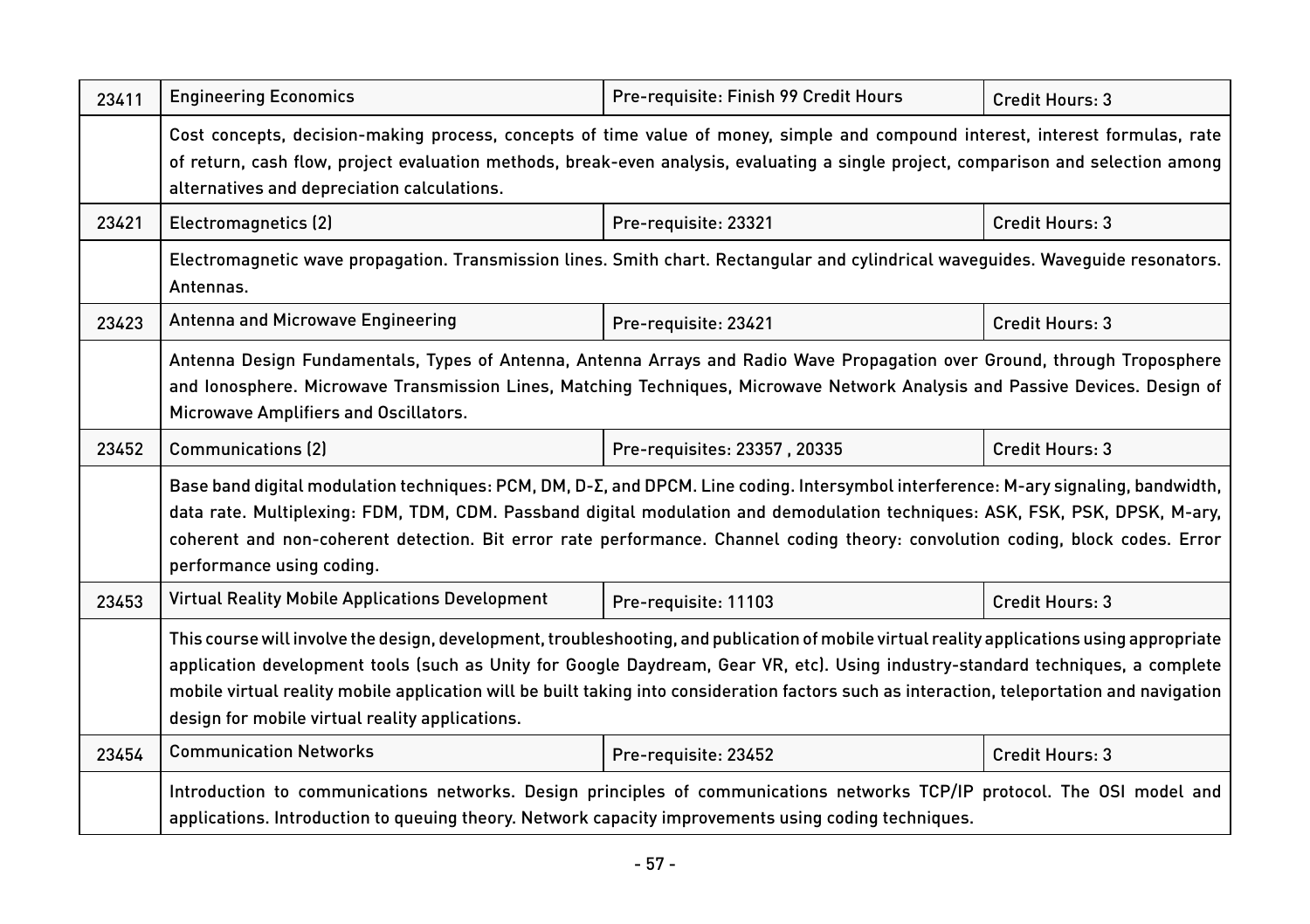| 23455 | <b>Communication Networks Lab</b>                                                                                                                                                                                                                                     | Co-requisite: 23454                      | Credit Hours: 1        |  |
|-------|-----------------------------------------------------------------------------------------------------------------------------------------------------------------------------------------------------------------------------------------------------------------------|------------------------------------------|------------------------|--|
|       | Network structure evaluation. Packet routing and delay evaluation. Throughput evaluation. Packet arrival and queue distribution. Open<br>project: evaluation of a complete network performance and usage of different technologies to improve the actual performance. |                                          |                        |  |
| 23457 | <b>Cellular Communications</b>                                                                                                                                                                                                                                        | Pre-requisite: 23452                     | Credit Hours: 3        |  |
|       | Elements of cellular radio systems: specifications, cell coverage for signal traffic, cell site, mobile antenna, frequency management<br>and channel assignment. GSM network systems. Introduction to the latest developments.                                        |                                          |                        |  |
| 23459 | <b>Communications Lab</b>                                                                                                                                                                                                                                             | Pre-requisite: 21338 Co-requisite: 23452 | <b>Credit Hours: 1</b> |  |
|       | Spectral analysis. Amplitude modulation. Frequency modulation: phase shift keying, amplitude shift keying, frequency shift keying.<br>TDMA. FDMA. Lab project.                                                                                                        |                                          |                        |  |
| 23481 | Information Theory and Encryption                                                                                                                                                                                                                                     | Pre-requisite: 23357                     | Credit Hours: 3        |  |
|       | The fundamentals of information theory and source coding. Linear block codes theory. Secure communication by focusing on encryption<br>and physical layer security. Block and stream ciphers, public key encryption.                                                  |                                          |                        |  |
| 23482 | <b>Satellite Communications</b>                                                                                                                                                                                                                                       | Pre-requisite: 23452                     | Credit Hours: 3        |  |
|       | Orbital aspect of satellite communications and spacecraft. Satellite link design, modulation and multiplexing techniques for satellite<br>links. Earth station technology. Global position satellite systems (GPS).                                                   |                                          |                        |  |
| 23483 | <b>Advanced Communications Systems</b>                                                                                                                                                                                                                                | Pre-requisite: 23452                     | Credit Hours: 3        |  |
|       | Point-to-point and point-to-multipoint communication link design and analysis. Optimal design of practical communication systems.<br>Spread spectrum, multicarrier technologies.                                                                                      |                                          |                        |  |
| 23484 | <b>Radar Systems</b>                                                                                                                                                                                                                                                  | Pre-requisite: 23357                     | <b>Credit Hours: 3</b> |  |
|       | Basic concepts of radar: reflection and refraction. Radar equation. Detection theory. Radar signal types: AM, FM, and CW radars.<br>Analysis of tracking. Radar Resolution. Frequency (Doppler) measurements. Moving Target Indicators (MTI).                         |                                          |                        |  |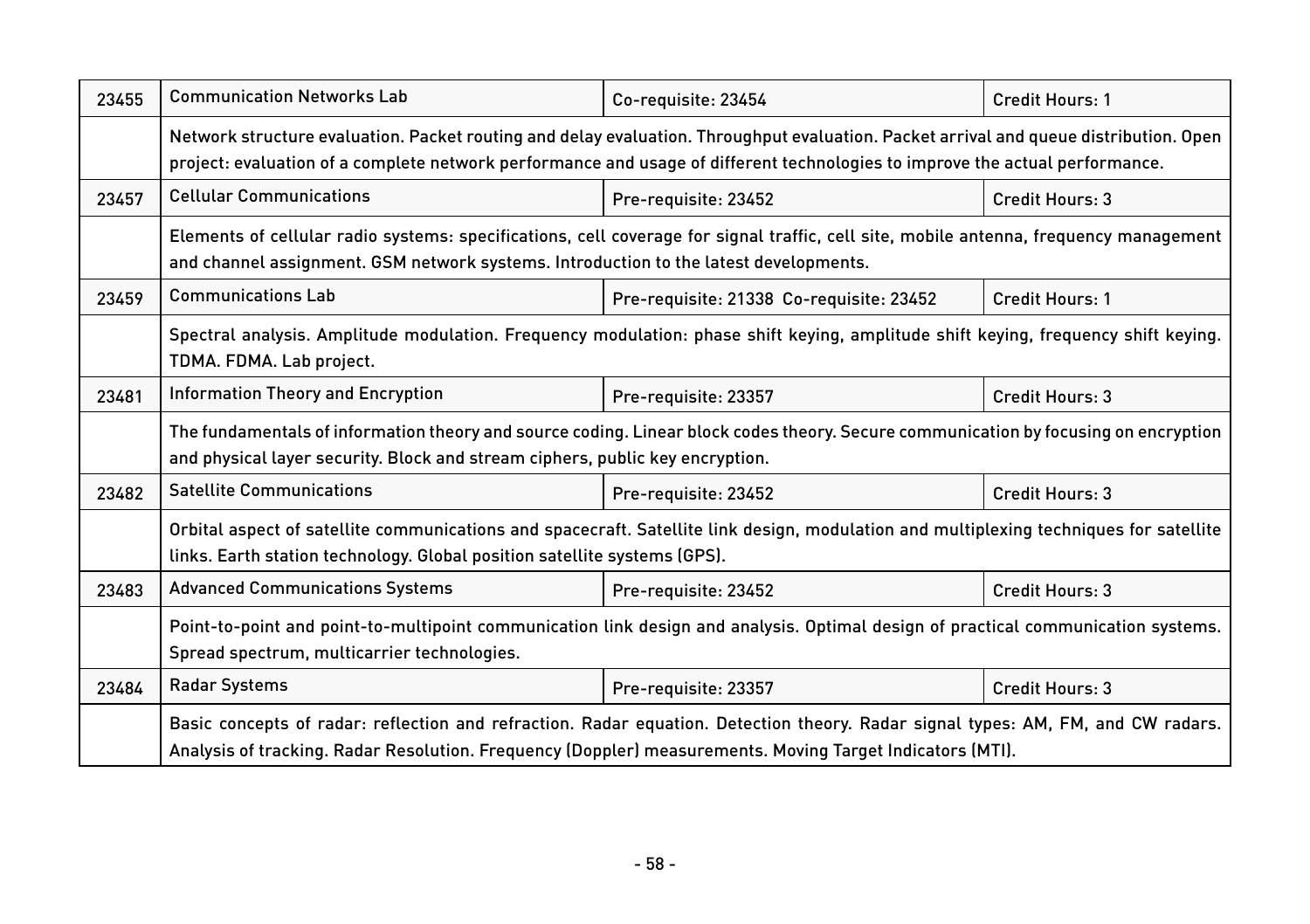| 23485 | <b>Smart Grid Communications</b>                                                                                                           | Pre-requisites: 23453, 23571          | Credit Hours: 3        |
|-------|--------------------------------------------------------------------------------------------------------------------------------------------|---------------------------------------|------------------------|
|       |                                                                                                                                            |                                       |                        |
|       | Smart grid elements and functionalities. Communication protocols applied to smart grids and automation systems. IEC 61850 standard         |                                       |                        |
|       | and configuration of protection relays. Broadband power line communication. Smart grid frequency spectrum. Smart metering and              |                                       |                        |
|       | Automated Meter Reading Infrastructure (AMRI). SCADA and Integrated energy and communications system architecture (IntelliGrid).           |                                       |                        |
| 23486 | <b>Multimedia Communications</b>                                                                                                           | Pre-requisite: 23587                  | Credit Hours: 3        |
|       | Fundamentals of computer-based multimedia. Audio. Images and graphics. Video streaming. Data compression. Multimedia database.             |                                       |                        |
|       | Multimedia contents processing and transmission. Multimedia transmission enhancement using coding.                                         |                                       |                        |
| 23490 | <b>Practical Training</b>                                                                                                                  | Pre-requisite: Finish 99 Credit Hours | Credit Hours: 3        |
|       | Students undertake suitable and supervised internships for a period of 8 consecutive weeks in Jordan, or 6 consecutive weeks abroad.       |                                       |                        |
|       | Grade: Pass / Fail                                                                                                                         |                                       |                        |
| 23551 | <b>Optical Communications</b>                                                                                                              | Pre-requisite: 23357                  | Credit Hours: 3        |
|       | Light propagation. Types of optical fibers and their properties. Light sources for optical fibers. Optical detectors. Optical digital      |                                       |                        |
|       | communications. Fiber optic communications.                                                                                                |                                       |                        |
| 23557 | <b>Optical Communications Lab</b>                                                                                                          | Co-requisite: 23551                   | <b>Credit Hours: 1</b> |
|       | Optical transmitter, optical receiver and detector, channel (fiber optics), dispersion, attenuation, spectral analysis, WDM, OTDM, Q       |                                       |                        |
|       | factor, BER.                                                                                                                               |                                       |                        |
| 23558 | <b>Cellular Communications Lab</b>                                                                                                         | Pre-requisite: 23457                  | <b>Credit Hours: 1</b> |
|       | Cell analysis and planning. Frequency management and channel assignment. GSM network evaluation and performance measurements               |                                       |                        |
|       | of cells through frequency noise technique measurements of signal to noise ratio.                                                          |                                       |                        |
| 23571 | <b>Digital Signal Processing</b>                                                                                                           | Pre-requisite: 23351                  | Credit Hours: 3        |
|       | Discrete-time signals and systems. Frequency analysis of discrete-time signals and systems. Sampling and quantization. Discrete            |                                       |                        |
|       | Fourier transform. Windowing effect. Z-transform. FIR and IIR Digital filters design. Digital filters realization. Fast Fourier transform. |                                       |                        |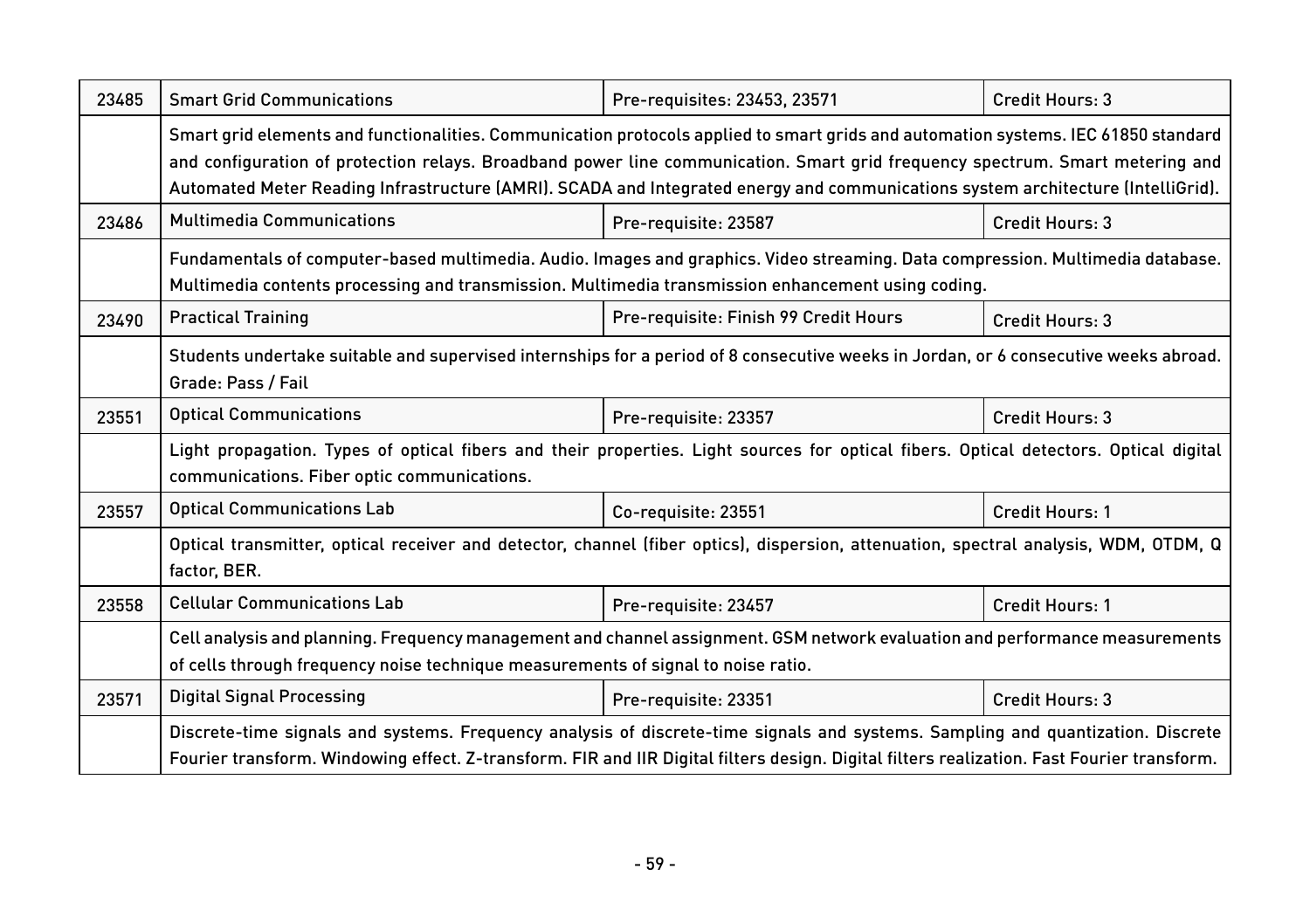| 23576 | <b>Wireless Internet of Things</b>                                                                                                                                                                                                                                                                                                                                                                                                                                                                                                                            | Pre-requisite: 23452                  | Credit Hours: 3        |  |
|-------|---------------------------------------------------------------------------------------------------------------------------------------------------------------------------------------------------------------------------------------------------------------------------------------------------------------------------------------------------------------------------------------------------------------------------------------------------------------------------------------------------------------------------------------------------------------|---------------------------------------|------------------------|--|
|       | Overview of the Wireless Internet of Things (WIoT) concepts, standards, including benefits, limitations, and operation. Identifying the key<br>drivers behind the development of WIoT as well as implementation. Key technology concepts of the radio interface, design requirements<br>of the cellular IoT standards (EC-GSM-IoT, LTE-M, NB-IoT, and 5G) are explored as well as unlicensed spectrum technologies (LoRa,<br>SigFox, Inginue, etc). Performance comparisons will be carried-out.                                                              |                                       |                        |  |
| 23582 | <b>Special Topics in Communications Engineering (1)</b>                                                                                                                                                                                                                                                                                                                                                                                                                                                                                                       | Pre-requisite: To be set by the Dept. | Credit Hours: 3        |  |
|       | The objective of this course is to introduce advanced and new topics in one of the areas of Communications engineering. The topics can<br>be changed from one year to another depending on the instructor's area of specialty.                                                                                                                                                                                                                                                                                                                                |                                       |                        |  |
| 23583 | <b>Special Topics in Communications Engineering (2)</b>                                                                                                                                                                                                                                                                                                                                                                                                                                                                                                       | Pre-requisite: To be set by the Dept. | Credit Hours: 3        |  |
|       | The objective of this course is to introduce advanced and new topics in one of the areas of Communications engineering. The topics can<br>be changed from one year to another depending on the instructor's area of specialty.                                                                                                                                                                                                                                                                                                                                |                                       |                        |  |
| 23584 | <b>Coding and Cryptography</b>                                                                                                                                                                                                                                                                                                                                                                                                                                                                                                                                | Pre-requisite: 23452                  | Credit Hours: 3        |  |
|       | Shannon limit theorem. Punctured codes. Turbo code-decode process (iterative decoding). Iterative decoding error performance for<br>block and convolutional codes. Private and public key cryptography.                                                                                                                                                                                                                                                                                                                                                       |                                       |                        |  |
| 23585 | <b>Wireless Network Architecture</b>                                                                                                                                                                                                                                                                                                                                                                                                                                                                                                                          | Pre-requisite: 23452                  | Credit Hours: 3        |  |
|       | This course emphasizes the description, modeling and performance evaluation of the physical and media access control layers of the<br>wireless personal area networks, Wireless Local Area Networks, Wireless Ad hoc networks (WANET) and Wide Area Networks. Vehicle<br>to vehicle (V2V), Vehicle to Infrastructure (V2I) and Vehicle to Everything (V2X) communications will also be covered.                                                                                                                                                               |                                       |                        |  |
| 23586 | <b>Sensor Networks</b>                                                                                                                                                                                                                                                                                                                                                                                                                                                                                                                                        | Pre-requisite: 23454                  | <b>Credit Hours: 3</b> |  |
|       | Introduction to the Wireless Sensor Network (WSN) Concepts and Applications. WSN Deployment and Configuration. Localization<br>and calibration in WSN. WSN Coverage and connectivity. Shadowing and fading effects in Wireless Communications. WSN Medium<br>Access and Scheduling sleep cycles. Data Acquisition. Lifetime optimization. Geographic Routing and Querying. Storage and retrieval.<br>Collaborative Signal Processing and Distributed Computations. Energy-efficient distributed algorithms. Security, Attacks and Privacy<br>issues over WSN. |                                       |                        |  |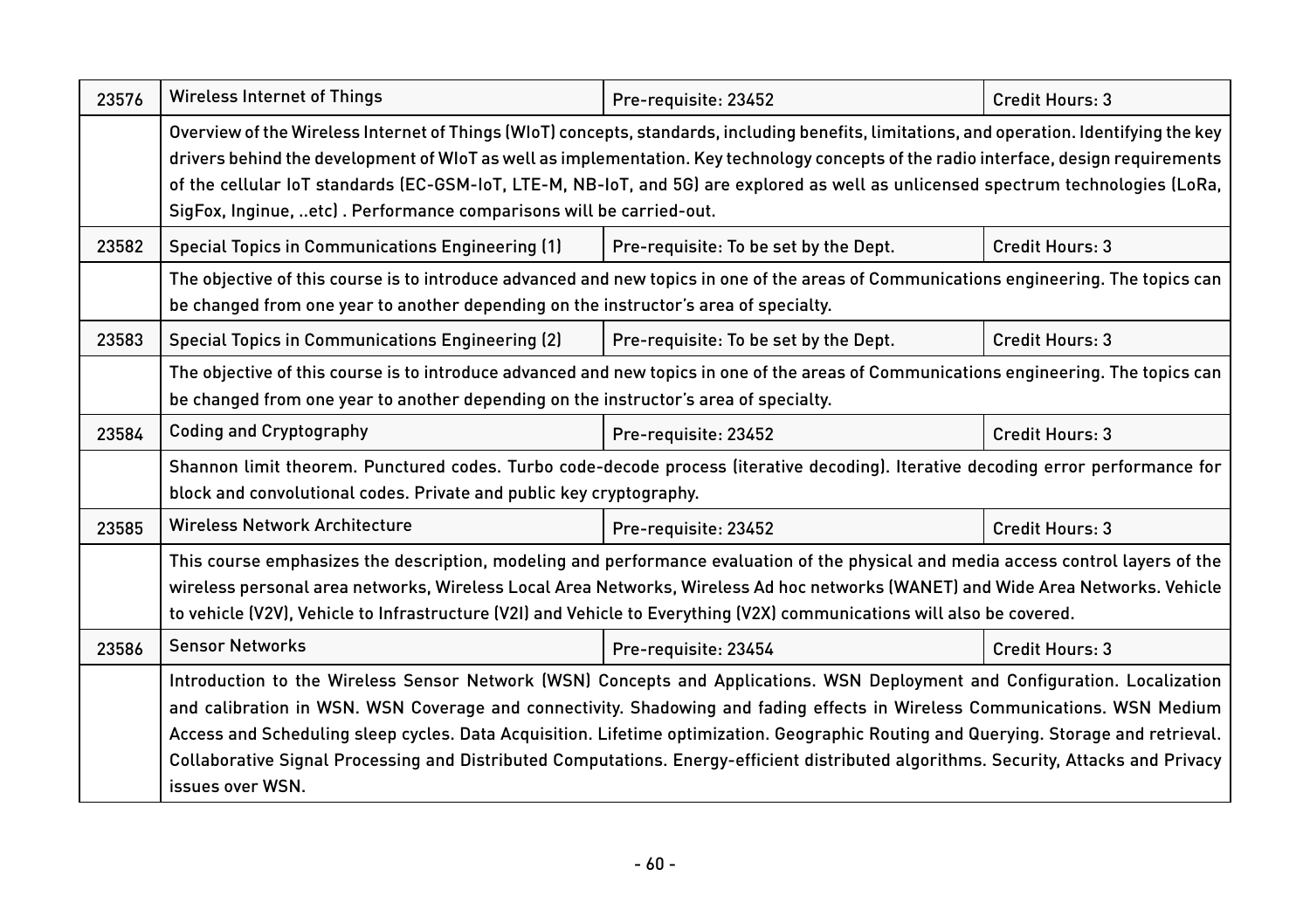| 23587 | Digital Image Processing                                                                                                                                                                                                                                                                                                                                                                                                                                                                      | Pre-requisite: 23571                   | Credit Hours: 3 |  |
|-------|-----------------------------------------------------------------------------------------------------------------------------------------------------------------------------------------------------------------------------------------------------------------------------------------------------------------------------------------------------------------------------------------------------------------------------------------------------------------------------------------------|----------------------------------------|-----------------|--|
|       | Basics of 2D and 3D images. Image sampling and quantization, color, segmentation, morphological image processing, linear image<br>filtering and correlation, image transforms, multiresolution image processing, edge detection and noise reduction and restoration, feature<br>extraction and recognition tasks. Image quality enhancement using coding.                                                                                                                                     |                                        |                 |  |
| 23588 | <b>Computer Vision</b>                                                                                                                                                                                                                                                                                                                                                                                                                                                                        | Pre-requisite: 23571                   | Credit Hours: 3 |  |
|       | Introduction to computer vision, including fundamentals of image formation, camera imaging geometry, feature detection and<br>matching, stereo, motion estimation and tracking, image classification, scene understanding, deep learning with neural networks, and<br>basic methods for applications that include finding known models in images, depth recovery from stereo, camera calibration, image<br>stabilization, automated alignment, tracking, boundary detection, and recognition. |                                        |                 |  |
| 23591 | Senior Design Project (1)                                                                                                                                                                                                                                                                                                                                                                                                                                                                     | Pre-requisite: Finish 120 Credit Hours | Credit Hours: 1 |  |
|       | Projects are aimed at developing independent engineering problem solving skills. A project should be performed by two or more<br>students under the supervision of a faculty member.                                                                                                                                                                                                                                                                                                          |                                        |                 |  |
| 23592 | Senior Design Project (2)                                                                                                                                                                                                                                                                                                                                                                                                                                                                     | Pre-requisite: 23591                   | Credit Hours: 2 |  |
|       | Continuation of Senior Design Project (1). Students are required to fulfill the project objectives, perform a formal presentation and<br>submit a final report.                                                                                                                                                                                                                                                                                                                               |                                        |                 |  |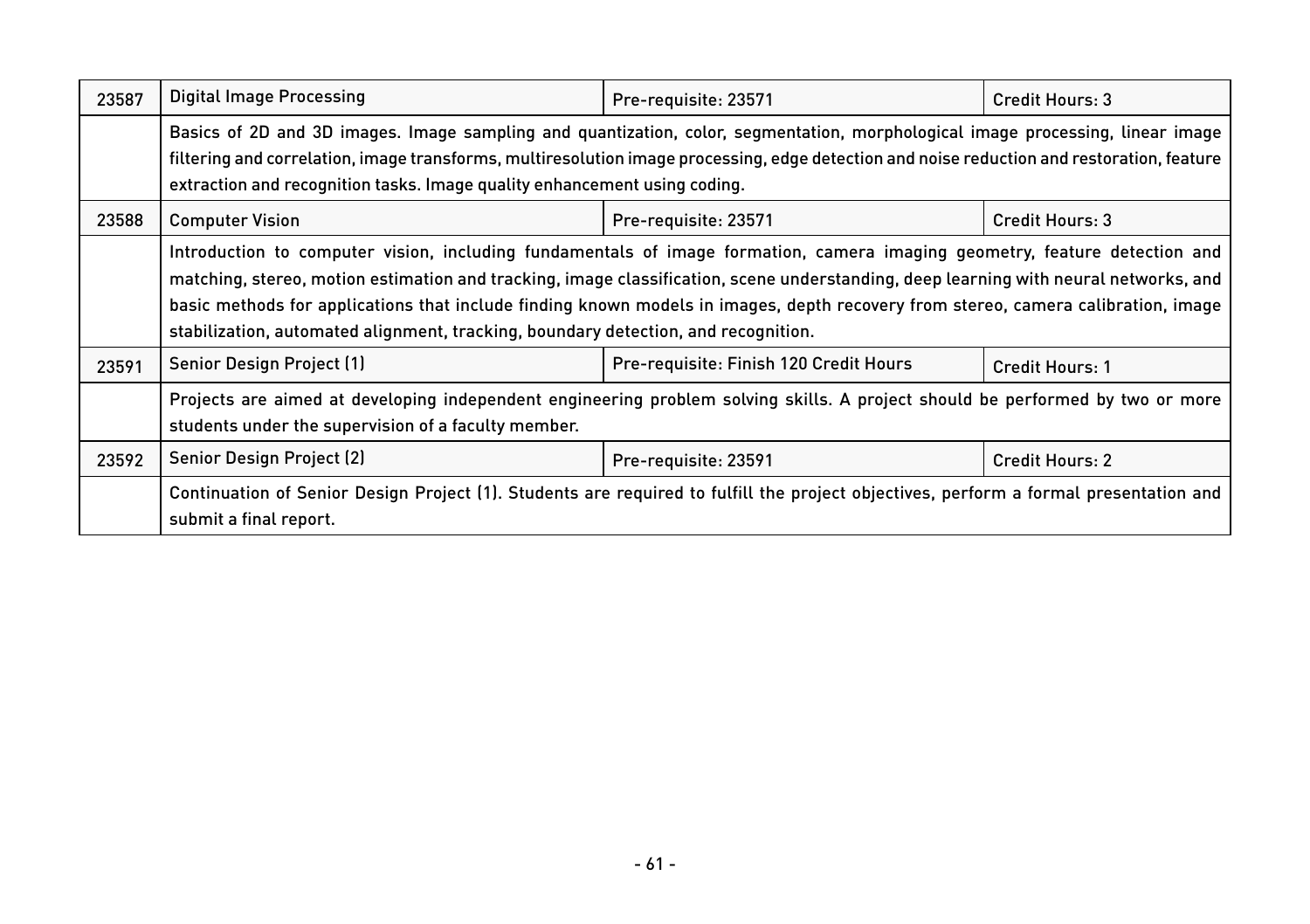#### **Electrical Power & Energy Engineering**

| 24311 | Thermodynamics                                                                                                                                                                                                                                                                                                                                                                                                                                                                                                                                                                                                                                                                                                                                                                                                                                                                                                                           | Pre-requisite: 20142                     | Credit Hours: 3 |
|-------|------------------------------------------------------------------------------------------------------------------------------------------------------------------------------------------------------------------------------------------------------------------------------------------------------------------------------------------------------------------------------------------------------------------------------------------------------------------------------------------------------------------------------------------------------------------------------------------------------------------------------------------------------------------------------------------------------------------------------------------------------------------------------------------------------------------------------------------------------------------------------------------------------------------------------------------|------------------------------------------|-----------------|
|       | Thermodynamics concepts and definitions. States. Properties. Systems. Control volume. Processes. Cycles and units. Pure substances.<br>Equation of states. Table of properties. Work and heat. The first law. Internal energy and enthalpy. Conservation of mass. SSSF and USUF<br>processes. The second law. Heat engines and refrigerators. Reversible processes. Carnot cycle. Entropy. Clausius inequality. Principle<br>of the increase of entropy. Efficiencies. Vapor, air power and refrigeration cycles. Mixtures of real gases and vapors. Psychrometry.<br>Combustion. Elementary chemical kinetics.                                                                                                                                                                                                                                                                                                                          |                                          |                 |
| 24322 | <b>Instrumentation &amp; Measurements</b>                                                                                                                                                                                                                                                                                                                                                                                                                                                                                                                                                                                                                                                                                                                                                                                                                                                                                                | Pre-requisite: 21231, 21222              | Credit Hours: 3 |
|       | Systems of units, Dimensions and Standards. Measurements Error, Systematic and statistical errors and Loading effects. Resistance<br>measurements: voltmeter and ammeter, Wheatstone Bridge, accuracy and sensitivity, earth and high resistance measurement, Loss<br>of charge method, commercial Megger. Inductance and capacitance measurements: classical ac bridges, Schering, Maxwell, Wien and<br>Hay's Bridges, Q-factor of inductor and D factor of capacitor. Digital LCR meter, Q-meter. Mutual inductance measurements (Heaviside<br>Bridge). Magnetic measurements: B/H curve and Hysteresis loop. Power and Energy measurement methods. Power Factor meters;<br>single- and three-phase. Phasor measurement unit (PMU). Principles of Digital Instruments: Digital voltmeters, Multi-meters and<br>frequency meters and digital energy and power meters. Applications of spectrum analyzers. Fault localization of cables. |                                          |                 |
| 24329 | Instrumentation & Measurements Lab                                                                                                                                                                                                                                                                                                                                                                                                                                                                                                                                                                                                                                                                                                                                                                                                                                                                                                       | Pre-requisite: 21229 Co-requisite: 24322 | Credit Hours: 1 |
|       | Construction and use of potentiometers in DC & AC bridges. DC & AC indicating instruments. Shunts. Transformers & error<br>measurements. Multimeters. Power measurements. Frequency meters & power supplies. Oscilloscopes.                                                                                                                                                                                                                                                                                                                                                                                                                                                                                                                                                                                                                                                                                                              |                                          |                 |
| 24361 | <b>Electric Machines (1)</b>                                                                                                                                                                                                                                                                                                                                                                                                                                                                                                                                                                                                                                                                                                                                                                                                                                                                                                             | Pre-requisites: 21222, 23321             | Credit Hours: 3 |
|       | Basic elements of Power Systems. Magnetic circuits: Parameters, relationships, equivalent circuit's representation, hysteresis and<br>eddy current losses. Power transformers: construction, principles and operation, ideal and practical transformer, determination of<br>equivalent circuit parameters, voltage regulation, efficiency, all-day efficiency, three-phase power transformers, autotransformers,<br>and per-unit system. Electromechanical energy conversion: Field energy, mechanical force in electromagnetic systems, rotating<br>machines, cylindrical machines. DC machines: construction, classifications, DC generators, DC motors, analysis of DC machines, speed<br>control of DC motors, an introduction to AC machines.                                                                                                                                                                                       |                                          |                 |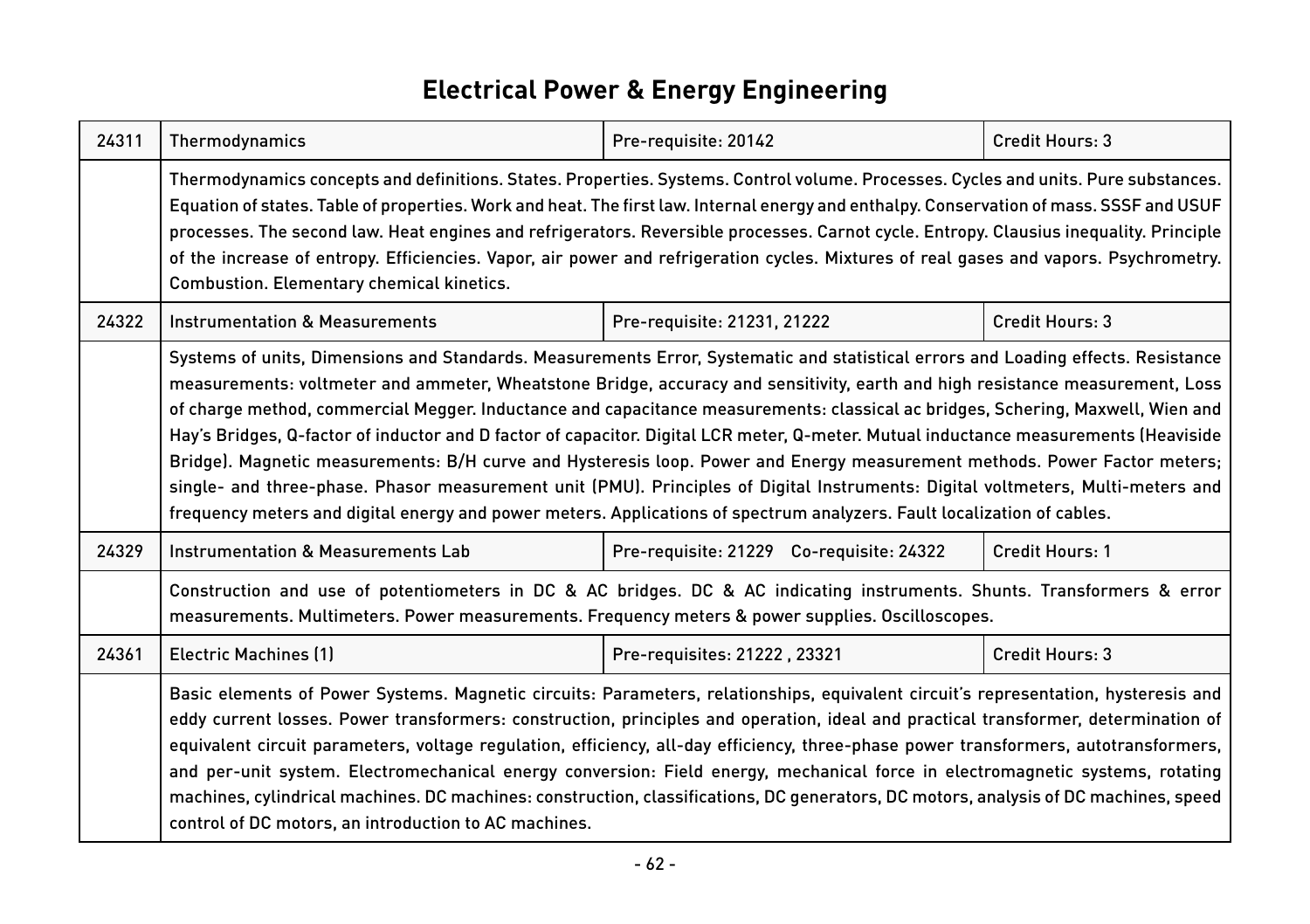| 24411 | <b>Engineering Ethics</b>                                                                                                                                                                                                                                                                                                                                                                                                                                                                                                                                                                                                                                                                                                                                                                                                     | Pre-requisite: Finish 99 Credit Hours    | Credit Hours: 1 |
|-------|-------------------------------------------------------------------------------------------------------------------------------------------------------------------------------------------------------------------------------------------------------------------------------------------------------------------------------------------------------------------------------------------------------------------------------------------------------------------------------------------------------------------------------------------------------------------------------------------------------------------------------------------------------------------------------------------------------------------------------------------------------------------------------------------------------------------------------|------------------------------------------|-----------------|
|       | Safety and responsibility. Professional responsibility to customers and to employers. Blowing the whistle. Codes of ethics and honor.<br>Professional choices. Legal obligations. Standard ethics theories. Case studies.                                                                                                                                                                                                                                                                                                                                                                                                                                                                                                                                                                                                     |                                          |                 |
| 24462 | <b>Electric Machines (2)</b>                                                                                                                                                                                                                                                                                                                                                                                                                                                                                                                                                                                                                                                                                                                                                                                                  | Pre-requisite: 24361                     | Credit Hours: 3 |
|       | Induction Machines: Construction, rotating magnetic field, three modes of operation, equivalent circuit model, no load test, blocked rotor<br>test and equivalent circuit parameters, performance characteristics, power flow, effect of rotor resistance, speed control, starting of<br>induction motor. Synchronous Machines: Construction, synchronous generators, synchronous motors, equivalent circuit model, power<br>and torque characteristics, capability curves, power factor control, salient pole synchronous machines, speed control of synchronous<br>motors, applications. Single Phase Motors: Single-phase induction motors, starting winding design, equivalent circuit of single-phase<br>induction motor, single-phase synchronous motors, speed control. Special Machines: Servomotors, stepper motors. |                                          |                 |
| 24463 | <b>Power System Analysis</b>                                                                                                                                                                                                                                                                                                                                                                                                                                                                                                                                                                                                                                                                                                                                                                                                  | Pre-requisite: 21222 Co-requisite: 24361 | Credit Hours: 3 |
|       | Current and Voltage relations on a power transmission line. Power system modeling. Network calculations using Ybus and Zbus<br>matrices. Symmetrical three phase faults. Symmetrical components and sequence networks. Unsymmetrical faults                                                                                                                                                                                                                                                                                                                                                                                                                                                                                                                                                                                   |                                          |                 |
| 24467 | <b>Power Electronics</b>                                                                                                                                                                                                                                                                                                                                                                                                                                                                                                                                                                                                                                                                                                                                                                                                      | Pre-requisite: 21331,24361               | Credit Hours: 3 |
|       | This course provides the students with foundation for the knowledge of the power semiconductor devices, their characteristics and<br>operation. It also gives a deep understanding of power electronic circuits such as rectifiers, converters and inverters. Their analysis<br>and some design aspects are also investigated.                                                                                                                                                                                                                                                                                                                                                                                                                                                                                                |                                          |                 |
| 24575 | <b>Power Systems Economics&amp; Reliability</b>                                                                                                                                                                                                                                                                                                                                                                                                                                                                                                                                                                                                                                                                                                                                                                               | Pre-requisite: 24463                     | Credit Hours: 3 |
|       | Economic structure of power systems. Mathematical problem formulation. Mathematical optimization. Economic dispatch of thermal<br>units. Simulation tools for economic analysis of power system operation and planning. Unit commitment. Interchange of power.<br>Fundamentals of, and participation in, electricity markets. Power system security and ancillary services. Factors that affect investments<br>in generation and transmission. Main concepts in power system reliability. Distribution system reliability indices.                                                                                                                                                                                                                                                                                            |                                          |                 |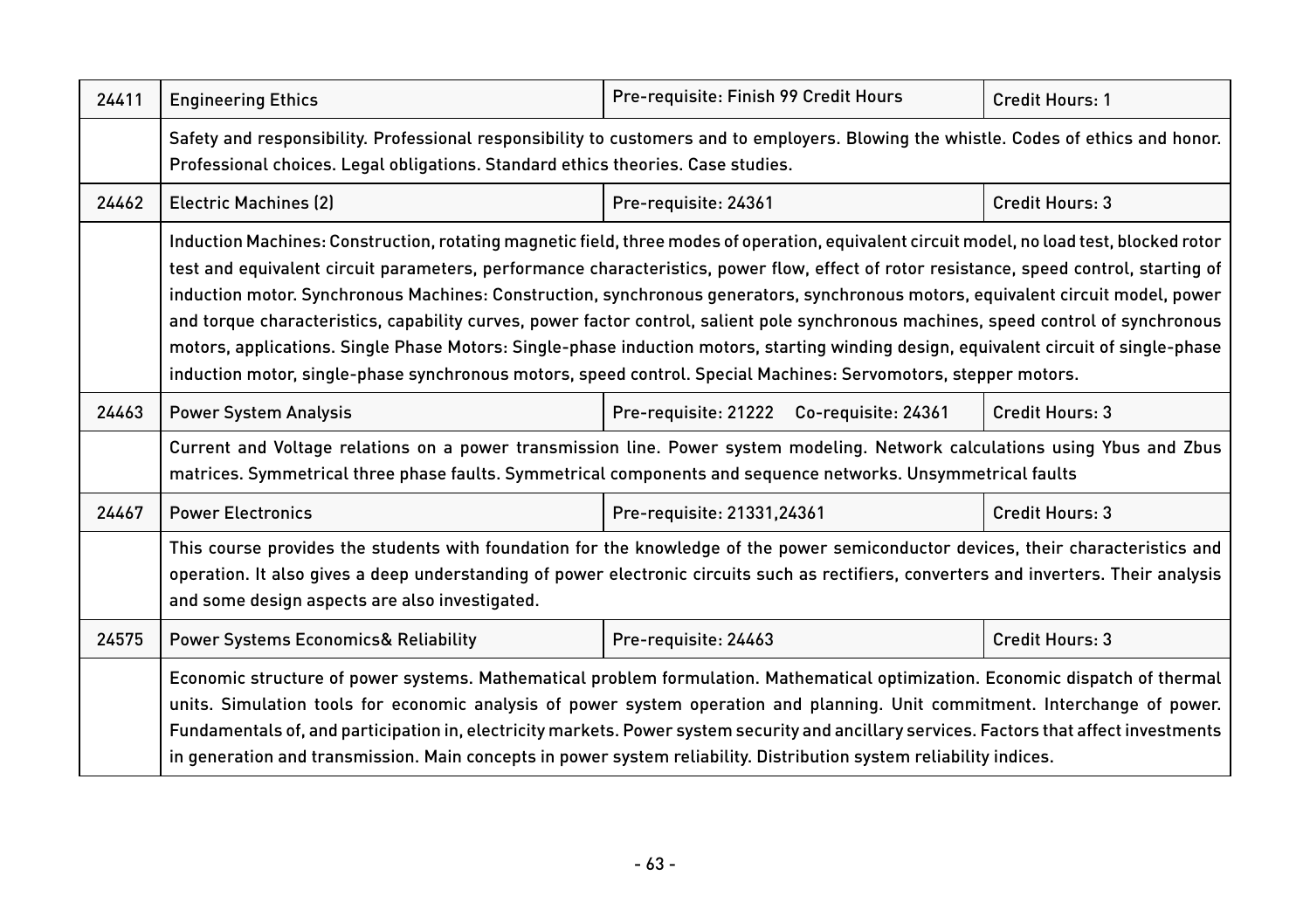| 24468 | <b>Electric Machines Lab</b>                                                                                                                                                                                                                                                                                                                                                                                                    | Co-requisite: 24462                   | Credit Hours: 1        |  |
|-------|---------------------------------------------------------------------------------------------------------------------------------------------------------------------------------------------------------------------------------------------------------------------------------------------------------------------------------------------------------------------------------------------------------------------------------|---------------------------------------|------------------------|--|
|       | Single and three phase transforms, DC machines (motors and generators), synchronous machines (motors and generators), three<br>phase induction motors, synchronous reluctance motor, single phase capacitor, start capacitor run induction motor, computer-aided<br>tools for operating and controlling of rotating machinery.                                                                                                  |                                       |                        |  |
| 24469 | <b>Power Systems Lab</b>                                                                                                                                                                                                                                                                                                                                                                                                        | Co-requisite: 24470                   | <b>Credit Hours: 1</b> |  |
|       | Transmission line. Simulation of power systems. Earthing of power systems. Symmetrical components and sequence filters. Balanced<br>and unbalanced faults.                                                                                                                                                                                                                                                                      |                                       |                        |  |
| 24471 | <b>Automatic Control</b>                                                                                                                                                                                                                                                                                                                                                                                                        | Pre-requisite: 23351                  | Credit Hours: 3        |  |
|       | Transfer Functions: block diagrams and signal flow graphs. Mathematical modeling of physical systems. State space representations.<br>Control systems characteristics. Time response of systems and closed loop performance of second order systems. Stability and Routh-<br>Hurwitz stability criterion. Root locus analysis. Nygist stability criterion. Bode plots. Frequency domain analysis. Design of control<br>systems. |                                       |                        |  |
| 24479 | <b>Automatic Control Lab</b>                                                                                                                                                                                                                                                                                                                                                                                                    | Co-requisite: 24471                   | Credit Hours: 1        |  |
|       | A set of experiments that cover the following: analog simulation, first and second order systems, transient and steady state for step,<br>ramp, and parabolic inputs. Time and frequency response of second order systems. DC motor control. Application of PID controller,<br>phase-lead, and phase-lag controllers. Level control. Applications using simulation software.                                                    |                                       |                        |  |
| 24490 | <b>Practical Training</b>                                                                                                                                                                                                                                                                                                                                                                                                       | Pre-requisite: Finish 99 Credit Hours | Credit Hours: 3        |  |
|       | Students undertake suitable and supervised internships for a period of 8 consecutive weeks in Jordan, or 6 consecutive weeks outside.<br>Grade: Pass / Fail                                                                                                                                                                                                                                                                     |                                       |                        |  |
| 24562 | <b>Power Systems Protection</b>                                                                                                                                                                                                                                                                                                                                                                                                 | Co-requisite: 24470                   | Credit Hours: 3        |  |
|       | Protection System Paradigms, Types of Relays (Electromechanical, solid state, and digital (numerical) relays), Instruments Transformers<br>(CTs & VTs), Over-current Protection, Directional Over-current Protection, Distance Protection, Pilot Protection, Transformer Protection,<br>Busbar Protection, Generator Protection, Motor Protection, Numerical Relaying Fundamentals.                                             |                                       |                        |  |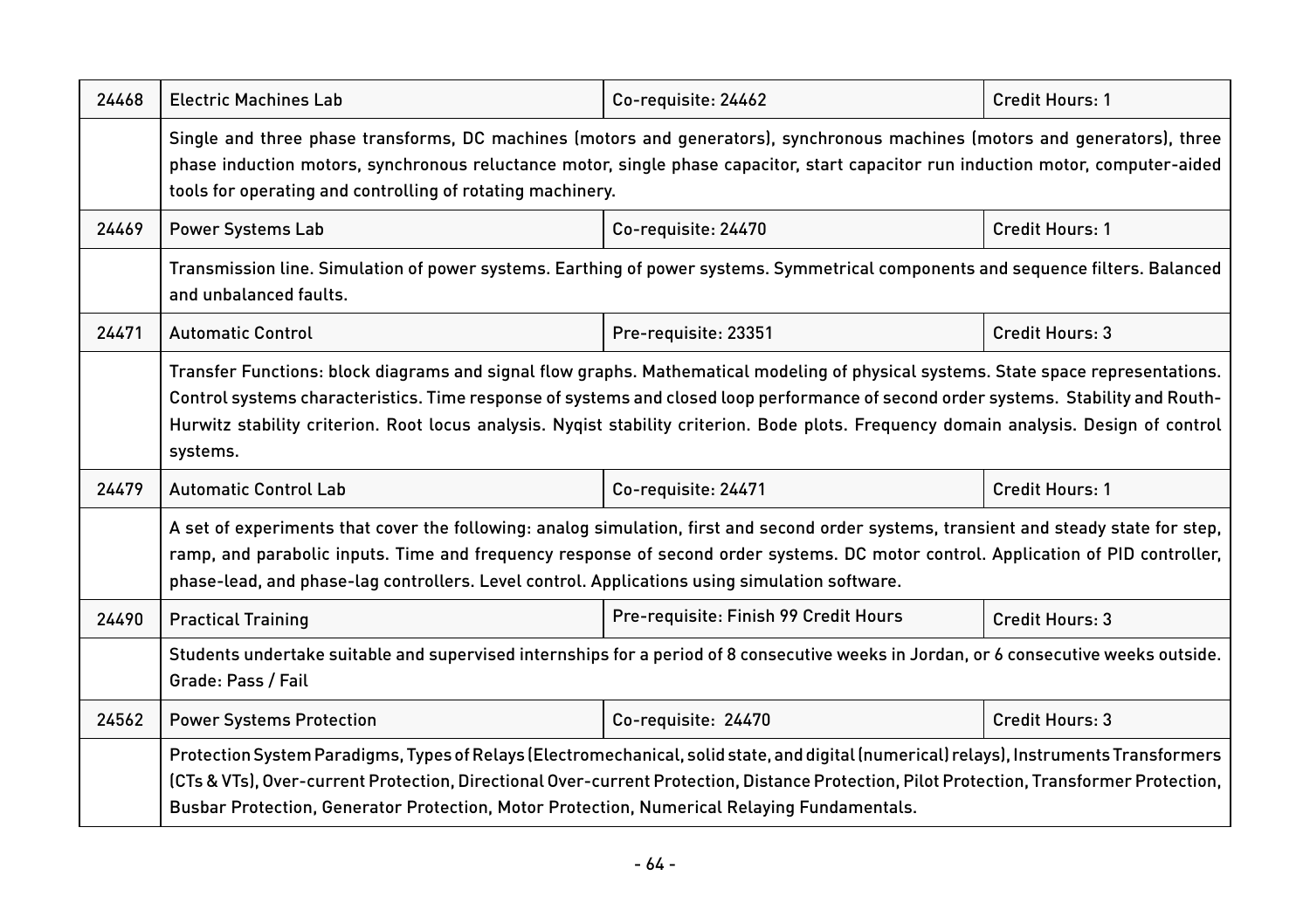| 24470 | Power System Planning, Operation and Control                                                                                                                                                                                                                                                                                                                                                                                                                                                                                                                                                                                                                                                                                 | Pre-requisite: 24463         | Credit Hours: 3 |  |
|-------|------------------------------------------------------------------------------------------------------------------------------------------------------------------------------------------------------------------------------------------------------------------------------------------------------------------------------------------------------------------------------------------------------------------------------------------------------------------------------------------------------------------------------------------------------------------------------------------------------------------------------------------------------------------------------------------------------------------------------|------------------------------|-----------------|--|
|       | Load forecasting. Load flow solutions. (Gauss-Siedel & Newton-Raphson) Power system stability. Active and reactive power control in<br>power system. (Control of power and frequency, control of reactive power and voltage).                                                                                                                                                                                                                                                                                                                                                                                                                                                                                                |                              |                 |  |
| 24472 | <b>Energy Conversion</b>                                                                                                                                                                                                                                                                                                                                                                                                                                                                                                                                                                                                                                                                                                     | Pre-requisite: 24311         | Credit Hours: 3 |  |
|       | Energy classifications, sources and utilization. Energy growth and economics. Fossil-fuel systems and combustion in steam power<br>plants. Steam generators. Boiler rating and performance. Environmental aspects of thermal power plants. Overview of renewable<br>energy sources with emphasis on solar and wind energy systems. Introduction to direct energy conversion systems; Thermoelectric,<br>photovoltaic and thermionic converters. Concentrated Solar Power (CSP).                                                                                                                                                                                                                                              |                              |                 |  |
| 24574 | <b>Energy Efficiency &amp; Auditing</b>                                                                                                                                                                                                                                                                                                                                                                                                                                                                                                                                                                                                                                                                                      | Pre-requisite: 24463         | Credit Hours: 3 |  |
|       | Energy efficiency definition. Concepts and benefits. Common barriers for enhancement of energy efficiency. Energy management and conservation.<br>Energy efficiency in generation side: Energy efficiency in power plants (gas turbines, cogeneration cycle, combined cycle power plants,<br>supercritical power plants, fluidized bed combustion). Methods of control for improving energy efficiency, boiler efficiency calculation.<br>Energy efficiency in demand side: Power factor improvements, Energy efficiency of electric machines, efficiency curves, demand side<br>management, energy auditing of buildings, calculations of normalized performance indicators (NPI) for buildings, energy efficient building. |                              |                 |  |
| 24568 | <b>Power Electronics Lab</b>                                                                                                                                                                                                                                                                                                                                                                                                                                                                                                                                                                                                                                                                                                 | Pre-requisite: 24467         | Credit Hours: 1 |  |
|       | Simulation: MATLAB Simulink and PSIM; Rectification: Controlled and uncontrolled single phase half and full wave rectification; Three<br>phase rectification; DC-DC conversion: buck and boost converters; Inversion: single phase and three phase inverters, Electric Drives.                                                                                                                                                                                                                                                                                                                                                                                                                                               |                              |                 |  |
| 24569 | <b>Power Systems Protection Lab</b>                                                                                                                                                                                                                                                                                                                                                                                                                                                                                                                                                                                                                                                                                          | Pre-requisites: 24562, 24469 | Credit Hours: 1 |  |
|       | Instrument transformers, Overvoltage and Undervoltage relay, Overcurrent relay, Differential relay, Tranformer protection,<br>Transmission line protection, Electrical insulation, Air and oil insulation, Grounding.                                                                                                                                                                                                                                                                                                                                                                                                                                                                                                        |                              |                 |  |
| 24576 | Renewable Energy Systems (1)                                                                                                                                                                                                                                                                                                                                                                                                                                                                                                                                                                                                                                                                                                 | Pre-requisite: 24463         | Credit Hours: 3 |  |
|       | Electric Power Fundamentals, Introduction to Renewable Energy Types and Resources, Solar Energy, Photovoltaic Material and<br>Characteristics, Photovoltaic Systems, Wind Power Systems, Introduction to Smart Grids, Energy Storage.                                                                                                                                                                                                                                                                                                                                                                                                                                                                                        |                              |                 |  |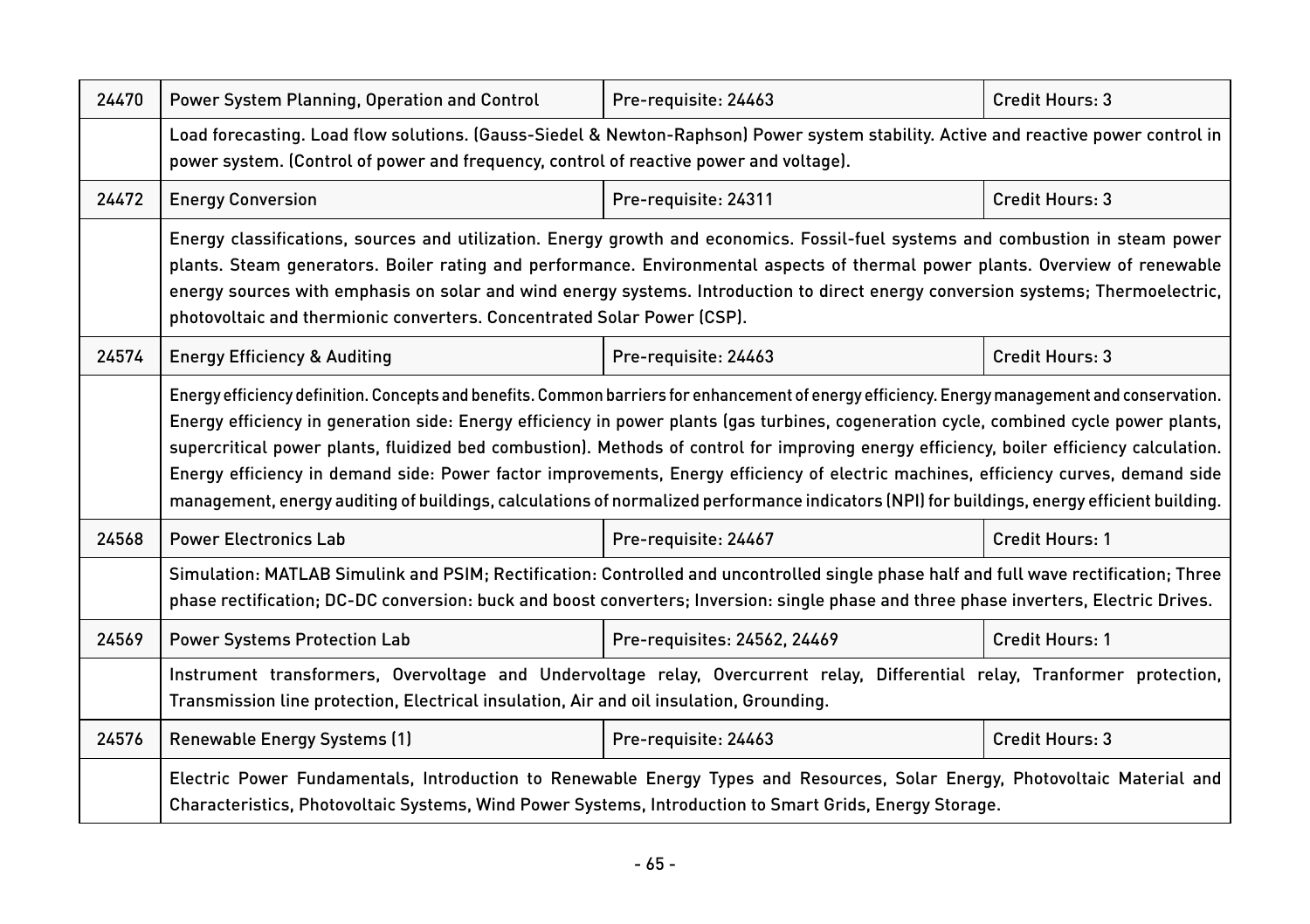| 24564 | <b>Transmission &amp; Distribution Systems</b>                                                                                                                                                                                                                                                                                                                                                                                                                  | Pre-requisite: 24463 | Credit Hours: 3 |
|-------|-----------------------------------------------------------------------------------------------------------------------------------------------------------------------------------------------------------------------------------------------------------------------------------------------------------------------------------------------------------------------------------------------------------------------------------------------------------------|----------------------|-----------------|
|       | Components of Transmission and Distribution systems (TD). Planning of TD. Overhead lines. Cables. Bulk power transmission. TD Grid.<br>Losses. HVDC. FACTS. Substation. Distribution networks: radial, interconnected.                                                                                                                                                                                                                                          |                      |                 |
| 24565 | <b>High Voltage Engineering</b>                                                                                                                                                                                                                                                                                                                                                                                                                                 | Pre-requisite: 24463 | Credit Hours: 3 |
|       | Insulating materials and their application. Breakdown of insulating materials: gases, liquid and solid dielectrics. Generation and<br>measurement of high voltages and currents. Insulation coordination in electrical power systems. High voltage testing of electrical<br>equipment.                                                                                                                                                                          |                      |                 |
| 24566 | <b>Reliability of Power Systems</b>                                                                                                                                                                                                                                                                                                                                                                                                                             | Pre-requisite: 24463 | Credit Hours: 3 |
|       | Basic concepts of reliability engineering. Reliability of generating capacity and transmission systems. Composite systems reliability<br>evaluation. Reliability of distribution systems. Reliability cost-worth analysis. Ancillary services in electricity markets.                                                                                                                                                                                           |                      |                 |
| 24567 | <b>Power Systems Design</b>                                                                                                                                                                                                                                                                                                                                                                                                                                     | Pre-requisite: 24463 | Credit Hours: 3 |
|       | Design of: three-phase synchronous generators, power station, transmission lines, and substation. Industrial and commercial electrical<br>systems.                                                                                                                                                                                                                                                                                                              |                      |                 |
| 24572 | <b>Electrical Drives Systems</b>                                                                                                                                                                                                                                                                                                                                                                                                                                | Pre-requisite: 24462 | Credit Hours: 3 |
|       | Introduction to electrical drive systems. Stepper motor control. DC-motor control methods. Induction motor control methods.<br>Synchronous motor control methods. Design of microprocessor-based drive systems.                                                                                                                                                                                                                                                 |                      |                 |
| 24573 | <b>Digital Control</b>                                                                                                                                                                                                                                                                                                                                                                                                                                          | Pre-requisite: 24471 | Credit Hours: 3 |
|       | Discrete-time systems. Difference equations. Z-transform. Inverse Z-transform. Flow graphs. State variables. Transfer functions.<br>Sampling and reconstruction of control systems. Zero-order and first-order hold. System time response characteristics. Stability<br>analysis. Bi-linear transform. Jury's stability test. Pole assignment and state estimation. Controllability and observability. Ackerman's<br>formula. Linear quadratic optimal control. |                      |                 |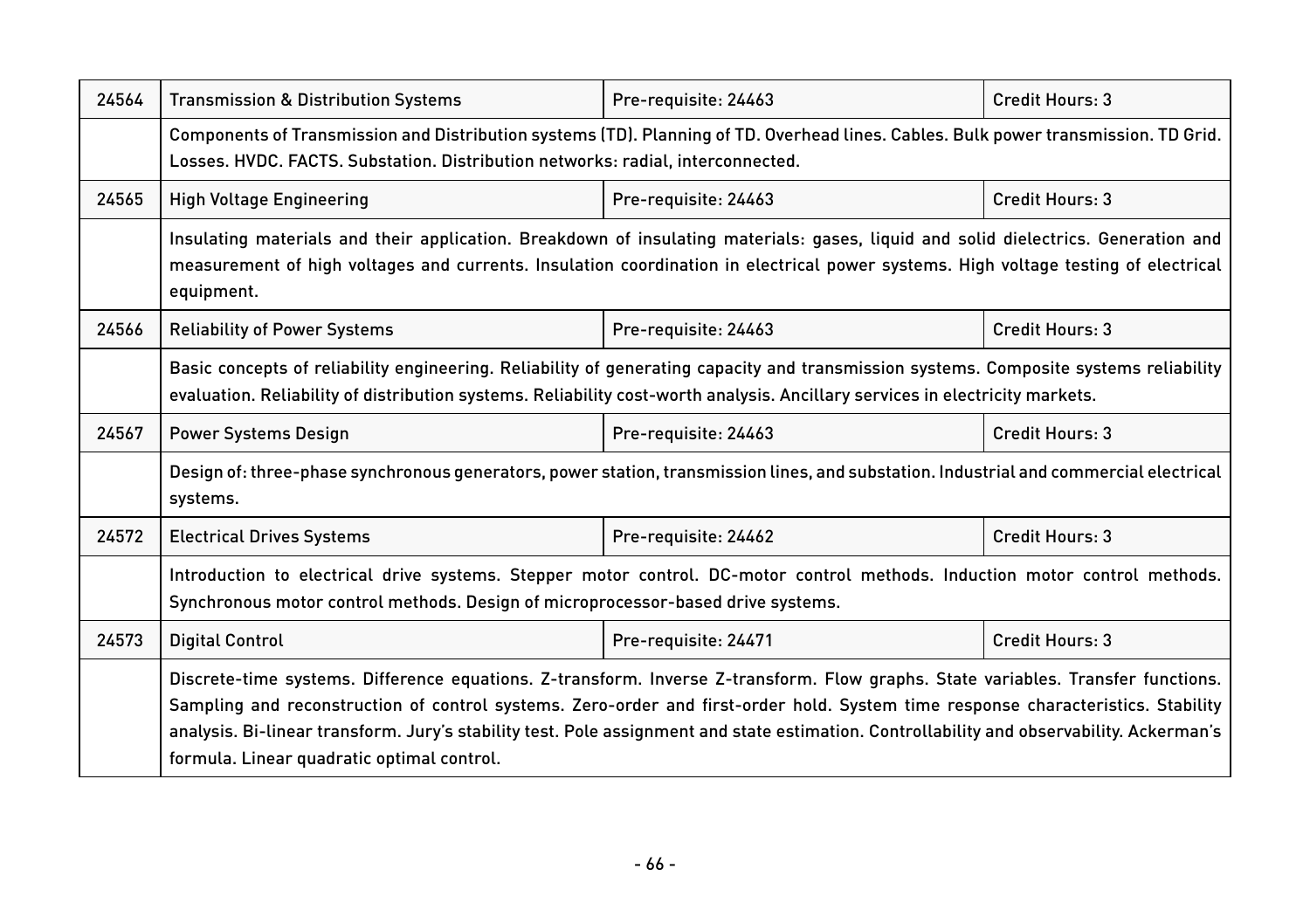| 24581 | Special Topics in Electrical Power Engineering                                                                                                                                                                                                                                              | Pre-requisite: To be set by the Dept.  | Credit Hours: 3        |
|-------|---------------------------------------------------------------------------------------------------------------------------------------------------------------------------------------------------------------------------------------------------------------------------------------------|----------------------------------------|------------------------|
|       | The objective of this course is to introduce advanced and new topics in one of the areas of Electrical Power engineering. The topics can<br>be changed from one year to another depending on the instructor's area of specialty.                                                            |                                        |                        |
| 24582 | <b>Special Topics in Electrical Energy Engineering</b>                                                                                                                                                                                                                                      | Pre-requisite: To be set by the Dept.  | Credit Hours: 3        |
|       | The objective of this course is to introduce advanced and new topics in one of the areas of Electrical Energy engineering. The topics can<br>be changed from one year to another depending on the instructor's area of specialty.                                                           |                                        |                        |
| 24583 | Special Topics in Power & Energy Engineering                                                                                                                                                                                                                                                | Pre-requisite: To be set by the Dept.  | Credit Hours: 3        |
|       | The objective of this course is to introduce advanced and new topics in one of the areas of Energy and Power engineering. The topics can<br>be changed from one year to another depending on the instructor's area of specialty.                                                            |                                        |                        |
| 24588 | Renewable Energy Systems (2)                                                                                                                                                                                                                                                                | Pre-requisite: 24576                   | Credit Hours: 3        |
|       | Fuel Cells: Types and Applications, Biomass: The composition of biomass, Biomass as fuel, Energy Storage Systems: Electrochemical<br>Storage (Batteries) and Capacitive Storage, Grid Integration of Renewable Energy Sources, Introduction to Phasor Measurement Units<br>and Smart Grids. |                                        |                        |
| 24591 | Senior Project (1)                                                                                                                                                                                                                                                                          | Pre-requisite: Finish 120 Credit Hours | <b>Credit Hours: 1</b> |
|       | Projects are aimed at developing independent engineering problem solving skills. A project should be performed by two or more<br>students under the supervision of a faculty member.<br>Grade: Pass / Fail                                                                                  |                                        |                        |
| 24592 | Senior Project (2)                                                                                                                                                                                                                                                                          | Pre-requisite: 24591                   | Credit Hours: 2        |
|       | Continuation of Senior Design Project (1). Students are required to fulfill the project objectives, perform a formal presentation and<br>submit a final report.                                                                                                                             |                                        |                        |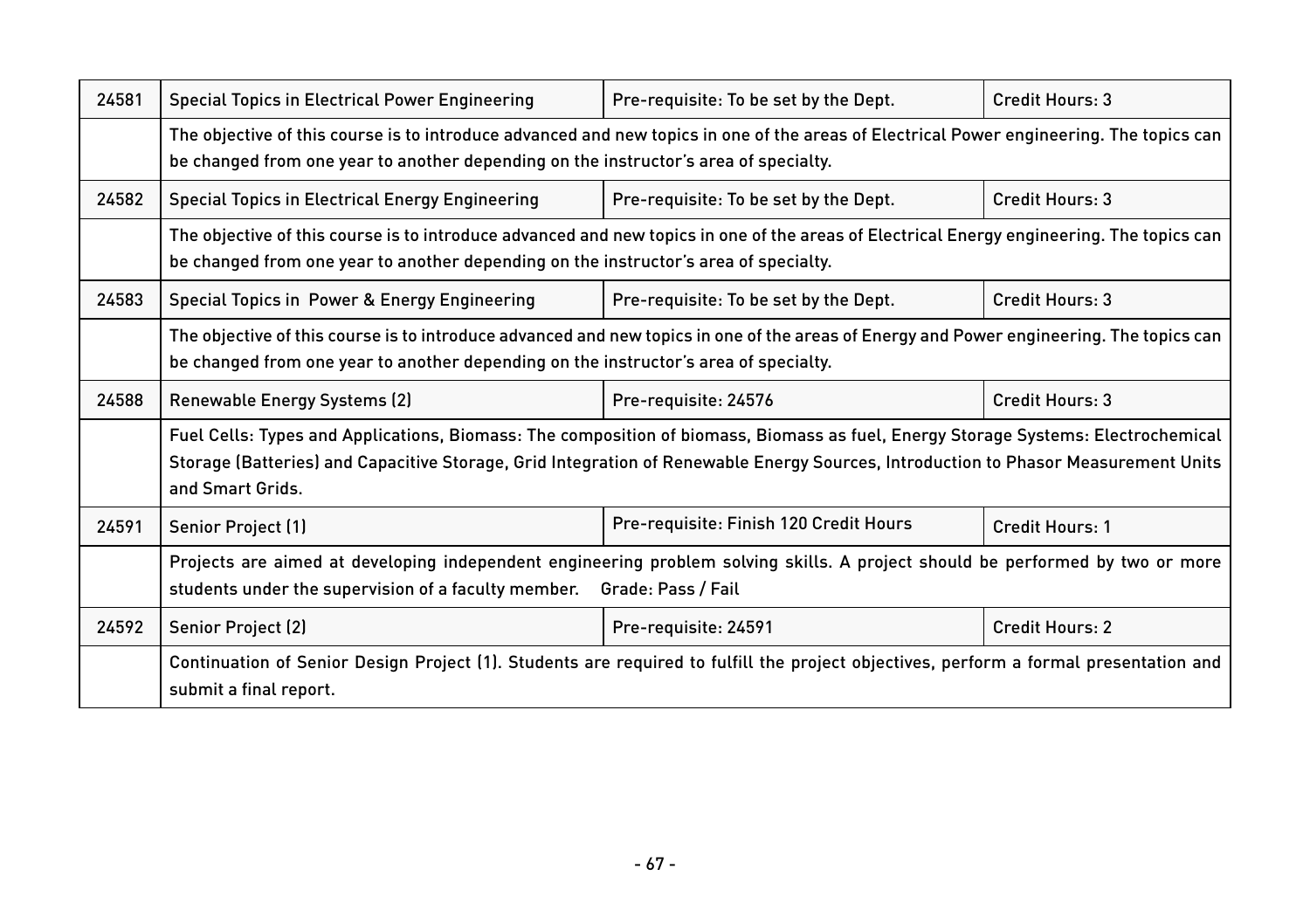# **Networks Information Security Engineering**

| 25330 | <b>Information Security Fundamentals</b>                                                                                                                                                                                                                                                                                                                                                                                                                                                                                                                                                                                | Pre-requisites: 20234, 20134              | Credit Hours: 3 |
|-------|-------------------------------------------------------------------------------------------------------------------------------------------------------------------------------------------------------------------------------------------------------------------------------------------------------------------------------------------------------------------------------------------------------------------------------------------------------------------------------------------------------------------------------------------------------------------------------------------------------------------------|-------------------------------------------|-----------------|
|       | This course covers the use of basic computer security mechanisms, authentication, access control, policy types. The course introduces<br>firewalls, network intrusion detection, Viruses, Worms, Trojan horses, and other forms of malicious code. Coverage of the IT security<br>management process: asset identification and valuation, determining threats to assets and their vulnerabilities, prioritizing and<br>selecting countermeasures, implementing and deploying countermeasures, and continuing maintenance and assessment of security<br>mechanisms. Design and use of basic network security mechanisms. |                                           |                 |
| 25347 | Cryptography                                                                                                                                                                                                                                                                                                                                                                                                                                                                                                                                                                                                            | Pre-requisites: 20234, 20134              | Credit Hours: 3 |
|       | Computer and Network Security Concepts. Classical Encryption Techniques. Symmetric Key Cryptography: Block Ciphers such as the<br>Data Encryption Standard (DES) and the Advanced Encryption Standard (AES), and Stream Ciphers such as the RC4 Cipher. Asymmetric<br>or Public Key Cryptography: the RSA algorithm, the Diffie-Hellman Key Exchange Protocol, ElGamal Cryptosystems, and Elliptic Curve<br>Cryptography. Cryptographic Hash Functions. Message Authentication Codes (MAC). Digital Signatures. Key Management and Distribution.                                                                        |                                           |                 |
| 25420 | <b>Networks Security</b>                                                                                                                                                                                                                                                                                                                                                                                                                                                                                                                                                                                                | Pre-requisite: 25347 Co-requisite: 25441* | Credit Hours: 3 |
|       | This course introduces fundamental security aspects in computer networks and wireless telecommunications. Topics include<br>introducing security protocols for: Network Access Control, Transport-Level Security, Wireless Network Security Protocols, Electronic<br>Mail Security, IP Security, and Internet Authentication Applications.                                                                                                                                                                                                                                                                              |                                           |                 |
| 25441 | <b>Wireless Networks</b>                                                                                                                                                                                                                                                                                                                                                                                                                                                                                                                                                                                                | Pre-requisite: 22443                      | Credit Hours: 3 |
|       | The primary objective of this course is to learn the fundamental principles of wireless networks. The topics include, wireless network<br>standards and protocols, wireless communication technologies, Wireless Personal Area Networks (WPAN), Wireless Local Area<br>Networks (WLAN) and Wireless Mobile Networks (WMN).                                                                                                                                                                                                                                                                                              |                                           |                 |
| 25445 | <b>Wireless Networks Lab</b>                                                                                                                                                                                                                                                                                                                                                                                                                                                                                                                                                                                            | Pre-requisite: 25441                      | Credit Hours: 1 |
|       | This laboratory provides hands-on experience on configuring, implementing, integrating, and testing a variety of wireless technologies.<br>Students will gain a first-hand understanding of the methods and tools for designing and implementing wireless networks such as<br><b>WLANs and WPANs</b>                                                                                                                                                                                                                                                                                                                    |                                           |                 |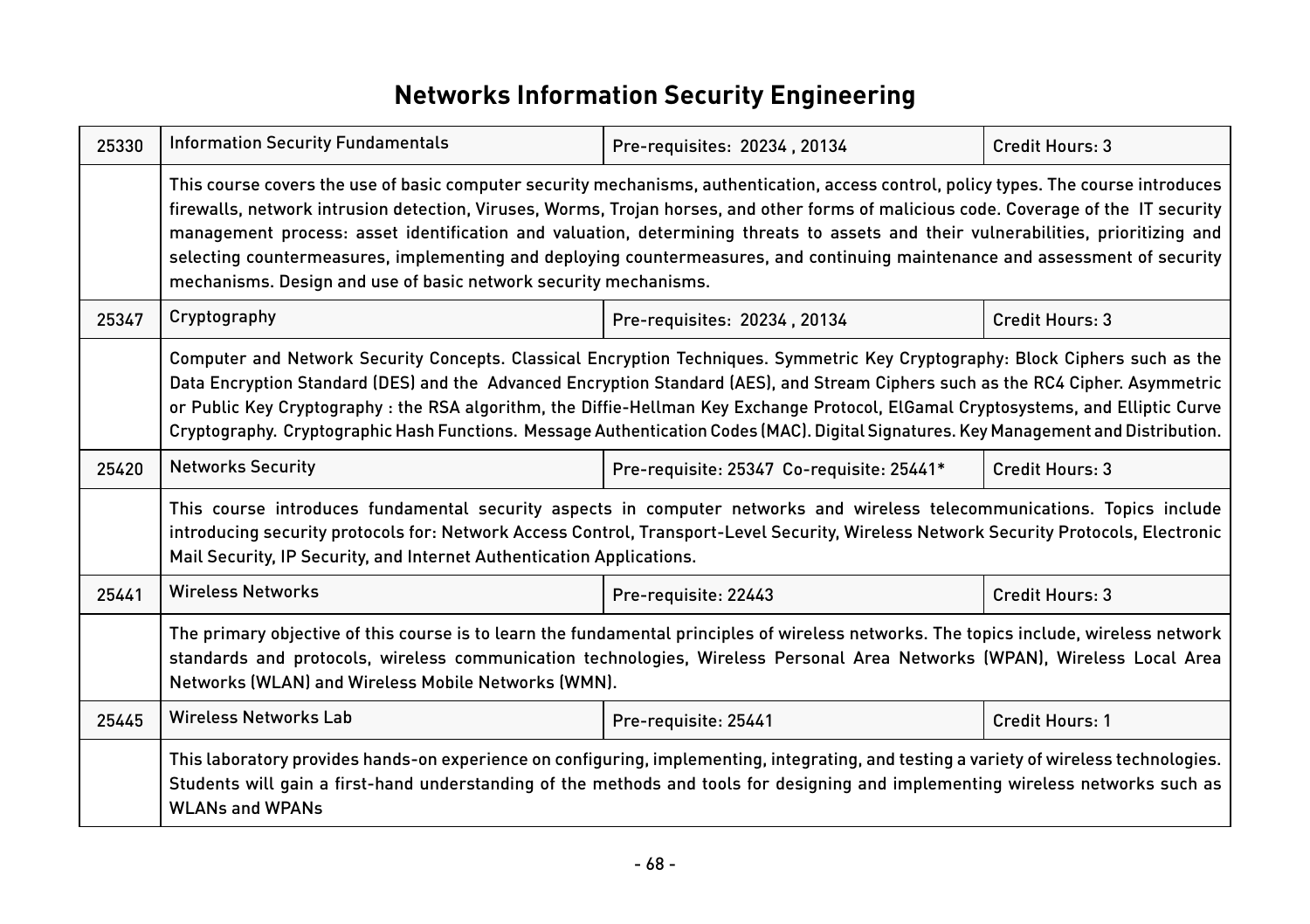| 25490 | <b>Practical Training</b>                                                                                                                                                                                                                                                                                                                                                                                                                                                                                                                                                                                               | Pre-requisite: Finish 99 Cr. Hrs. | Credit Hours: 3 |  |  |
|-------|-------------------------------------------------------------------------------------------------------------------------------------------------------------------------------------------------------------------------------------------------------------------------------------------------------------------------------------------------------------------------------------------------------------------------------------------------------------------------------------------------------------------------------------------------------------------------------------------------------------------------|-----------------------------------|-----------------|--|--|
|       | Students undertake suitable and supervised internships in an approved institute for a period of 8 consecutive weeks in Jordan, or 6<br>consecutive weeks abroad.                                                                                                                                                                                                                                                                                                                                                                                                                                                        |                                   |                 |  |  |
| 25520 | <b>Penetration testing</b><br>Pre-requisite: 25420<br>Credit Hours: 3                                                                                                                                                                                                                                                                                                                                                                                                                                                                                                                                                   |                                   |                 |  |  |
|       | This course introduces students to the underlying principles and many of the techniques associated with penetration testing or ethical<br>hacking. Students will learn about the entire penetration testing process including planning, reconnaissance, scanning, exploitation,<br>post-exploitation, and result reporting. The course also enables students to understand the importance of vulnerability in penetration<br>testing by providing the appropriate industry knowledge and skills.                                                                                                                        |                                   |                 |  |  |
| 25530 | Credit Hours: 3<br><b>Information Systems Security Assessment</b><br>Pre-requisite: 25330                                                                                                                                                                                                                                                                                                                                                                                                                                                                                                                               |                                   |                 |  |  |
|       | Requirement study and situation analysis. Security policy creation and update. Document review. Risk identification. Vulnerability scan.<br>Data analysis. Reporting & briefing.                                                                                                                                                                                                                                                                                                                                                                                                                                        |                                   |                 |  |  |
| 25541 | <b>Cloud Computing &amp; Security</b><br>Credit Hours: 3<br>Pre-requisites: 22443, 25330                                                                                                                                                                                                                                                                                                                                                                                                                                                                                                                                |                                   |                 |  |  |
|       | This course provides an introduction to cloud computing. It starts by covering the cloud-enabling technologies. Subsequently, it explains<br>the fundamentals of cloud computing, different services and delivery models. The course also covers different cloud architectures as<br>well as providing a business perspective on making choices to migrate to the cloud. Finally, the course covers cloud security and<br>possible cloud related threats.                                                                                                                                                               |                                   |                 |  |  |
| 25542 | <b>Cyber Laws</b>                                                                                                                                                                                                                                                                                                                                                                                                                                                                                                                                                                                                       | Pre-requisite: 25330              | Credit Hours: 3 |  |  |
|       | This course examines the mutual relationship between the Internet and the law. The course addresses the question of how nation-<br>states control and mitigate criminal conduct across traditional geographic and political boundaries; what reasonable expectations of<br>privacy are in cyberspace. The course also covers hacking and unauthorized access; computer use in traditional crimes like financial<br>fraud, extortion, securities fraud, and political terrorism; identity theft and online fraud; information warfare; search and seizure;<br>electronic surveillance; censorship and freedom of speech. |                                   |                 |  |  |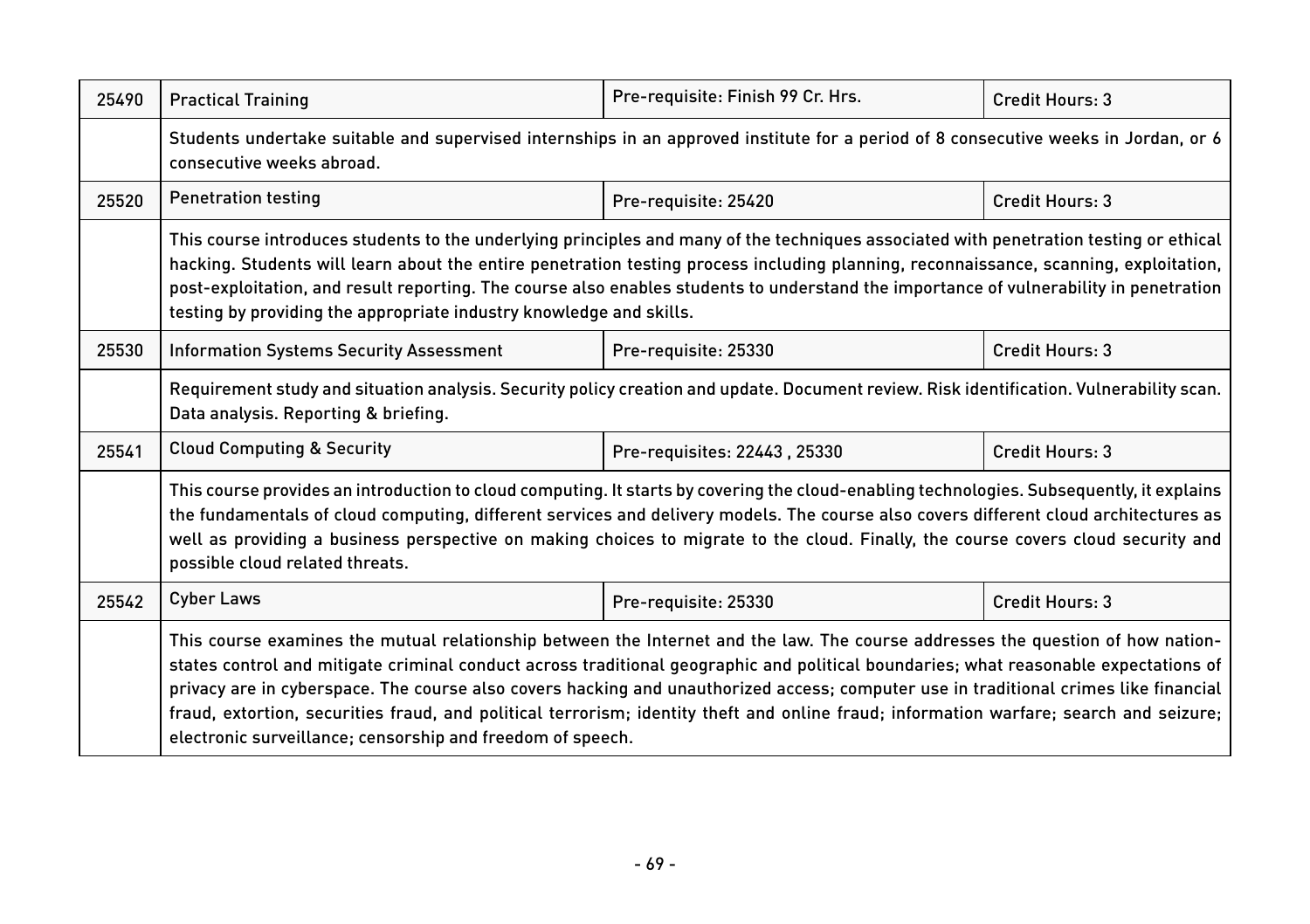| 25543 | <b>Intrusion Detection &amp; Network Forensics</b>                                                                                                                                                                                                                                                                                                                                                                                                                                                                               | Pre-requisite: 25420         | Credit Hours: 3 |  |
|-------|----------------------------------------------------------------------------------------------------------------------------------------------------------------------------------------------------------------------------------------------------------------------------------------------------------------------------------------------------------------------------------------------------------------------------------------------------------------------------------------------------------------------------------|------------------------------|-----------------|--|
|       | This course covers computer security and networks forensics, digital forensics, network surveillance, intrusion detection and<br>prevention, incident response and trace-back. Signature and behavioral-based intrusion detection, and the basics of static and dynamic<br>malware analysis.                                                                                                                                                                                                                                     |                              |                 |  |
| 25545 | <b>Network Security Lab</b>                                                                                                                                                                                                                                                                                                                                                                                                                                                                                                      | Pre-requisite: 25420         | Credit Hours: 1 |  |
|       | This course provides laboratory exercises using off-the-shelf security tools. Topics include: sniffing, implementing the attacks against<br>ARP, IP, ICMP, TCP, and UDP protocols, exploiting DNS vulnerabilities. Experimenting with IPSec, TLS, and SSH protocols. In addition,<br>students will configure network servers, routers, firewalls, WLAN attacks and NIDS and study their effects on the overall system<br>security.                                                                                               |                              |                 |  |
| 25549 | <b>Ethical Hacking Techniques Lab</b>                                                                                                                                                                                                                                                                                                                                                                                                                                                                                            | Co-requisite: 25543          | Credit Hours: 1 |  |
|       | This lab provides students with the practical experience on performing attacks against ICT systems. Topics include: reconnaissance,<br>port scanning, vulnerability assessment, buffer overflow, post exploitation, web pen-testing and basic forensics techniques. By the end<br>of the lab, the students will build a strong foundation of the common hacking techniques, security tools and the defensive approaches<br>to secure ICT systems.                                                                                |                              |                 |  |
| 25576 | <b>Network Performance Analysis</b>                                                                                                                                                                                                                                                                                                                                                                                                                                                                                              | Pre-requisite: 20335, 22443  | Credit Hours: 3 |  |
|       | The course covers three main techniques for the performance analysis of computer networks: queuing theory, simulation, and<br>measurement. The course puts emphasis on data presentation; statistical analysis of simulated data; comparing systems using sample<br>data; introduction to experimental design; bandwidth estimation; introduction to simulation analysis and random number generation.<br>Students will learn techniques to analyze and compare computer systems in general and computer networks in particular. |                              |                 |  |
| 25582 | <b>Operation &amp; Administration of Security Centers</b>                                                                                                                                                                                                                                                                                                                                                                                                                                                                        | Pre-requisites: 22443, 25330 | Credit Hours: 3 |  |
|       | Key components in a Security Operations Center (SOC). Typical SOC operations, services and challenges. SOC procedures and processes.<br>SOC roles and their interdependencies. SOC stakeholders. SOC workflow and job roles. Monitoring, detecting and containing attack<br>vectors. Incident response lifecycle.                                                                                                                                                                                                                |                              |                 |  |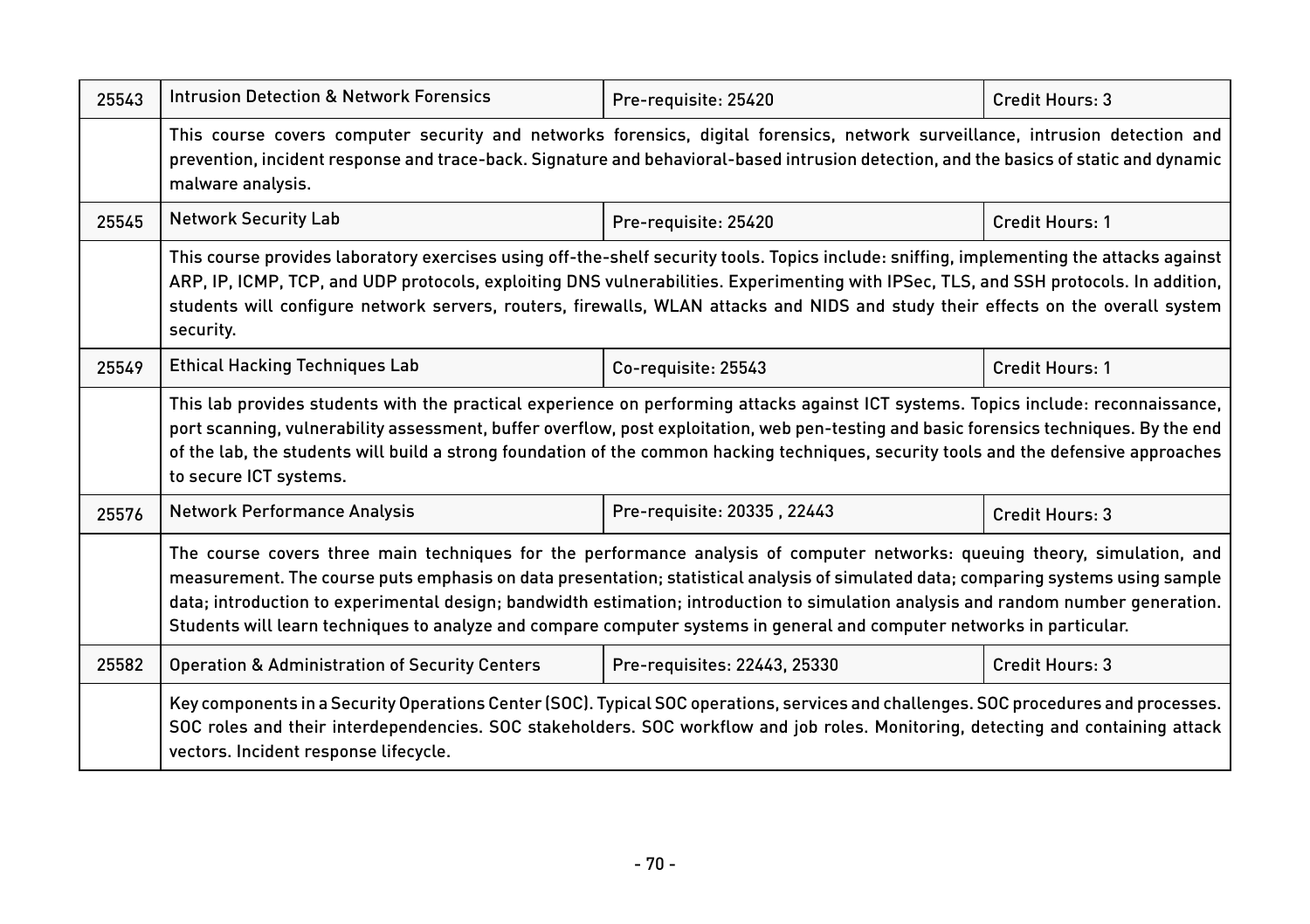| 25583 | <b>IT Audit</b>                                                                                                                                                                                                                                                                                                                                                                                                                                                                | Pre-requisites: 25330, 22443                  | Credit Hours: 3 |  |  |
|-------|--------------------------------------------------------------------------------------------------------------------------------------------------------------------------------------------------------------------------------------------------------------------------------------------------------------------------------------------------------------------------------------------------------------------------------------------------------------------------------|-----------------------------------------------|-----------------|--|--|
|       | This course will familiarize the students with Audit Overview; The Audit Process; Auditing Techniques; Auditing Data Centers and<br>Disaster Recovery; Auditing Routers, Switches, and Firewalls; Auditing Web Servers and Web Applications; Auditing Databases;<br>Auditing Storage; Auditing WLAN and Mobile Devices; Auditing Applications; Auditing Cloud Computing; Frameworks, Standards, and<br>Regulations; Risk Management.                                           |                                               |                 |  |  |
| 25584 | <b>Risk Management</b>                                                                                                                                                                                                                                                                                                                                                                                                                                                         | Pre-requisites: 20335, 25330                  | Credit Hours: 3 |  |  |
|       | Introduction to Risk Management. The Risk Management Lifecycle. Risk Assessment and Analysis Techniques. Risk Exposure<br>Factors. Security Controls and Services. Risk Evaluation and Mitigation Strategies. Reports and Consulting. Threat and Vulnerability<br>Management.                                                                                                                                                                                                  |                                               |                 |  |  |
| 25585 | <b>Multimedia Networks</b><br>Pre-requisite: 22443<br>Credit Hours: 3                                                                                                                                                                                                                                                                                                                                                                                                          |                                               |                 |  |  |
|       | Multimedia networking applications. Streaming stored audio and video. Protocols for real-time interactive applications RTP, RTCP, and<br>SIP. Providing multiple classes of service. Providing QoS guarantees. Distributing Multimedia: content distribution networks.                                                                                                                                                                                                         |                                               |                 |  |  |
| 25586 | Credit Hours: 3<br><b>Hardware Security</b><br>Pre-requisites: 22442, 25330                                                                                                                                                                                                                                                                                                                                                                                                    |                                               |                 |  |  |
|       | This course covers basic concepts in the security of hardware systems. Topics include; active and passive attacks, hardware clonability,<br>security for RFID tags, side channel attacks, counterfeiting, and design of hardware security primitives (e.g., random number<br>generators, crypto-processors).                                                                                                                                                                   |                                               |                 |  |  |
| 25587 | Secure System Architecture                                                                                                                                                                                                                                                                                                                                                                                                                                                     | Pre-requisite: 25330                          | Credit Hours: 3 |  |  |
|       | This course covers basic concepts in the secure system architecture. Topics include; Security Polices, Standards, and Guidelines.<br>Information Classification and Access Control Plan. Requirements Derivation. Security Infrastructure Design Principles. Network<br>Partitioning. Virtual Private Networks. Wireless Security. Platform Hardening. Intrusion Detection Systems. Application Security.<br>Security Event Management and Consolidation. Security Management. |                                               |                 |  |  |
| 25591 | Senior Project (1)                                                                                                                                                                                                                                                                                                                                                                                                                                                             | Pre-requisite: Finish 120 Credit Hours Grade: | Credit Hours: 1 |  |  |
|       | Projects are aimed at developing independent engineering problem-solving skills. A project should be performed by two or more<br>students under the supervision of a faculty member.  Pass / Fail                                                                                                                                                                                                                                                                              |                                               |                 |  |  |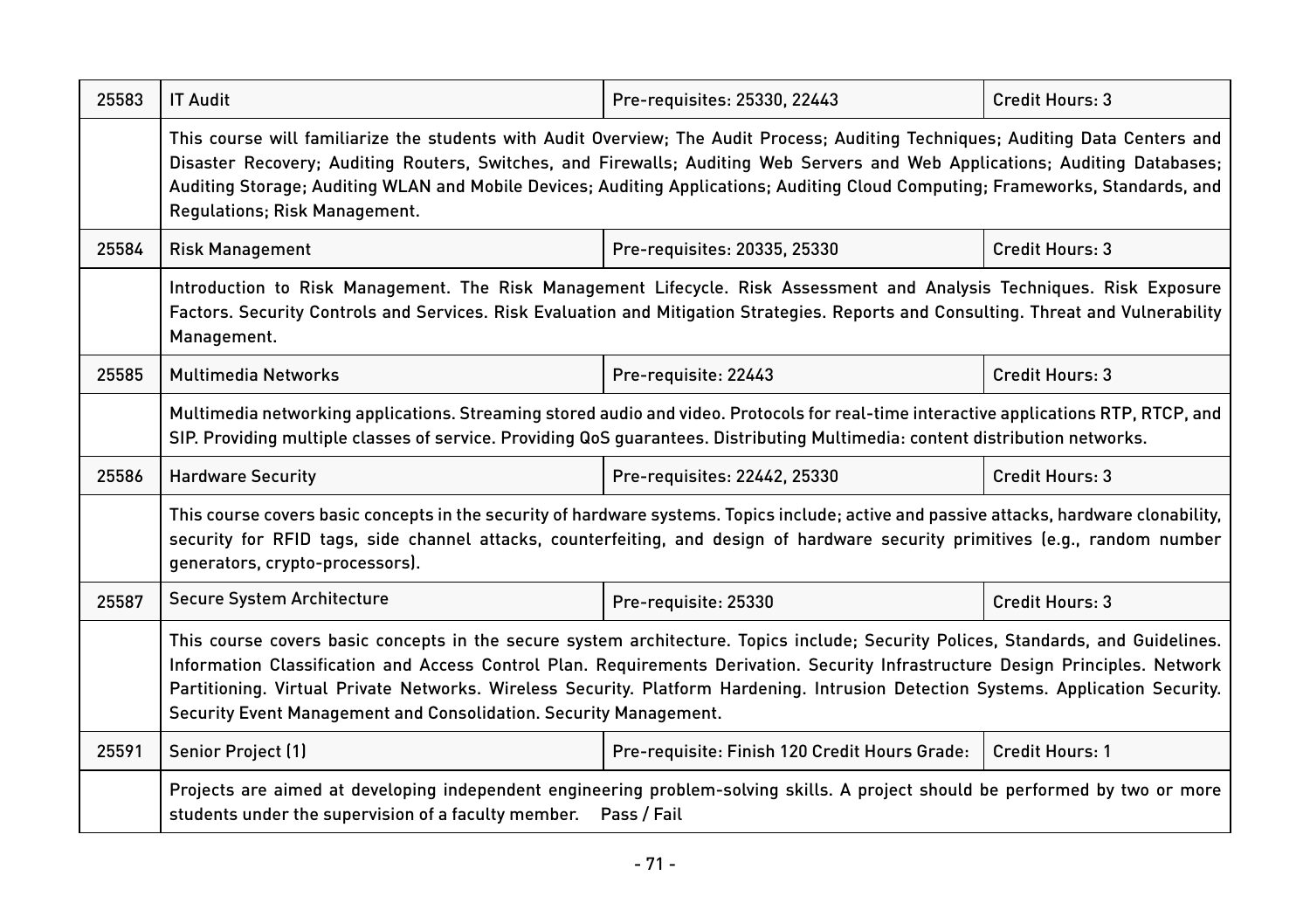| 25592 | Senior Project (2)                                                                                                                                                                                                               | Pre-requisite: 25591              | <b>Credit Hours: 2</b> |
|-------|----------------------------------------------------------------------------------------------------------------------------------------------------------------------------------------------------------------------------------|-----------------------------------|------------------------|
|       | Continuation of Senior Design Project (1). Students are required to fulfill the project objectives, perform a formal presentation and<br>submit a final report.                                                                  |                                   |                        |
| 25593 | Special Topics in Network Security Engineering (1)                                                                                                                                                                               | Pre-requisite: To be set by Dept. | Credit Hours: 3        |
|       | The objective of this course is to introduce advanced and new topics in one of the areas of Network Security Engineering. The topics may<br>be changed from one year to another depending on the instructor's area of specialty. |                                   |                        |
| 25594 | Special Topics in Network Security Engineering (2)                                                                                                                                                                               | Pre-requisite: To be set by Dept. | Credit Hours: 3        |
|       | The objective of this course is to introduce advanced and new topics in one of the areas of Network Security Engineering. The topics may<br>be changed from one year to another depending on the instructor's area of specialty. |                                   |                        |
| 25595 | <b>Special Topics in Information Security (1)</b>                                                                                                                                                                                | Pre-requisite: To be set by Dept  | Credit Hours: 3        |
|       | The objective of this course is to introduce advanced and new topics in one of the areas of Information Security. The topics may be<br>changed from one year to another depending on the instructor's area of specialty.         |                                   |                        |
| 25596 | <b>Special Topics in Information Security (2)</b>                                                                                                                                                                                | Pre-requisite: To be set by Dept  | Credit Hours: 3        |
|       | The objective of this course is to introduce advanced and new topics in one of the areas of Information Security. The topics may be<br>changed from one year to another depending on the instructor's area of specialty.         |                                   |                        |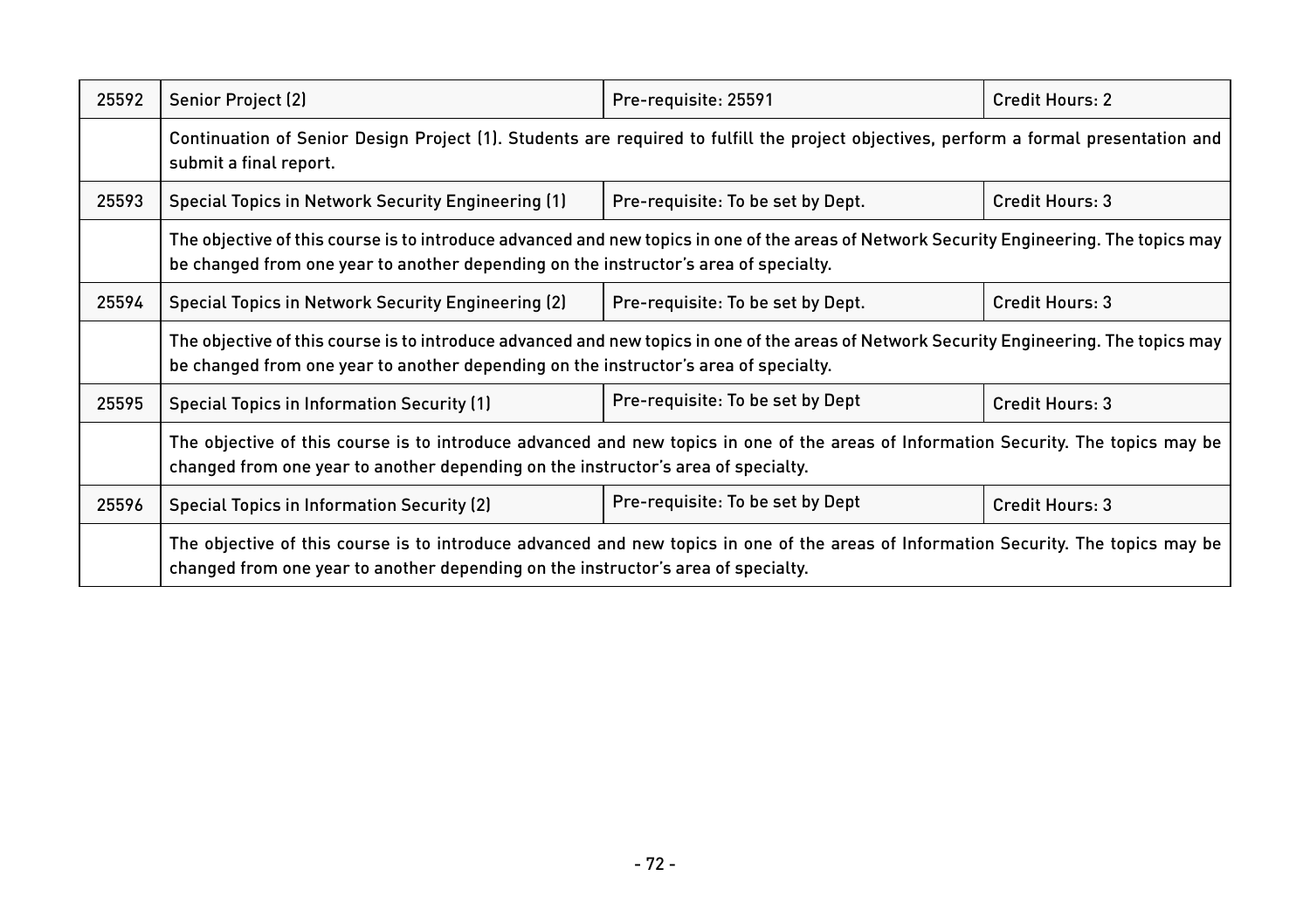# **King Talal School of Business Technology**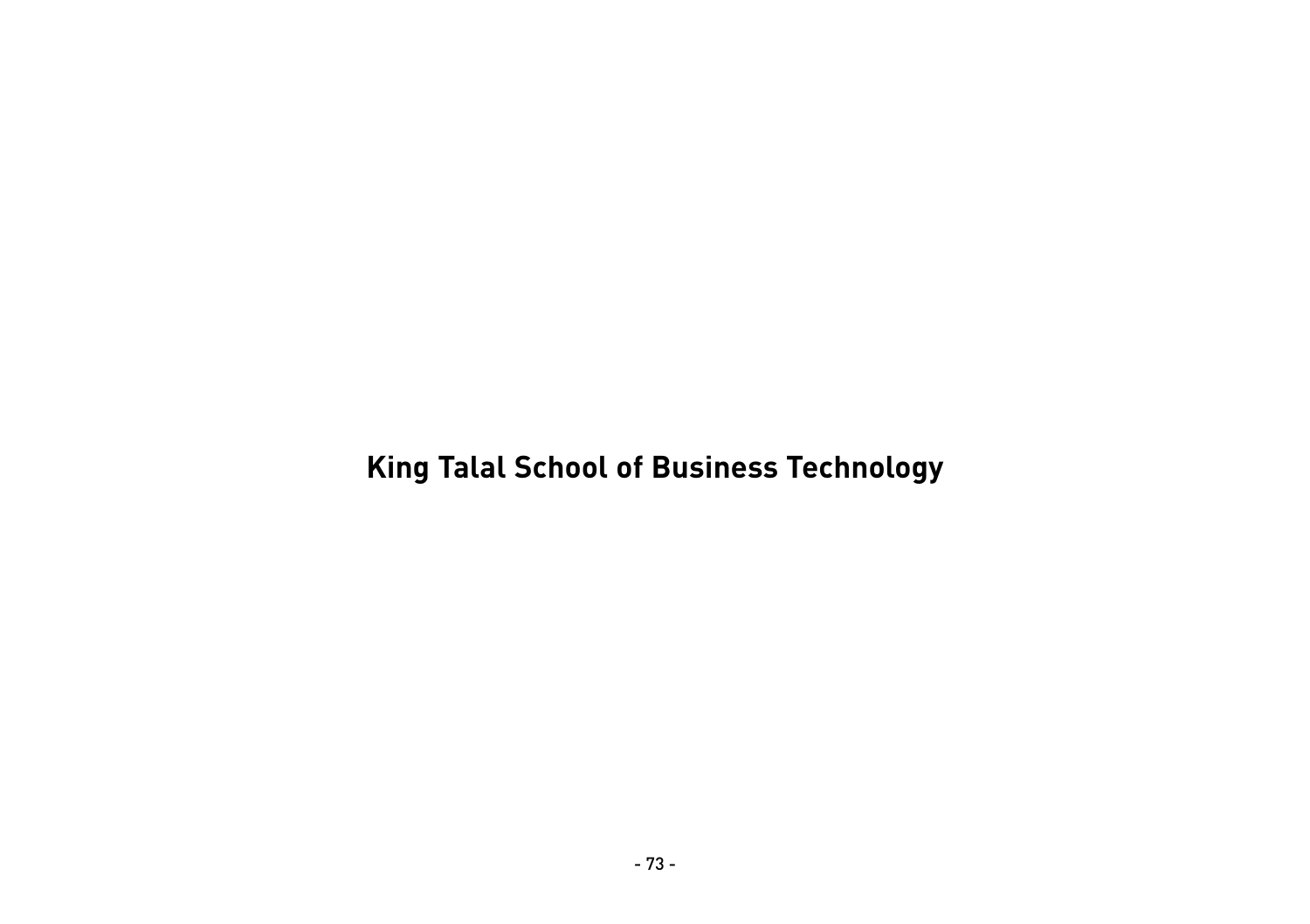#### **Coordination Unit for Service Courses**

| 31019 | Arabic Language (Remedial)                                                                                                                                                                                                                                                                                                                                                                                                                                                                                                                                                                                                                                                                                                                                                               | Pre-requisite: None | Credit Hours: 0 |
|-------|------------------------------------------------------------------------------------------------------------------------------------------------------------------------------------------------------------------------------------------------------------------------------------------------------------------------------------------------------------------------------------------------------------------------------------------------------------------------------------------------------------------------------------------------------------------------------------------------------------------------------------------------------------------------------------------------------------------------------------------------------------------------------------------|---------------------|-----------------|
|       | This course focuses on the applications that develop the four skills through a set of various tools. The aim is to give students trainings<br>so that they can read loudly and silently, comprehend what they listen to, deepen their abilities to write creatively and functionally, and<br>develop 'speaking' skills.                                                                                                                                                                                                                                                                                                                                                                                                                                                                  |                     |                 |
| 31021 | Arabic Language Communication Skills (Remedial)                                                                                                                                                                                                                                                                                                                                                                                                                                                                                                                                                                                                                                                                                                                                          | Pre-requisite: None | Credit Hours: 0 |
|       | This course aims to develop the student's cognitive abilities in the basics of the Arabic language, through a variety of chosen literary<br>texts, followed by a variety of topics including some simplified grammatical issues. In addition, it focuses on the skill of writing such<br>as spelling, punctuation and the use of the Arabic dictionary, which prepare the student to possess the necessary knowledge, reading,<br>writing, listening and conversation, on which the Arabic language communication skills course is based.                                                                                                                                                                                                                                                |                     |                 |
| 31022 | <b>English Language Communication Skills (Remedial)</b>                                                                                                                                                                                                                                                                                                                                                                                                                                                                                                                                                                                                                                                                                                                                  | Pre-requisite: None | Credit Hours: 0 |
|       | This course aims at developing the four skills (listening, reading, writing and speaking) and at enabling students to read the different<br>texts and summarize them in their own language as well as guessing the meaning of the word from the context and make predictions<br>before reading for main ideas. Since this course is intended for students who are less proficient in the English language, the focus is on<br>giving students the structure of different sentences through the grammar lessons, which in turn enables the student to write correct<br>sentences and thus speak without errors by constructing correct sentences when speaking. Regarding vocabulary, the students will be<br>able to find and use synonyms as well as use context clues to find meaning. |                     |                 |
| 31029 | English Language (Remedial)                                                                                                                                                                                                                                                                                                                                                                                                                                                                                                                                                                                                                                                                                                                                                              | Pre-requisite: None | Credit Hours: 0 |
|       | This course is offered to students at the intermediate level to develop the students' ability in the four basic skills: reading, writing,<br>speaking and listening. The materials and activities included in the course are designed in such a way to provide practice in these four<br>skills. Therefore, the practice will improve the students' use of English for academic purposes and communication.                                                                                                                                                                                                                                                                                                                                                                              |                     |                 |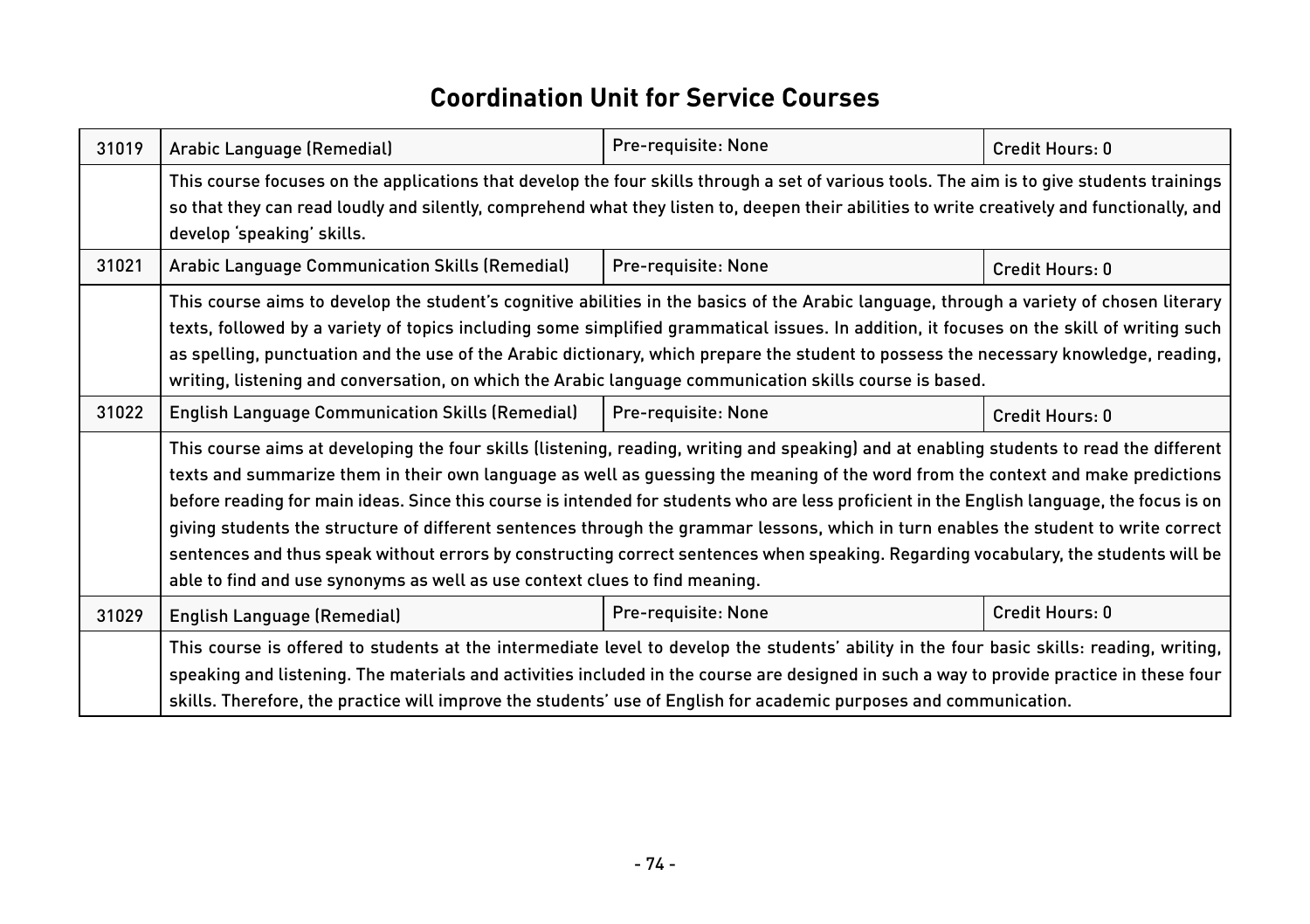| 31100 | Health & Sport                                                                                                                                                                                                                                                                                                                                                                                                                                                                                                                                                                                                                                                                                                                                                                                                                                                                                                                                                                                                                                       | Pre-requisite: None  | Credit Hours: 3 |  |
|-------|------------------------------------------------------------------------------------------------------------------------------------------------------------------------------------------------------------------------------------------------------------------------------------------------------------------------------------------------------------------------------------------------------------------------------------------------------------------------------------------------------------------------------------------------------------------------------------------------------------------------------------------------------------------------------------------------------------------------------------------------------------------------------------------------------------------------------------------------------------------------------------------------------------------------------------------------------------------------------------------------------------------------------------------------------|----------------------|-----------------|--|
|       | This course deals with the concept of physical education and how it relates to our general concept of education, as well as its objectives<br>and historical development. Also examined are the different fields and types of contemporary sports education. While studying human<br>anatomy in detail, the course explains the effect of sports activity on different parts of the body, as well as discussing the various<br>elements that contribute to physical fitness. The student also learns about a number of tests designed to measure different aspects<br>of physical fitness. The course deals with nutrition in terms of basic food groups and the roles they play in the human body, in addition<br>to looking at the most common sports injuries and their symptoms. The course also examines a number of today's diseases such as<br>obesity, anorexia, diabetes and heart disease, concentrating on their causes and how to prevent them. The course discusses some<br>contemporary issues regarding demand for sports activities. |                      |                 |  |
| 31111 | <b>Arabic Language Communication Skills</b>                                                                                                                                                                                                                                                                                                                                                                                                                                                                                                                                                                                                                                                                                                                                                                                                                                                                                                                                                                                                          | Pre-requisite: 31019 | Credit Hours: 3 |  |
|       | This course addresses the communication skills in Arabic (Reading, writing, listening and speaking). It focuses on the applications<br>that develop these skills through a set of various basics and tools. The aim is to give students trainings so that they can read loudly<br>and silently, comprehend what they listen to, deepen their abilities to write creatively and functionally, and develop 'speaking' skills<br>through, debate, discussions and critical thinking.                                                                                                                                                                                                                                                                                                                                                                                                                                                                                                                                                                    |                      |                 |  |
| 31112 | <b>Arabic Language Communication Skills</b>                                                                                                                                                                                                                                                                                                                                                                                                                                                                                                                                                                                                                                                                                                                                                                                                                                                                                                                                                                                                          | Pre-requisite: 31019 | Credit Hours: 3 |  |
|       | This course addresses communication skills in Arabic (Reading, writing, listening and speaking). It focuses on the applications that<br>develop these skills through a set of various basics and tools. The aim is to give students trainings so that they can read loudly and<br>silently, comprehend what they listen to, deepen their abilities to write creatively and functionally, and develop 'speaking' skills through,<br>debate, discussions and critical thinking.                                                                                                                                                                                                                                                                                                                                                                                                                                                                                                                                                                        |                      |                 |  |
| 31121 | <b>English Language Communication Skills</b>                                                                                                                                                                                                                                                                                                                                                                                                                                                                                                                                                                                                                                                                                                                                                                                                                                                                                                                                                                                                         | Pre-requisite: 31029 | Credit Hours: 3 |  |
|       | This course aims at developing students' ability in the four basic skills: (reading, writing, speaking and listening). Practice will improve the<br>students' use of English for academic purposes and communication. The speaking is intended to enable students practice the oral skills<br>and to improve students' pronunciation. Thus, different speaking techniques are undertaken during classes throughout the semester.                                                                                                                                                                                                                                                                                                                                                                                                                                                                                                                                                                                                                     |                      |                 |  |
| 31122 | <b>English Language Communication Skills</b>                                                                                                                                                                                                                                                                                                                                                                                                                                                                                                                                                                                                                                                                                                                                                                                                                                                                                                                                                                                                         | Pre-requisite: None  | Credit Hours: 3 |  |
|       | This course aims at developing students' ability in the four basic skills: (reading, writing, speaking and listening). Practice will improve the<br>students' use of English for academic purposes and communication. The speaking is intended to enable students practice the oral skills<br>and to improve students' pronunciation. Thus, different speaking techniques are undertaken during classes throughout the semester.                                                                                                                                                                                                                                                                                                                                                                                                                                                                                                                                                                                                                     |                      |                 |  |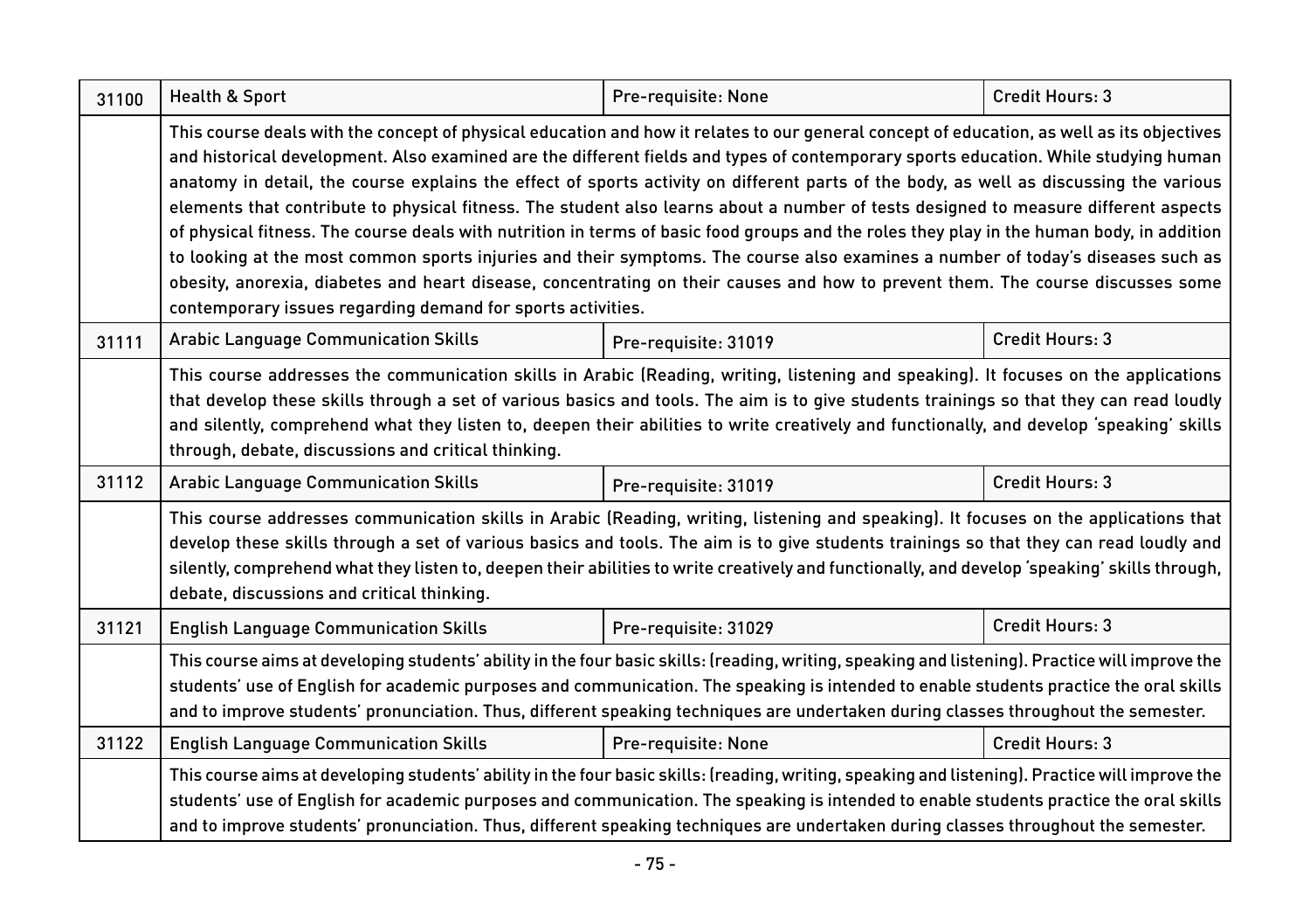| 31130 | <b>Foreign Language</b>                                                                                                                                                                                                                                                                                                                                                                                                                                                                                                                                                                                                                                                                                                                                                                                                                                                          | Pre-requisite: None | Credit Hours: 3 |
|-------|----------------------------------------------------------------------------------------------------------------------------------------------------------------------------------------------------------------------------------------------------------------------------------------------------------------------------------------------------------------------------------------------------------------------------------------------------------------------------------------------------------------------------------------------------------------------------------------------------------------------------------------------------------------------------------------------------------------------------------------------------------------------------------------------------------------------------------------------------------------------------------|---------------------|-----------------|
|       | PSUT offers some foreign languages such as Mandarin (Chinese) course, Spanish, French and other languages to catch up with<br>language skills trend. In each of the languages offered, Students will learn the pronunciation, Common words and some basic but<br>practical grummer, such as introduction of oneself, greeting, hoppy, shopping, etc.<br>The Course also covers some basic theoretical principles in the art of translation, qualities of translator, problems involved in translation<br>and analysis of translated texts. The course aims at equipping students with the skills of practical translation from Arabic into English<br>and vice versa. The Course will be mainly applied offering practice in translating a variety of texts from various fields of knowledge:<br>Economy, Politics, Literary texts, Administrations, fashion, Media, Sports etc. |                     |                 |
| 31151 | <b>National Education</b>                                                                                                                                                                                                                                                                                                                                                                                                                                                                                                                                                                                                                                                                                                                                                                                                                                                        | Pre-requisite: None | Credit Hours: 3 |
|       | This course discusses Jordan: the land, people and homeland, the Arab nation, history of Jordan, political system, Jordanian society,<br>major national institutions, internal and external challenges facing Jordan as well as the role of local institutions in achieving<br>development in national awareness and the family and its role in society.                                                                                                                                                                                                                                                                                                                                                                                                                                                                                                                         |                     |                 |
| 31152 | <b>Islamic Arab Civilization</b>                                                                                                                                                                                                                                                                                                                                                                                                                                                                                                                                                                                                                                                                                                                                                                                                                                                 | Pre-requisite: None | Credit Hours: 3 |
|       | Arab-Islamic civilization is considered an extension of Arabs heritage and their history through the successive historical stages and<br>a linked series of Arab history and civilization's rings. It is derived from faith, social cultural and intellectual assets of Islamic Arab<br>society.(Arab Islamic civilization) course stems from Arab and Islamic constant stopped by tolerant Islamic faith, Arab heritage and<br>Arab history and their civilization.                                                                                                                                                                                                                                                                                                                                                                                                             |                     |                 |
| 31153 | Introduction to Society, Technology and Environmental<br>Protection                                                                                                                                                                                                                                                                                                                                                                                                                                                                                                                                                                                                                                                                                                                                                                                                              | Pre-requisite: None | Credit hours: 0 |
|       | This course aims to inform the student on the issues that are of most concern to him during his university career, and links them to his<br>community and the surrounding environment. These issues include university life and numerous general cultural topics which help to<br>strengthen the student's sense of loyalty and belonging to his university and local community.                                                                                                                                                                                                                                                                                                                                                                                                                                                                                                 |                     |                 |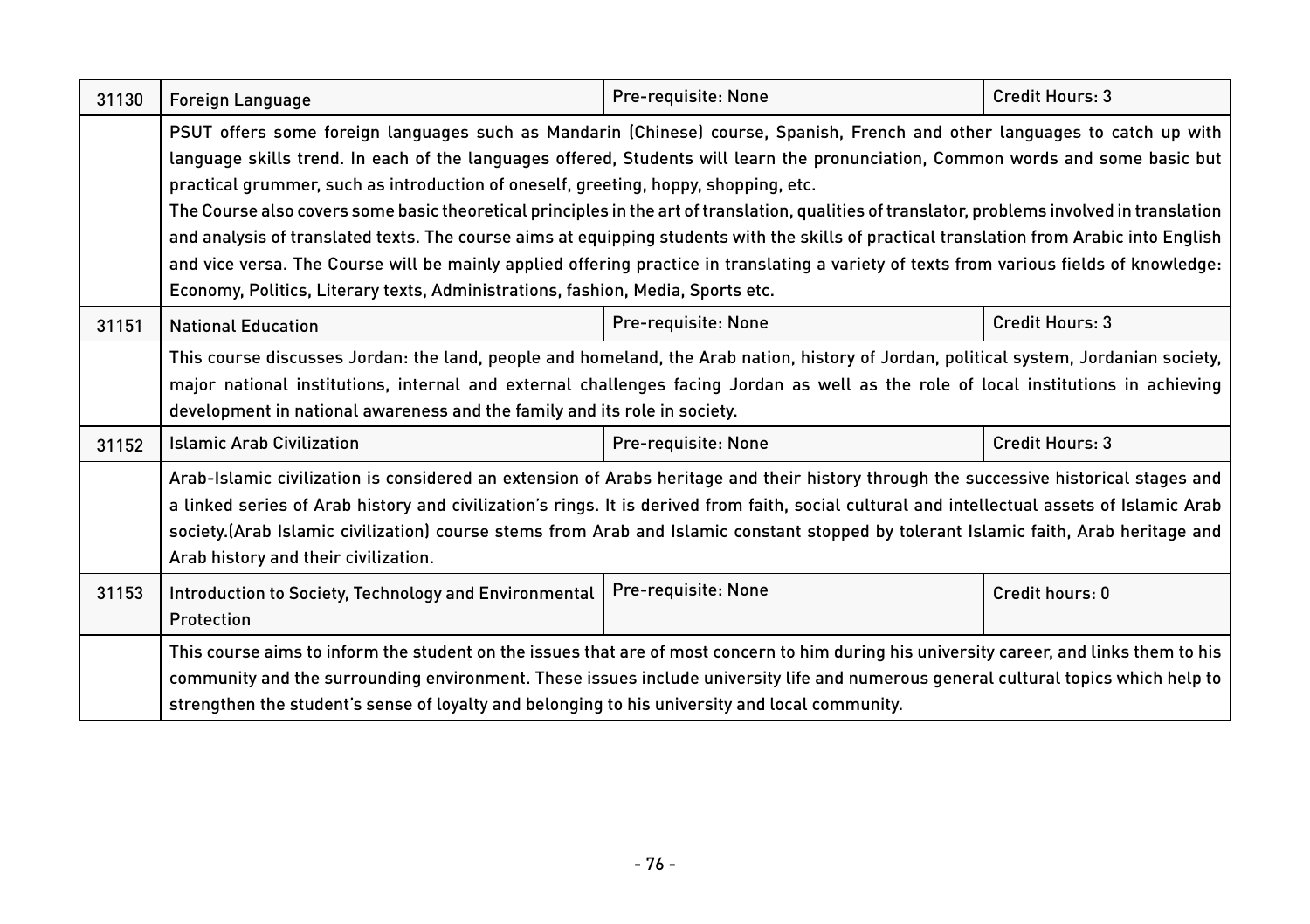| 31154 | <b>Community Service</b>                                                                                                                                                                                                                                                                                                                                                                                                                                                                                                                                                                                                                                                                                                                                                                                                                                                                                                                       | Pre-requisite: None  | Credit hours: 0 |  |
|-------|------------------------------------------------------------------------------------------------------------------------------------------------------------------------------------------------------------------------------------------------------------------------------------------------------------------------------------------------------------------------------------------------------------------------------------------------------------------------------------------------------------------------------------------------------------------------------------------------------------------------------------------------------------------------------------------------------------------------------------------------------------------------------------------------------------------------------------------------------------------------------------------------------------------------------------------------|----------------------|-----------------|--|
|       | This course addresses the concept of physical education, how it relates to our general concept of education, as well as its objectives<br>and historical development. Also, it examines the different fields and types of contemporary sports education. While studying human<br>anatomy in detail, the course explains the effect of sports activity on different parts of the body, as well as discussing the various<br>elements that contribute to physical fitness. The course presents a number of tests designed to measure different aspects of physical<br>fitness. The course deals with nutrition in terms of basic food groups and the roles they play in the human body, in addition to looking<br>at the most common sports injuries and their symptoms. The course further covers a number of today's diseases such as obesity,<br>anorexia, diabetes and heart disease, concentrating on their causes and how to prevent them. |                      |                 |  |
| 31160 | Leadership & Societal Responsibility                                                                                                                                                                                                                                                                                                                                                                                                                                                                                                                                                                                                                                                                                                                                                                                                                                                                                                           | Pre-requisite: None  | Credit Hours: 3 |  |
|       | This course covers different theoretical and frameworks of leadership, moral leadership, and the philosophical foundations of socially<br>responsible leadership. Further, this course explores the manner in which leaders personally and professionally deal with ethical and<br>social issues as they quide their organizations in such a way to instill and optimize positive social impact.                                                                                                                                                                                                                                                                                                                                                                                                                                                                                                                                               |                      |                 |  |
| 31161 | <b>Introductions to Library Science</b>                                                                                                                                                                                                                                                                                                                                                                                                                                                                                                                                                                                                                                                                                                                                                                                                                                                                                                        | Pre-requisite: None  | Credit Hours: 3 |  |
|       | This course discusses how to get to information sources, the types of cataloging, the types of catalogs, types of classification, information<br>and knowledge, information society, information services. Information technology, information storage, information retrieval and<br>dissemination, information and Internet.                                                                                                                                                                                                                                                                                                                                                                                                                                                                                                                                                                                                                  |                      |                 |  |
| 31211 | <b>Arabic Literature</b>                                                                                                                                                                                                                                                                                                                                                                                                                                                                                                                                                                                                                                                                                                                                                                                                                                                                                                                       | Pre-requisite: 31111 | Credit Hours: 3 |  |
|       | The aim of this course is to developing students' taste of Arabic literature through reading of literature essays, analysis, introducing<br>some literature aspects from different eras, introducing some preliminary concepts such as: literature, text, taste, criticism, realizing<br>the basic steps in processing the literary text, recognizing the literary texts of different genres, such as: poetry, Thoughts, story, Essay,<br>and authors of her book and studying models of literary texts which belong to different periods of time, and analysis and interpretation.                                                                                                                                                                                                                                                                                                                                                            |                      |                 |  |
| 31251 | <b>Military Science</b>                                                                                                                                                                                                                                                                                                                                                                                                                                                                                                                                                                                                                                                                                                                                                                                                                                                                                                                        | Pre-requisite: None  | Credit Hours: 3 |  |
|       | This course is intended to present the history of the Jordanian army, Jordanian peace forces, preparing the nation for defense and<br>liberation, as well as genesis and development of the Hashemite Kingdom of Jordan.                                                                                                                                                                                                                                                                                                                                                                                                                                                                                                                                                                                                                                                                                                                       |                      |                 |  |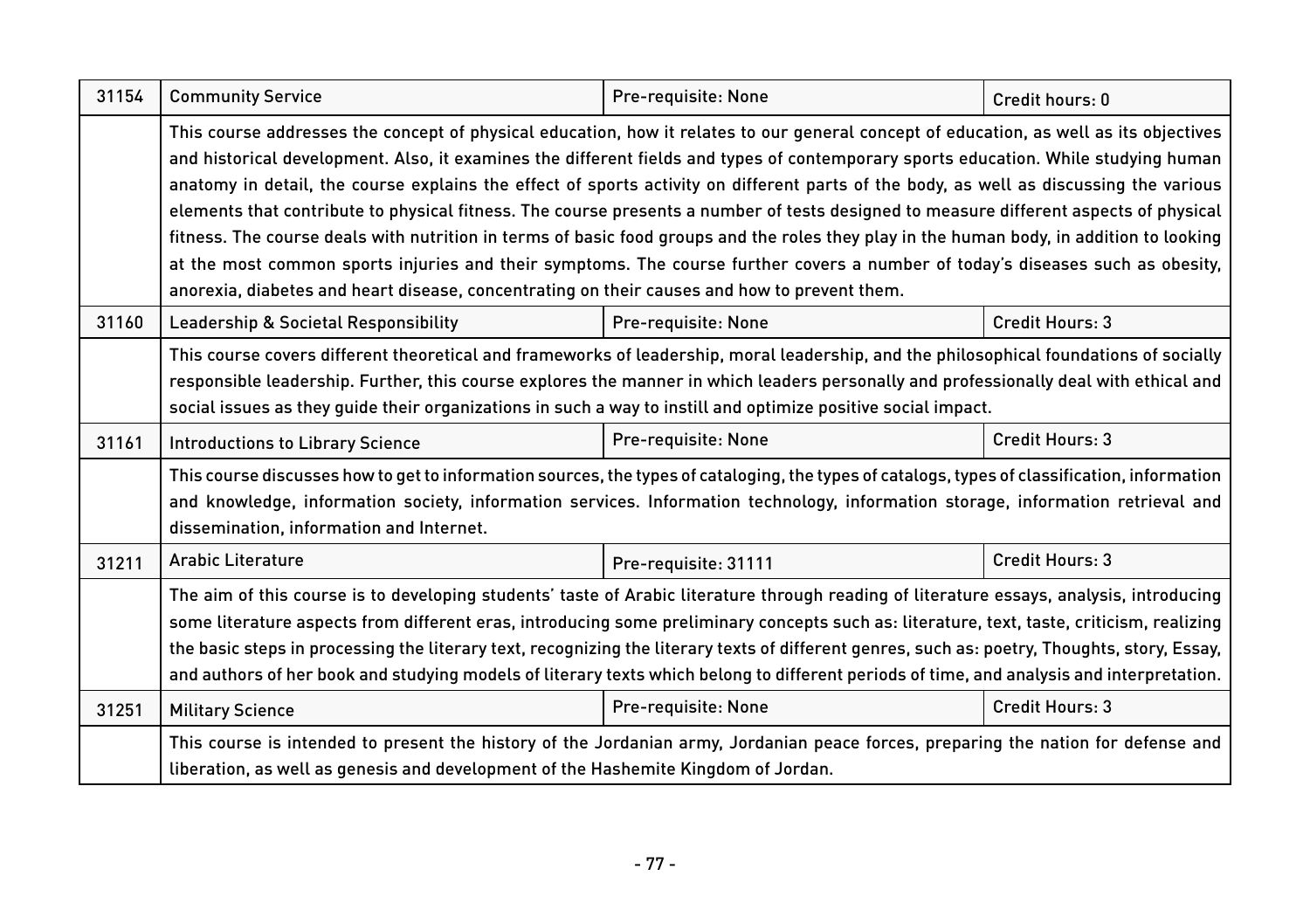| 31252 | <b>Governance and Development</b>                                                                                                                                                                                                                                                                                                                                                                                                                                                                                                                                                                                                                                                                                                                                                                                                                                                                                                                                                                                                                                                                                                                                                                                                                                                                                                                                                                                                                         | Pre-requisite: None | Credit Hours: 3 |
|-------|-----------------------------------------------------------------------------------------------------------------------------------------------------------------------------------------------------------------------------------------------------------------------------------------------------------------------------------------------------------------------------------------------------------------------------------------------------------------------------------------------------------------------------------------------------------------------------------------------------------------------------------------------------------------------------------------------------------------------------------------------------------------------------------------------------------------------------------------------------------------------------------------------------------------------------------------------------------------------------------------------------------------------------------------------------------------------------------------------------------------------------------------------------------------------------------------------------------------------------------------------------------------------------------------------------------------------------------------------------------------------------------------------------------------------------------------------------------|---------------------|-----------------|
|       | The course covers the basic concepts of governance and development, the nature of the impact associated with the mechanisms of<br>good governance and its indicators on the levels of development in the country. The course highlights the conceptual framework of<br>the concept of good governance and its origins, along with its political, economic, administrative and cultural dimensions; as well as<br>various standards and indicators. The course also covers the concept of development and its theories, types and dimensions, with a<br>focus on indicators of sustainable development.<br>The course deals with the nature of the environment created by different forms of government, and the impact on economic growth<br>rates in the long term, and the role of good governance as a link to transforming economic growth into sustainable development by<br>creating an enabling environment for development. It also addresses the role of the system of values and principles associated with<br>good governance, and the complementary roles of its three components (the State, the private sector and civil society), in addition to<br>the pivotal role of the effectiveness of governance in influencing development policies by attracting financial aid, solving the issue of<br>poverty and achieving stability, in a comparative study of the reality of these concepts in developing countries and developed countries. |                     |                 |
| 31254 | Entrepreneurship and Innovation                                                                                                                                                                                                                                                                                                                                                                                                                                                                                                                                                                                                                                                                                                                                                                                                                                                                                                                                                                                                                                                                                                                                                                                                                                                                                                                                                                                                                           | Pre-requisite: None | Credit Hours: 3 |
|       | This course focuses on the behaviour and attributes of entrepreneurs who operate in a competitive environment. It elaborates on the role<br>of entrepreneurs in a competitive market and that of government in the creation of a business environment conducive to entrepreneurship.<br>The course also highlights the relevance of attitudes, values and beliefs to entrepreneurial activity; the management of risks; the process<br>of new product development; and the reasons for the high failure rate of new businesses. Students are expected to prepare a business<br>plan for a new business as their main objective by the end of the semester. The course will develop students' skills and understanding of<br>the risks and rewards of entrepreneurial activities. There will be a special focus on SMEs and entrepreneurship in Jordan.                                                                                                                                                                                                                                                                                                                                                                                                                                                                                                                                                                                                    |                     |                 |
| 31255 | <b>Entrepreneurship for Business</b>                                                                                                                                                                                                                                                                                                                                                                                                                                                                                                                                                                                                                                                                                                                                                                                                                                                                                                                                                                                                                                                                                                                                                                                                                                                                                                                                                                                                                      | Pre-requisite: None | Credit Hours: 3 |
|       | This course focuses on the behaviour and attributes of entrepreneurs who operate in a competitive environment. It elaborates on<br>the role of entrepreneurs in a competitive market and that of government in the creation of a business environment conducive to<br>entrepreneurship. The course also highlights the relevance of attitudes, values and beliefs to entrepreneurial activity; the management<br>of risks; the process of new product development; and the reasons for the high failure rate of new businesses.<br>Students are expected to prepare a business plan for a new business as their main objective by the end of the semester.<br>The course will develop students' skills and understanding of the risks and rewards of entrepreneurial activities. There will be a special<br>focus on SMEs and entrepreneurship in Jordan.                                                                                                                                                                                                                                                                                                                                                                                                                                                                                                                                                                                                 |                     |                 |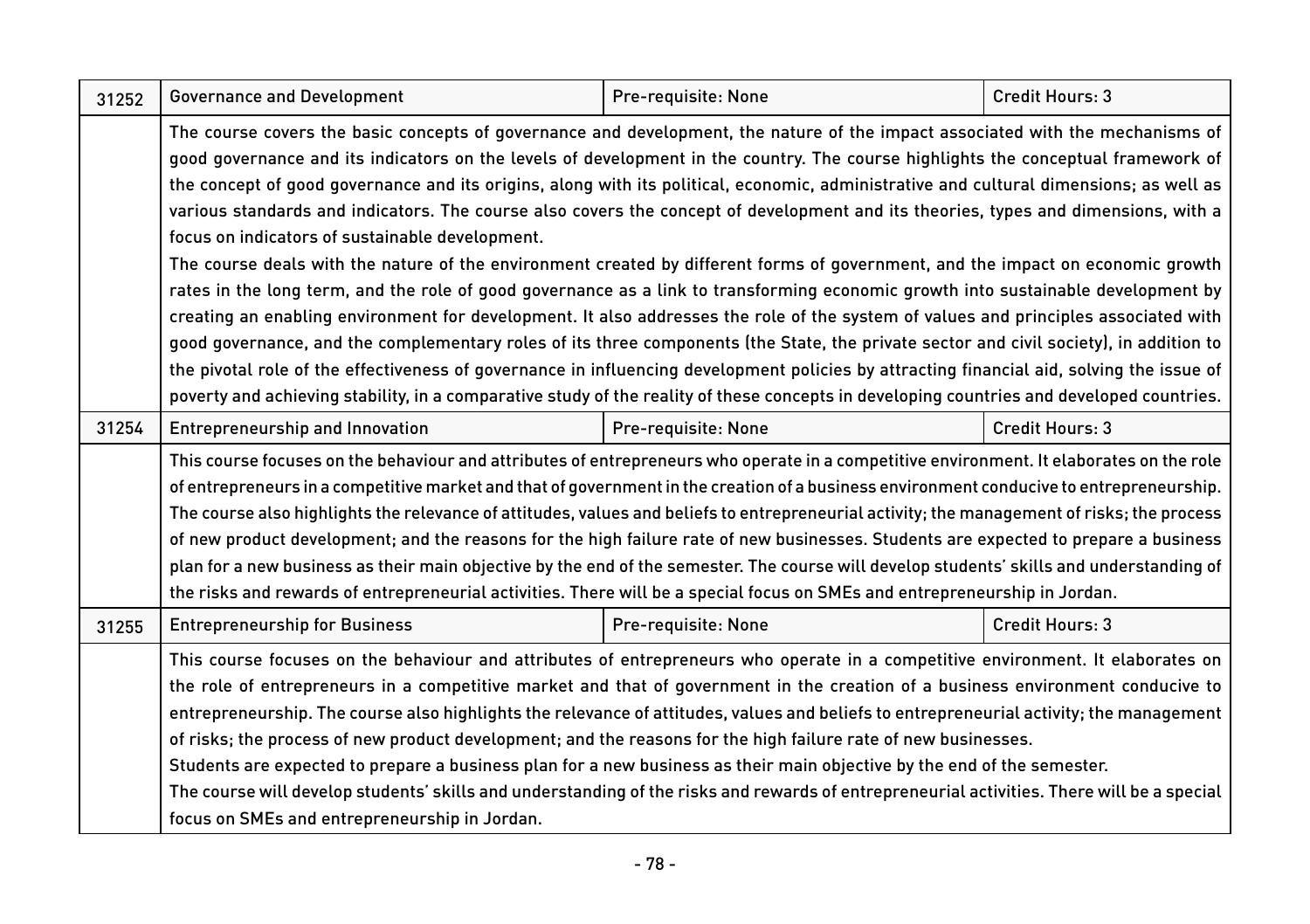| 31260 | <b>Human Rights</b>                                                                                                                                                                                                                                                                                                                                                                                                                                                                                                                                                                                                                                                                                                                                                                                                           | Pre-requisite: None | Credit Hours: 3 |
|-------|-------------------------------------------------------------------------------------------------------------------------------------------------------------------------------------------------------------------------------------------------------------------------------------------------------------------------------------------------------------------------------------------------------------------------------------------------------------------------------------------------------------------------------------------------------------------------------------------------------------------------------------------------------------------------------------------------------------------------------------------------------------------------------------------------------------------------------|---------------------|-----------------|
|       | The course includes the definition of human rights, their importance, characteristics, intellectual and philosophical roots. It focuses<br>on the historical development of human rights, their sources, types, and criteria for differentiating them, including civil and political<br>rights, economic, social and cultural rights. in addition, the course addresses human rights that are guaranteed through charters,<br>conventions, international declarations, national legislation and mechanisms for protecting these rights. The course also sheds light<br>on humanitarian intervention and attitudes towards it, especially in the post-Cold War period. It, further, deals with the impact of<br>globalization mechanisms on human rights, with a focus on discussing applied cases at the international level. |                     |                 |
| 31261 | Introductions to Politics and Economics Science                                                                                                                                                                                                                                                                                                                                                                                                                                                                                                                                                                                                                                                                                                                                                                               | Pre-requisite: None | Credit Hours: 3 |
|       | The course addresses the nature of political economy, the issues of political economy, and the importance of the market. Market effects<br>and political economy, three ideologies of political economy, the dynamics of the international political economy, the political economy<br>of structural changes, long-term variations of economic growth and the effect of political hegemonic, the politics of international trade,<br>the political economy of international finance.                                                                                                                                                                                                                                                                                                                                          |                     |                 |
| 31262 | Introductions to Educational Science                                                                                                                                                                                                                                                                                                                                                                                                                                                                                                                                                                                                                                                                                                                                                                                          | Pre-requisite: None | Credit Hours: 3 |
|       | This course discusses education principles and philosophy, education and individuals, education and learning, education and society,<br>education and development, educational courses and methods, educational institutions and educational assessments and education in<br>the Arab and Islamic worlds.                                                                                                                                                                                                                                                                                                                                                                                                                                                                                                                     |                     |                 |
| 31264 | Introduction to Psychology                                                                                                                                                                                                                                                                                                                                                                                                                                                                                                                                                                                                                                                                                                                                                                                                    | Pre-requisite: None | Credit Hours: 3 |
|       | The course deals with the concept of psychology, its history, schools, main fields, and research methods. It also deals with the concept<br>of growth, its principles, factors affecting it, and its various stages. The course shows the nature of motivation, the development of<br>its concept, and the classification of motivations. The course focuses on the nature and theories of learning. The course also deals<br>with the concept of intelligence, factors affecting it, and methods of measuring it. It also focuses on personality, its theories, and<br>its measurements. The course also deals with some aspects of stress, defense mechanisms, treatment methods and methods of<br>psychological counseling.                                                                                                |                     |                 |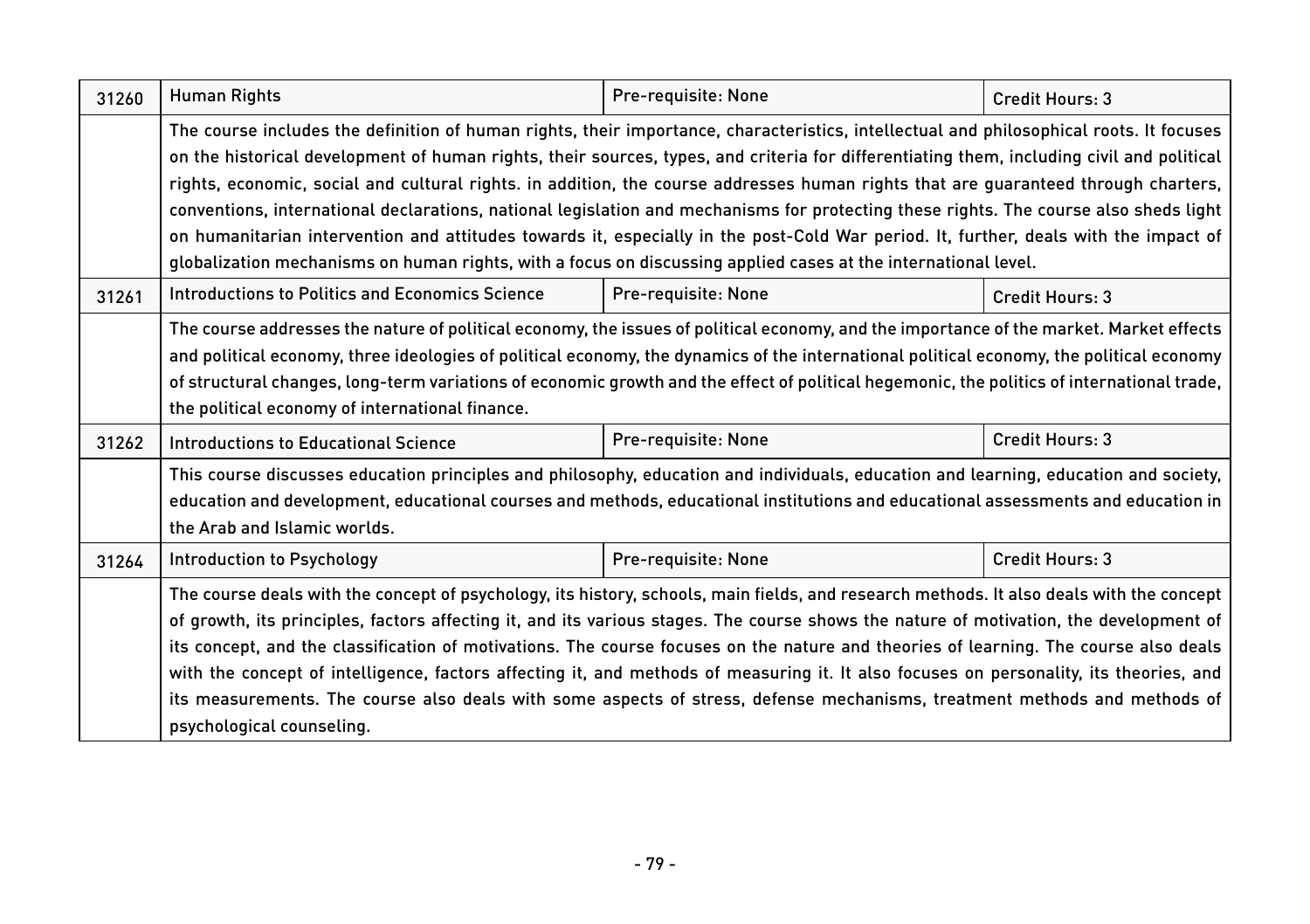| 31271 | <b>Environmental Science</b>                                                                                                                                                                                                                                                                                                                                                                                                                                                                                                                                                                                                                                                                                                                        | Pre-requisite: None | Credit Hours: 3 |  |
|-------|-----------------------------------------------------------------------------------------------------------------------------------------------------------------------------------------------------------------------------------------------------------------------------------------------------------------------------------------------------------------------------------------------------------------------------------------------------------------------------------------------------------------------------------------------------------------------------------------------------------------------------------------------------------------------------------------------------------------------------------------------------|---------------------|-----------------|--|
|       | This course focuses on the basic concepts in ecology; organization, structure and function of ecosystem and ecosystem properties;<br>cycling of matter and flow of energy in ecosystems and their equilibrium; factors involved in the regulation, growth, and general<br>dynamics of populations; data needed to describe populations, population growth, population models, and regulatory mechanisms;<br>spatial and temporal variation and properties of populations; community structure and interactions; succession patterns in aquatic and<br>terrestrial communities.                                                                                                                                                                      |                     |                 |  |
| 31272 | <b>Development and Environment</b>                                                                                                                                                                                                                                                                                                                                                                                                                                                                                                                                                                                                                                                                                                                  | Pre-requisite: None | Credit Hours: 3 |  |
|       | This course has five different components; introducing learner to the relationship between the environment (natural resources,<br>ecosystem services) and development, the link between environment and development process along with the multiple dimensions of<br>sustainability, analyzing the sustainable development and the approach to achieve the development, environmental quality, and social<br>equity, presenting theoretical perspectives of development and environment and how to achieve its sustainability. The course also gives<br>a comprehensive introduction to all major issues, ways of saving the earth from ecological collapse, as well as defining the roles of<br>sustainable development on the future of humanity. |                     |                 |  |
| 31311 | <b>Scientific Research Methods and Writing Skills</b>                                                                                                                                                                                                                                                                                                                                                                                                                                                                                                                                                                                                                                                                                               | Pre-requisite: None | Credit Hours: 3 |  |
|       | This course outlines the concept of scientific research including its nature, categories, elements, and procedures. This course also<br>presents a comprehensive introduction to data collection tools, the use of statistical methods in analysis and interpretation, SPSS, the<br>generation of findings and recommendations, in addition to the use of libraries, references, and online documentation in preparing<br>academic reports.                                                                                                                                                                                                                                                                                                         |                     |                 |  |
| 31351 | Contemporary Issues in the Arab World                                                                                                                                                                                                                                                                                                                                                                                                                                                                                                                                                                                                                                                                                                               | Pre-requisite: None | Credit Hours: 3 |  |
|       | This course focuses on social and national fragmentation in the Arab east: Features and roots, the Arab-Israeli conflict, democracy<br>and civil society in the Arab world, pan-Arabism and Islam, the self and the other, secularism, the Arabs and qlobalization and human<br>security in the Arab world.                                                                                                                                                                                                                                                                                                                                                                                                                                         |                     |                 |  |
| 31352 | Jerusalem: History and Facts                                                                                                                                                                                                                                                                                                                                                                                                                                                                                                                                                                                                                                                                                                                        | Pre-requisite: None | Credit Hours: 3 |  |
|       | The aim of the course is to address the following topics: the geographic borders of Al-Quds through history, a glance at the historical<br>discoveries in Al-Quds, al-Quds and the British occupation, the establishment of Israel, the Israeli plans to jadeite Al-Quds, importance<br>of Al-Quds from religion point of view, the infringements of Al-Agsa mosque since 1967 by Israel.                                                                                                                                                                                                                                                                                                                                                           |                     |                 |  |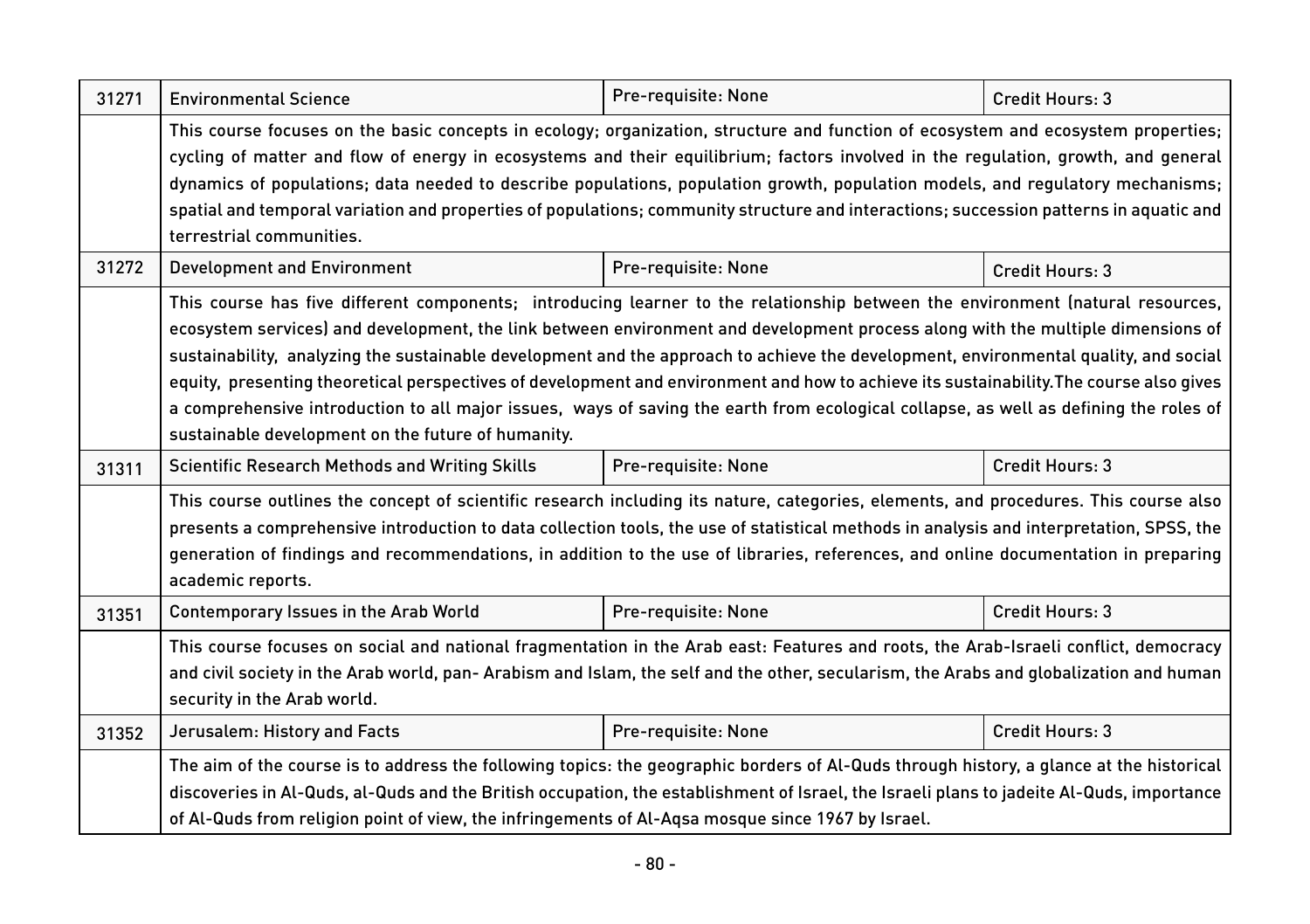| 31361 | <b>Introductions to Philosophy</b>                                                                                                                                                                                                                      | Pre-requisite: None              | Credit Hours: 3 |
|-------|---------------------------------------------------------------------------------------------------------------------------------------------------------------------------------------------------------------------------------------------------------|----------------------------------|-----------------|
|       | The course tackles the definition of philosophy, the relation between philosophy and science, the science-based and religion-based<br>thoughts, a historical review of philosophy and science, a discussion of the most important fields in philosophy. |                                  |                 |
|       |                                                                                                                                                                                                                                                         |                                  |                 |
| 31362 | <b>Philosophy and Critical Thinking</b>                                                                                                                                                                                                                 | Pre-requisite: None              | Credit Hours: 3 |
|       | This course aims to build the theoretical mind and philosophical understanding, and to provide the student with thinking skills,                                                                                                                        |                                  |                 |
|       | including critical thinking. It presents the student with the foundations of philosophical thinking and methods of investigation and                                                                                                                    |                                  |                 |
|       | logical reasoning. In addition, it introduces to the rules of organized thinking and its procedural, and what it contains of the foundations                                                                                                            |                                  |                 |
|       | of the theory of knowledge and access to the formation of mental bases. Furthermore, it equips students with the learning the skills                                                                                                                    |                                  |                 |
|       | of critiquing scientific texts and evaluating different situations in life to reach correct conclusions and solutions based on the facts and                                                                                                            |                                  |                 |
|       | existing data.                                                                                                                                                                                                                                          |                                  |                 |
| 31371 | <b>Health Education</b>                                                                                                                                                                                                                                 | Pre-requisite: None              | Credit Hours: 3 |
|       | This course is an attempt to understand the responsibility we have for our own health, learn skills for dealing with emergency cases,                                                                                                                   |                                  |                 |
|       | and have personal safety and accident prevention as well as discussing mental health, mental illness and stress.                                                                                                                                        |                                  |                 |
| 31373 | <b>Business Skills</b>                                                                                                                                                                                                                                  | Pre-requisite: Finish 60 Cr. Hrs | Credit Hours: 3 |
|       | Business Skills Subject, Maharat Training for Employability/Maharat Training for Entrepreneurship is implemented over 10-12 weeks                                                                                                                       |                                  |                 |
|       | that gives Jordanian youth the ideal tools and equips them with the skills required to become productive members of society capable                                                                                                                     |                                  |                 |
|       | of obtaining jobs as well as becoming successful entrepreneurs. The course is taught using the Maharat methodology, "Learning by                                                                                                                        |                                  |                 |
|       | Doing" and is conducted within an interactive business-like environment, providing the practical skills necessary for fresh graduates                                                                                                                   |                                  |                 |
|       | to land successful careers.                                                                                                                                                                                                                             |                                  |                 |
| 31374 | Life Skills                                                                                                                                                                                                                                             | Pre-requisite: None              | Credit Hours: 3 |
|       | This course aims to help students explore and develop the essential skills on a personal and professional level in the age of the Internet,                                                                                                             |                                  |                 |
|       | by educating them on how to improve their decision-making process and apply critical/creative thinking to reach ultimate solutions for                                                                                                                  |                                  |                 |
|       | different situations/problems that they can experience within a business environment. The module is broken into three main categories:                                                                                                                  |                                  |                 |
|       | Learning Skills, Literacy Skills, and Life Skills. All of which intend to support students in keeping up with the lightning-pace of today's                                                                                                             |                                  |                 |
|       | modern marketplace and to better prepare them for the competitive job market they are about to enter.                                                                                                                                                   |                                  |                 |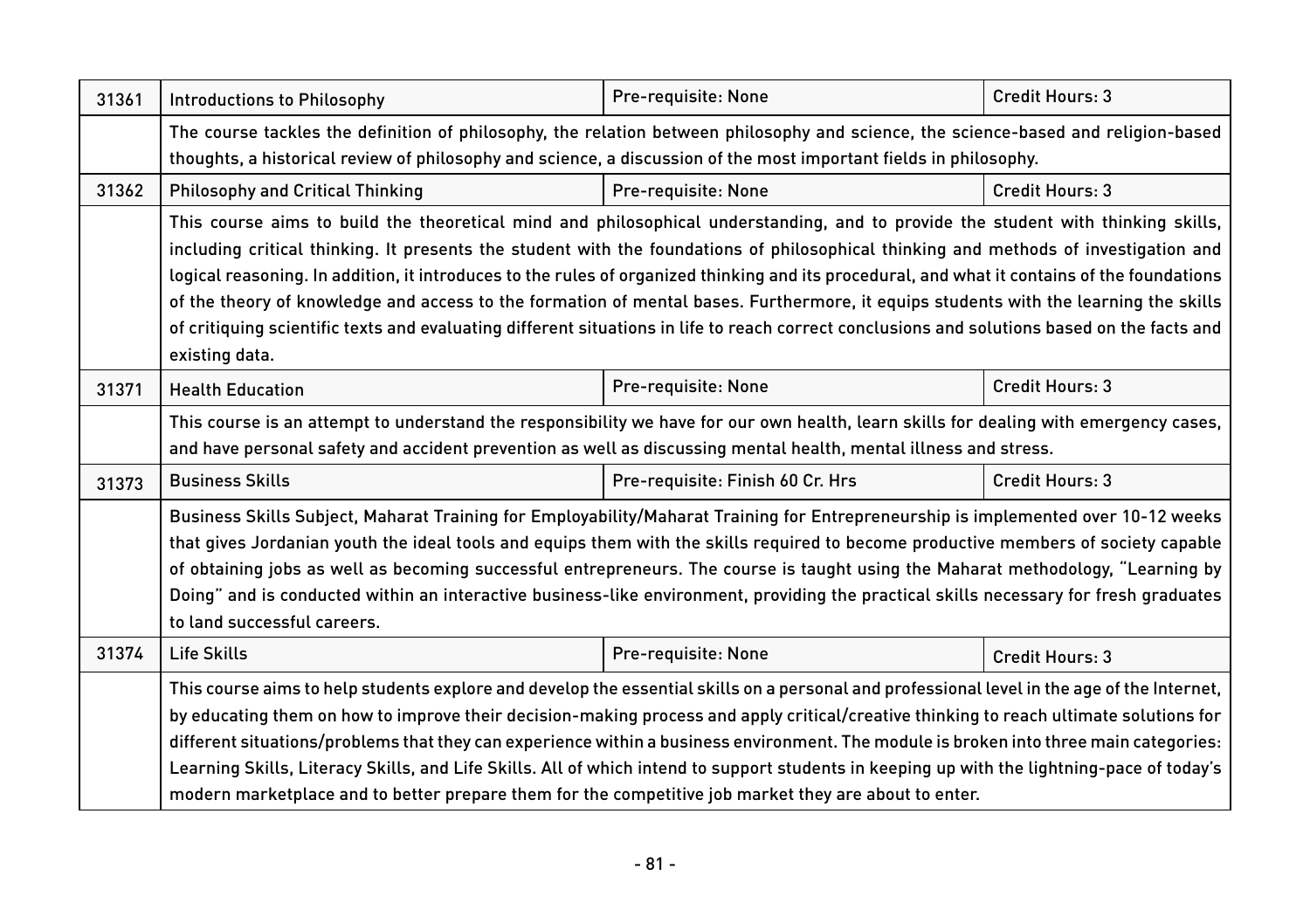#### **Business Administration**

| 33101 | <b>Principles of Management</b>                                                                                                                                                                                                                                                                                                                                                       | Pre-requisite: None         | Credit Hours: 3 |  |
|-------|---------------------------------------------------------------------------------------------------------------------------------------------------------------------------------------------------------------------------------------------------------------------------------------------------------------------------------------------------------------------------------------|-----------------------------|-----------------|--|
|       | This course offers a broad insight into the basic principles of management, its importance, evolution, and schools of thought other topics<br>include the evolution of contemporary administrative thought, decision making steps, managerial functions (planning, organizing,<br>leading, and controlling), and how to exercise these functions in business organizations.           |                             |                 |  |
| 33103 | Microeconomics                                                                                                                                                                                                                                                                                                                                                                        | Pre-requisite: None         | Credit Hours: 3 |  |
|       | This course is designed to develop the students understanding of the system for allocating resources among competing wants, analysis<br>of supply and demand and market equilibrium, Elasticity, consumer behavior theory, Theory of production & profit maximization,<br>Analysis of markets and pricing in competitive and noncompetitive markets and other markets.                |                             |                 |  |
| 33202 | <b>Organization Theory</b>                                                                                                                                                                                                                                                                                                                                                            | Pre-requisite: 33101        | Credit Hours: 3 |  |
|       | This course outlines the theoretical framework of an organization, including its types and dimensions. Main topics include organizational<br>evolution, the importance of organization in achieving optimal productivity; the main theories and schools of thought surrounding the<br>concept of organization.                                                                        |                             |                 |  |
| 33203 | <b>Organizational Behavior</b>                                                                                                                                                                                                                                                                                                                                                        | Pre-requisite: 33101        | Credit Hours: 3 |  |
|       | This course underlines the concept of organizational behavior. Main topics include organizational structure; behavioral patterns at the<br>individual and group levels; employee communication, motivation, and conflict; organizational climate; and environmental factors that<br>can influence employee behavior and performance.                                                  |                             |                 |  |
| 33204 | Macroeconomics                                                                                                                                                                                                                                                                                                                                                                        | Pre-requisite: 33103        | Credit Hours: 3 |  |
|       | This course introduces economic analysis of aggregate employment, income, and prices. Topics include major schools of economic<br>thoughts; aggregate supply and aggregate demand; economic measures, fluctuations, and growth. Upon completion, students should<br>be able to evaluate national economic components, conditions, and alternatives for achieving socioeconomic goals. |                             |                 |  |
| 33205 | <b>Financial Planning and Control</b>                                                                                                                                                                                                                                                                                                                                                 | Pre-requisite: 33101, 34101 | Credit Hours: 3 |  |
|       | This course deals with the methods of financial planning and control at the level of the private sector institutions. Financial Control<br>examines its objectives, methods, tools and institutions at the private sector level with a simple reference to these institutions at the<br>public sector level in Jordan.                                                                |                             |                 |  |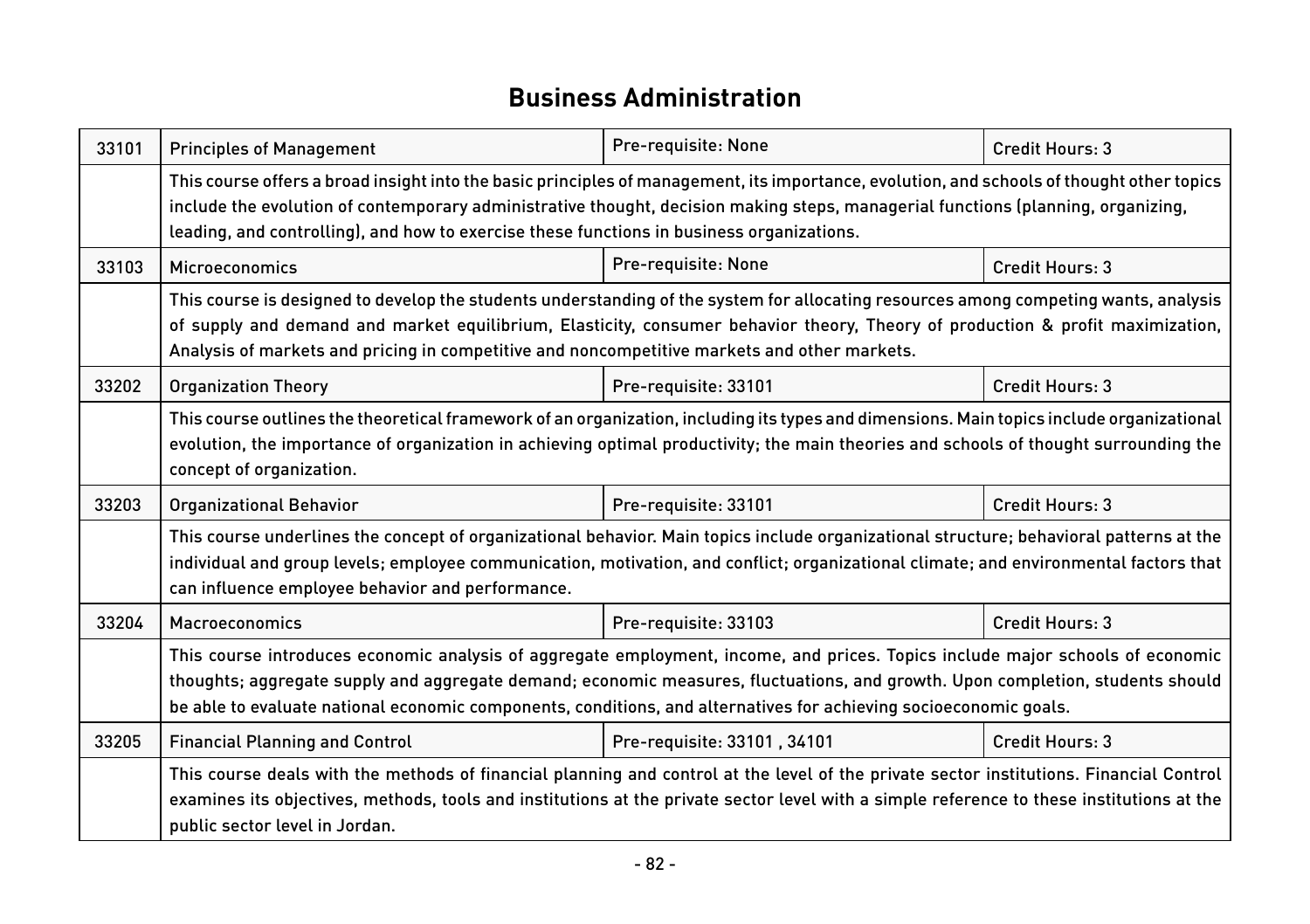| 33207 | <b>Islamic Business Management</b>                                                                                                                                                                                                                                                                                                                                                                                                                                                                                                                                                                                                                                                                                                                                               | Pre-requisite: 33101 | Credit Hours: 3        |  |
|-------|----------------------------------------------------------------------------------------------------------------------------------------------------------------------------------------------------------------------------------------------------------------------------------------------------------------------------------------------------------------------------------------------------------------------------------------------------------------------------------------------------------------------------------------------------------------------------------------------------------------------------------------------------------------------------------------------------------------------------------------------------------------------------------|----------------------|------------------------|--|
|       | This course introduces students to Islamic Management in terms of its definition, concepts, nature, evolution and historical development.<br>It also enables students to understand the basic components of traditional management from a comparative Islamic perspective. It<br>covers concepts, problems and opportunities facing Islamic management within its competitive, political-legal, economic, social and<br>global environments.                                                                                                                                                                                                                                                                                                                                     |                      |                        |  |
| 33209 | <b>Management Communication Skills</b>                                                                                                                                                                                                                                                                                                                                                                                                                                                                                                                                                                                                                                                                                                                                           | Pre-requisite: 33101 | Credit Hours: 3        |  |
|       | This course highlights the importance of managerial communications for businesses organizations. Main topics include providing<br>effective communication systems; utilizing communications in the business field; and an emphasis on business writing skills.                                                                                                                                                                                                                                                                                                                                                                                                                                                                                                                   |                      |                        |  |
| 33212 | <b>Operations Research for Business</b>                                                                                                                                                                                                                                                                                                                                                                                                                                                                                                                                                                                                                                                                                                                                          | Pre-requisite: 20131 | <b>Credit Hours: 3</b> |  |
|       | This course outlines the concept of operations research (OR), its history, and evolution. Main topics include formulating OR models;<br>linear programming and its tools (graphical solutions, simplex method, and the problem-solving method), decision theory; building<br>decision matrices; decision-making under risk and conflict, and analyzing business networks.                                                                                                                                                                                                                                                                                                                                                                                                        |                      |                        |  |
| 33215 | Data Analysis                                                                                                                                                                                                                                                                                                                                                                                                                                                                                                                                                                                                                                                                                                                                                                    | Pre-requisite: 20235 | Credit Hours: 3        |  |
|       | This course explores the use of data mining and analytics to create business intelligence and use it for improving internal operations<br>and understanding customers and supply chains. Moreover, this course provides an introduction to the concepts and methods of data<br>analysis for decision-making. In this course students are required to learn a comprehensive set of spreadsheet skills and tools, including<br>how to design, build, test, and use spreadsheets for business analysis. Students are also required to develop an understanding of the<br>uses of business data analysis for decision-making, forecasting, and obtaining and maintaining a competitive advantage.                                                                                    |                      |                        |  |
| 33218 | <b>Logistics Management</b>                                                                                                                                                                                                                                                                                                                                                                                                                                                                                                                                                                                                                                                                                                                                                      | Pre-requisite: 33101 | Credit Hours: 3        |  |
|       | This course explains the concept of logistics management, and illustrating the main activities, and roles of logistics in any organization<br>(services/manufacturing) as different modes of transportation, warehousing and storing, industrial packaging, materials handling,<br>inventory control, order fulfillment, demand forecasting, production planning/scheduling, Procurement, customer service, facility<br>location, return goods handling, parts and service support, salvage and scrap disposal, as well as its value to the customer. Furthermore,<br>this course introduces the effective management of supply chains, considering both cost and customer service such as the relationship<br>between logistics and marketing, production, and sales processes. |                      |                        |  |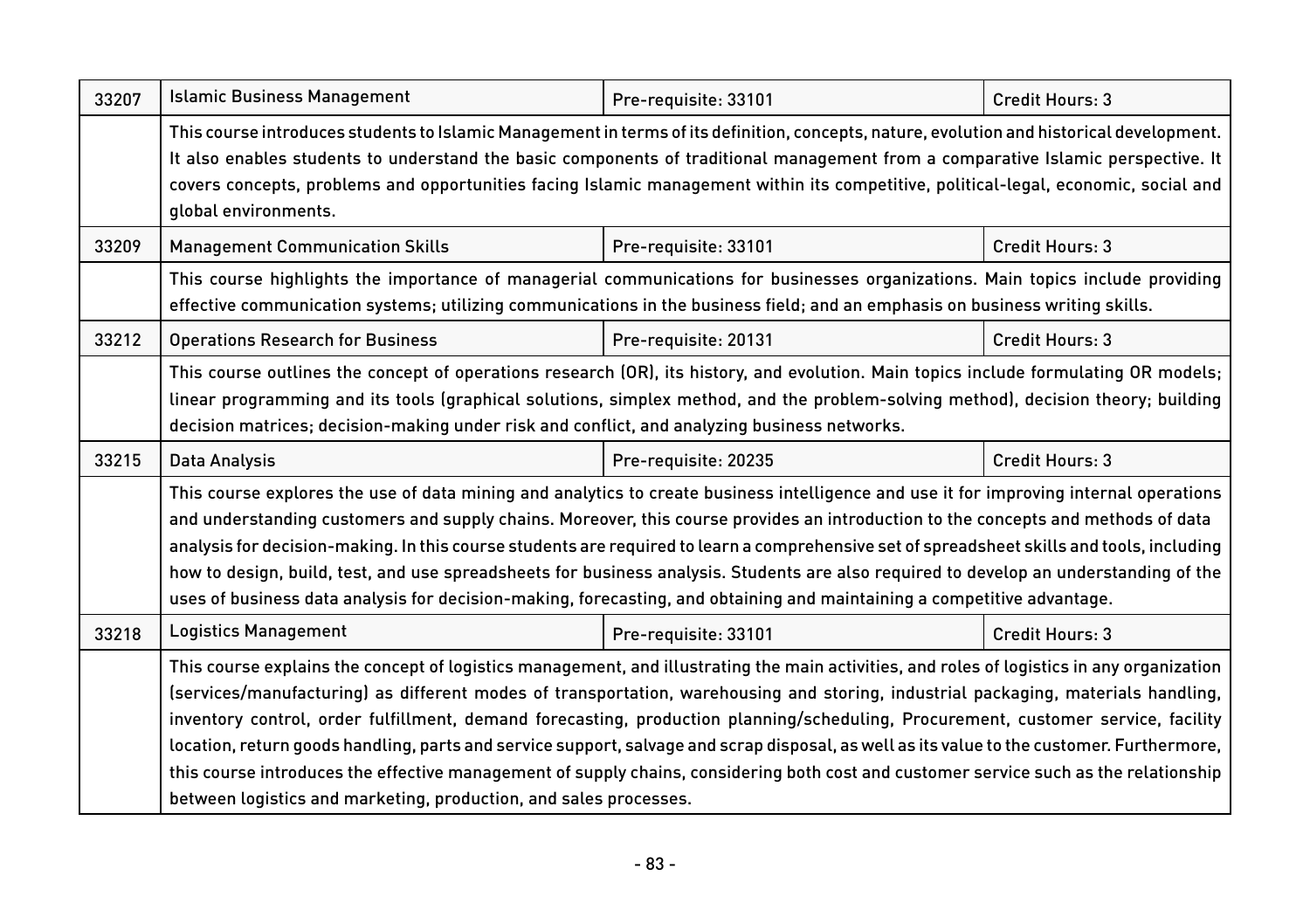| 33238 | <b>Investment Management</b>                                                                                                                                                                                                                                                                                                                                                                                                                                                                                                                                                                                                                                                                                                                                                                              | Pre-requisite: None  | Credit Hours: 3        |
|-------|-----------------------------------------------------------------------------------------------------------------------------------------------------------------------------------------------------------------------------------------------------------------------------------------------------------------------------------------------------------------------------------------------------------------------------------------------------------------------------------------------------------------------------------------------------------------------------------------------------------------------------------------------------------------------------------------------------------------------------------------------------------------------------------------------------------|----------------------|------------------------|
|       | This course deals with the investment decision in detail with the areas of real and financial investment, immediate and future instruments,<br>returns and risks, and the exchange between its returns and risks and calculate the fair price of financial investment instruments. It also<br>provides an overview of the composition of investment portfolios and measures their risks and returns and management and some investment<br>institutions. It also examines the sources and costs of financing investments and methods of evaluating real investment alternatives.                                                                                                                                                                                                                           |                      |                        |
| 33247 | <b>Administrative Development</b>                                                                                                                                                                                                                                                                                                                                                                                                                                                                                                                                                                                                                                                                                                                                                                         | Pre-requisite: 33101 | Credit Hours: 3        |
|       | This course includes defining the concept of administrative development and its linkages and elements as part of the overall integrated<br>and balanced development process. It explains the process of analyzing the administrative and organizational reality of business<br>institutions, public policy, strategies, and the mechanism of linking the various components of growth within the framework of<br>interventions proposed to improve the organizational capacity address such reality.                                                                                                                                                                                                                                                                                                      |                      |                        |
| 33309 | <b>Business Ethics and Social Responsibility</b>                                                                                                                                                                                                                                                                                                                                                                                                                                                                                                                                                                                                                                                                                                                                                          | Pre-requisite: 33203 | <b>Credit Hours: 3</b> |
|       | This course underlines the concept of social responsibility, its history, and approaches that measure social performance and social<br>responsibility for international companies. Main topics include basic business ethics problems, the historical development of business<br>ethics theories, important issues in business ethics, environmental responsibility and professional ethics, transparency, and corporate<br>governance. In this course, students are presented with the most significant contemporary ethical challenges faced by business<br>organizations.                                                                                                                                                                                                                              |                      |                        |
| 33313 | <b>Production and Operations Management</b>                                                                                                                                                                                                                                                                                                                                                                                                                                                                                                                                                                                                                                                                                                                                                               | Pre-requisite: 33212 | Credit Hours: 3        |
|       | This course outlines the basic principles of production and operations management and their importance in business organizations.<br>Main topics cover the objectives of production and operations management including their historical development, functions, and<br>specific performance criteria. This course also provides a holistic view of the factors that affect the production process, productivity<br>and quality and its strategic significance, in addition to recent trends in production and operations management. In this course students<br>learn about the importance of production planning under flowing production and under production payments, short-term planning in<br>industrial companies, and planning and scheduling industrial projects as well as production control. |                      |                        |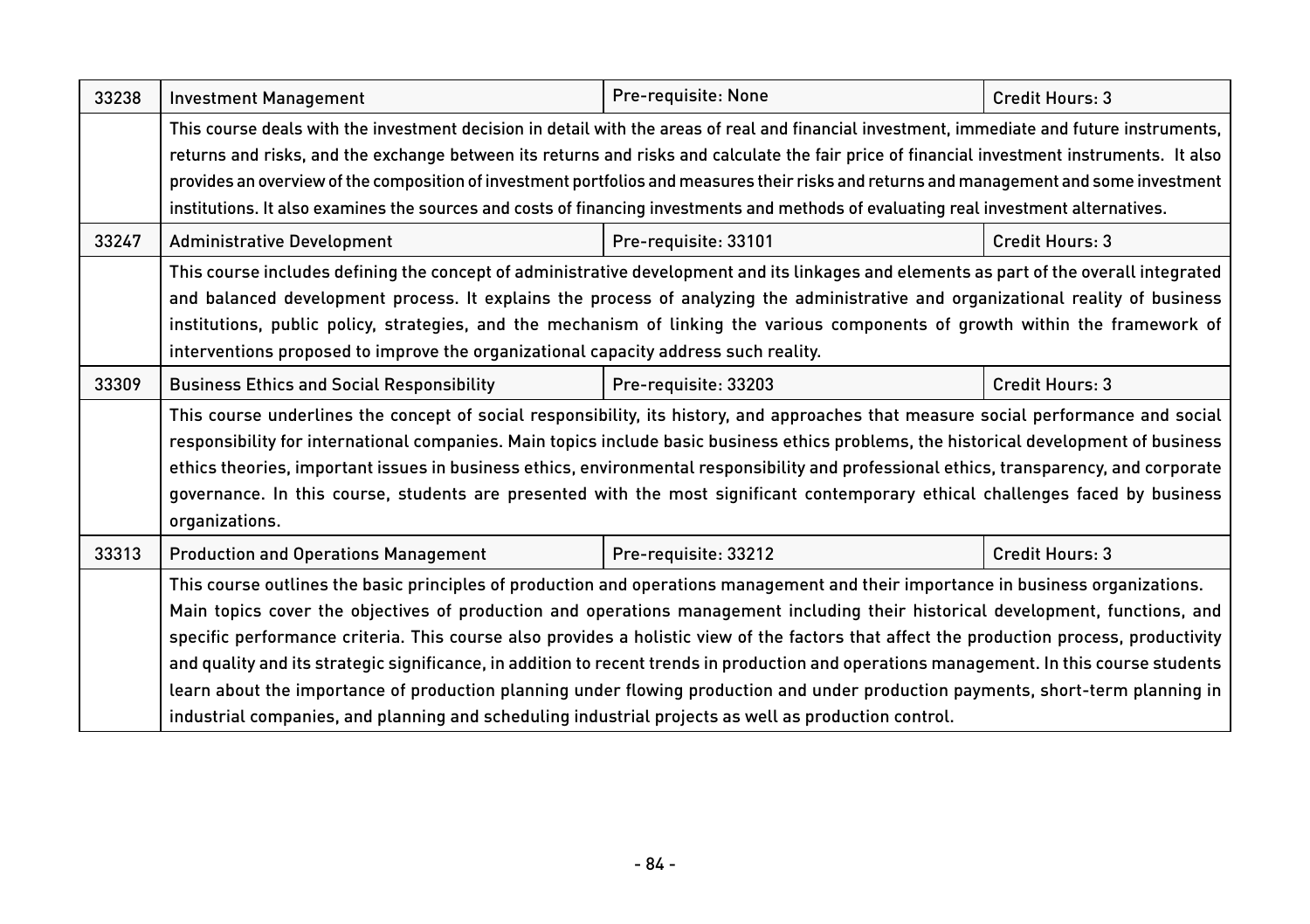| 33317 | <b>Quality Management</b>                                                                                                                                                                                                                                                                                                                                                                                                                                                                                                                                                                                                                                                                  | Pre-requisite: 33203   | Credit Hours: 3 |  |
|-------|--------------------------------------------------------------------------------------------------------------------------------------------------------------------------------------------------------------------------------------------------------------------------------------------------------------------------------------------------------------------------------------------------------------------------------------------------------------------------------------------------------------------------------------------------------------------------------------------------------------------------------------------------------------------------------------------|------------------------|-----------------|--|
| 33326 | This course outlines the concept of total quality management, including its elements, and focuses on the application of quality<br>management in organizations as well as the means by which business firms overcome quality-based challenges. This course also<br>highlights total quality as an input to improve performance in business enterprises; performance management using the balanced<br>scorecard; change management and how to deal with resistance to change; and finding ways to ensure the success of change and<br>development initiatives in business organizations (practical applications).<br>Pre-requisite: None<br>Credit Hours: 3<br><b>Innovation Management</b> |                        |                 |  |
|       | This course provides students with an understanding of how creativity and innovation can be facilitated and managed in a work setting.<br>In this course, students learn about theoretical conceptualizations of creativity and innovation as well as practical applications involved<br>in fostering creativity and innovation in the workplace. Students are also expected to play an active role in learning through class<br>exercises, class discussions, and presentations about real (or planned) innovations in business organizations.                                                                                                                                            |                        |                 |  |
| 33330 | <b>Services Management</b>                                                                                                                                                                                                                                                                                                                                                                                                                                                                                                                                                                                                                                                                 | Pre-requisite: 33101   | Credit Hours: 3 |  |
|       | This course outlines the concept of service organizations and its importance. Main topics include the characteristics of service<br>organizations in addition to their categories, requirements, and challenges, and contemporary issues facing service sectors such as<br>cost Escalation, quality, competition, and marketing.                                                                                                                                                                                                                                                                                                                                                           |                        |                 |  |
| 33331 | <b>Public Relations Management</b>                                                                                                                                                                                                                                                                                                                                                                                                                                                                                                                                                                                                                                                         | 3 Pre-requisite: 33209 | Credit Hours: 3 |  |
|       | The course outlines the principles of public relations (PR). Main topics include PR functions and objectives, and the pillars of effective<br>PR management and its connection with marketing and customer relations.                                                                                                                                                                                                                                                                                                                                                                                                                                                                      |                        |                 |  |
| 33336 | Knowledge Management                                                                                                                                                                                                                                                                                                                                                                                                                                                                                                                                                                                                                                                                       | Pre-requisite: 33209   | Credit Hours: 3 |  |
|       | This course offers an introduction to the main theories in the knowledge management field, and how knowledge management can<br>enhance organizational performance. This course also highlights the importance of knowledge management in improving collective<br>and individual performance, and focuses on how to utilize and measure knowledge, in addition to the impact of the internet and<br>communications technology on knowledge management.                                                                                                                                                                                                                                      |                        |                 |  |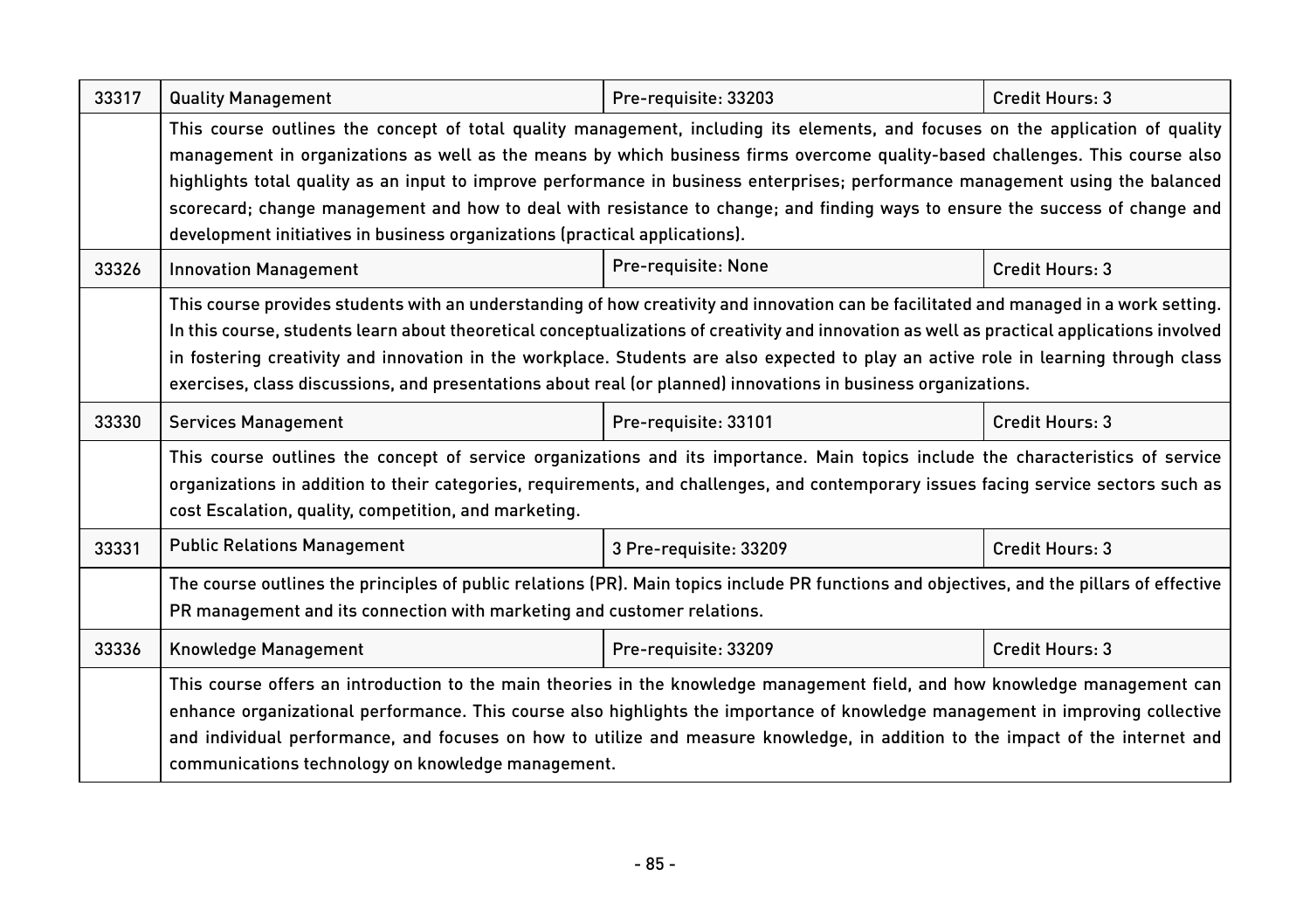| 33337 | <b>Financial Analysis</b>                                                                                                                                                                                                                                                                                                                                                                                                                                               | Pre-requisite: 34101                  | Credit Hours: 3 |  |
|-------|-------------------------------------------------------------------------------------------------------------------------------------------------------------------------------------------------------------------------------------------------------------------------------------------------------------------------------------------------------------------------------------------------------------------------------------------------------------------------|---------------------------------------|-----------------|--|
|       | This course emphasis on the analysis of financial data, which is used in evaluating organizational performance. Main topics include<br>methods of analysis, financial control, and economic value. In this course, students are required to financially analyze changes in<br>stock market prices in addition to speculating financial failure. Other topics include financial analysis for banks and other financial<br>institutions.                                  |                                       |                 |  |
| 33342 | <b>Managerial Economics</b>                                                                                                                                                                                                                                                                                                                                                                                                                                             | Pre-requisite: None                   | Credit Hours: 3 |  |
|       | This course outlines the tools and techniques needed for effective economic decisions under the conditions of risk and uncertainty.<br>This course also gives emphasis on decisions related to pricing, demand, and costs, in addition to procedures and criteria for decision-<br>making. Additional topics include the theory of demand; pricing theory and practice; cost estimation; and pricing new products and<br>competitive offers in addition to bid pricing. |                                       |                 |  |
| 33400 | <b>Risk Management</b>                                                                                                                                                                                                                                                                                                                                                                                                                                                  | Pre-requisite: 33313                  | Credit Hours: 3 |  |
|       | This course outlines the concept of risk management, including its types and historical development. The main topics include the<br>concept of uncertainty and its levels; risk identification and methods of measurement; analyzing risk-based indicators; classic and<br>modern risk management; and risk control both in the short-term and in long-term.                                                                                                            |                                       |                 |  |
| 33404 | <b>Strategic Management</b>                                                                                                                                                                                                                                                                                                                                                                                                                                             | Pre-requisite: Finish 90 Credit hours | Credit Hours: 3 |  |
|       | This course highlights the basic concepts of strategic management, including the steps of formulating an organization's vision, mission<br>strategic analysis of the internal and external environment and formulating strategic objectives. The course also covers how strategies<br>are generated, selected, implemented and evaluated.                                                                                                                               |                                       |                 |  |
| 33405 | Human Resource Management                                                                                                                                                                                                                                                                                                                                                                                                                                               | Pre-requisite: 33203                  | Credit Hours: 3 |  |
|       | This course outlines the concept of human resources management and its importance in organizations. Other topics include human<br>resource planning; employee recruitment, selection, and placement; job analysis and job descriptions; employee training; employee<br>appraisal and rewarding; career planning; employee empowerment; and maintaining employee safety.                                                                                                 |                                       |                 |  |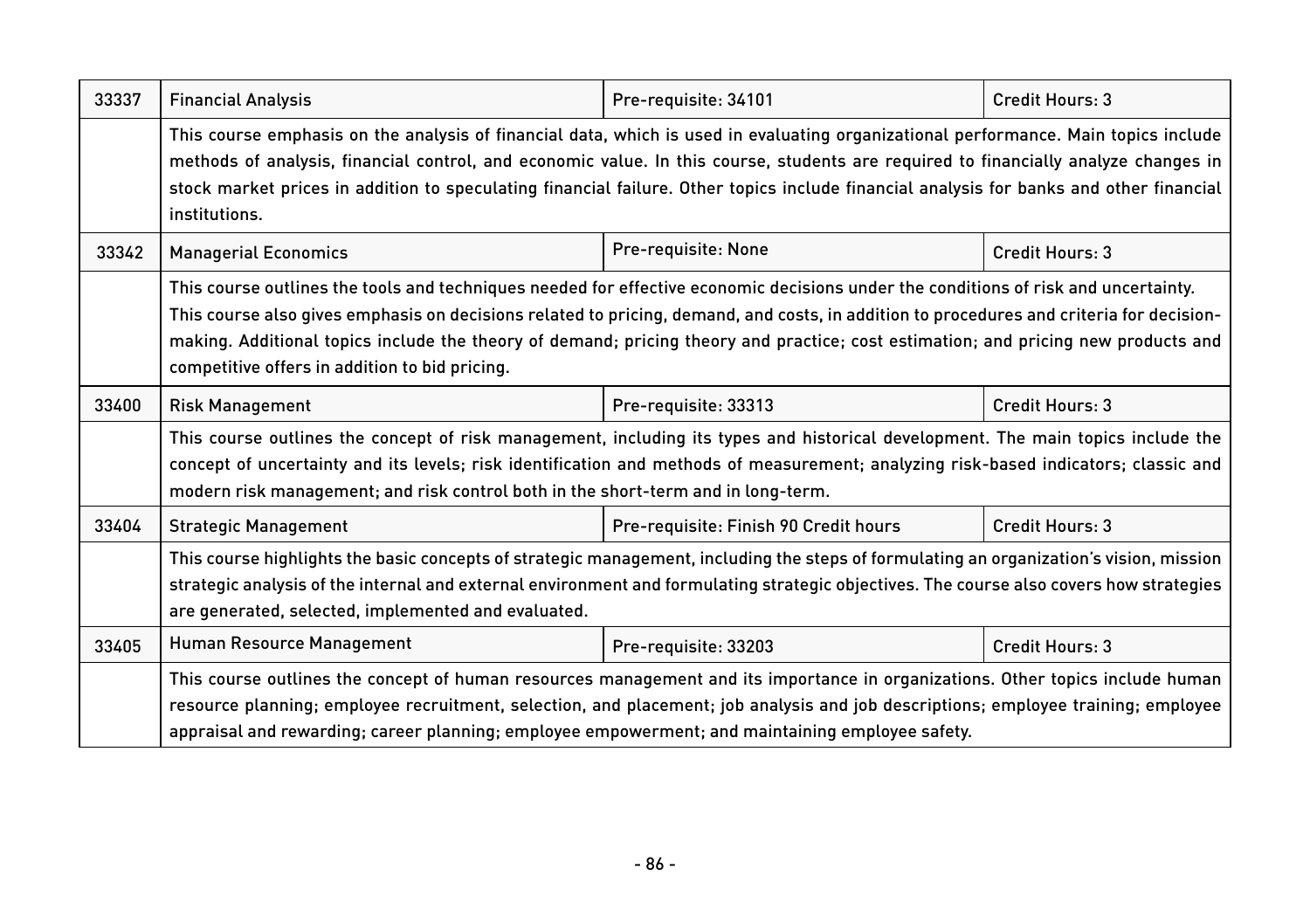| 33408 | <b>Change Management</b>                                                                                                                                                                                                                                                                                                                                                                                                                                                                                                                                                                              | Pre-requisite: 33313 | Credit Hours: 3 |  |
|-------|-------------------------------------------------------------------------------------------------------------------------------------------------------------------------------------------------------------------------------------------------------------------------------------------------------------------------------------------------------------------------------------------------------------------------------------------------------------------------------------------------------------------------------------------------------------------------------------------------------|----------------------|-----------------|--|
|       | This course outlines the importance of planned organizational change in light of the dynamic environment that surrounds organization.<br>In addition, this course focuses on the importance of organizational change and how to manage the overall process successfully in<br>terms of the choice of strategies aimed at promoting organization performance at both the individual and group levels. Other topics<br>include managing resistance to change; its pros and cons and, as well as the means to tackle the issue successfully.                                                             |                      |                 |  |
| 33409 | <b>Special Topics in Management</b>                                                                                                                                                                                                                                                                                                                                                                                                                                                                                                                                                                   | Pre-requisite: 33317 | Credit Hours: 3 |  |
|       | This course highlights contemporary topics in the field of business administration including administrative obstacles to development,<br>contemporary technology as an input for development, crisis management and modern leadership, managing creativity and innovation,<br>team management, and other selected topics (to be assigned by the Department).                                                                                                                                                                                                                                          |                      |                 |  |
| 33432 | <b>Purchasing and Inventory Management</b>                                                                                                                                                                                                                                                                                                                                                                                                                                                                                                                                                            | Pre-requisite: 33101 | Credit Hours: 3 |  |
|       | This course outlines the key features of purchasing and inventory management, including storage management; job procurement<br>(quality and quantity); purchasing products at the right time and at the right price; supplier selection process; and the purchase of<br>machinery and equipment. This course also focuses on the importance of storage and warehouses, stock control, production planning<br>(including system scheduling and overall planning), intermittent production, quality and maintenance management, and management<br>information systems.                                  |                      |                 |  |
| 33434 | <b>Conflict and Negotiation Management</b>                                                                                                                                                                                                                                                                                                                                                                                                                                                                                                                                                            | Pre-requisite: 33209 | Credit Hours: 3 |  |
|       | This course offers an introduction to the theory of negotiation and explores the different models of negotiation and bargaining. This<br>course also highlights the similarities and differences in the forms and methods of negotiation. Other topics include: the stages of<br>negotiation (from pre- negotiation to post-settlement), negotiation skill development, and the strategic importance of negotiation<br>and conflict management in business enterprises (types, causes, stages, and the skills required to reach solutions to crises to the<br>satisfaction of the disputing parties). |                      |                 |  |
| 33435 | <b>International Business Management</b>                                                                                                                                                                                                                                                                                                                                                                                                                                                                                                                                                              | Pre-requisite: 33404 | Credit Hours: 3 |  |
|       | This course outlines the concepts of international business and globalization. Main topics include risk management; analyzing the<br>international business environment; functional business strategies (human resource, finance, operations, marketing, and research<br>and development); and the responsibilities of the director of international business development (future vision and mission).                                                                                                                                                                                                |                      |                 |  |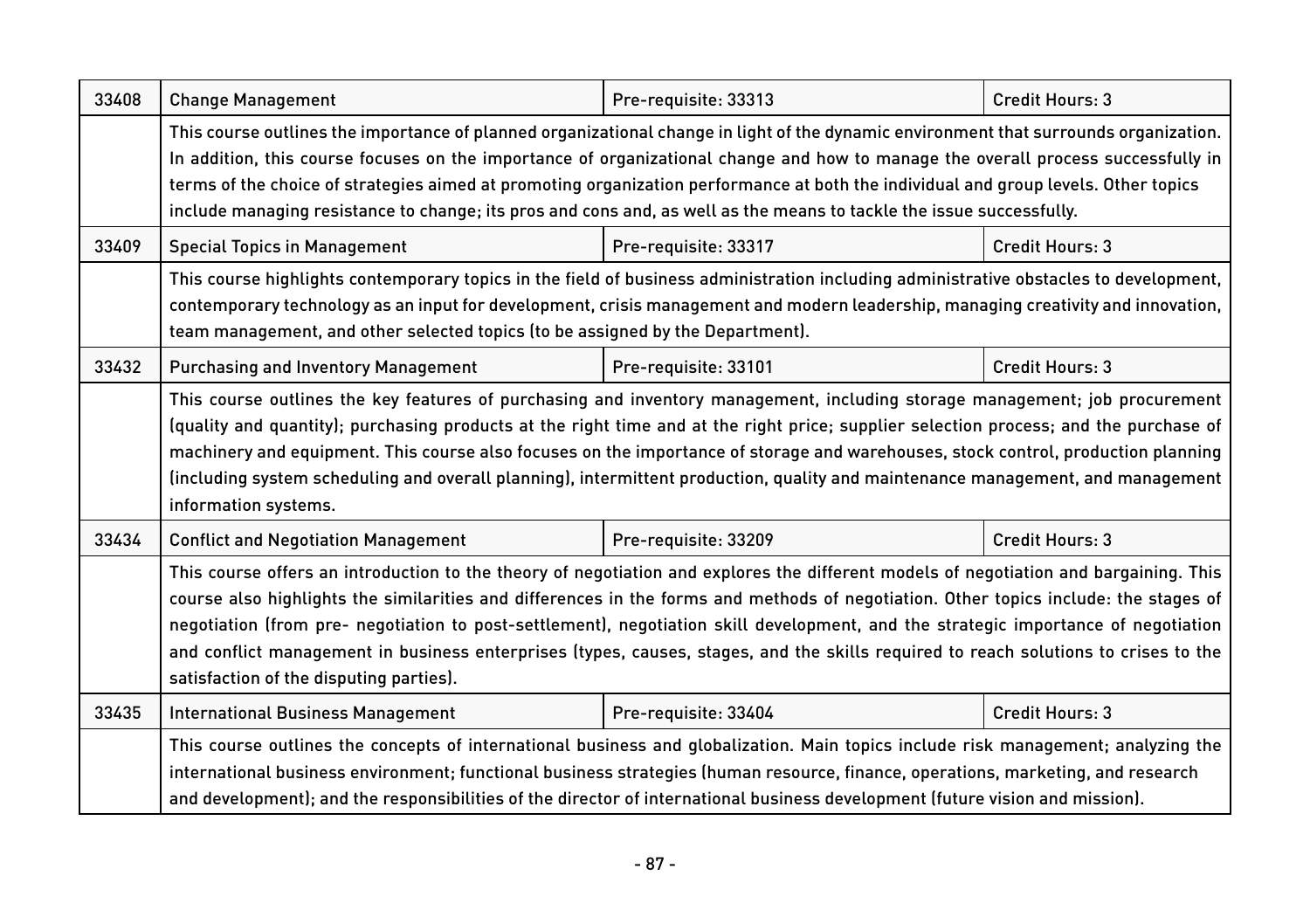| 33439 | <b>Project Management</b>                                                                                                                                                                                                                                                                                                                                                                                                                            | Pre-requisite: 33313             | Credit Hours: 3 |
|-------|------------------------------------------------------------------------------------------------------------------------------------------------------------------------------------------------------------------------------------------------------------------------------------------------------------------------------------------------------------------------------------------------------------------------------------------------------|----------------------------------|-----------------|
|       | This course outlines project management as a concept with an emphasis on the project life cycle. Main topics include: an introduction to<br>project planning (budgeting, scheduling, staffing, directing, and controlling); network design and the application of widespread<br>project management techniques (Critical Path Method "CPM", Project Evaluation and Review Technique "PERT"); and information<br>systems (use and selection criteria). |                                  |                 |
| 33445 | <b>Commercial &amp; Electronic Legislation</b>                                                                                                                                                                                                                                                                                                                                                                                                       | Pre-requisite: Finish 99 Credit  | Credit Hours: 3 |
|       | This course outlines the concepts of electronic and commercial legislation. Main topics include: the classification of companies,<br>brokerage and agency contracts, financial securities and commercial papers, bankruptcy, electronic crimes, and topics related to<br>insurance and collateral.                                                                                                                                                   |                                  |                 |
| 33499 | <b>Graduation Project</b>                                                                                                                                                                                                                                                                                                                                                                                                                            | Pre-requisite: Finish 100 Credit | Credit Hours: 3 |
|       | This course includes writing up a research proposal, developing proposed solutions to the problem, designing a questionnaire,<br>producing analytical results and findings, in addition to presenting conclusions and recommendations in accordance with the integrated<br>research methodology.                                                                                                                                                     |                                  |                 |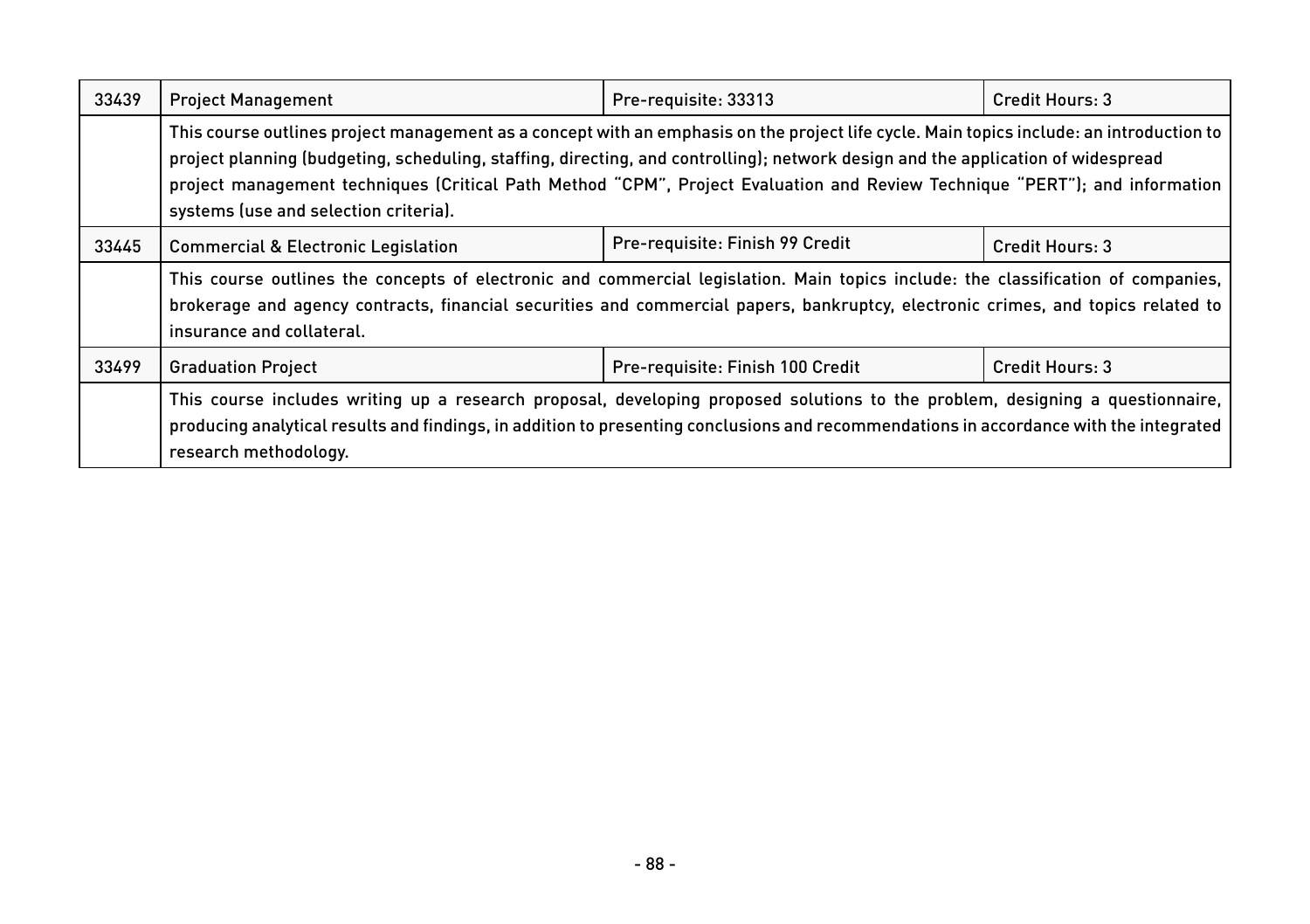#### **Accounting**

| 34101 | <b>Principles of Accounting I</b>                                                                                                                                                                                                                                                                                                                                                                                                                      | Pre-requisite: None  | Credit hours: 3 |  |
|-------|--------------------------------------------------------------------------------------------------------------------------------------------------------------------------------------------------------------------------------------------------------------------------------------------------------------------------------------------------------------------------------------------------------------------------------------------------------|----------------------|-----------------|--|
|       | This course covers the definition of accounting, the accounting system and its main elements, the double entry system, transactions<br>related to capital, cash transactions, inventory transactions, accounts receivable, and preparing the trial balance, income statement<br>and statement of financial position.                                                                                                                                   |                      |                 |  |
| 34102 | <b>Principles of Accounting II</b>                                                                                                                                                                                                                                                                                                                                                                                                                     | Pre-requisite: 34101 | Credit hours: 3 |  |
|       | This course covers the accounting treatment for inventory, property, plant and equipment, intangible assets, current liabilities, long-<br>term liabilities, and cash reconciliation.                                                                                                                                                                                                                                                                  |                      |                 |  |
| 34115 | <b>Principles of Finance</b>                                                                                                                                                                                                                                                                                                                                                                                                                           | Pre-requisite: 34101 | Credit hours: 3 |  |
|       | The course covers different topics in finance, such as the time value of money, short term finance (including trade credit, accruals, bank<br>loans, money market instruments), intermediate term finance (including term loan finance, machines and equipment finance, lease<br>financing), and long term finance (including bonds, preferred and common stocks, working capital management, capital budgeting, and<br>capital structure strategies). |                      |                 |  |
| 34204 | Intermediate Accounting (1)                                                                                                                                                                                                                                                                                                                                                                                                                            | Pre-requisite: 34102 | Credit hours: 3 |  |
|       | This course introduces the student to the conceptual framework to accounting, and also covers the income statement, the statement of<br>financial position, the statement of cash flows, and accounting issues related to inventory and receivables.                                                                                                                                                                                                   |                      |                 |  |
| 34205 | Intermediate Accounting (2)                                                                                                                                                                                                                                                                                                                                                                                                                            | Pre-requisite: 34204 | Credit hours: 3 |  |
|       | This course covers accounting issues related to earnings per share, revenue recognition (including construction contracts), investment<br>accounting (non-equity method), lease accounting, and accounting disclosure.                                                                                                                                                                                                                                 |                      |                 |  |
| 34206 | <b>Corporate Accounting</b>                                                                                                                                                                                                                                                                                                                                                                                                                            | Pre-requisite: 34102 | Credit hours: 3 |  |
|       | This course covers accounting for partnerships and corporations. Main topics covered include accounting for establishing partnerships,<br>change in partners, liquidating partnerships, establishing corporations, issuing bonds, creating reserves, and liquidating corporations.                                                                                                                                                                     |                      |                 |  |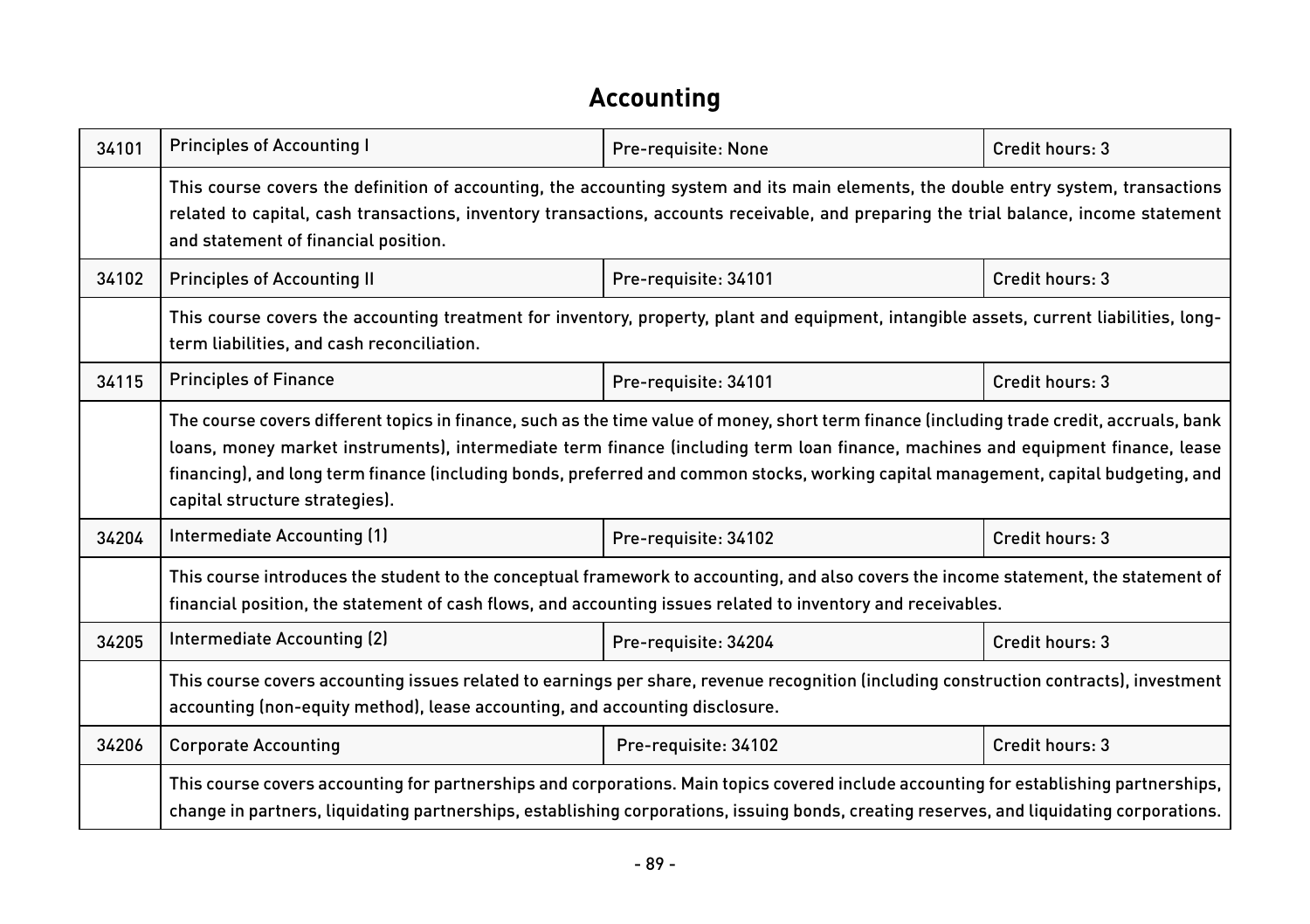| 34216 | <b>Financial Management</b>                                                                                                                                                                                                                                                                                                                                                                                                                                                           | Pre-requisite: 34115 | Credit hours: 3 |  |
|-------|---------------------------------------------------------------------------------------------------------------------------------------------------------------------------------------------------------------------------------------------------------------------------------------------------------------------------------------------------------------------------------------------------------------------------------------------------------------------------------------|----------------------|-----------------|--|
|       | This course covers fundamental concepts of financial management. This includes investment goals, sources and methods of financing<br>firms, financial evaluation of business firms, profitability, liquidity and financial planning, and asset management.                                                                                                                                                                                                                            |                      |                 |  |
| 34218 | <b>Financial Markets</b>                                                                                                                                                                                                                                                                                                                                                                                                                                                              | Pre-requisite: 34216 | Credit hours: 3 |  |
|       | This course emphasizes the nature of financial markets, roles, types, structure, and investment tools used. The course discusses<br>the intermediary institutions such as market makers, speculators, and hedgers. It explores the significance of financial markets in<br>achieving economic development and market efficiency in international financial markets. It also covers information on Asian financial<br>markets and the Amman stock exchange.                            |                      |                 |  |
| 34227 | Auditing (1)                                                                                                                                                                                                                                                                                                                                                                                                                                                                          | Pre-requisite: 34102 | Credit hours: 3 |  |
|       | This course introduces the student to the concepts of auditing under International Standards on Auditing. It covers the topics of the<br>audit report, auditor's professional ethics, auditor independence, responsibilities of auditors, audit objectives, audit evidence, and the<br>analysis of the client's internal and external environment and preliminary analytical procedures.                                                                                              |                      |                 |  |
| 34231 | Accounting for Financial Institutions (Banking and<br><b>Insurancel</b>                                                                                                                                                                                                                                                                                                                                                                                                               | Pre-requisite: 34102 | Credit hours: 3 |  |
|       | This course covers accounting in financial institutions, emphasizing banks and insurance companies. It covers various types of banks,<br>the development of banks, the role of banks in the economy, the main departments of commercial banks and accounting in each<br>of them, and the financial statements of banks. It also covers the nature of insurance, the types of insurance, and the benefits of<br>insurance, reinsurance, and accounting for various types of insurance. |                      |                 |  |
| 34233 | <b>Governmental Accounting</b>                                                                                                                                                                                                                                                                                                                                                                                                                                                        | Pre-requisite: 34102 | Credit hours: 3 |  |
|       | This course covers the conceptual framework for accounting for governmental and not-for-profit institutions. For these institutions, it<br>includes fund accounting, preparing financial reports and budgeting for control and performance evaluation.                                                                                                                                                                                                                                |                      |                 |  |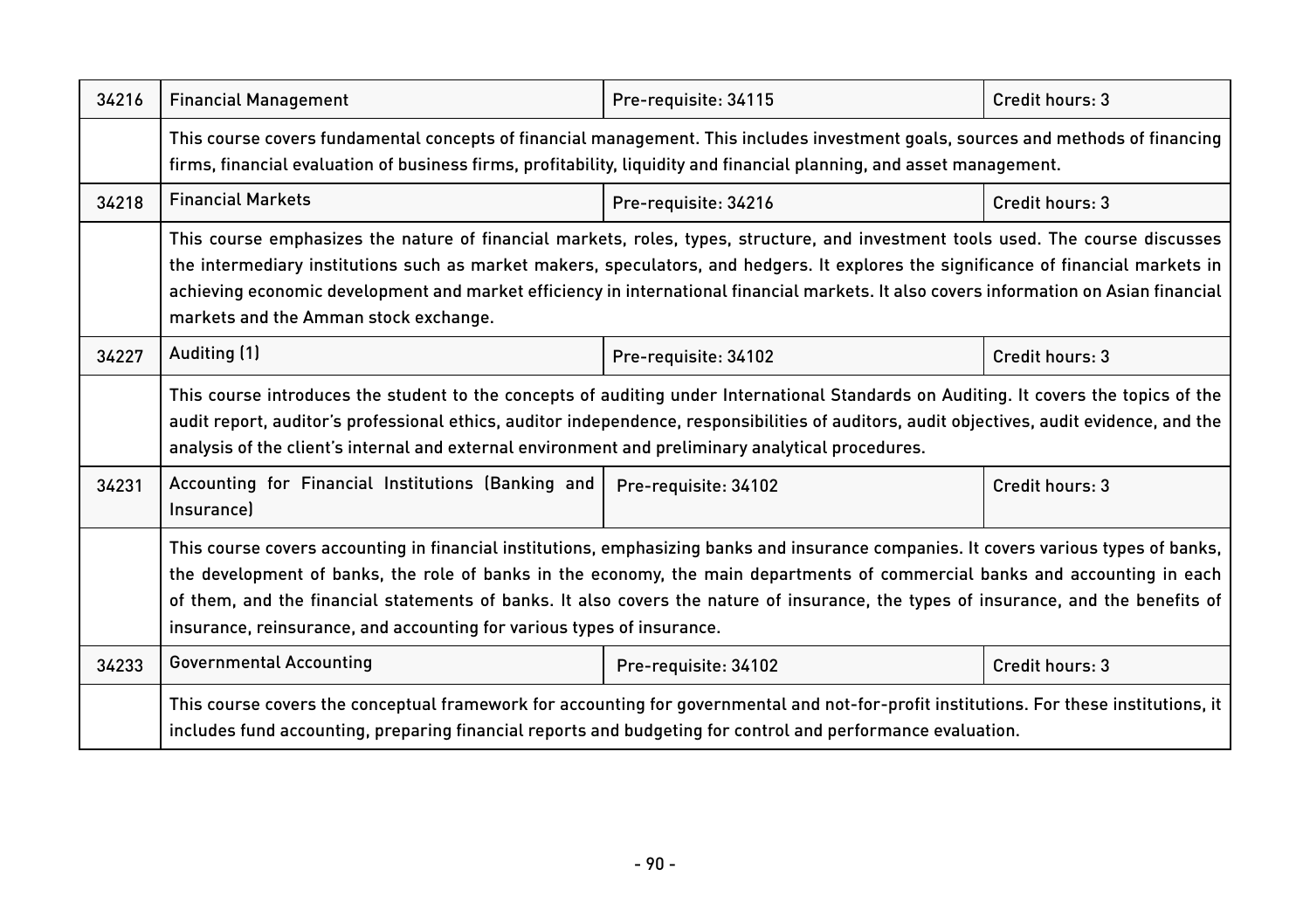| 34307 | <b>Advanced Accounting</b>                                                                                                                                                                                                                                                                                                                                                                                                                                                                                                                                                                                                                                                                                                                | Pre-requisite: 34205 | Credit hours: 3 |  |
|-------|-------------------------------------------------------------------------------------------------------------------------------------------------------------------------------------------------------------------------------------------------------------------------------------------------------------------------------------------------------------------------------------------------------------------------------------------------------------------------------------------------------------------------------------------------------------------------------------------------------------------------------------------------------------------------------------------------------------------------------------------|----------------------|-----------------|--|
|       | This course covers the accounting treatment for business combinations and group accounts, and includes purchasing companies, the<br>use of the equity method in accounting, consolidated financial statements, accounting for transactions made in foreign currencies,<br>accounting for forward contracts, and translation and measurement of foreign financial statements.                                                                                                                                                                                                                                                                                                                                                              |                      |                 |  |
| 34311 | <b>Financial Statements Analysis (1)</b>                                                                                                                                                                                                                                                                                                                                                                                                                                                                                                                                                                                                                                                                                                  | Pre-requisite: 34102 | Credit hours: 3 |  |
|       | The course presents the financial statement analysis tools and techniques from the viewpoint of the primary users of financial<br>statements. It covers the fundamental concepts of financial reporting, and basic analysis by using vertical, horizontal, and ratio analysis.                                                                                                                                                                                                                                                                                                                                                                                                                                                            |                      |                 |  |
| 34313 | <b>International Accounting Standards</b>                                                                                                                                                                                                                                                                                                                                                                                                                                                                                                                                                                                                                                                                                                 | Pre-requisite: 34205 | Credit hours: 3 |  |
|       | This course introduces the students to international accounting standards and the International Accounting Standards Board, and it<br>covers international accounting standards on accounting issues not covered in other courses.                                                                                                                                                                                                                                                                                                                                                                                                                                                                                                        |                      |                 |  |
| 34314 | <b>Banking</b>                                                                                                                                                                                                                                                                                                                                                                                                                                                                                                                                                                                                                                                                                                                            | Pre-requisite: 33103 | Credit hours: 3 |  |
|       | This course aims at identifying the basic concepts of money, the origin of money and banks, the value of money and its role in the<br>economy, the demand for and supply of money, the financial and banking system. Types of banks including objectives, functions and<br>budgets. Types of accounts and checks, types of securities, types of loans and their purposes, credits, and guarantees. Banking services<br>and facilities. Financial and monetary markets, electronic banks, and banking risks. Examples of financial institutions and banking in<br>the world. The banking system in Jordan.                                                                                                                                 |                      |                 |  |
| 34318 | Portfolio Management                                                                                                                                                                                                                                                                                                                                                                                                                                                                                                                                                                                                                                                                                                                      | Pre-requisite: 34216 | Credit hours: 3 |  |
|       | This course aims to give an introduction about the efficiency of capital markets and the role of speculators and brokers. It is also<br>based on the need for explaining the process of investment decisions incorporating the risk factor and the use of various methods of<br>analysis of risks in that. It explains the correlation between return and risk of the portfolio and understanding the properties of multiple<br>elements of the portfolio and clarifying the theory behind the Capital Asset Pricing Model and the Arbitrage Pricing Theory, and the<br>main characteristics of both of them. The course also covers the efficient portfolio, the application of utility theory, and determines the<br>optimal portfolio. |                      |                 |  |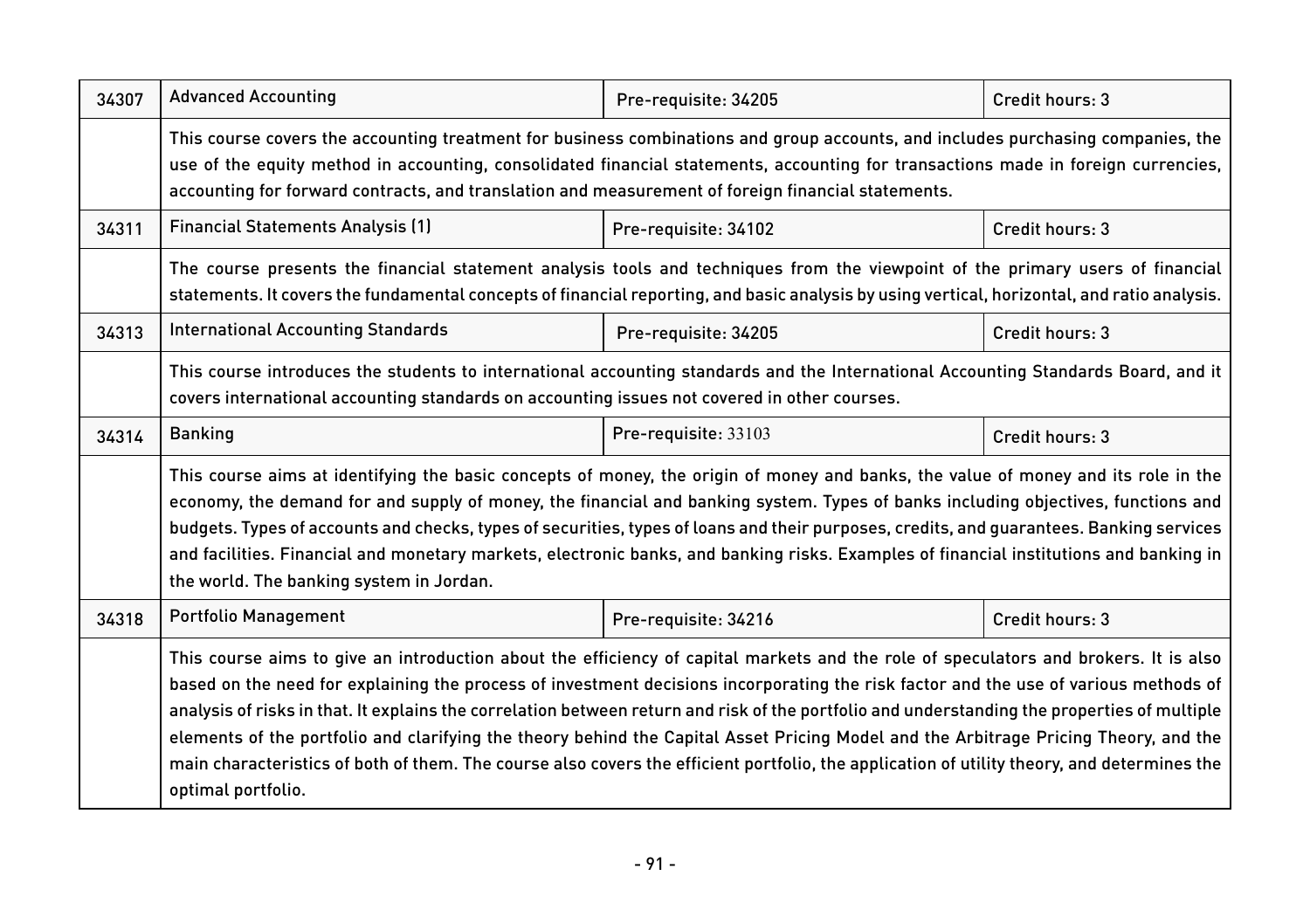| 34419 | <b>Modern Cases in Accounting</b>                                                                                                                                                                                                                                                                                                                                                                        | Pre-requisite: 34205 | Credit hours: 3 |  |
|-------|----------------------------------------------------------------------------------------------------------------------------------------------------------------------------------------------------------------------------------------------------------------------------------------------------------------------------------------------------------------------------------------------------------|----------------------|-----------------|--|
|       | This course covers various contemporary issues in accounting that are not included in any other subject courses.                                                                                                                                                                                                                                                                                         |                      |                 |  |
| 34321 | <b>Managerial Accounting</b>                                                                                                                                                                                                                                                                                                                                                                             | Pre-requisite: 34102 | Credit hours: 3 |  |
|       | This course covers the principles and methods of using financial information for planning and control and making managerial decisions<br>at different managerial levels. The course covers cost classifications, cost-volume-profit analysis, budgeting, relevant costs for<br>managerial decisions, and using accounting information for making capital budgeting decisions.                            |                      |                 |  |
| 34324 | Auditing (2)                                                                                                                                                                                                                                                                                                                                                                                             | Pre-requisite: 34227 | Credit hours: 3 |  |
|       | This course covers auditing under International Standards on Auditing, and includes assessing the client's risks, the client's internal<br>control system, the role of the external auditor in detecting fraud, the types of audit tests and procedures (substantive tests, tests of<br>control, and analytical procedures), final audit procedures, audit sampling, and the design of an audit program. |                      |                 |  |
| 34326 | <b>Cost Accounting</b>                                                                                                                                                                                                                                                                                                                                                                                   | Pre-requisite: 34321 | Credit hours: 3 |  |
|       | This course covers the main concepts of cost in manufacturing companies, job-order costing, process costing, activity-based costing,<br>cost allocation for support departments, and standard costing and variance analysis.                                                                                                                                                                             |                      |                 |  |
| 34332 | <b>Accounting for Taxation</b>                                                                                                                                                                                                                                                                                                                                                                           | Pre-requisite: 34102 | Credit hours: 3 |  |
|       | This course covers main taxation concepts and methods of calculating tax taking into account the Jordanian tax laws related to<br>individuals and companies. The course also covers the International Accounting Standard No. 12, related to taxation accounting.                                                                                                                                        |                      |                 |  |
| 34414 | <b>Accounting Theory</b>                                                                                                                                                                                                                                                                                                                                                                                 | Pre-requisite: 34307 | Credit hours: 3 |  |
|       | This course covers accounting theory and includes approaches to accounting thought, regulation, and research. It covers the conceptual<br>framework for accounting, accounting standard-setting, accounting measurement, the role of accounting in society, theories of selecting<br>accounting choices, and the relation of accounting information with market variables.                               |                      |                 |  |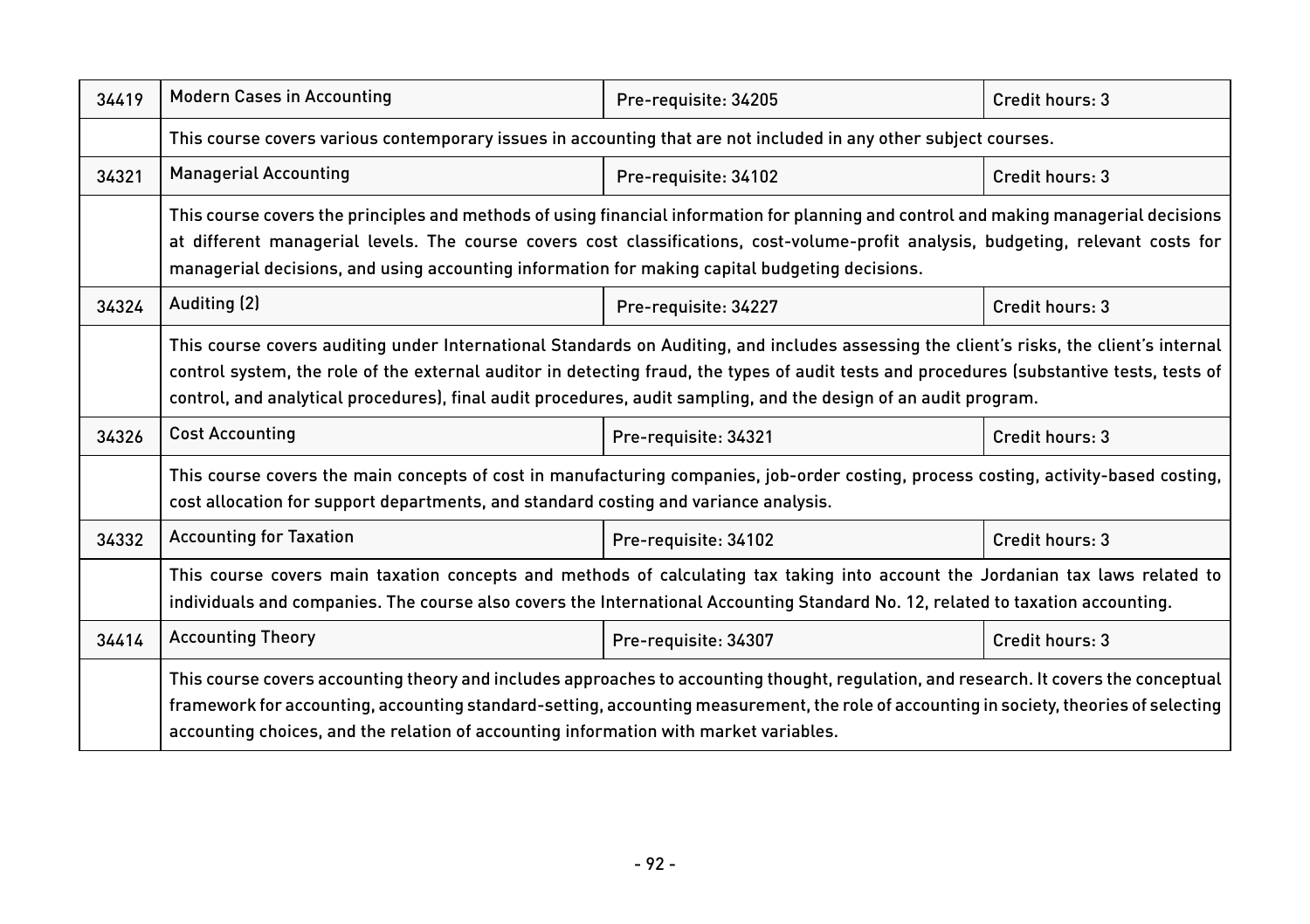| 34415 | <b>International Accounting</b>                                                                                                                                                                                                                                                                                                                                             | Pre-requisite: 34313 | Credit hours: 3 |  |
|-------|-----------------------------------------------------------------------------------------------------------------------------------------------------------------------------------------------------------------------------------------------------------------------------------------------------------------------------------------------------------------------------|----------------------|-----------------|--|
|       | This course covers accounting in an international context, and includes the main reasons for differences in accounting practices<br>between countries, the nature of such differences, and harmonization of accounting practices, in addition to covering international<br>accounting standards on accounting issues not covered in other courses.                          |                      |                 |  |
| 34430 | <b>Forensic Accounting</b>                                                                                                                                                                                                                                                                                                                                                  | Pre-requisite: 34205 | Credit hours: 3 |  |
|       | This course covers auditing that aims at discovering fraud. The course includes methods of financial fraud including fraudulent<br>financial reporting and misappropriation of assets. It also covers methods of discovering financial fraud and methods of preventing its<br>occurrence in companies.                                                                      |                      |                 |  |
| 34432 | <b>Accounting Information Systems</b>                                                                                                                                                                                                                                                                                                                                       | Pre-requisite: 34227 | Credit hours: 3 |  |
|       | This course covers the main concepts of accounting information systems, and includes the design and development of accounting<br>information systems, database concepts, internal control system technology, and the security of accounting information systems.                                                                                                            |                      |                 |  |
| 34437 | <b>Islamic Accounting</b>                                                                                                                                                                                                                                                                                                                                                   | Pre-requisite: 34102 | Credit hours: 3 |  |
|       | This course covers the accounting and auditing standards issued by the Accounting and Auditing Organization for Islamic Financial<br>Institutions (AAOIFI), accounting for Islamic finance procedures, and financial reporting and financial statements in Islamic financial<br>institutions.                                                                               |                      |                 |  |
| 34438 | <b>Islamic Banking</b>                                                                                                                                                                                                                                                                                                                                                      | Pre-requisite: None  | Credit hours: 3 |  |
|       | This course covers the concept of Islamic finance and banking, Shariah law and the Shariah Supervisory Board in Islamic banks, the<br>difference between Islamic banking and conventional banking, and tools of Islamic finance contracts (murabaha, musharakah, ijarah).                                                                                                   |                      |                 |  |
| 34439 | <b>Computer Applications in Accounting</b>                                                                                                                                                                                                                                                                                                                                  | Pre-requisite: 34432 | Credit hours: 3 |  |
|       | This course enables students to operate interrelated computerized accounting systems. They learn how to set up different records<br>for service and merchandizing companies using different modules such as quick-book, Excel and customized ERP financial systems.<br>Students also study about transferring manual accounting systems to computerized accounting systems. |                      |                 |  |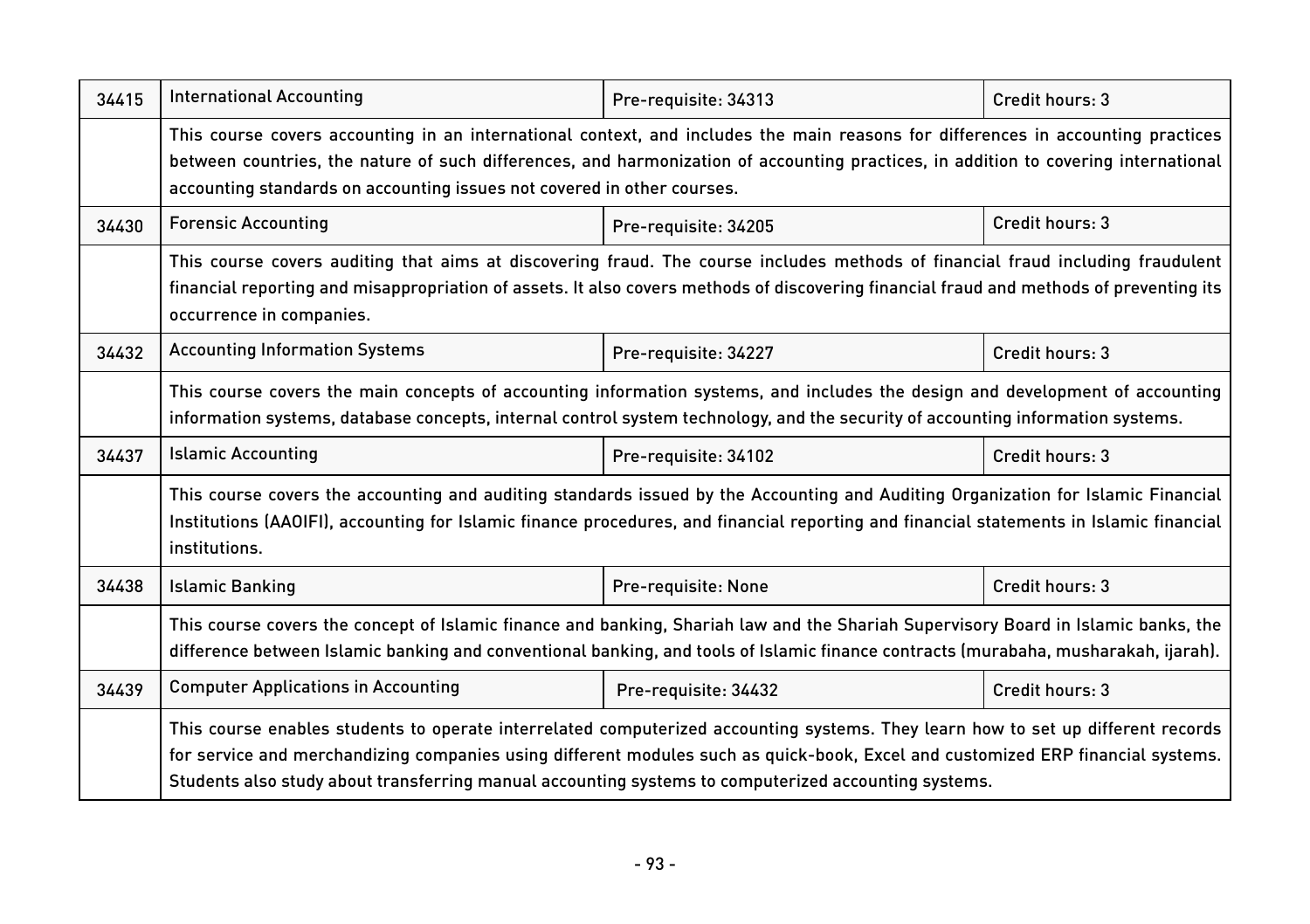| 34499 | <b>Graduation Project</b>                                                                                                                                                                                                                                                                                                                                                                                                       | Pre-requisite: Finish 99 Cr. Hrs | Credit hours: 3 |
|-------|---------------------------------------------------------------------------------------------------------------------------------------------------------------------------------------------------------------------------------------------------------------------------------------------------------------------------------------------------------------------------------------------------------------------------------|----------------------------------|-----------------|
|       | In this course, groups of students undertake the task of producing a research study or a business plan. Under the supervision of a<br>faculty member, students choose a research problem, review relevant literature, collect data, analyze the data, and discuss the findings<br>and their implications. The graduation project is presented orally by the students in front of a panel of faculty at the end of the semester. |                                  |                 |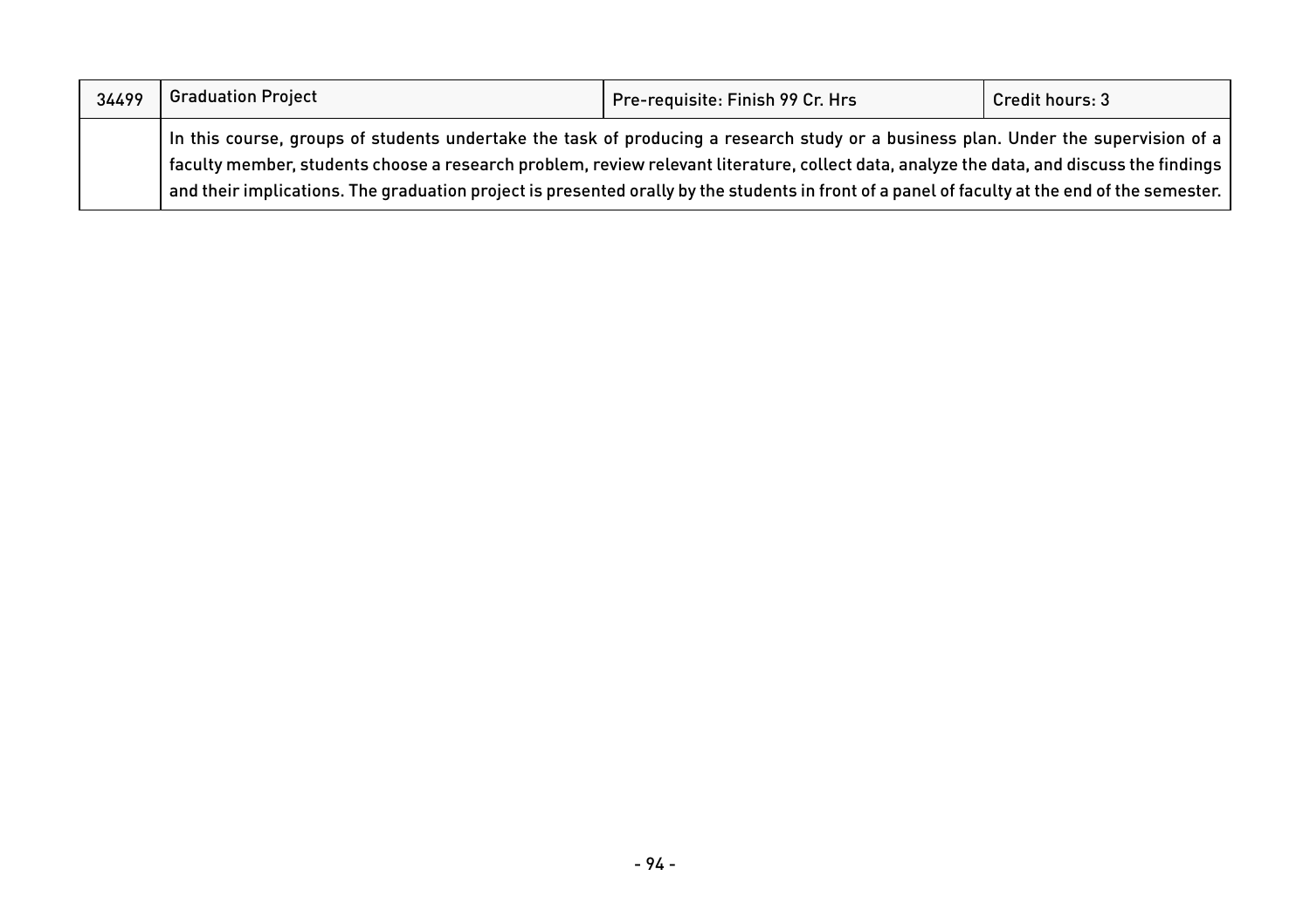## **Electronic Marketing and Social Media**

| 35101 | <b>Principles of Marketing</b>                                                                                                                                                                                                                                                                                                                                                                                                                                                                                                                                                               | Pre-requisite: None          | Credit Hours: 3 |
|-------|----------------------------------------------------------------------------------------------------------------------------------------------------------------------------------------------------------------------------------------------------------------------------------------------------------------------------------------------------------------------------------------------------------------------------------------------------------------------------------------------------------------------------------------------------------------------------------------------|------------------------------|-----------------|
|       | This course underlines the importance of marketing, the development of marketing concepts, marketing environment, consumer buying<br>behavior, organizational buying behavior, market segmentation, marketing research, services marketing, elements of the marketing<br>mix (product, price, place and promotion), in addition to introducing the concept of international marketing.                                                                                                                                                                                                       |                              |                 |
| 35103 | Introduction to Electronic Marketing                                                                                                                                                                                                                                                                                                                                                                                                                                                                                                                                                         | Pre-requisites: 36101, 35101 | Credit Hours: 3 |
|       | This course presents an overview of the exciting and effective world of the online marketing of products and services, whilst addressing<br>the creative and technical aspects of maintaining a marketing website, including the importance of web design, web development,<br>advertising, public relations, and sales. In addition, this course highlights key terms and concepts including search engine marketing,<br>display advertising, e-mail marketing, affiliate marketing, and interactive advertising.                                                                           |                              |                 |
| 35105 | <b>Marketing Social Media</b>                                                                                                                                                                                                                                                                                                                                                                                                                                                                                                                                                                | Pre-requisite: 35101         | Credit Hours: 3 |
|       | This course covers the understanding of social marketing as a concept and as a contemporary philosophical thought on the basis<br>of corporate social responsibility. This course also emphasizes the role of social marketing in enhancing consumer protection and<br>business ethics, in conjunction with the modern society, including the status quo of creativity and innovation in different world markets.                                                                                                                                                                            |                              |                 |
| 35202 | <b>Consumer Behavior</b>                                                                                                                                                                                                                                                                                                                                                                                                                                                                                                                                                                     | Pre-requisite: 35101         | Credit Hours:3  |
|       | This course outlines the concept of consumer behavior and outlines the frameworks for analyzing changes in consumer behavior<br>in terms of knowledge, the learning process among consumers, and other related concepts such as needs, motivations, incentives,<br>perceptions, attitudes, cultural influences, social classes, and reference groups. In addition, this course underlines the purchasing-<br>decision process for end consumers as well as industrial consumers. Other topics include market segmentation, product position, and<br>consumer attitudes towards new products. |                              |                 |
| 35215 | <b>Marketing Management</b>                                                                                                                                                                                                                                                                                                                                                                                                                                                                                                                                                                  | Pre-requisites: 33101, 35101 | Credit Hours: 3 |
|       | This course covers the administrative functions applied in the marketing department, which include planning, organizing, directing and<br>controlling marketing activities, in addition to marketing styles utilized in the marketing mix (product, pricing, promotion and place).                                                                                                                                                                                                                                                                                                           |                              |                 |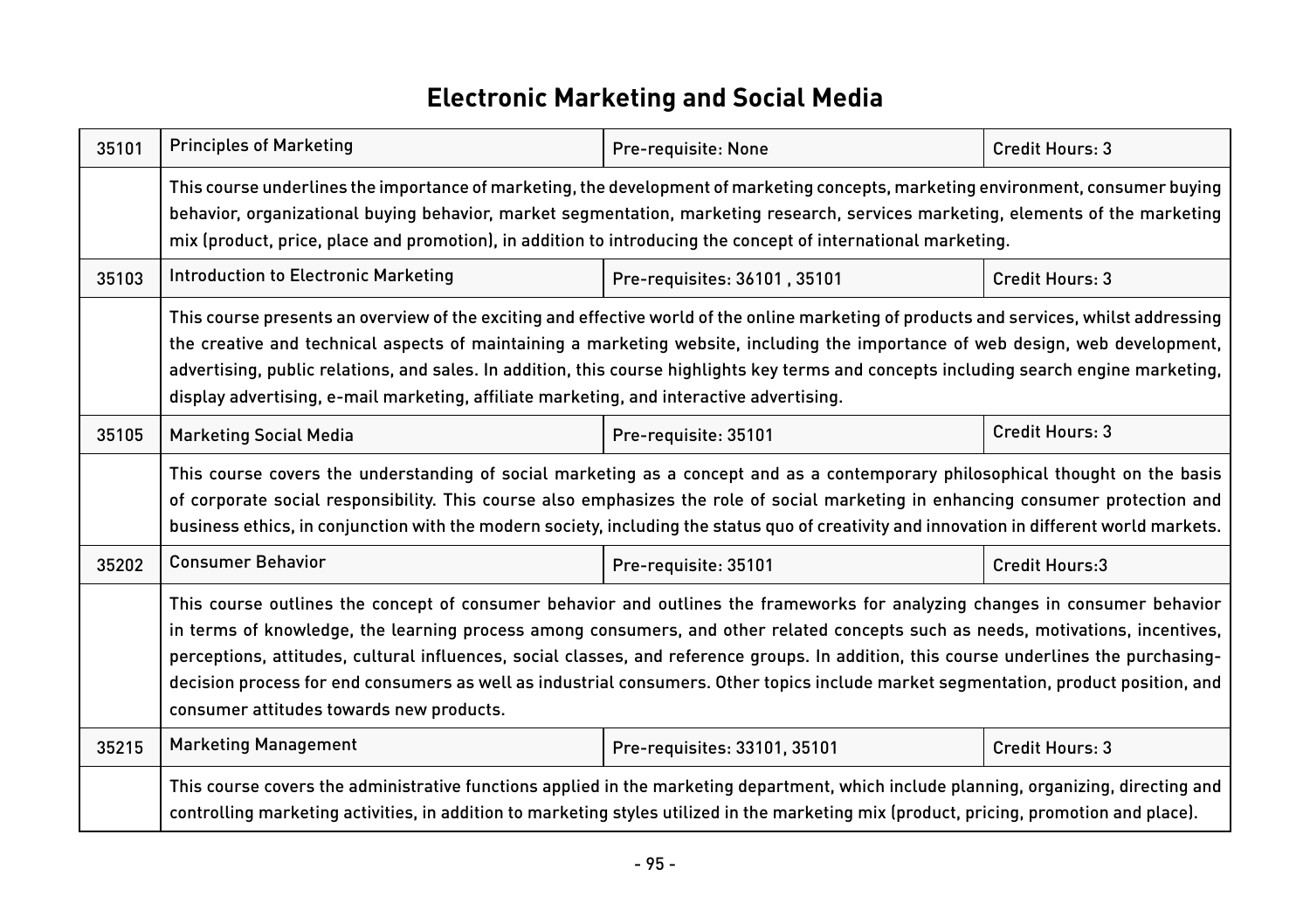| 35218 | <b>Sales Management</b>                                                                                                                                                                                                                                                                                                                                                                                                                                                                                                                                                                                                                                                                                                                                                                                | Pre-requisite: 33101 & 35101 | Credit Hours: 3 |  |
|-------|--------------------------------------------------------------------------------------------------------------------------------------------------------------------------------------------------------------------------------------------------------------------------------------------------------------------------------------------------------------------------------------------------------------------------------------------------------------------------------------------------------------------------------------------------------------------------------------------------------------------------------------------------------------------------------------------------------------------------------------------------------------------------------------------------------|------------------------------|-----------------|--|
|       | This course defines the different approaches used for identifying and rehabilitating customers, customer needs, product features and<br>utilities, dealing with objections, closing sales contracts, in addition to outlining the main responsibilities carried out by the director<br>of sales, such as sales forecasting, analyzing and designing sales areas, evaluation of vendors, selection and training, motivation,<br>compensation, and the assessment of sales staff.                                                                                                                                                                                                                                                                                                                        |                              |                 |  |
| 35217 | <b>Services Marketing</b>                                                                                                                                                                                                                                                                                                                                                                                                                                                                                                                                                                                                                                                                                                                                                                              | Pre-requisite: 35101         | Credit Hours: 3 |  |
|       | This course covers the contemporary development of services marketing, its main features, and the challenges encountered by<br>managers in the field. Other topics include service design, demand management, the perceived quality of services, and the challenges<br>associated with services marketing.                                                                                                                                                                                                                                                                                                                                                                                                                                                                                             |                              |                 |  |
| 35235 | <b>Communication Skills and Technologies</b>                                                                                                                                                                                                                                                                                                                                                                                                                                                                                                                                                                                                                                                                                                                                                           | Pre-requisite: None          | Credit Hours: 3 |  |
|       | This course outlines and investigates the applications of communication technologies in terms of their cultural, economic and political<br>significance, whilst focusing on a range of traditional and digital technologies. In addition, wide emphasis is placed on the analysis of<br>a number of different frameworks through modern as well as classical techniques with the most modern innovation circumstances.<br>This course focuses on how businesses interact with the fast-changing world of information and communications technology, and also<br>defines the basic knowledge that counters the technological limitations faced by companies today, including the technicalities that must<br>be addressed when creating marketing websites and other forms of web-based user interface. |                              |                 |  |
| 35233 | <b>Fundamentals of Graphic Design for Business</b>                                                                                                                                                                                                                                                                                                                                                                                                                                                                                                                                                                                                                                                                                                                                                     | Pre-requisite: None          | Credit Hours: 3 |  |
|       | This course covers the basic principles of the creative work process, namely graphic design, and focuses on visual language skills, in<br>addition to the creative and aesthetic aspects of traditional & modern graphic design. It also identifies the implications of graphic design<br>via digital format. Finally, students are required to practice their acquired skills on a project involving digital marketing of designs using the<br>trends of Internet and social networking.                                                                                                                                                                                                                                                                                                              |                              |                 |  |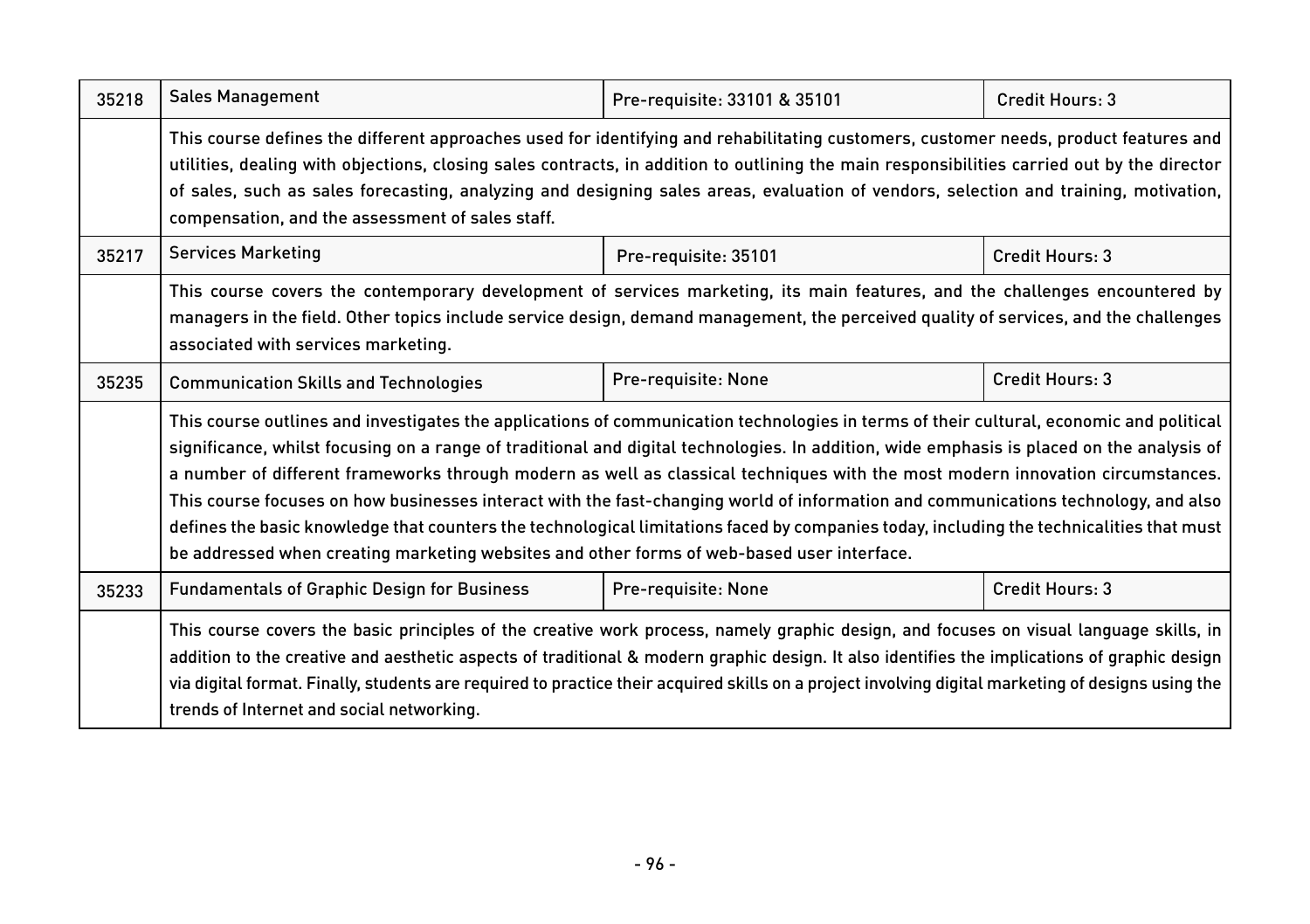| 35308 | <b>Product and Brand Management</b>                                                                                                                                                                                                                                                                                                                                                                                                                                                                                                                                                                                                                                                                           | Pre-requisite: 35202         | Credit Hours: 3 |
|-------|---------------------------------------------------------------------------------------------------------------------------------------------------------------------------------------------------------------------------------------------------------------------------------------------------------------------------------------------------------------------------------------------------------------------------------------------------------------------------------------------------------------------------------------------------------------------------------------------------------------------------------------------------------------------------------------------------------------|------------------------------|-----------------|
|       | This course defines the concept of product and brand management, its inception, forms, and objectives applied in consumer and business<br>markets. It also outlines the laws of registration whilst focusing on building and protecting the brand name, developing branding strategies,<br>and clarifying the relationship between brands and products. In addition, this course covers the decision-making process surrounding<br>product and brand selection, registration, and design, including legal requirements and performance measurement.                                                                                                                                                           |                              |                 |
| 35314 | <b>Electronic Marketing Channels</b>                                                                                                                                                                                                                                                                                                                                                                                                                                                                                                                                                                                                                                                                          | Pre-requisites: 35218, 35103 | Credit Hours: 3 |
|       | This course outlines the importance of marketing distribution channels as a concept, including its functions. This course also focuses on<br>the analysis of the marketing environment including its intermediaries (wholesalers, retailers, and agents), the distribution channels<br>of goods and services, and the factors that affect the distribution channel design including selection, leadership, motivation, and<br>evaluation. In addition, this course identifies the opportunities and the causes of conflict between members of the marketing channels,<br>including key aspects such as administration, physical distribution, and modern methods of digital distribution.                     |                              |                 |
| 35319 | <b>Marketing Research</b>                                                                                                                                                                                                                                                                                                                                                                                                                                                                                                                                                                                                                                                                                     | Pre-requisites: 20235, 35202 | Credit Hours: 3 |
|       | This course covers the importance of marketing research, marketing information systems, methods, and types, and defines the procedures<br>and processes related to marketing research and design including the various types of marketing research (descriptive, experimental,<br>analytical, and causality-based research). This course also gives emphasis to a variety of statistical tools and techniques that are useful in<br>the analysis of populations and samples including data selection and collection, and the various sources of data, in addition to hypotheses<br>testing and how to infer conclusions and recommendations in order to assist in the rationalization of marketing decisions. |                              |                 |
| 35323 | Integrated Electronic Marketing Communication                                                                                                                                                                                                                                                                                                                                                                                                                                                                                                                                                                                                                                                                 | Pre-requisite: 35235         | Credit Hours: 3 |
|       | This course covers the basic concept of integrated electronic marketing as well as its key components and planning processes (digital<br>and traditional) through the optimal use of the main elements of personal selling, advertising, publicity, public relations, publishing,<br>and direct marketing, in addition to identifying the challenges that may hinder the success of the communication process such as<br>language barriers, regulatory constraints, and individual differences.                                                                                                                                                                                                               |                              |                 |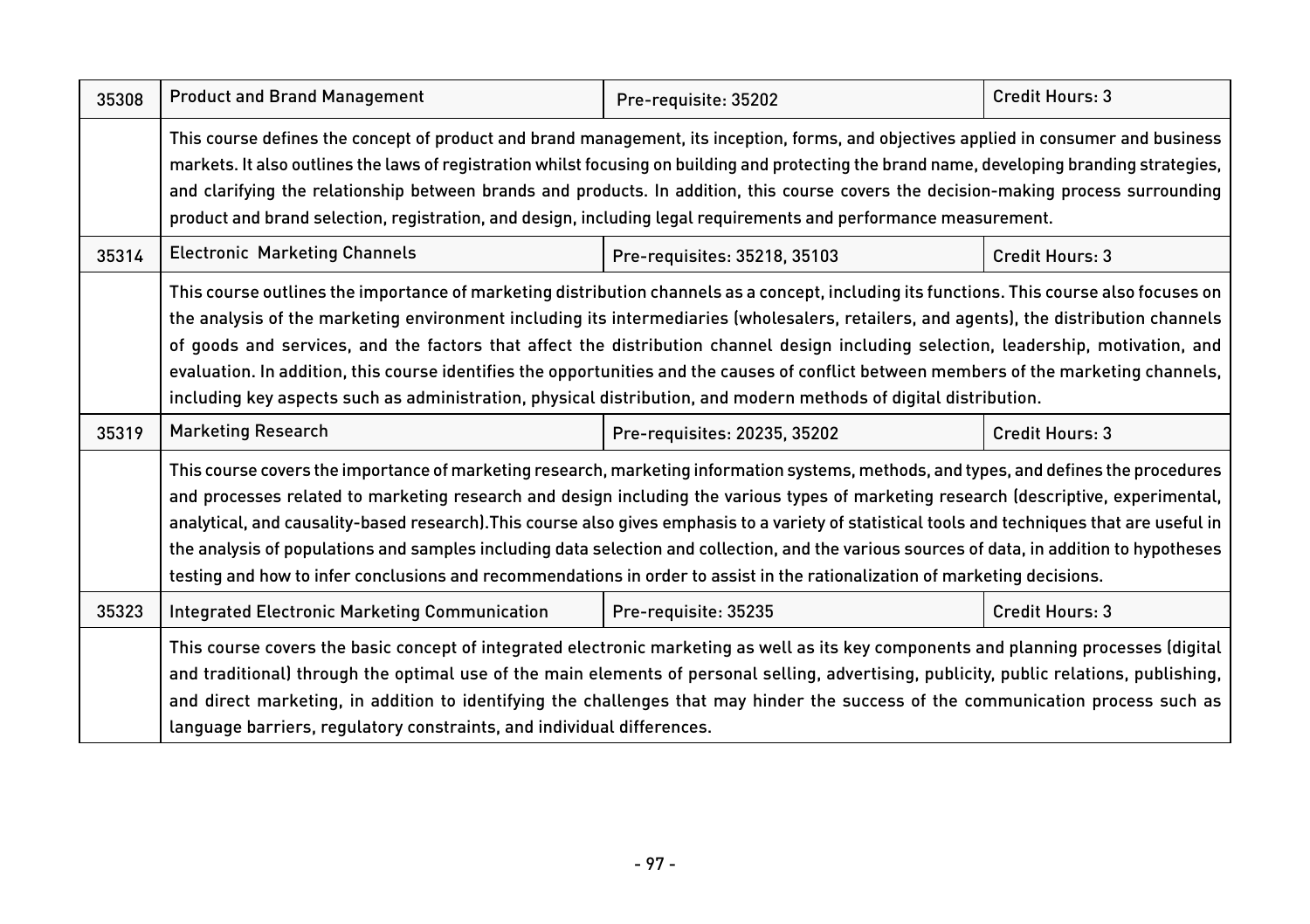| 35326 | <b>Advertising Technology</b>                                                                                                                                                                                                                                                                                                                                                                                                                                                                                                                                                                                                                                    | Pre-requisite: 35235         | Credit Hours: 3 |
|-------|------------------------------------------------------------------------------------------------------------------------------------------------------------------------------------------------------------------------------------------------------------------------------------------------------------------------------------------------------------------------------------------------------------------------------------------------------------------------------------------------------------------------------------------------------------------------------------------------------------------------------------------------------------------|------------------------------|-----------------|
|       | This course outlines the importance of social and economic roles in advertising in accordance with key aspects, including marketing,<br>productivity and other social and educational elements. It also focuses on online advertising and covers the scientific methods in<br>the planning and preparation of advertising campaigns, in addition to identifying the requirements for planning and implementing<br>traditional and digital advertising campaigns.                                                                                                                                                                                                 |                              |                 |
| 35336 | <b>Designing of Commercial Websites</b>                                                                                                                                                                                                                                                                                                                                                                                                                                                                                                                                                                                                                          | Pre-requisite: 35233         | Credit Hours: 3 |
|       | This course builds on the concept of web design and advertising, focusing on how to create a website that embodies web design<br>principles that heighten the marketing message and promote customer sales. Other topics in this course include branding, traditional<br>and digital advertising principles, web design and functionality, and enhancing customer experience. The overall goal of this course is<br>to highlight the web design and advertising principles that are specific to the field of electronic marketing and sustaining trademarks<br>and consumer loyalty. Students practice on design tools in order to sharpen their UI & UX skills. |                              |                 |
| 35407 | <b>International Marketing</b>                                                                                                                                                                                                                                                                                                                                                                                                                                                                                                                                                                                                                                   | Pre-requisite: 35323         | Credit Hours: 3 |
|       | This course covers the cultural, social, economic, competitive, technological, and legal factors that influence international marketing<br>practices. This course also focuses on the analysis of opportunities in foreign markets as well as evaluating international marketing<br>plans and strategies. Students develop the essential ability to apply such concepts in analyzing organizations, in addition to developing<br>the appropriate marketing strategies in dealing with international markets.                                                                                                                                                     |                              |                 |
| 35408 | <b>Customer Relationship Management</b>                                                                                                                                                                                                                                                                                                                                                                                                                                                                                                                                                                                                                          | Pre-requisites: 36232, 35101 | Credit Hours: 3 |
|       | This course gives emphasis to the importance of building a strong and ongoing relationship between a business organization and its<br>customers - Customer Relationship Management (CRM) - on the basis of mutual positive interaction between the two parties and to<br>serve the marketing process. This course also underlines the importance of building a database for strategic planning in a business<br>organization to support its interaction with the consumer environment, and also to form and strengthen marketing knowledge.                                                                                                                      |                              |                 |
| 35415 | <b>Pricing Policies</b>                                                                                                                                                                                                                                                                                                                                                                                                                                                                                                                                                                                                                                          | Pre-requisite: 35323         | Credit Hours: 3 |
|       | This course highlights the importance of pricing, its objectives and policies towards new products, and the different approaches used<br>in determining prices in different forms of competition (pure competition, monopoly, oligopoly, and monopolistic competition) and<br>evaluating pricing policies.                                                                                                                                                                                                                                                                                                                                                       |                              |                 |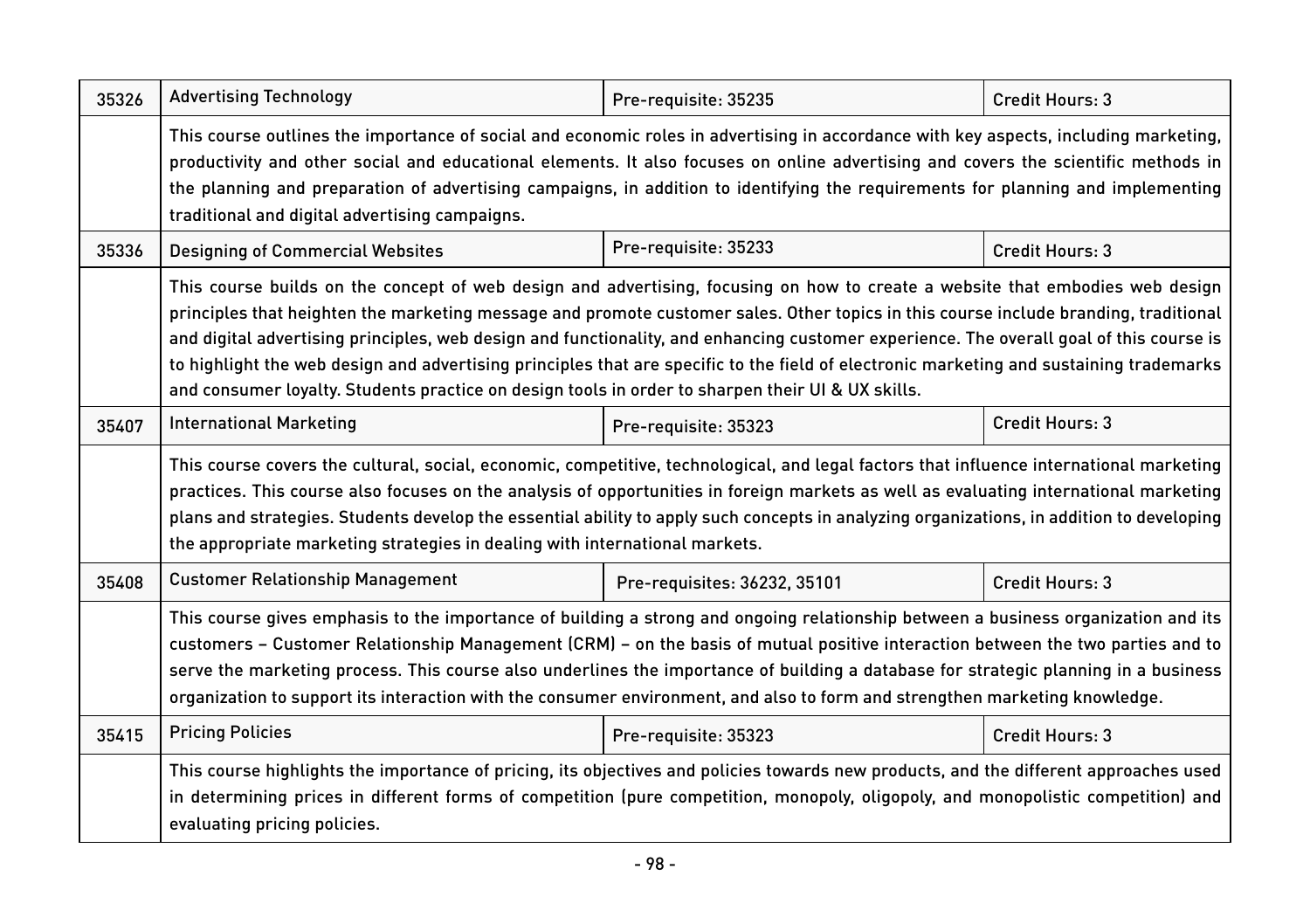| 35416 | <b>Social Marketing</b>                                                                                                                                                                                                                                                                                                                                                                                                                                                                                                                                            | Pre-requisite: 35319 | Credit Hours: 3 |
|-------|--------------------------------------------------------------------------------------------------------------------------------------------------------------------------------------------------------------------------------------------------------------------------------------------------------------------------------------------------------------------------------------------------------------------------------------------------------------------------------------------------------------------------------------------------------------------|----------------------|-----------------|
|       | This course covers the concepts of social media and other networks utilized by customers, as well as the differences between traditional<br>marketing and Electronic-Marketing via social networks, and the importance of social networks as tools that are used for building<br>brand awareness and promoting the business sector. This course also requires students to develop and submit a written marketing<br>plan that would help a company achieve its objectives through social media.                                                                    |                      |                 |
| 35419 | <b>Marketing Through Mobile</b>                                                                                                                                                                                                                                                                                                                                                                                                                                                                                                                                    | Pre-requisite: 35323 | Credit Hours: 3 |
|       | This course highlights the importance of marketing via mobile phones for different types of companies (public, private, local and<br>international), and identifies the marketing strategies that can be applied to mobile phones. It also focuses on how to measure the<br>effectiveness of marketing via mobile phone, including the quality of text messages, mobile phone ads, and smart phone applications<br>which companies can access. The interaction between consumer behavior and mobile devices is thoroughly examined.                                |                      |                 |
| 35421 | <b>Electronic Tourism Marketing</b>                                                                                                                                                                                                                                                                                                                                                                                                                                                                                                                                | Pre-requisite: 35217 | Credit Hours: 3 |
|       | This course identifies the strategic and operational importance of information technology and electronic marketing in the tourism, travel,<br>and entertainment sectors. More specifically, it focuses on the available technologies that can help to enhance the competitiveness of<br>institutions working in the aforementioned sectors. This course also gives emphasis as to how these sectors may take advantage of new<br>technologies such as Web 2.0 to interact with stakeholders and thereby enhance their performance and maximize their productivity. |                      |                 |
| 35424 | <b>Global Marketing Strategies</b>                                                                                                                                                                                                                                                                                                                                                                                                                                                                                                                                 | Pre-requisite: 35314 | Credit Hours: 3 |
|       | This course identifies digital as well as traditional marketing strategies that are utilized by local and international companies. This<br>course focuses on how to develop and implement a marketing strategy based on the organization's mission and objectives for a number<br>of branded goods and services, by exploring the most contemporary strategic analysis tools.                                                                                                                                                                                      |                      |                 |
| 35435 | <b>Modern Electronic Marketing Topics</b>                                                                                                                                                                                                                                                                                                                                                                                                                                                                                                                          | Pre-requisite: 35323 | Credit Hours: 3 |
|       | This course outlines and discusses a list of topics related to electronic marketing. These topics are selected on the basis of the most<br>recent developments in the field of electronic marketing in the contemporary world.                                                                                                                                                                                                                                                                                                                                     |                      |                 |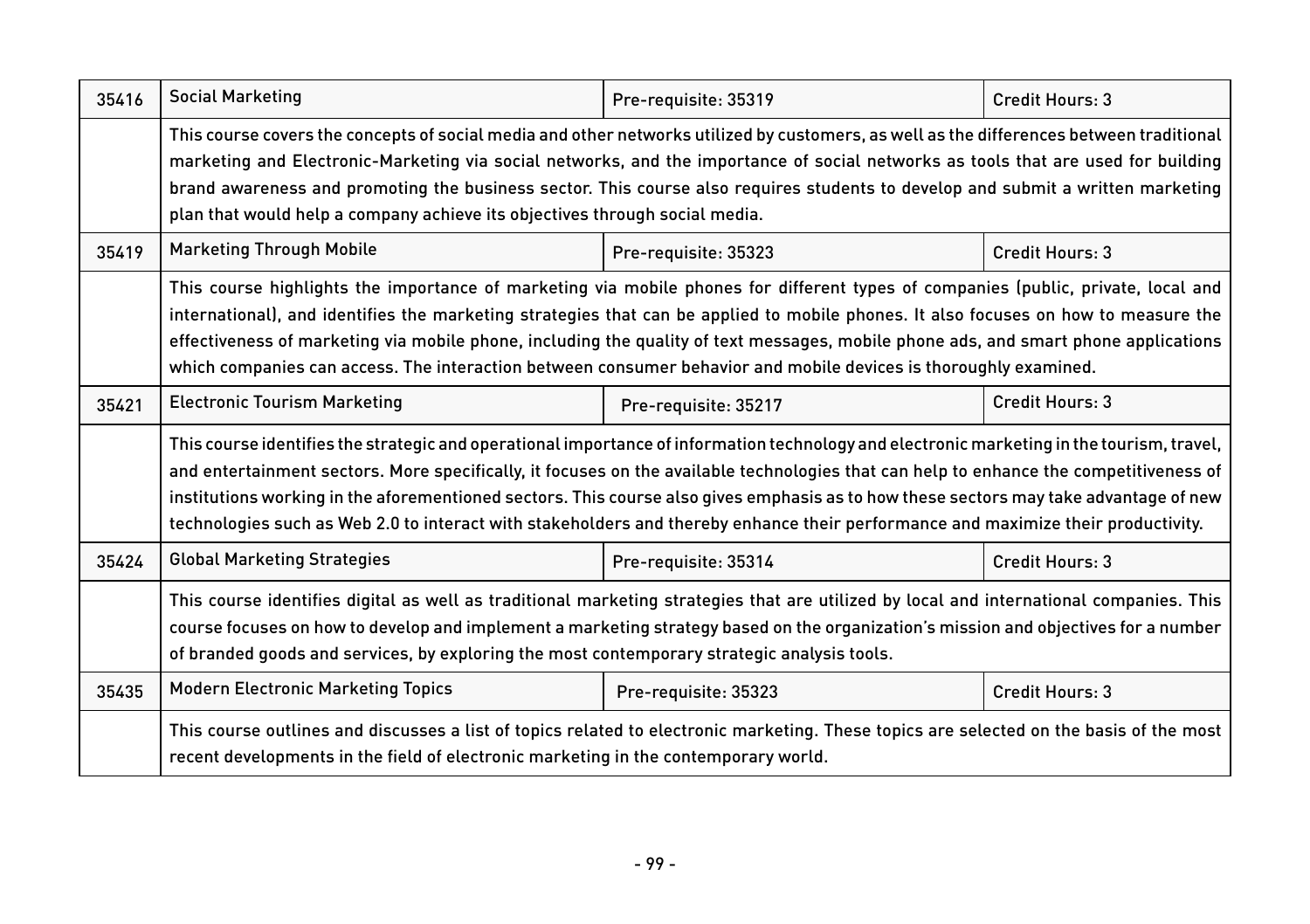| 35436 | <b>Interactive Web Design and Analysis</b>                                                                                                                                                                                                                                                                                                                                                                                                                                                                                                                                         | Pre-requisite: 35336                   | Credit Hours: 3 |
|-------|------------------------------------------------------------------------------------------------------------------------------------------------------------------------------------------------------------------------------------------------------------------------------------------------------------------------------------------------------------------------------------------------------------------------------------------------------------------------------------------------------------------------------------------------------------------------------------|----------------------------------------|-----------------|
|       | This course is designed to introduce the principles of website design and creation from a marketing and sales promotion perspective.<br>It covers the basic principles of traditional advertising and their relevance to online advertising. This course also outlines the functions<br>and principles of web design that enhance the consumer experience, in addition to online branding and corporate website advertising<br>from an e-marketing perspective that may support consumer online activity and increase consumer loyalty.                                            |                                        |                 |
| 35437 | <b>Search Engine Marketing</b>                                                                                                                                                                                                                                                                                                                                                                                                                                                                                                                                                     | Pre-requisite: 35336                   | Credit Hours: 3 |
|       | This course provides a full insight into the concept of Search Engine Optimization (SEO), including its advertisement method and the<br>manner in which it integrates the process of market planning with marketing communication. In addition, this course embarks on a<br>variety of topics including how search engines work, the search process for users, methods of improving a website's ranking on search<br>engines, and how to develop an advertising campaign via search engines and thereby establish a measurement of success.                                        |                                        |                 |
| 35397 | <b>Practical Training</b>                                                                                                                                                                                                                                                                                                                                                                                                                                                                                                                                                          | Pre-requisite: Finish 90 credit hours  | Credit Hours: 3 |
|       | This course offers students the opportunity of transforming their theoretical knowledge into practical application via an internship at an<br>organization in the field of electronic marketing. This course ensures that students develop their technical as well as their professional skills.                                                                                                                                                                                                                                                                                   |                                        |                 |
| 35449 | <b>Graduation Project</b>                                                                                                                                                                                                                                                                                                                                                                                                                                                                                                                                                          | Pre-requisite: Finish 100 credit hours | Credit Hours: 3 |
|       | This course requires that students submit an undergraduate dissertation which typically includes the selection of a suitable title,<br>research problem, hypotheses, and objectives, in addition to an adequate selection of a population and sample for the purpose of<br>the study. It also includes writing up a research proposal, developing proposed solutions to the problem, designing a questionnaire,<br>producing analytical results and findings, in addition to presenting conclusions and recommendations in accordance with the integrated<br>research methodology. |                                        |                 |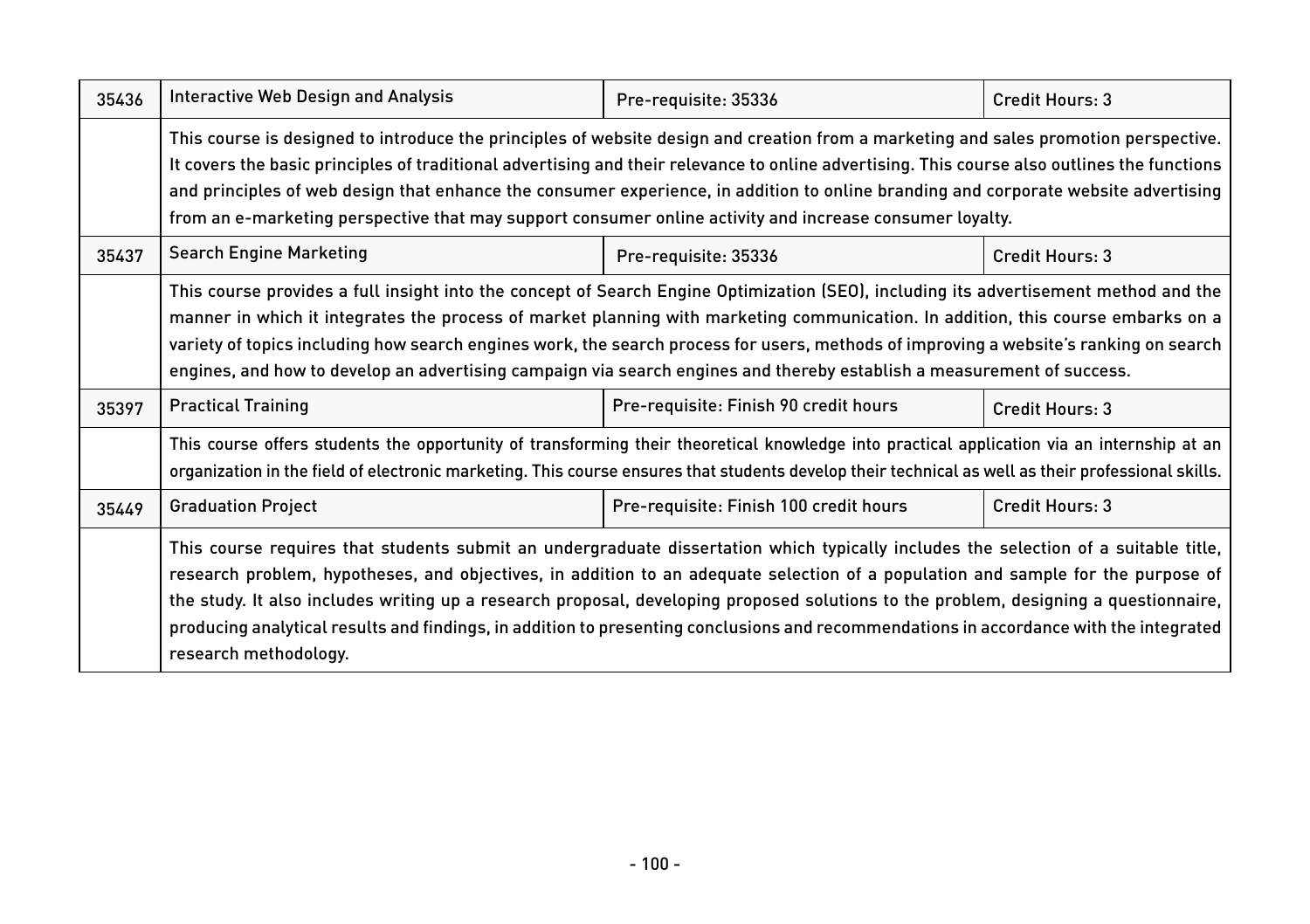### **Business Information Technology**

| 36101 | <b>Management Information Systems</b>                                                                                                                                                                                                                                                                                                                                                                                                           | Pre-requisite: None  | Credit hours: 3 |  |
|-------|-------------------------------------------------------------------------------------------------------------------------------------------------------------------------------------------------------------------------------------------------------------------------------------------------------------------------------------------------------------------------------------------------------------------------------------------------|----------------------|-----------------|--|
|       | This course introduces information systems, their components, types and usage in the business world. Topics covered include<br>databases, networking, systems development, data warehouses and analytics. In addition, it introduces the major enterprise systems:<br>SCM, CRM, and ERP and explains their role in business.                                                                                                                    |                      |                 |  |
| 36111 | <b>Computer Applications in Business</b>                                                                                                                                                                                                                                                                                                                                                                                                        | Pre-requisite: None  | Credit hours: 3 |  |
|       | This is a practical course that is given in the lab. It introduces computer terminology, hardware, software, operating systems, and<br>information systems in the business environment. Topics covered include word processing, spreadsheets, databases, presentation<br>graphics, business-oriented utilization of the Internet, design of algorithms, and an introduction to 4th generation languages and<br>methodologies.                   |                      |                 |  |
| 36112 | <b>Business Applications Programming</b>                                                                                                                                                                                                                                                                                                                                                                                                        | Pre-requisite: 11102 | Credit hours: 3 |  |
|       | This course introduces high-level programming languages using one of the most common. The language is selected according to the<br>business market's needs. Topics covered include syntax rules and structures, how data is processed using high level programming<br>language, compilation and implementation issues, files and storage mechanisms.                                                                                            |                      |                 |  |
| 36113 | <b>Business Applications Programming Lab</b>                                                                                                                                                                                                                                                                                                                                                                                                    | Co-requisite: 36112  | Credit hours: 1 |  |
|       | This course presents the practical aspect of the "Business Applications Programming" course (36112). It shows students the best<br>practices to develop business applications. The lab focuses on the object paradigm including classes, inheritance, functions, and<br>templates in the development of object-oriented programs.                                                                                                               |                      |                 |  |
| 36202 | Web Development for Business Applications                                                                                                                                                                                                                                                                                                                                                                                                       | Pre-requisite: 11102 | Credit hours: 3 |  |
|       | This course provides an overview of how websites function, their structure, and how to select a website name and an online host.<br>It covers the design and creation of websites by exploring the HTML language. In addition, it includes a scripting language to make<br>websites dynamic and cascading style sheets to graphically design and layout web pages. The course concludes with an examination of<br>server-side web applications. |                      |                 |  |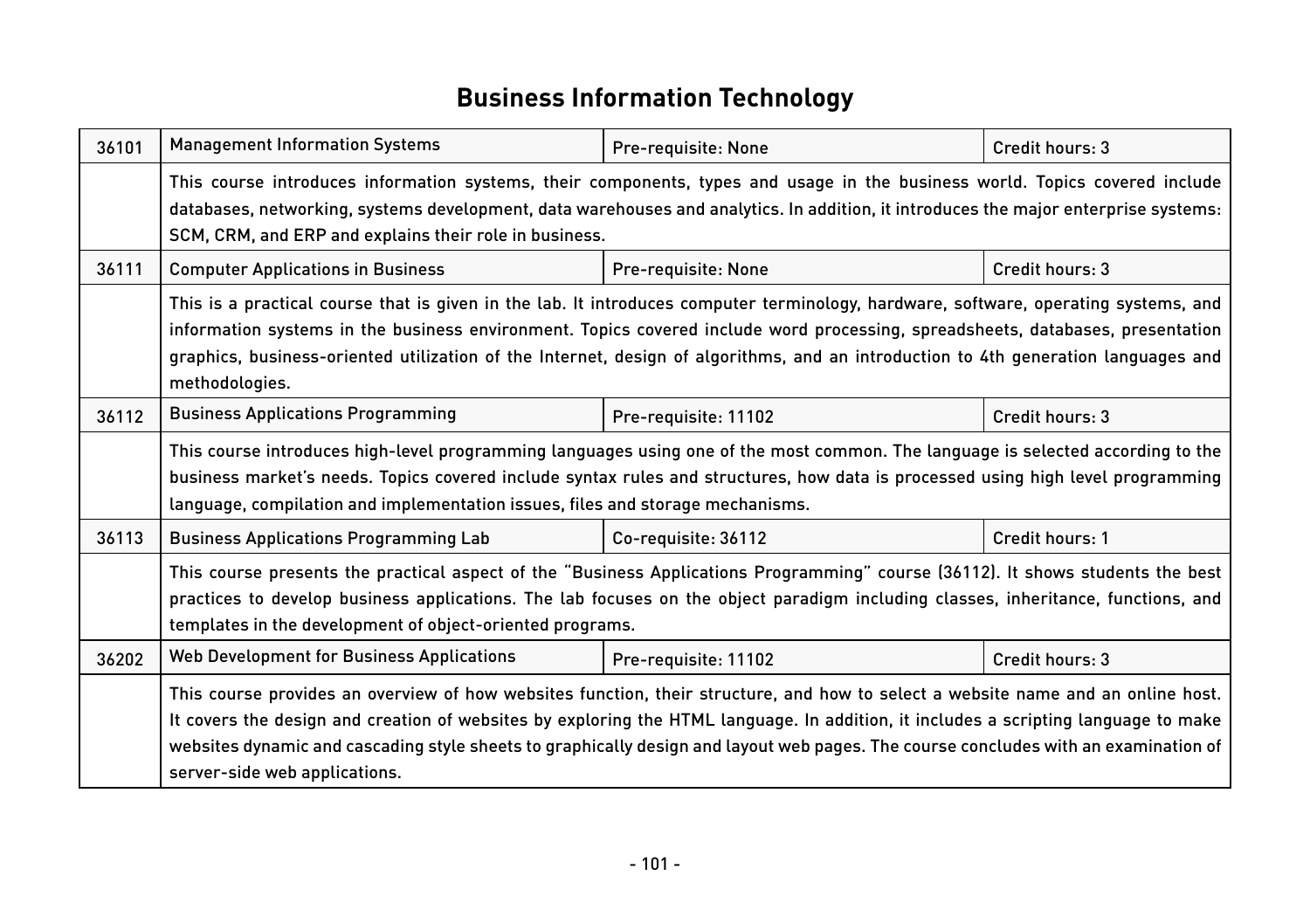| 36203 | <b>Database Management for Business</b>                                                                                                                                                                                                                                                                                                                                                                                                         | Pre-requisite: 36101        | Credit hours: 3 |
|-------|-------------------------------------------------------------------------------------------------------------------------------------------------------------------------------------------------------------------------------------------------------------------------------------------------------------------------------------------------------------------------------------------------------------------------------------------------|-----------------------------|-----------------|
|       | This course provides students with an introduction to database management and covers the design and the development of efficient<br>business information systems. Topics covered include data modeling, data integrity, SQL, and the implementation of a database<br>application.                                                                                                                                                               |                             |                 |
| 36232 | <b>E-Business for Business Students</b>                                                                                                                                                                                                                                                                                                                                                                                                         | Pre-requisite: 36101        | Credit hours: 3 |
|       | This course introduces the main concepts in e-commerce and e-business models with a focus on (B2B), (B2C) and (C2C). Topics covered<br>include the creation of e-commerce sites, an overview of the technological infrastructure, software technologies for e-business,<br>database solutions for e-business, e-payment methods, as well as ethical and security issues.                                                                        |                             |                 |
| 36251 | Database Management for Business Lab                                                                                                                                                                                                                                                                                                                                                                                                            | Co-requisite: 36203         | Credit hours: 1 |
|       | This course presents the practical aspect of the "Database Management for Business" course (36203). It covers the design and the<br>implementation of a complete database application for a specific business idea using a modern relational database management<br>system. Topics covered include relations between entities, queries, forms and reports.                                                                                      |                             |                 |
| 36301 | <b>Business Data Communications</b>                                                                                                                                                                                                                                                                                                                                                                                                             | Pre-requisite: 36101        | Credit hours: 3 |
|       | This course introduces the concepts of data communications and networking in the business context. Topics covered include the types<br>and protocols of data communication networks with a focus on Open System Interconnection (OSI). In addition, the course covers some<br>key concepts such as network and digital security, Internet of Things (IoT), and simulators to enable students to manage virtual networks.                        |                             |                 |
| 36312 | <b>Advanced Business Applications Programming</b>                                                                                                                                                                                                                                                                                                                                                                                               | Pre-requisite: 36112, 36202 | Credit hours: 3 |
|       | This course introduces the basics of Python programming environment, including fundamental Python programming techniques.<br>Topics covered include the introduction to data manipulation and cleaning techniques using the popular Python library, and how to<br>import and export data in Python.                                                                                                                                             |                             |                 |
| 36316 | Analysis and Design of Information System                                                                                                                                                                                                                                                                                                                                                                                                       | Pre-requisite: 36203        | Credit hours: 3 |
|       | This course introduces the concept of information systems, levels of meaning: data, information and knowledge. It also introduces<br>Information Systems (IS), managerial levels and types of IS. Topics covered include the different approaches to develop an information<br>system and the principles of IT project management. In addition, it covers the system development life cycle with a focus on both<br>analysis and design phases. |                             |                 |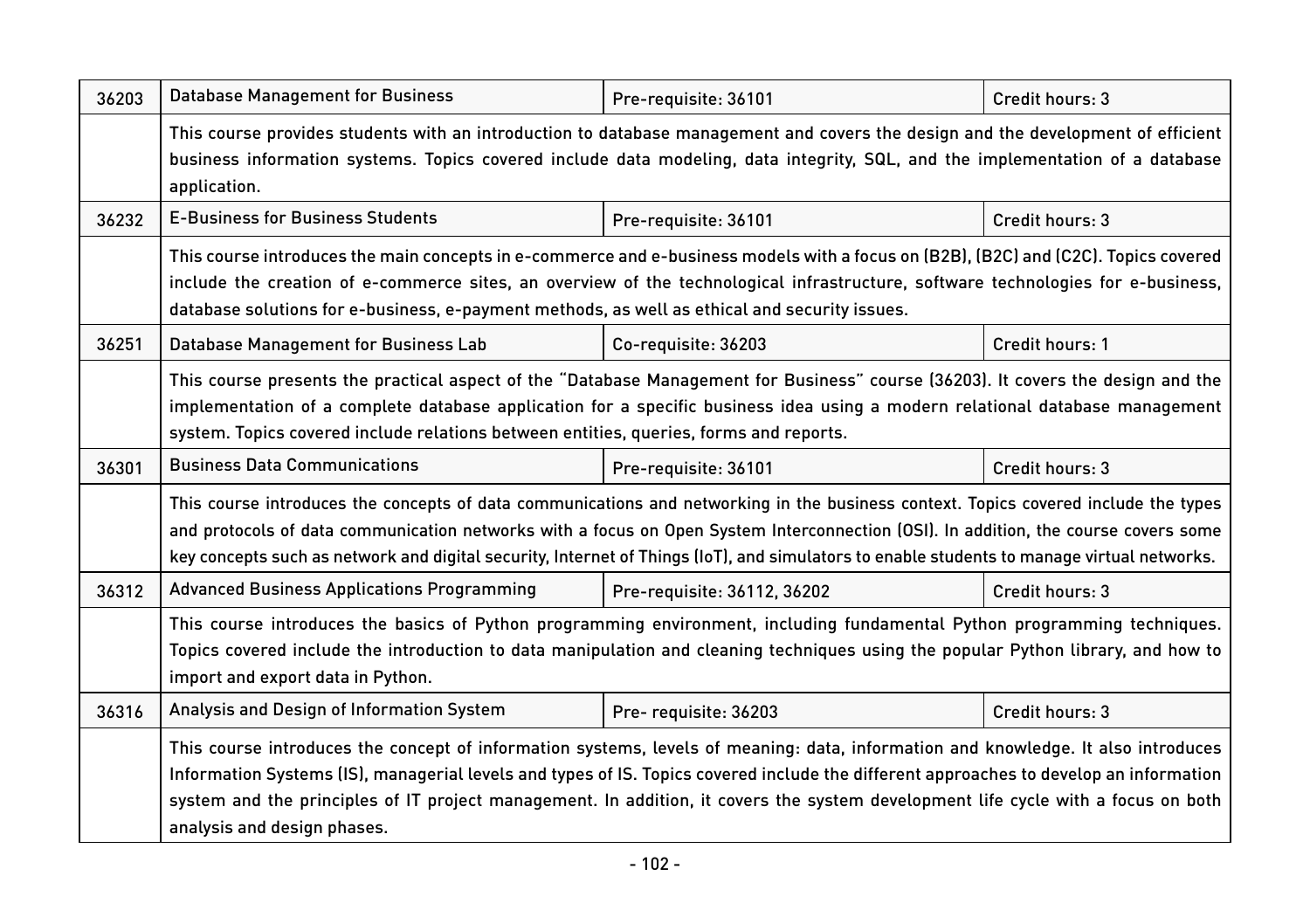| 36334 | <b>Decision Support Systems</b>                                                                                                                                                                                                                                                                                                                                                                                                                                                                                                                                                                                                      | Pre-requisite: 36101                  | Credit hours: 3 |
|-------|--------------------------------------------------------------------------------------------------------------------------------------------------------------------------------------------------------------------------------------------------------------------------------------------------------------------------------------------------------------------------------------------------------------------------------------------------------------------------------------------------------------------------------------------------------------------------------------------------------------------------------------|---------------------------------------|-----------------|
|       | This course covers the overall decision-making process and how it can be supported by means of decision support systems (DSS).<br>The course demonstrates the importance of business analytics at the different levels (descriptive, predictive, and prescriptive) in DSS.<br>Topics covered include data warehouse, business intelligence, modeling, decision analysis.                                                                                                                                                                                                                                                             |                                       |                 |
| 36336 | <b>Enterprise Resource Planning Systems (ERP)</b>                                                                                                                                                                                                                                                                                                                                                                                                                                                                                                                                                                                    | Pre-requisite: 36203                  | Credit hours: 3 |
|       | This course introduces the architecture, setup, configuration, operations and management of information systems that is of "enterprise<br>class". Topics covered include fundamentals of business processes, process re-engineering, selection, process mapping, GAP analysis,<br>and the implementation of enterprise systems. The course highlights how ERP modules can facilitate executing business processes in<br>a specific department such as sales and marketing, accounting, production, and supply chain. Moreover, it includes how to manage the<br>organizational changes when adapting an ERP system within a company. |                                       |                 |
| 36339 | <b>Knowledge Management Systems</b>                                                                                                                                                                                                                                                                                                                                                                                                                                                                                                                                                                                                  | Pre-requisite: 33101, 36101           | Credit hours: 3 |
|       | This course introduces the concepts of knowledge management (KM) and the forces that drive KM systems. Topics covered include<br>the issues in KM; KM systems foundation, infrastructure, solutions and technologies; knowledge organizations; types of knowledge<br>application systems and how to develop them.                                                                                                                                                                                                                                                                                                                    |                                       |                 |
| 36357 | Enterprise Resource Planning Systems (ERP) Lab                                                                                                                                                                                                                                                                                                                                                                                                                                                                                                                                                                                       | Co-requisite: 36336                   | Credit hours: 1 |
|       | This is the practical part of the "Enterprise Resource Planning Systems" course (36336). It enables students to explore and apply the<br>main modules covered in the ERP course such as sales and marketing, supply chain, production, material management and purchase.                                                                                                                                                                                                                                                                                                                                                             |                                       |                 |
| 36395 | <b>Practical Training</b>                                                                                                                                                                                                                                                                                                                                                                                                                                                                                                                                                                                                            | Pre-requisite: Finish 80 credit hours | Credit hours: 3 |
|       | This course offers students the opportunity of transforming their theoretical knowledge into practical application via an internship at an<br>organization in the field of electronic marketing. This course ensures that students develop their technical as well as their professional skills.                                                                                                                                                                                                                                                                                                                                     |                                       |                 |
| 36402 | <b>Information Security</b>                                                                                                                                                                                                                                                                                                                                                                                                                                                                                                                                                                                                          | Pre-requisite: 36301                  | Credit hours: 3 |
|       | This course introduces the basic concepts in information security. Topics covered include cryptography primitives, security protocols,<br>systems security, digital watermarking, public digital signature, and authentication. In addition, it covers related topics and their<br>applications such as e-mail security, e-commerce security and network security.                                                                                                                                                                                                                                                                   |                                       |                 |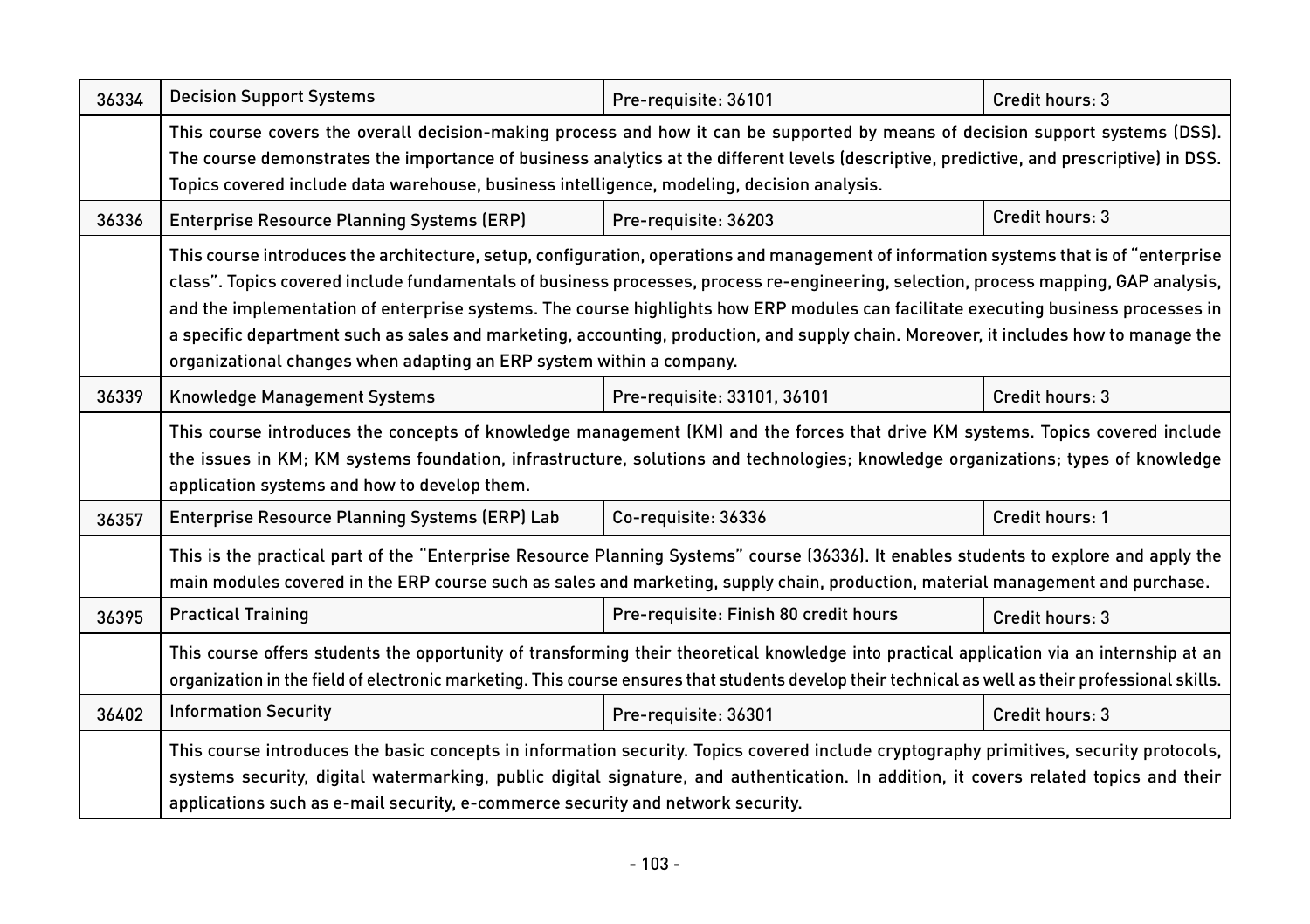| 36404 | <b>Business Intelligence Systems</b>                                                                                                                                                                                                                                                                                                                                                                                                                                                                                                        | Pre-requisite: 36203             | Credit hours: 3 |
|-------|---------------------------------------------------------------------------------------------------------------------------------------------------------------------------------------------------------------------------------------------------------------------------------------------------------------------------------------------------------------------------------------------------------------------------------------------------------------------------------------------------------------------------------------------|----------------------------------|-----------------|
|       | This course introduces the concepts of Business Intelligence (BI) systems. It is focused on the role of BI in supporting the decision-<br>making process. Topics covered include components of BI systems, data warehousing, multi-dimensional analysis, data mining. In<br>addition, it presents the applications of BI in the different fields and its current trends. The course includes a practical element which<br>covers some of the most popular BI systems such as OLAP, Tableau and QlikView.                                    |                                  |                 |
| 36405 | <b>Mobile Business Applications</b>                                                                                                                                                                                                                                                                                                                                                                                                                                                                                                         | Pre-requisite: 36112             | Credit hours: 3 |
|       | This course focuses on mobile applications for business fields. It defines the top mobile systems and applications that are used in<br>business. Moreover, it describes the way that these applications work and how to build these applications using specialized programs.<br>This is a practical course which is given in the lab to enable students to develop simple mobile applications for the business field.                                                                                                                       |                                  |                 |
| 36406 | <b>Advanced Database Management Systems</b>                                                                                                                                                                                                                                                                                                                                                                                                                                                                                                 | Pre-requisite: 36203             | Credit hours: 3 |
|       | This course presents the concepts of Data Base Management Systems (DBMS). It focuses on the concepts, advantages and statements for<br>the Structured Query Language (SQL) and its applications in building and manipulating relational databases. In addition, it introduces the<br>Query by Example processor (QBE) to manipulate relational databases. The course includes practical sessions in which students apply<br>and practice using SQL statements and QBE to build and manipulate relational databases using a DBMS in the lab. |                                  |                 |
| 36408 | <b>Advanced Topics in BIT</b>                                                                                                                                                                                                                                                                                                                                                                                                                                                                                                               | Pre-requisite: Finish 60 Cr. Hrs | Credit hours: 3 |
|       | This course is dedicated to new trends in the BIT field to keep the students familiar with the new trends and market demands. The topics<br>covered depend on the selected material with a focus on research methodologies.                                                                                                                                                                                                                                                                                                                 |                                  |                 |
| 36415 | <b>Cloud Computing</b>                                                                                                                                                                                                                                                                                                                                                                                                                                                                                                                      | Pre-requisite: 36203             | Credit hours: 3 |
|       | The course introduces several topics in cloud computing. It reviews previous traditional computing models and their role in the emergence<br>of the cloud computing model. It also discusses the various service and deployment models in cloud computing including architectures,<br>cloud resource management, and cloud storage systems. Finally, the course explains the main security issues in cloud computing.                                                                                                                       |                                  |                 |
| 36416 | <b>Logistics and SCM Systems</b>                                                                                                                                                                                                                                                                                                                                                                                                                                                                                                            | Pre-requisite: 36232             | Credit hours: 3 |
|       | This course introduces the concepts of logistics and supply chain management (SCM). Special attention is given to SCM activities<br>including production, transportation, inventory, purchasing, sales, marketing, and customer service. Topics covered include supply<br>chain structure, demand and sales forecasting, inventory management, transportation operations, sourcing and procurement, pricing.                                                                                                                                |                                  |                 |